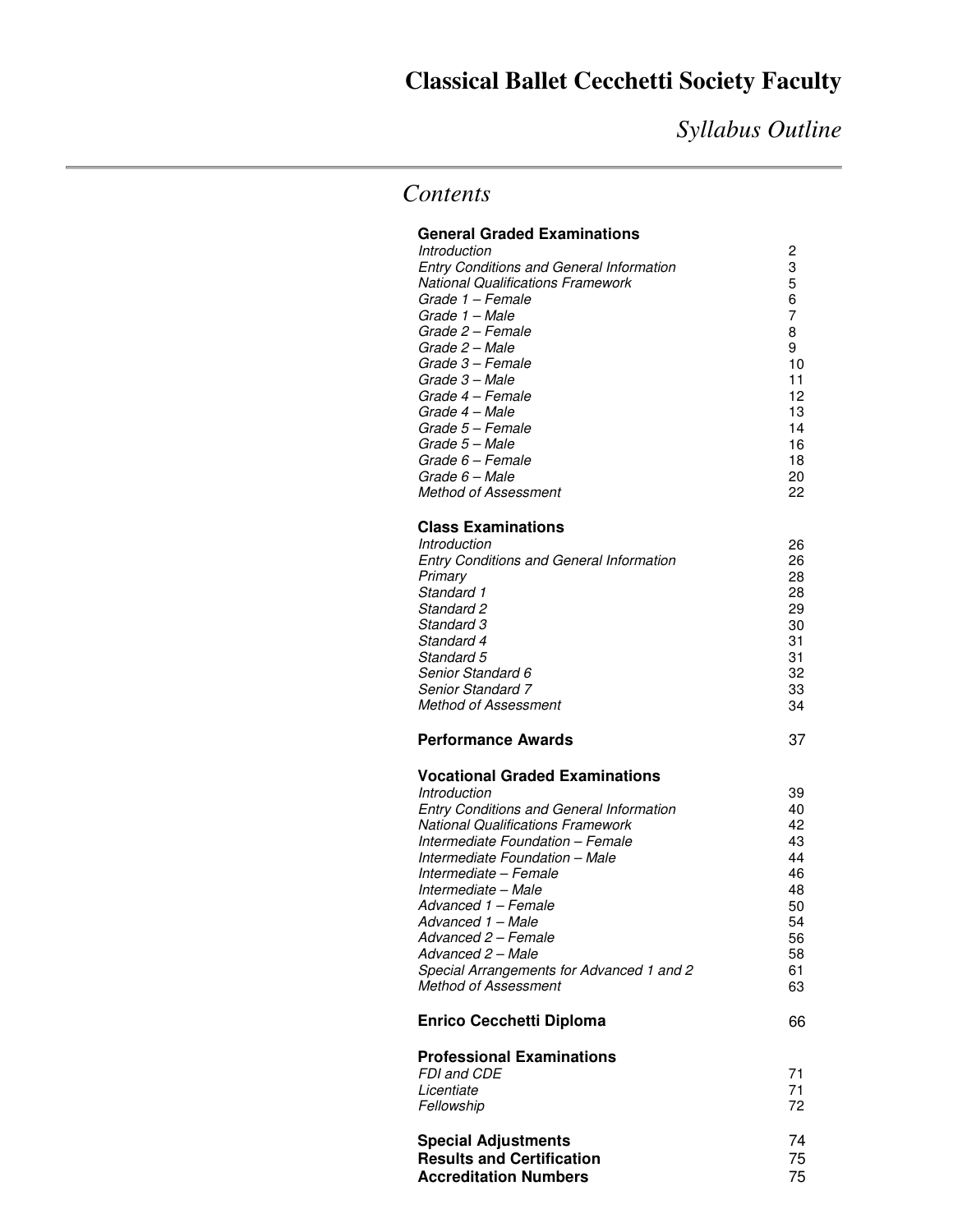# **General Graded Examinations**

## *Introduction*

## **Rationale**

Cecchetti Classical Ballet makes a distinctive contribution to the education of all students, in that it uses movement, which is the fundamental mode of human expression. It offers a range of learning opportunities and enables participants to enjoy physical expression as well as develop intellectual sensibilities. As they work together in Cecchetti Classical Ballet, candidates learn about co-operation and develop an understanding of the shaping of movement into artistic forms of expression.

Graded Examinations in Cecchetti Classical Ballet are concerned with progressive mastery in defined stages within the context of safe dance practice.

### **Aims**

The aim of Graded Examinations is to provide an assessment scheme for dance, which gives the basis for the measurement of the individual candidate's progress and development, whether the candidate is pursuing dance as a leisure activity or as preparation for a professional career as a dance teacher or performer. There are six practical examination grades, numbered from 1 to 6, in order to indicate the increasing order of difficulty (6 represents the highest level of attainment).

### **Objectives**

The objectives of the Cecchetti graded examination syllabus are set out below:

- promote understanding and maintenance of correct stance in stillness and in movement
- develop accuracy and precision in the use of technique
- develop the range of movements within the candidate's natural capabilities
- promote understanding and use of dance terminology
- develop good sense of line through body, arms and head, with good use of focus
- promote understanding of musical accuracy and phrasing
- promote appreciation of varying musical styles and their interpretation
- develop awareness of the use of space
- develop awareness of audience and a sense of performance and style
- promote self-confidence in the performance of a solo

### **Learning Outcomes and Progression**

Candidates develop the skill and understanding of Cecchetti Classical Ballet, at the same time as building a sound technique, by developing the physical ability to communicate through movement in an expressive and artistic way.

A clearly defined structure allows learning to take place in the context of safe dance practice. The Graded Examinations build up progressively, ensuring that steps and skills learned at lower levels prepare for more complex movements as the candidate progresses.

Each Cecchetti Graded Examination allows candidates to progress to the next higher grade in the Cecchetti Classical Ballet genre. Also, a range of transfers to other dance genres becomes possible as the candidate develops physically and learns common skills such as running, use of arms, posture, timing and rhythmic awareness. In this way, with additional teaching input, the candidate is able to develop a broad base of dancing skills.

Following on from the Graded Examinations, candidates may wish to progress to the Vocational Graded Examinations as preparation for employment as a professional dancer or as preparation for dance teaching qualifications.

The Graded Examinations in Cecchetti Classical Ballet also allow for those participating solely for recreational purposes to produce quality work in a safe dance context.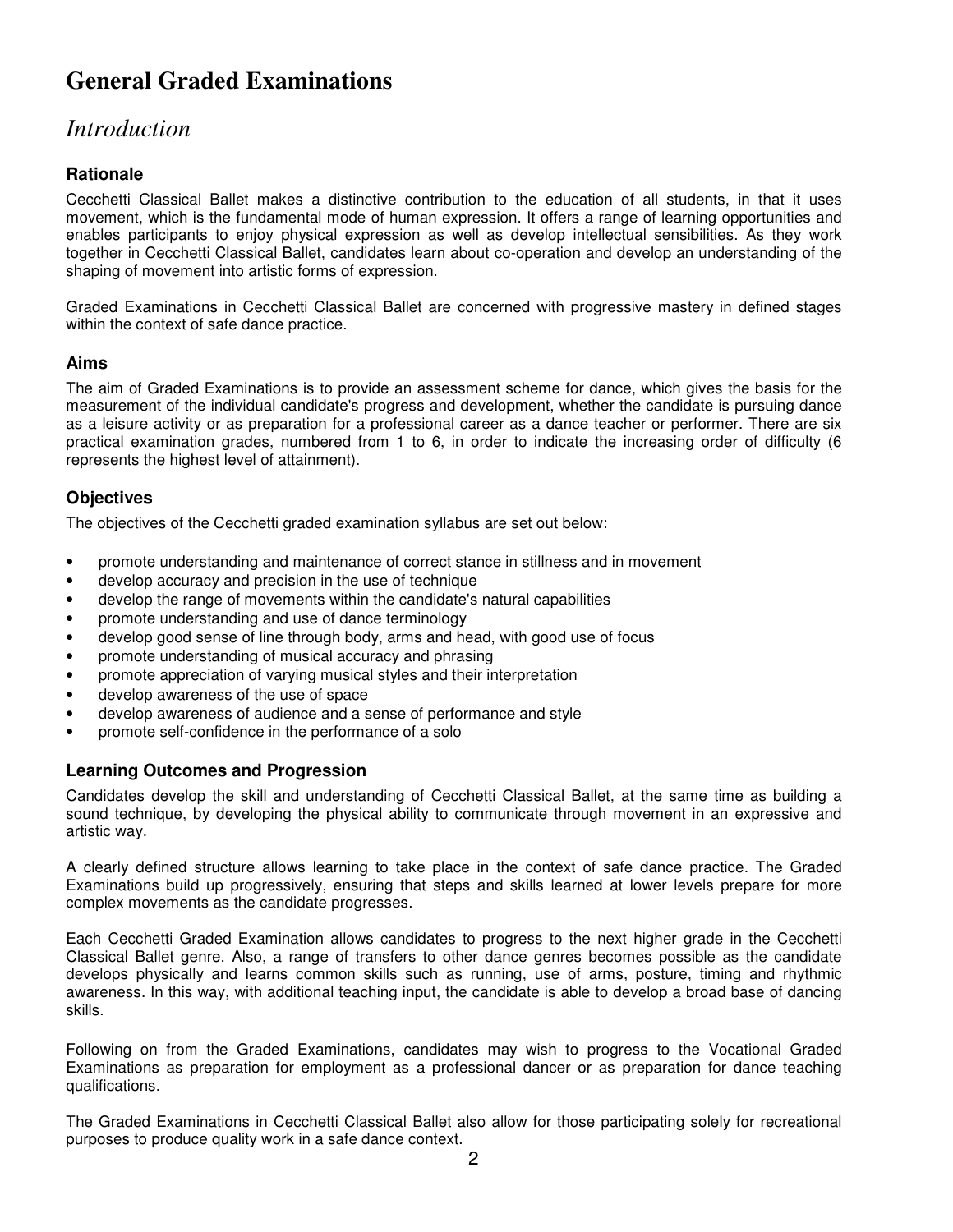## *Entry Conditions and General Information*

| Grade 1 | 7 years and under 12 years |
|---------|----------------------------|
| Grade 2 | 7 years and no maximum     |
| Grade 3 | 8 years and no maximum     |
| Grade 4 | 8 years and no maximum     |
| Grade 5 | 9 years and no maximum     |
| Grade 6 | 10 years and no maximum    |

#### **Age Limits**

Children and adults should not be entered at the same time.

#### **Prior Learning**

The Graded Examinations in Cecchetti Classical Ballet are intended to be taken consecutively and most candidates will wish to progress through them in sequence in order to develop and demonstrate the requisite skills. However, in cases where examinations are undertaken without success at the previous grade, the candidate needs to be at an appropriate level of physical and artistic development. Before a candidate enrols in a class leading to a Graded Examination, teachers are under a particular duty, therefore, to assess the achievement of the candidate, particularly with regard to safe dance practice.

#### **Re-takes**

Candidates who are not successful may not re-take the examination until 3 months after the original examination.

#### **Time Allowances/Number of Candidates**

Candidates should be entered in pairs. Where there is an odd number of candidates at one level, three may be entered together.

|         | 1 or 2 candidates | 3 candidates | 4 candidates |
|---------|-------------------|--------------|--------------|
| Grade 1 | 20 mins           | 25 mins      | N/A          |
| Grade 2 | 25 mins           | 30 mins      | N/A          |
| Grade 3 | 30 mins           | 35 mins      | N/A          |
| Grade 4 | 35 mins           | 45 mins      | N/A          |
| Grade 5 | 40 mins           | 50 mins      | N/A          |
| Grade 6 | 45 mins           | 55 mins      | N/A          |

#### **Use of CDs, Musical Accompaniment**

Teachers entering candidates for examinations must provide their own pianist. The official music for the Graded examinations should be used for all the set exercises. The music for the dance may be played on audio equipment and this should be operated by the pianist.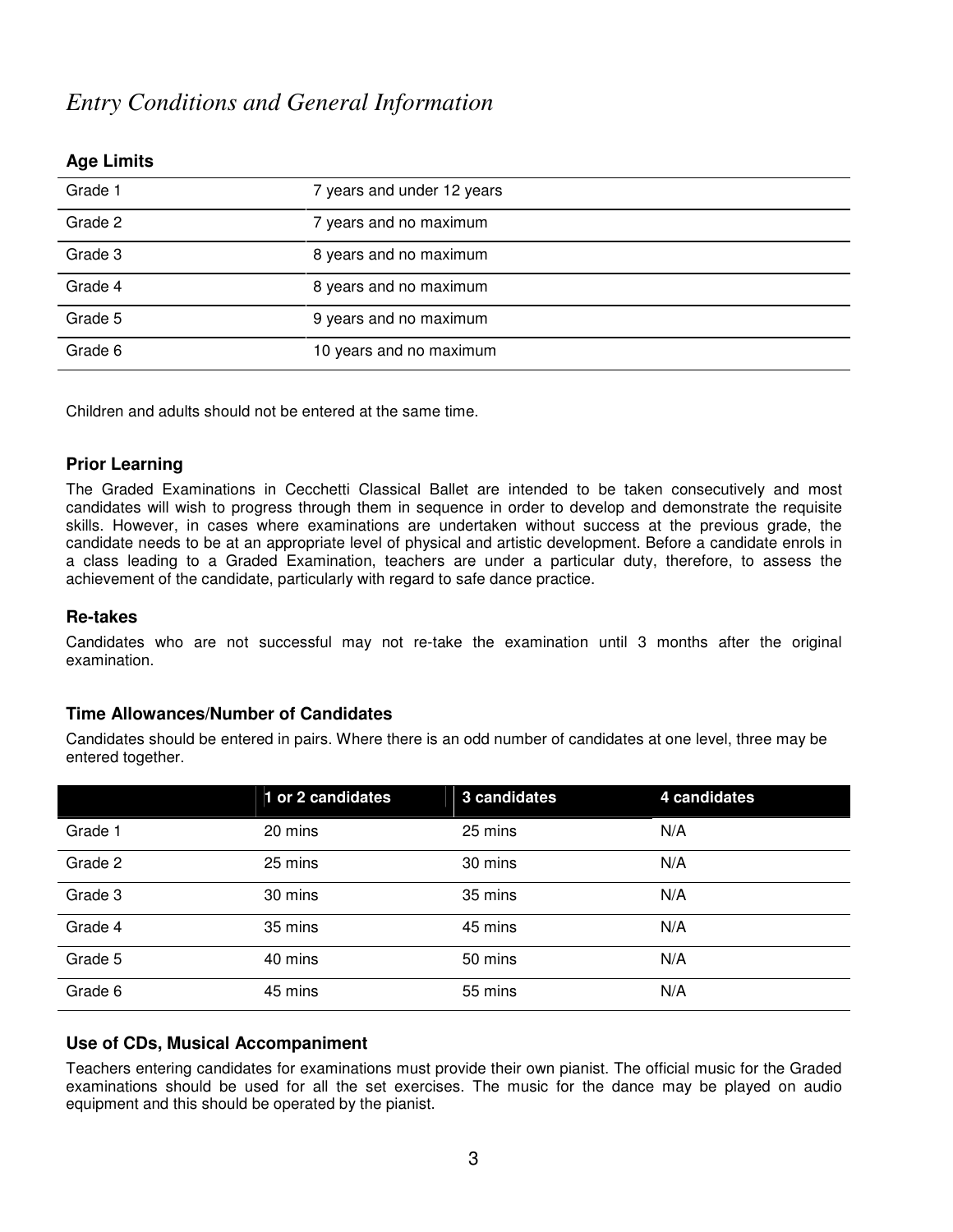## **Dress Requirements**

- Female: Enrico style leotard with matching belt, pink ballet socks or pink tights, unblocked pink ballet shoes with elastics. Hair should be suitably and neatly dressed. No jewellery may be worn.
- Male:White short sleeved leotard or vest with dark shorts or tights, white socks, black or white ballet shoes with white elastics. No jewellery may be worn.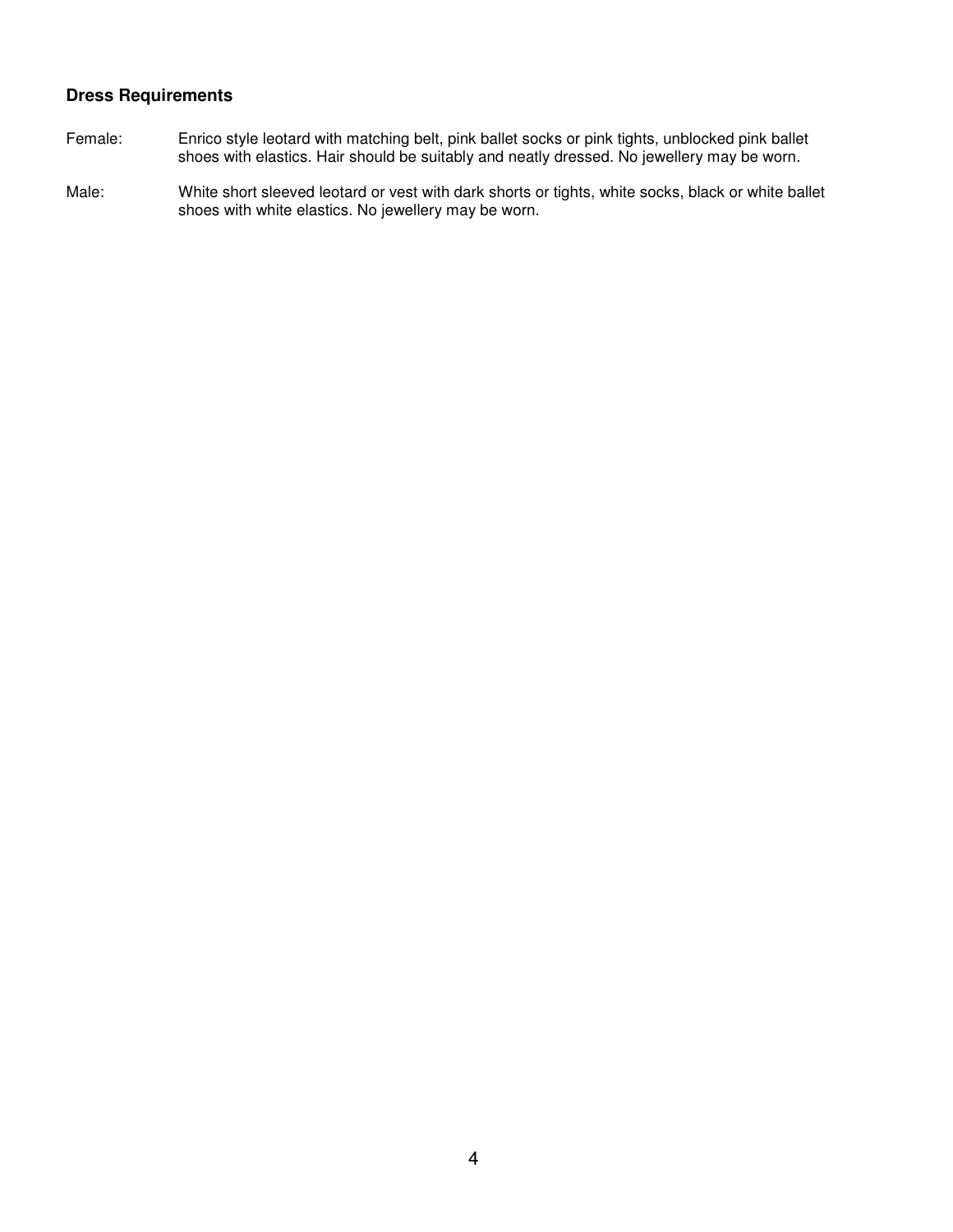## *National Qualifications Framework and Level Descriptors*

The Graded Examinations in Dance are accredited on the National Qualifications Framework (NQF) for England, Wales and Northern Ireland as shown below.

| <b>NQF level</b>       | <b>General Qualifications</b>               | <b>ISTD Grade</b> |
|------------------------|---------------------------------------------|-------------------|
| Level 5                | Higher level qualification                  | N/A               |
| Level 4                | Higher level qualification                  | N/A               |
| Level 3 (Advanced)     | A/AS level                                  | Grade 6           |
| Level 2 (Intermediate) | GCSE Grades A*-C                            | Grade 5           |
|                        |                                             | Grade 4           |
| Level 1 (Foundation)   | <b>GCSE Grades D-G</b>                      | Grade 3           |
|                        |                                             | Grade 2           |
|                        |                                             | Grade 1           |
| <b>Entry Level</b>     | Certificate of (educational)<br>achievement | N/A               |

The following QCA-approved descriptors explain what is required of candidates at each level of this framework. All performances should demonstrate compliance with the principles of safe dance practice and candidates should demonstrate an appropriate approach to the examination in relation to their conduct and overall presentation.

#### **Level 1 (Grades 1, 2 and 3)**

Candidates demonstrate an increasing vocabulary of movement in the chosen technique. An understanding of the technique is reflected in the ability to coordinate simple movements to produce combinations of steps and quality of movement ie. precision and control within the range of their own physical capacity.

Candidates communicate an increasing confidence in performance. They are able to interpret music and display sensitivity to musical content and style. Candidates' performances show a developing spatial awareness, an ability to work with others and responsiveness to an audience.

#### **Level 2 (Grades 4 and 5)**

Candidates demonstrate consolidated technical skills and an increased range of movements in sequences of increased length and complexity. They show a clear understanding of mechanics and purpose of the required vocabulary.

Candidates show the ability to sustain an appropriate sense of style throughout more complex sequences and an increased sensitivity to varying musical qualities. Technical facility and improved spatial awareness lead to an increased assurance of presentation.

#### **Level 3 (Grade 6)**

Candidates demonstrate a comprehensive knowledge and understanding of the vocabulary of a particular style through a wide range of movements performed with technical strength. Along with confidence, candidates convey self-awareness, resulting in a sensitive personal interpretation of musical mood.

Candidates demonstrate a mature awareness of audience as well as subtleties of performance combined with expression and fluidity of movement involving dynamics and use of space.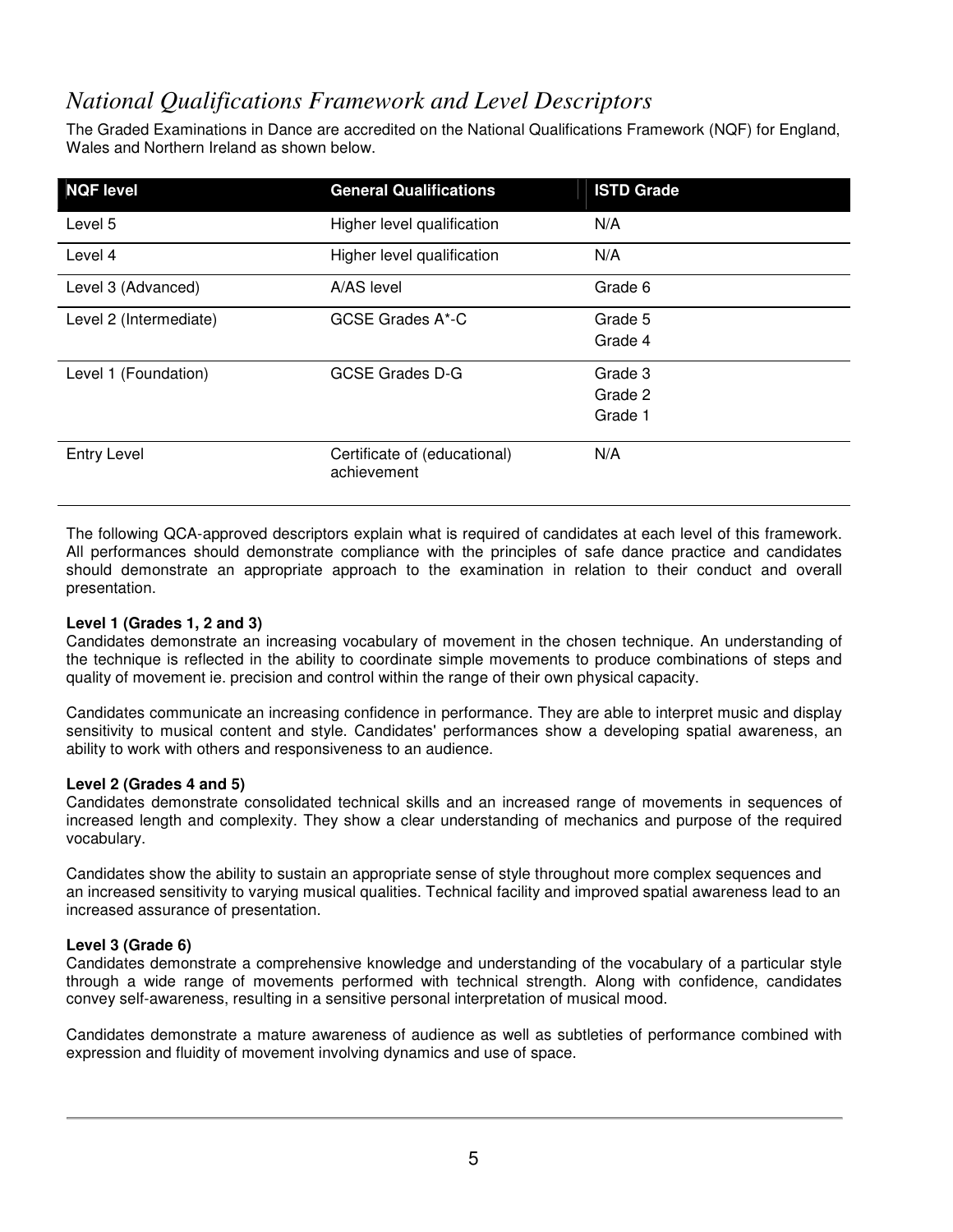# **Cecchetti Classical Ballet Syllabus Content**

# *Grade 1 Female*

| <b>Theory</b>          | Each candidate will be asked ONE question:<br>4 corners<br>1st, 2nd and 3rd positions of the feet                                                                                                                                                     |
|------------------------|-------------------------------------------------------------------------------------------------------------------------------------------------------------------------------------------------------------------------------------------------------|
| Warm-up                | To take place after the candidates have confirmed their names with the examiner.<br>The warm-up will not be assessed.<br>Natural skips taken round the room - 16 bars of 6/8 unset music                                                              |
| 1. Barre               | 1. Demi-pliés in 2nd and 1st<br>2. Battements tendus à la 2nde facing the barre<br>3. Grands battements sideways to the barre, to be taken both sides<br>Slightly away from the barre:<br>4. Rises combined with running on the toes                  |
| 2. Exercices au Milieu | 1. Port de bras                                                                                                                                                                                                                                       |
| 3. Adage               | 1. Retirés<br>2. Exercise for 3rd arabesque                                                                                                                                                                                                           |
| 4. Pirouette           | 1. Quarter turns with use of the head                                                                                                                                                                                                                 |
| 5. Allegro             | Basic steps: each candidate will be asked to demonstrate ONE basic step selected<br>by the examiner:<br>Echappés sauté from 1st, sideways galops, sideways polka, sauté in 1st, spring<br>points, step temps levé                                     |
|                        | Set enchainements: to be demonstrated together apart from where specified<br>1. Echappé sauté with sautés in 1st position<br>2. Polkas with spring points<br>3. Round the room: step temps levés<br>4. Galops and spring points - demonstrated singly |
| 6. Dance               | Teacher's choice of a classical or demi-character solo, not to exceed 45 seconds.<br>Piano music should be used. (No props allowed).                                                                                                                  |

**Révérence**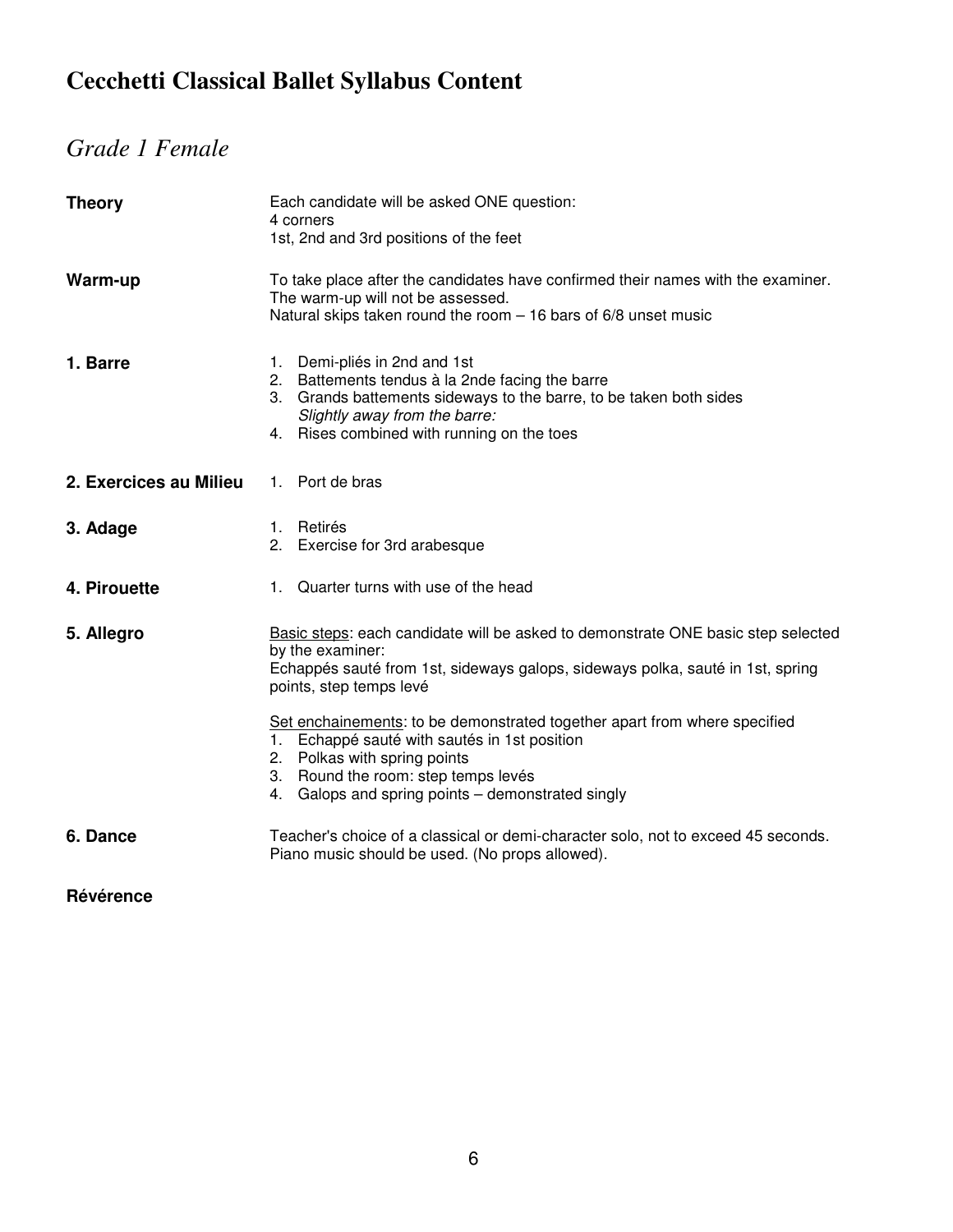# *Grade 1 Male*

| <b>Theory</b>          | Each candidate will be asked ONE question:<br>4 corners<br>1st, 2nd and 3rd positions of the feet                                                                                                                                                              |
|------------------------|----------------------------------------------------------------------------------------------------------------------------------------------------------------------------------------------------------------------------------------------------------------|
| Warm-up                | To take place after the candidates have confirmed their names with the examiner.<br>The warm-up will not be assessed.<br>Natural skips taken round the room - 16 bars of 6/8 unset music                                                                       |
| 1. Barre               | Demi-pliés in 2nd and 1st<br>1.<br>2. Battements tendus à la 2nde facing the barre<br>3. Grands battements sideways to the barre, to be taken both sides<br>Slightly away from the barre:<br>4. Rises combined with running on the toes                        |
| 2. Exercices au Milieu | 1. Port de bras                                                                                                                                                                                                                                                |
| 3. Adage               | Retirés<br>1.<br>2. Exercise for 3rd arabesque                                                                                                                                                                                                                 |
| 4. Pirouette           | Quarter turns with use of the head<br>1.                                                                                                                                                                                                                       |
| 5. Allegro             | Basic steps: each candidate will be asked to demonstrate ONE basic step selected<br>by the examiner:<br>Echappé sauté from 1st, sideways galops, sideways polka, sauté in 1st, spring<br>points, step temps levé                                               |
|                        | Set enchaînements: to be demonstrated together apart from where specified<br>Echappé sauté with sautés in 1st position<br>1.<br>2. Polkas with spring points<br>Round the room: step temps levés<br>3.<br>Galops and spring points – demonstrated singly<br>4. |
| 6. Dance               | Teacher's choice of a classical or demi-character solo, not to exceed 45 seconds.<br>Piano music should be used. (No props allowed).                                                                                                                           |
| <b>D</b>               |                                                                                                                                                                                                                                                                |

**Bow**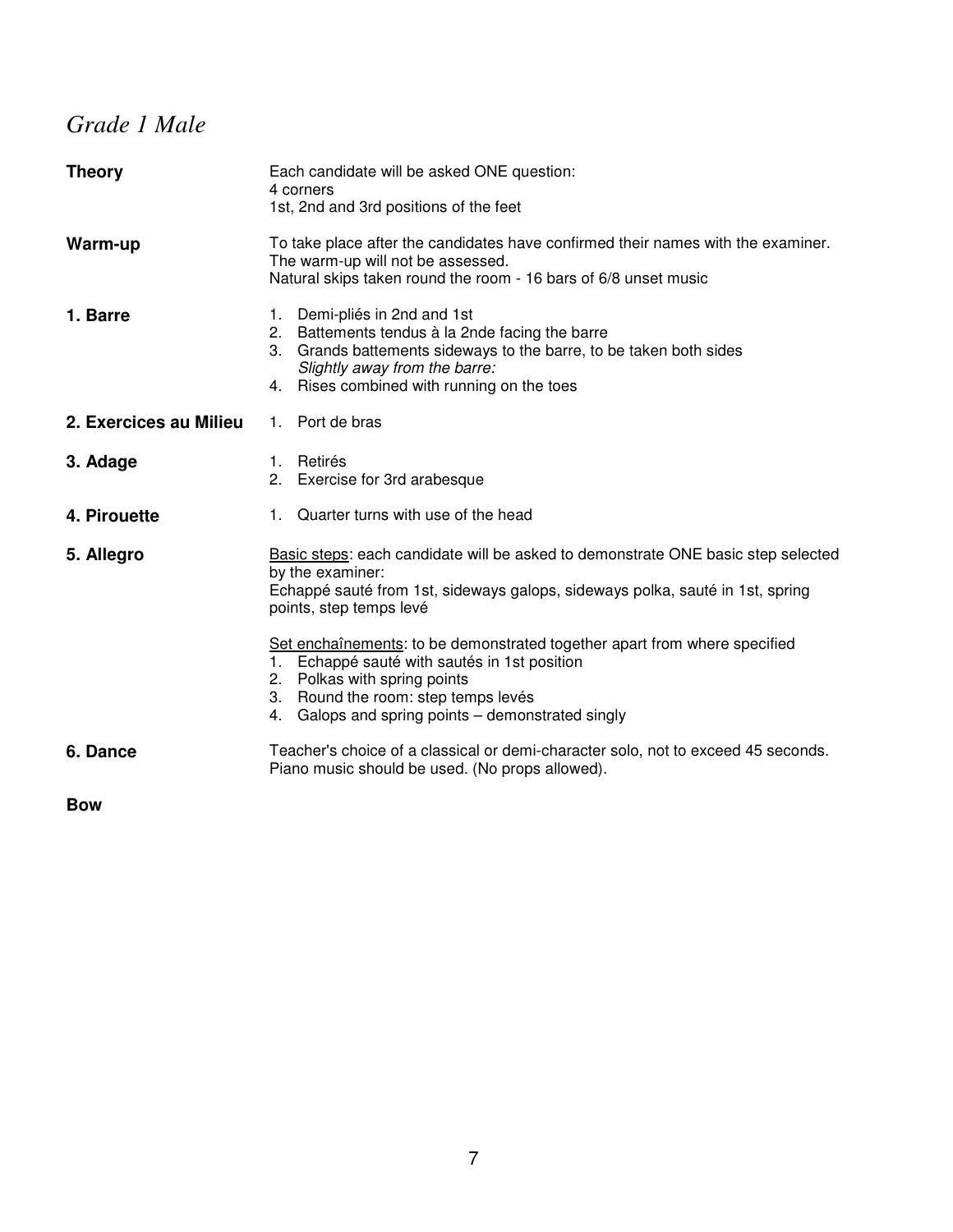## *Grade 2 Female*

Candidates should have a working knowledge of the basic movements and theory in Grade 1 plus:

| <b>Theory</b>          | Each candidate will be asked ONE question:<br>Eight points of the room<br>Five positions of the feet<br>Arm positions: 2nd, 5th en bas, en avant and en haut                                                                                                                                                                                                                                                                                                                                                                                                                                                                                       |  |
|------------------------|----------------------------------------------------------------------------------------------------------------------------------------------------------------------------------------------------------------------------------------------------------------------------------------------------------------------------------------------------------------------------------------------------------------------------------------------------------------------------------------------------------------------------------------------------------------------------------------------------------------------------------------------------|--|
| Warm-up                | To take place after the candidates have confirmed their names with the examiner.<br>The warm-up will not be assessed.<br>Round the room: forward galops, 2 with right foot and 2 with left foot - 16 bars of<br>6/8 unset music                                                                                                                                                                                                                                                                                                                                                                                                                    |  |
| 1. Barre               | Exercises will be seen on one side only:<br>1. Rise and demi-pliés in 2nd, 1st and 3rd positions<br>2. Battements tendus en croix taken from 1st position<br>3. Grands battements a) à la quatrième devant b) à la 2nde facing the barre<br>4. Ronds de jambe à terre<br>5. Adage<br>6. Preparation for sautés<br>7. Echappés relevés<br>Stretching exercise: training exercise                                                                                                                                                                                                                                                                    |  |
| 2. Exercices au Milieu | 1. Port de bras<br>2. Battements tendus with transfer of weight to 2nd                                                                                                                                                                                                                                                                                                                                                                                                                                                                                                                                                                             |  |
| 3. Adage               | 1. Retirés passé<br>2. Exercise for 3rd arabesque                                                                                                                                                                                                                                                                                                                                                                                                                                                                                                                                                                                                  |  |
| 4. Pirouette           | 1. Preparatory exercise for use of head<br>2. Exercise for tour en l'air                                                                                                                                                                                                                                                                                                                                                                                                                                                                                                                                                                           |  |
| 5. Allegro             | Basic steps: each candidate will be asked to demonstrate ONE basic step<br>selected by the examiner:<br>Balletic polka forwards and sideways, changement, forward galops, échappé<br>sauté from 3rd, pas de chat, petits jetés devant and derrière, temps levé<br>Set enchaînements: to be demonstrated together apart from where specified<br>1. Sautés in 1st position<br>2. Pas de chat and changements<br>3. Petits jetés, devant or derrière - examiner's or candidate's choice<br>4. Balletic polka<br>5. Galops - taken singly<br>6. Echappés sautés - enchaînement to include échappés sautés and<br>changements to be set by the examiner |  |
| 6. Dance               | Teacher's choice of a classical or demi-character solo, not to exceed 45 seconds.<br>Piano music should be used. (No props allowed).                                                                                                                                                                                                                                                                                                                                                                                                                                                                                                               |  |

**Révérence**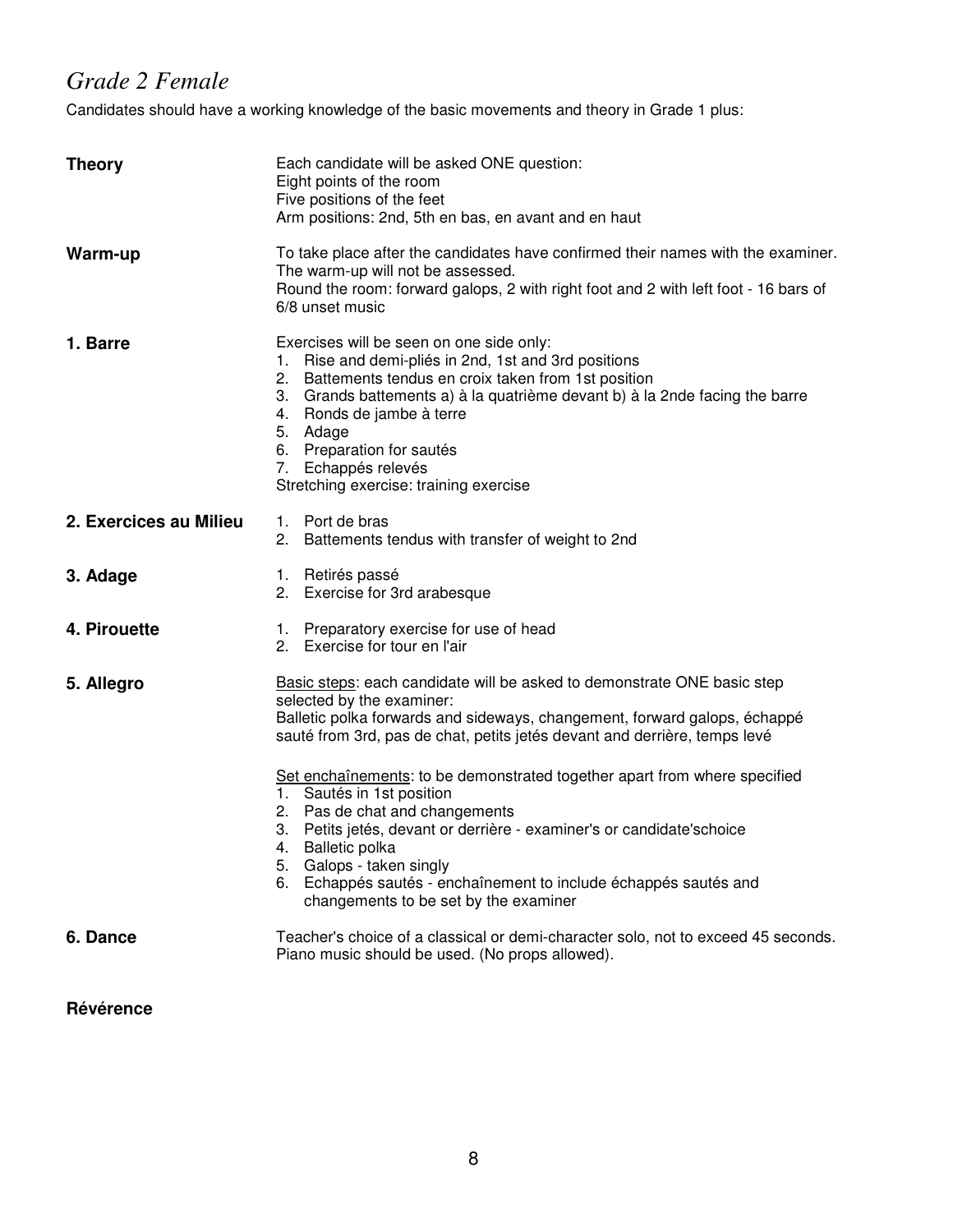# *Grade 2 Male*

Candidates should have a working knowledge of the basic movements and theory in Grade 1 plus:

| <b>Theory</b>          | Each candidate will be asked ONE question:<br>Eight points of the room<br>Five positions of the feet<br>Arm positions: 2nd 5th en bas, en avant and en haut                                                                                                                                                                                                                                 |
|------------------------|---------------------------------------------------------------------------------------------------------------------------------------------------------------------------------------------------------------------------------------------------------------------------------------------------------------------------------------------------------------------------------------------|
| Warm-up                | To take place after the candidates have confirmed their names with the examiner.<br>The warm-up will not be assessed.<br>Round the room: forward galops, 2 with right foot and 2 with left foot - 16 bars of<br>6/8 unset music                                                                                                                                                             |
| 1. Barre               | Exercises will be seen on one side only:<br>Rise and demi-pliés in 2nd, 1st and 3rd positions<br>1.<br>Battements tendus en croix taken from 1st position<br>2.<br>Grands battements a) à la quatrième devant b) à la 2nde facing the barre<br>3.<br>Ronds de jambe à terre<br>4.<br>5. Adage<br>6. Preparation for sautés<br>7. Echappés relevés<br>Stretching exercise: training exercise |
| 2. Exercices au Milieu | 1. Port de bras<br>2. Battements tendus with transfer of weight to 2nd                                                                                                                                                                                                                                                                                                                      |
| 3. Adage               | Retirés passé<br>1.<br>2. Exercise for 3rd arabesque                                                                                                                                                                                                                                                                                                                                        |
| 4. Pirouette           | Preparatory exercise for use of head<br>1.<br>2. Exercise for tour en l'air                                                                                                                                                                                                                                                                                                                 |
| 5. Allegro             | Basic steps: each candidate will be asked to demonstrate ONE basic step selected<br>by the examiner:<br>Balletic polka forwards and sideways, changement, forward galops, échappé sauté<br>from 3rd, pas de chat, petits jetés devant and derrière, temps levé                                                                                                                              |
|                        | Set enchaînements: to be demonstrated together apart from where specified<br>1. Sautés in 1st position<br>2. Pas de chat and changements<br>3. Petits jetés, devant or derrière - examiner's or candidate's choice<br>4. Balletic polka<br>5. Galops - taken singly<br>6. Echappés sautés - enchaînement to include échappés sautés and<br>changements to be set by the examiner            |
| 6. Dance               | Teacher's choice of a classical or demi-character solo, not to exceed 45 seconds.<br>Piano music should be used. (No props allowed).                                                                                                                                                                                                                                                        |

**Bow**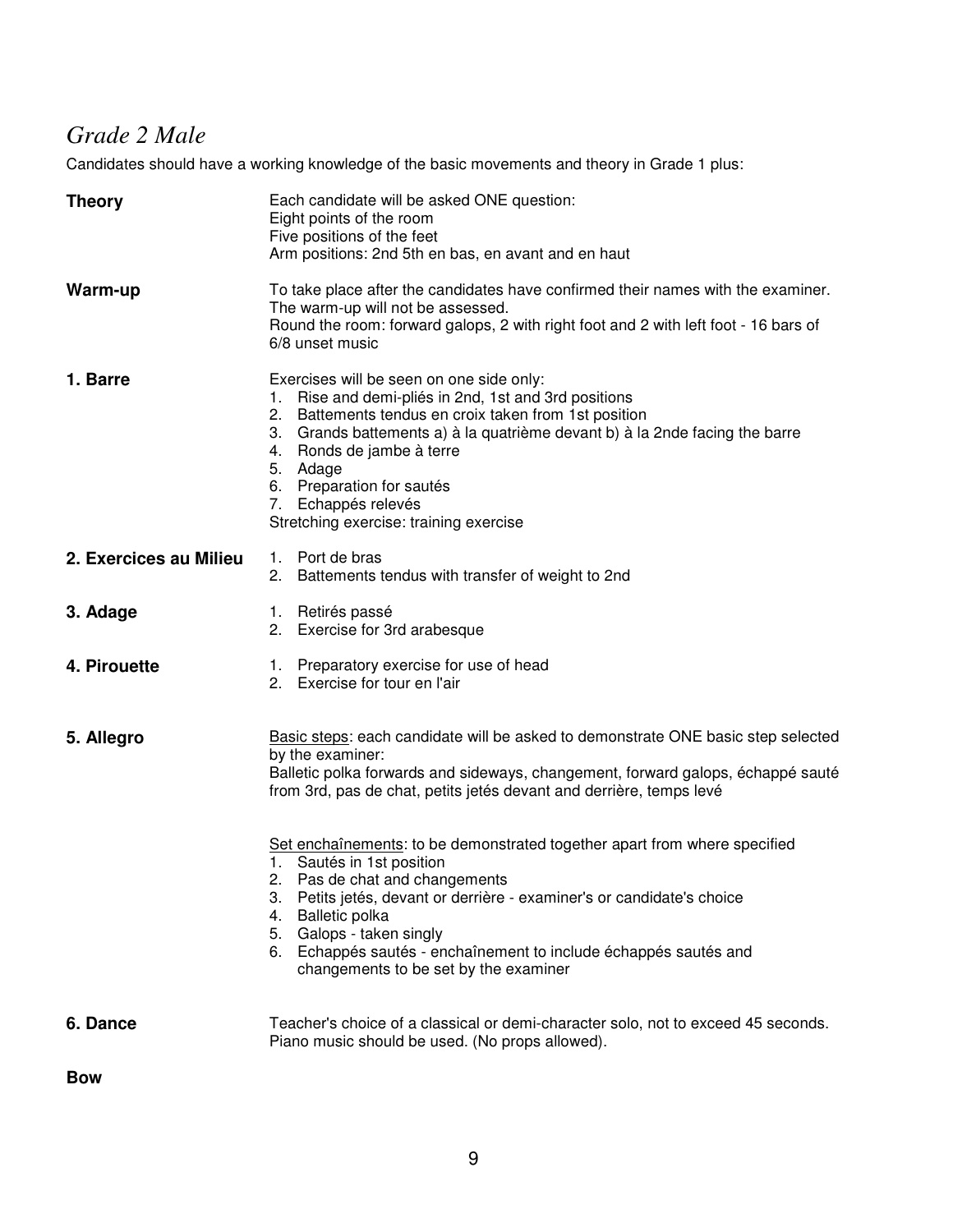# *Grade 3 Female*

Candidates should have a working knowledge of the basic movements and theory in previous grades plus:

| <b>Theory</b>          | Each candidate will be asked TWO questions:<br>Arm positions: 1st and demi-seconde<br>Positions of the body: à la quatrième devant and derrière and à la seconde<br>Movements in dancing and their meaning: plier and sauter                                                                                                                                                                                                                                                                                                                                                                                                                                                                                                                                                                                                                                                                   |  |
|------------------------|------------------------------------------------------------------------------------------------------------------------------------------------------------------------------------------------------------------------------------------------------------------------------------------------------------------------------------------------------------------------------------------------------------------------------------------------------------------------------------------------------------------------------------------------------------------------------------------------------------------------------------------------------------------------------------------------------------------------------------------------------------------------------------------------------------------------------------------------------------------------------------------------|--|
| Warm-up                | To take place after the candidates have confirmed their names with the examiner.<br>The warm-up will not be assessed.<br>Foot exercise facing the barre                                                                                                                                                                                                                                                                                                                                                                                                                                                                                                                                                                                                                                                                                                                                        |  |
| 1. Barre               | Exercises will be seen on one side only:<br>Demi-pliés and rises in 2nd, 1st and 5th positions<br>1.<br>2a.<br><b>Battements tendus</b><br>2b.<br>Battements dégagés from 1st position<br>Grands battements a) devant and à la 2nde b) derrière facing the barre<br>3.<br>4.<br>Ronds de jambe à terre<br>5.<br>Battements frappés - singles<br>6а.<br>Développés<br>6b.<br>Fouetté taken à terre into arabesque<br>Echappés and relevés<br>7.<br>Stretching exercise: training exercise                                                                                                                                                                                                                                                                                                                                                                                                       |  |
| 2. Exercices au Milieu | 1. Port de bras<br>2. Battements tendus with positions of the body<br>Examiner's choice of either à la quatrième devant or derrière or à la 2nde                                                                                                                                                                                                                                                                                                                                                                                                                                                                                                                                                                                                                                                                                                                                               |  |
| 3. Adage               | 1. Développé with temps lié<br>2. Exercise for 1st and 3rd arabesques                                                                                                                                                                                                                                                                                                                                                                                                                                                                                                                                                                                                                                                                                                                                                                                                                          |  |
| 4. Pirouette           | 1. Relevé with bourreé - to be demonstrated on both sides                                                                                                                                                                                                                                                                                                                                                                                                                                                                                                                                                                                                                                                                                                                                                                                                                                      |  |
| 5. Allegro             | Basic steps: each candidate will be asked to demonstrate ONE basic step<br>selected by the examiner:<br>Assemblé dessus and dessous taken soutenu and de suite, balancé sideways,<br>chassé en avant, sprung coupé dessus and dessous, jeté dessus and dessous,<br>pas de bourreé dessous soutenu and de suite, posé coupé, posé en avant<br>Set enchaînements: to be demonstrated together apart from where specified<br>1. Echappés sautés with sautés in 2nd position<br>2. Assemblés with relevé, taken dessus or dessous - examiner's choice<br>3. Pas de bourreé dessous soutenu and de suite<br>4. Jetés temps levés with coupés, taken dessus or dessous - examiner's choice<br>5. Posés coupés and galops - taken singly<br>6. Balancés - taken singly<br>Unseen enchaînement: one sequence to be set by the examiner using not more<br>than two basic steps from the previous grades |  |
| 6. Dance               | Teacher's choice of a classical or demi-character solo, not to exceed 45 seconds.<br>Piano music should be used. (No props allowed)                                                                                                                                                                                                                                                                                                                                                                                                                                                                                                                                                                                                                                                                                                                                                            |  |
| Révérence              |                                                                                                                                                                                                                                                                                                                                                                                                                                                                                                                                                                                                                                                                                                                                                                                                                                                                                                |  |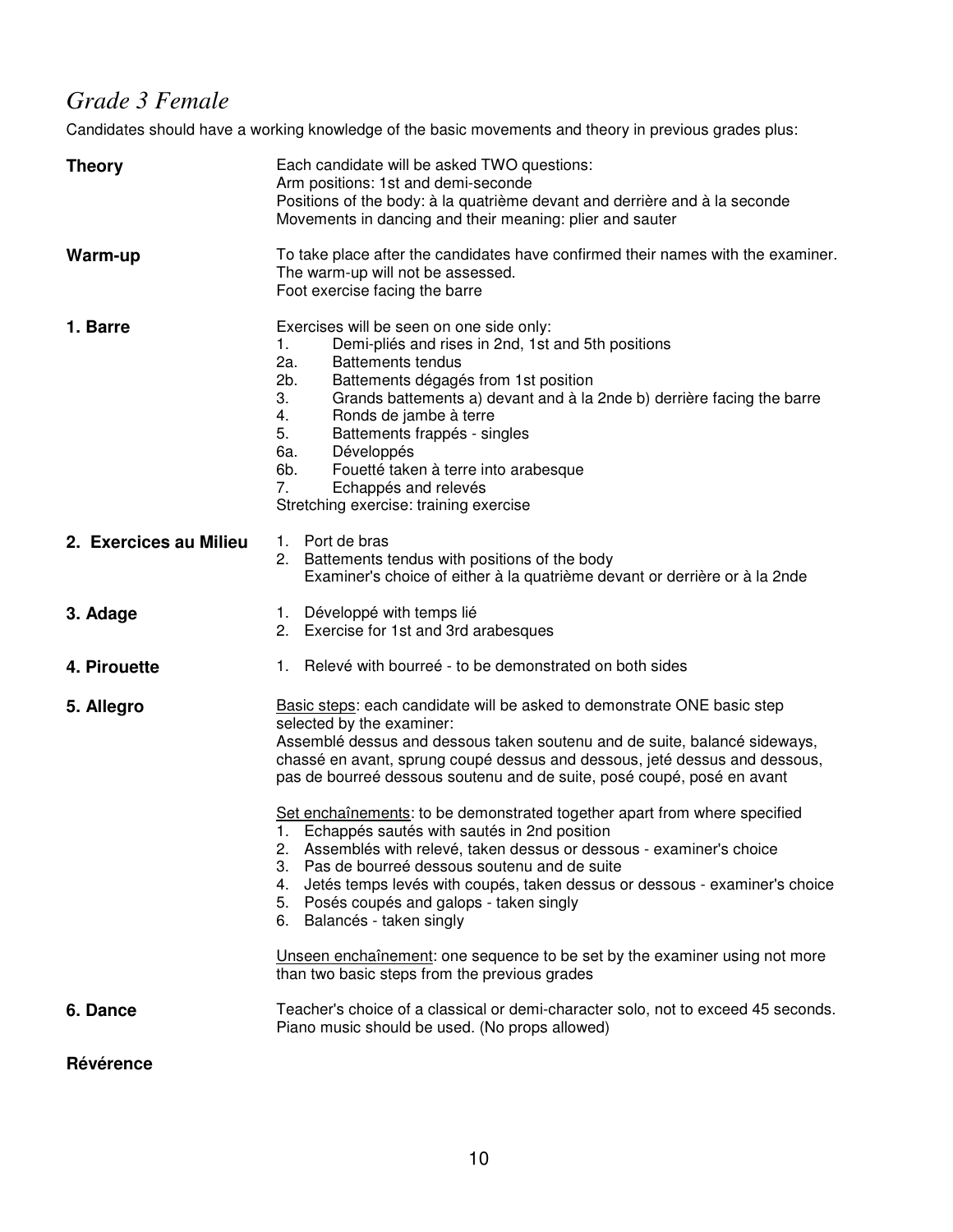# *Grade 3 Male*

Candidates should have a working knowledge of the basic movements and theory in previous grades plus:

| <b>Theory</b>          | Each candidate will be asked TWO questions:<br>Arm positions: 1st and demi-seconde<br>Positions of the body: à la quatrième devant and derrière and à la seconde<br>Movements in dancing and their meaning: plier and sauter                                                                                                                                                                                                                                                                                                                                                                                                                                                                                                                                                                                                                                                                                                         |  |  |
|------------------------|--------------------------------------------------------------------------------------------------------------------------------------------------------------------------------------------------------------------------------------------------------------------------------------------------------------------------------------------------------------------------------------------------------------------------------------------------------------------------------------------------------------------------------------------------------------------------------------------------------------------------------------------------------------------------------------------------------------------------------------------------------------------------------------------------------------------------------------------------------------------------------------------------------------------------------------|--|--|
| Warm-up                | To take place after the candidates have confirmed their names with the examiner.<br>The warm-up will not be assessed.<br>Foot exercise facing the barre                                                                                                                                                                                                                                                                                                                                                                                                                                                                                                                                                                                                                                                                                                                                                                              |  |  |
| 1. Barre               | Exercises will be seen on one side only:<br>1.<br>Demi-pliés and rises in 2nd, 1st and 5th positions<br>2a.<br><b>Battements tendus</b><br>2b.<br>Battements dégagés from 1st position<br>3.<br><b>Grands battements</b><br>a) devant and à la 2nde<br>b) derrière facing the barre<br>Ronds de jambe à terre<br>4.<br>5.<br>Battements frappés - singles<br>6a.<br>Développés<br>6b.<br>Fouetté taken à terre into arabesque<br>7.<br>Echappés and relevés<br>Stretching exercise: training exercise                                                                                                                                                                                                                                                                                                                                                                                                                                |  |  |
| 2. Exercices au Milieu | 1. Port de bras<br>2. Battements tendus with positions of the body<br>Examiner's choice of either à la quatrième devant or derrière or à la 2nde                                                                                                                                                                                                                                                                                                                                                                                                                                                                                                                                                                                                                                                                                                                                                                                     |  |  |
| 3. Adage               | 1. Développé with temps lié<br>2. Exercise for 1st and 3rd arabesques                                                                                                                                                                                                                                                                                                                                                                                                                                                                                                                                                                                                                                                                                                                                                                                                                                                                |  |  |
| 4. Pirouette           | Relevé with bourreé - to be demonstrated on both sides<br>1.<br>2. Exercise for tour en l'air - to be demonstrated on one side                                                                                                                                                                                                                                                                                                                                                                                                                                                                                                                                                                                                                                                                                                                                                                                                       |  |  |
| 5. Allegro             | Basic steps: each candidate will be asked to demonstrate ONE basic step selected<br>by the examiner:<br>Assemblé dessus and dessous taken soutenu and de suite, balancé sideways,<br>chassé en avant, sprung coupé dessus and dessous, jeté dessus and dessous,<br>pas de bourreé dessous soutenu and de suite, posé coupé, posé en avant<br>Set enchaînements: to be demonstrated together apart from where specified<br>Echappés sautés with sautés in 2nd position<br>1.<br>Assemblés with relevé, taken dessus or dessous - examiner's choice<br>2.<br>3. Pas de bourreé dessous soutenu and de suite<br>Jetés temps levés with coupés, taken dessus or dessous - examiner's choice<br>4.<br>5. Posés a) taken on whole foot b) taken on demi-pointe - taken singly<br>6. Balancés - taken singly<br>Unseen enchaînement: one sequence to be set by the examiner using not more<br>than two basic steps from the previous grades |  |  |
| 6. Dance               | Teacher's choice of a classical or demi-character solo, not to exceed 45 seconds.<br>Piano music should be used. (No props allowed)                                                                                                                                                                                                                                                                                                                                                                                                                                                                                                                                                                                                                                                                                                                                                                                                  |  |  |

**Bow**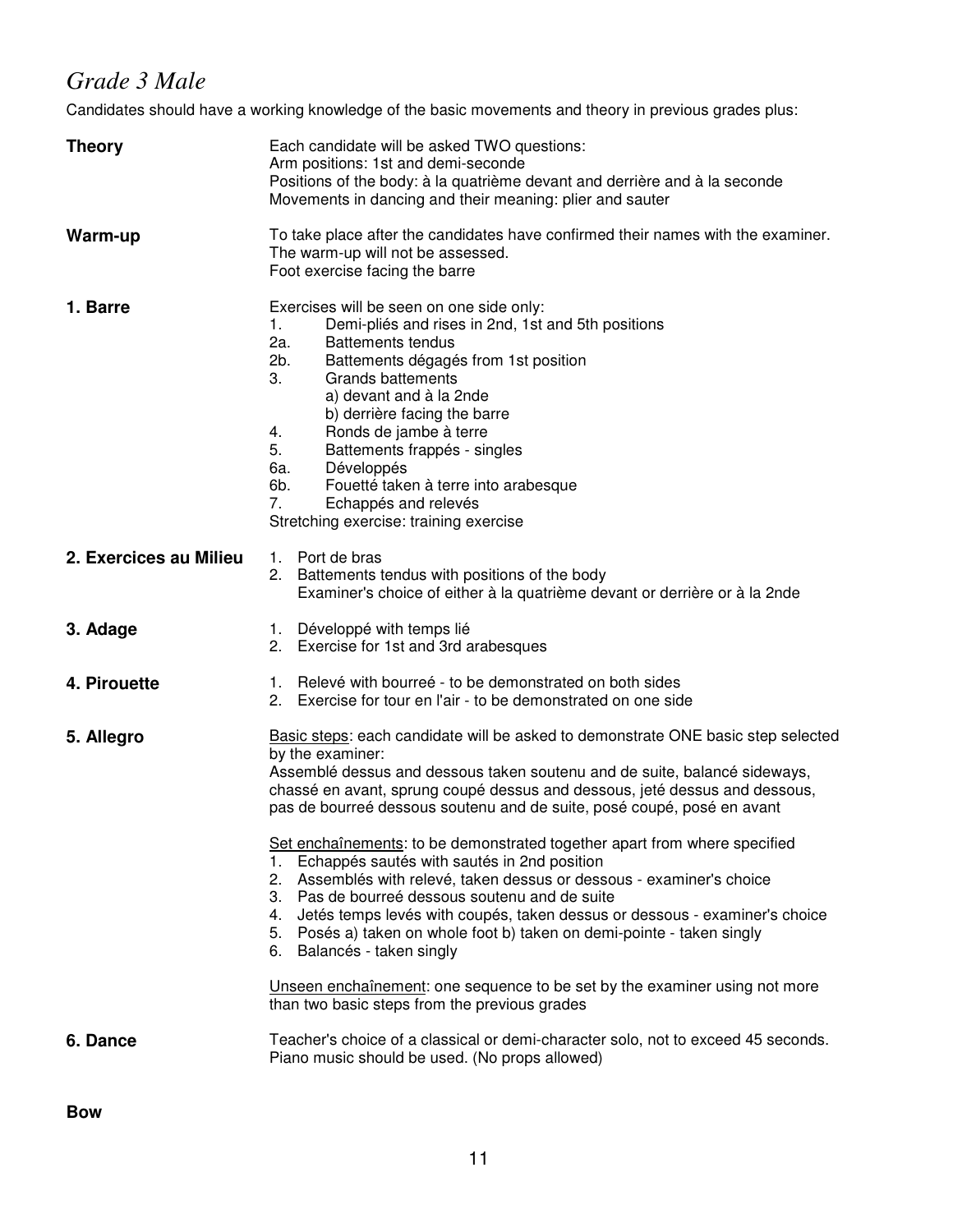## *Grade 4 Female*

Candidates should have a working knowledge of the basic movements and theory in previous grades plus:

| <b>Theory</b>          | Each candidate will be asked TWO questions:<br>Five positions of the head<br>Arm positions: 4th en avant and en haut<br>Positions of the body: croisé devant and derrière and écarté<br>Movements in dancing and their meaning: étendre and relever                                                                                                                                                                                                                                                                                                                                                                                                                                                                                                                                                                                                                                                                                                                                                                                         |  |  |
|------------------------|---------------------------------------------------------------------------------------------------------------------------------------------------------------------------------------------------------------------------------------------------------------------------------------------------------------------------------------------------------------------------------------------------------------------------------------------------------------------------------------------------------------------------------------------------------------------------------------------------------------------------------------------------------------------------------------------------------------------------------------------------------------------------------------------------------------------------------------------------------------------------------------------------------------------------------------------------------------------------------------------------------------------------------------------|--|--|
| Warm-up                | To take place after the candidates have confirmed their names with the examiner.<br>The warm-up will not be assessed.<br>Foot exercise facing the barre                                                                                                                                                                                                                                                                                                                                                                                                                                                                                                                                                                                                                                                                                                                                                                                                                                                                                     |  |  |
| 1. Barre               | Exercises will be seen on one side only:<br>1.<br>Pliés in 2nd, 1st and 5th positions<br>2a.<br><b>Battements tendus</b><br>2b.<br>Battements dégagés from 1st position<br>3.<br>Grands battements combined with battements dégagés and retirés<br>Ronds de jambe à terre<br>4.<br>5.<br>Battements frappés - singles and doubles<br>6.<br>Fondu movements<br>7.<br>Développé and demi-rond de jambe<br>8.<br>Relevés devant, derrière, and passé                                                                                                                                                                                                                                                                                                                                                                                                                                                                                                                                                                                           |  |  |
| 2. Exercices au Milieu | 1. Port de bras<br>2. Demi-plié and positions of the body                                                                                                                                                                                                                                                                                                                                                                                                                                                                                                                                                                                                                                                                                                                                                                                                                                                                                                                                                                                   |  |  |
| 3. Adage               | 1. Exercise on demi-rond de jambe en l'air<br>2. Set exercise using 1st, 2nd and 3rd arabesques - taken to both sides                                                                                                                                                                                                                                                                                                                                                                                                                                                                                                                                                                                                                                                                                                                                                                                                                                                                                                                       |  |  |
| 4. Pirouette           | 1. Relevé pirouette en dehors - taken singly                                                                                                                                                                                                                                                                                                                                                                                                                                                                                                                                                                                                                                                                                                                                                                                                                                                                                                                                                                                                |  |  |
| 5. Allegro             | Basic steps: each candidate will be asked to demonstrate TWO basic steps<br>selected by the examiner:<br>Chassé coupé en avant, échappés sauté closing with a beat, glissade devant and<br>derrière, sissonne en avant fermée soutenu and de suite, soutenu turn en dedans<br>Set enchaînements: to be demonstrated together apart from where specified<br>Warm-up allegro to be set by the examiner comprising - sautés in 1st, sautés<br>1.<br>in 2nd, échappés sautés and changements<br>2. Glissades, taken either derrière or devant - examiner's choice<br>3. Sissonnes<br>Temps levé chassé pas de bourreé, relevé in 5th position<br>4.<br>5. Round the room: coupé chassé temps levé<br>6. Either - preparation for pirouettes en dedans en diagonale<br>Or - soutenu turns en dedans en diagonale<br>Examiner's choice, seen singly<br>7. Echappé sauté changé closing with beat and changements<br>Unseen enchaînement: one sequence to be set by the examiner using not more<br>than three basic steps from the previous grades |  |  |
| 6. Dance               | Teacher's choice of a classical solo, not to exceed one minute. Piano music<br>should be used                                                                                                                                                                                                                                                                                                                                                                                                                                                                                                                                                                                                                                                                                                                                                                                                                                                                                                                                               |  |  |
| Révérence              |                                                                                                                                                                                                                                                                                                                                                                                                                                                                                                                                                                                                                                                                                                                                                                                                                                                                                                                                                                                                                                             |  |  |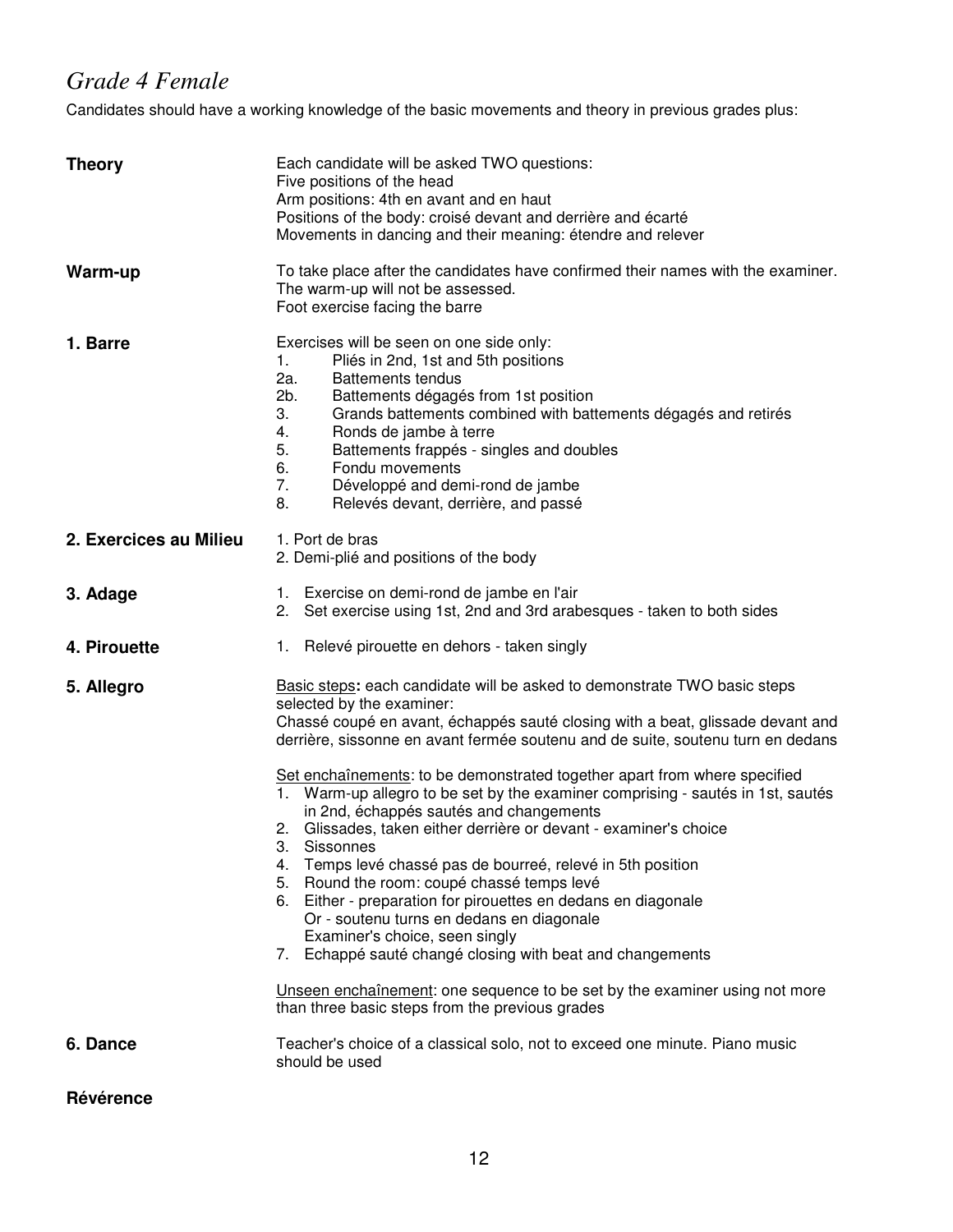# *Grade 4 Male*

Candidates should have a working knowledge of the basic movements and theory in previous grades plus:

| <b>Theory</b>          | Each candidate will be asked TWO questions:<br>Five positions of the head<br>Arm positions: 4th en avant and en haut<br>Positions of the body: croisé devant and derrière and écarté<br>Movements in dancing and their meaning: étendre and relever                                                                                                                                                                                                                                                                                                                                                                                                                                                                                                                                                                                                                                                                                                                                                                                     |  |  |
|------------------------|-----------------------------------------------------------------------------------------------------------------------------------------------------------------------------------------------------------------------------------------------------------------------------------------------------------------------------------------------------------------------------------------------------------------------------------------------------------------------------------------------------------------------------------------------------------------------------------------------------------------------------------------------------------------------------------------------------------------------------------------------------------------------------------------------------------------------------------------------------------------------------------------------------------------------------------------------------------------------------------------------------------------------------------------|--|--|
| Warm-up                | To take place after the candidates have confirmed their names with the examiner.<br>The warm-up will not be assessed.<br>Foot exercise facing the barre.                                                                                                                                                                                                                                                                                                                                                                                                                                                                                                                                                                                                                                                                                                                                                                                                                                                                                |  |  |
| 1. Barre               | Exercises will be seen on one side only:<br>Pliés in 2nd, 1st and 5th positions<br>1.<br>2a.<br><b>Battements tendus</b><br>2b.<br>Battements dégagés from 1st position<br>3.<br>Grands battements combined with battements dégagés and retirés<br>Ronds de jambe à terre<br>4.<br>5.<br>Battements frappés - singles and doubles<br>Fondu movements<br>6.<br>7.<br>Développé and demi-rond de jambe<br>8.<br>Relevés devant, derrière, and passé                                                                                                                                                                                                                                                                                                                                                                                                                                                                                                                                                                                       |  |  |
| 2. Exercices au Milieu | 1. Port de bras<br>Demi-plié and positions of the body<br>2.                                                                                                                                                                                                                                                                                                                                                                                                                                                                                                                                                                                                                                                                                                                                                                                                                                                                                                                                                                            |  |  |
| 3. Adage               | 1. Exercise on demi-rond de jambe en l'air<br>Set exercise using 1st, 2nd and 3rd arabesques - taken to both sides<br>2.                                                                                                                                                                                                                                                                                                                                                                                                                                                                                                                                                                                                                                                                                                                                                                                                                                                                                                                |  |  |
| 4. Pirouette           | Relevé pirouette en dehors<br>1.<br>2. Preparation for tour en l'air                                                                                                                                                                                                                                                                                                                                                                                                                                                                                                                                                                                                                                                                                                                                                                                                                                                                                                                                                                    |  |  |
| 5. Allegro             | Basic steps: each candidate will be asked to demonstrate TWO basic steps<br>selected by the examiner:<br>Chassé coupé en avant, échappé sauté closing with a beat, glissade devant and<br>derrière, sissonne en avant fermée soutenu and de suite, soutenu turn en dedans<br>Set enchaînements: to be demonstrated together apart from where specified<br>Warm-up allegro to be set by the examiner comprising - sautés in 1st, sautés<br>in 2nd, échappés sautés and changements<br>Glissades, taken either derrière or devant - examiner's choice<br>2.<br>3. Sissonnes<br>4. Temps levé chassé pas de bourreé, relevé in 5th position<br>5. Round the room: coupé chassé temps levé<br>6. Either - preparation for pirouettes en dedans en diagonale<br>Or - soutenu turns en dedans en diagonale<br>Examiner's choice, seen singly<br>Echappé sauté changé closing with beat and changements<br>7.<br>Unseen enchaînement: one sequence to be set by the examiner using not more<br>than three basic steps from the previous grades |  |  |
| 6. Dance               | Teacher's choice of a classical solo, not to exceed one minute.<br>Piano music should be used                                                                                                                                                                                                                                                                                                                                                                                                                                                                                                                                                                                                                                                                                                                                                                                                                                                                                                                                           |  |  |

**Bow**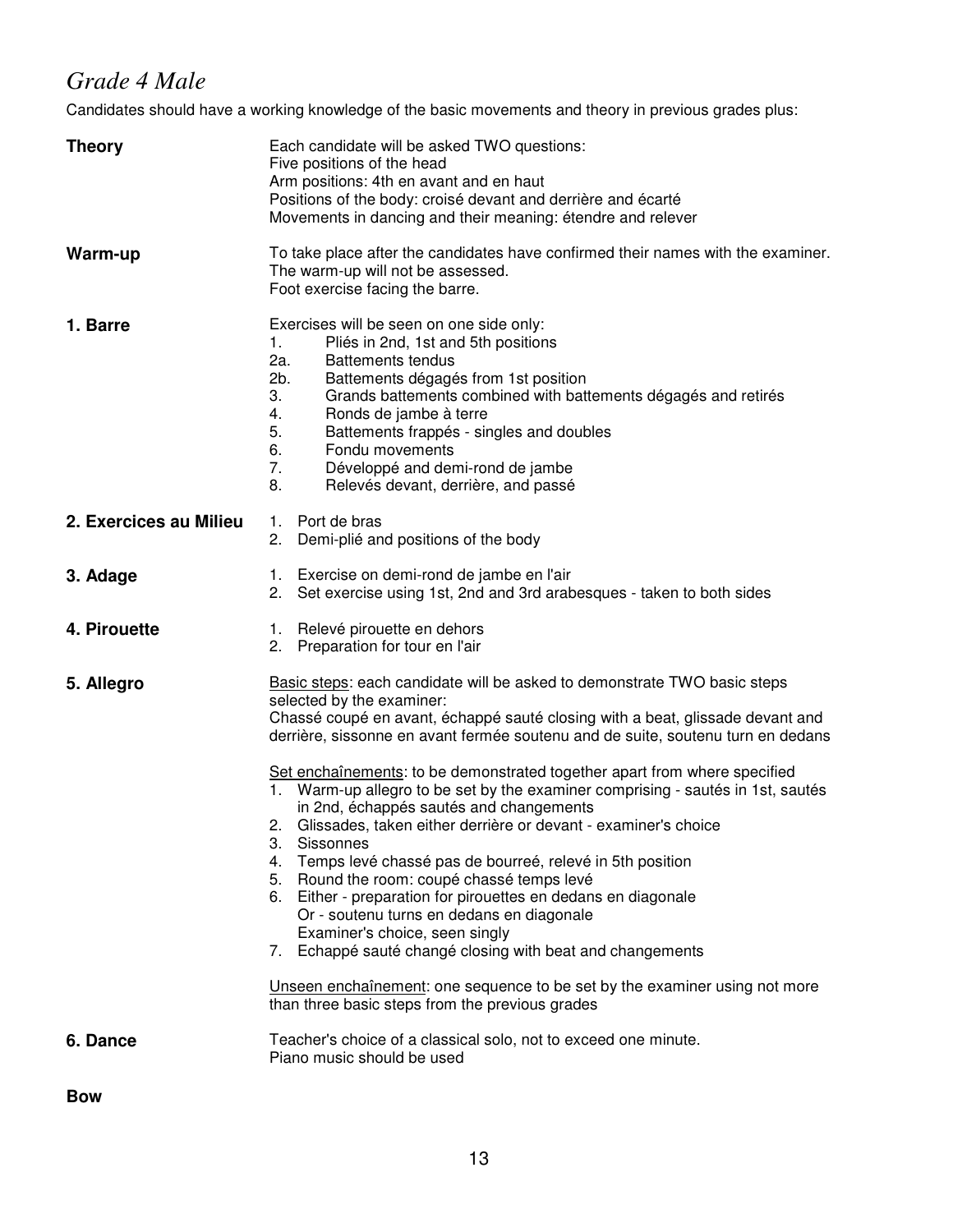## *Grade 5 Female*

Candidates should have a working knowledge of the basic movements and theory in previous grades plus:

| <b>Theory</b>          | Each candidate will be asked TWO questions:<br>Arm positions: 3rd<br>Positions of the body: épaulé<br>Movement in dancing and its meaning: glisser<br>Arabesques: 1st, 2nd and 3rd                                                                                                                                                                                                                                                                                                                |  |  |  |
|------------------------|---------------------------------------------------------------------------------------------------------------------------------------------------------------------------------------------------------------------------------------------------------------------------------------------------------------------------------------------------------------------------------------------------------------------------------------------------------------------------------------------------|--|--|--|
| Warm-up                | To take place after the candidates have confirmed their names with the<br>examiner.<br>The warm-up will not be assessed.<br>Foot exercise facing the barre                                                                                                                                                                                                                                                                                                                                        |  |  |  |
| 1. Barre               | Exercises will be seen on one side only:<br>1.<br>Pliés in 2nd, 1st and 5th positions<br>2a.<br><b>Battements tendus</b><br>2b.<br>Battements dégagés<br>3.<br>Grands battements with retiré<br>4.<br>Ronds de jambe à terre, with preparation<br>5.<br>Battements frappés - singles and doubles<br>6.<br>Petits battements<br>7.<br>Développé with grand rond de jambe en l'air<br>8.<br>Battements balancés<br>Slightly away from the barre:<br>9.<br>Echappé, with relevés devant and derrière |  |  |  |
| 2. Exercices au Milieu | 1. Port de bras<br>2. Battements tendus, en arrière and en avant<br>3. Temps lié                                                                                                                                                                                                                                                                                                                                                                                                                  |  |  |  |
| 3. Adage               | 1. Grand plié, développé and demi-rond de jambe<br>2. Set exercise for 4th and 5th arabesques                                                                                                                                                                                                                                                                                                                                                                                                     |  |  |  |
| 4. Pirouette           | 1. Pirouette en dehors - taken singly<br>2. Pirouette en dedans                                                                                                                                                                                                                                                                                                                                                                                                                                   |  |  |  |
| 5. Allegro             | Basic steps: each candidate will be asked to demonstrate TWO basic steps<br>selected by the examiner:<br>Balancé en avant and en arrière and en tournant, entrechat quatre, glissade<br>changé, pas de bourreé dessus soutenu, sissonne en avant ouverte, sissonne<br>en arrière fermée soutenu and de suite, soubresaut                                                                                                                                                                          |  |  |  |
|                        | Set enchaînements: to be demonstrated together apart from where specified<br>1. Changements and soubresauts<br>2. Glissade, assemblé<br>3. Sissonnes<br>4. Round room: chassé temps levé, posé, jeté en attitude devant<br>Chassé temps levé in 1st arabesque and balancé - taken singly<br>5.<br>6. Pas de chat with pas de bourreé<br>7. En diagonale: petits tours - taken singly to both sides<br>8. Batterie<br>Unseen enchaînement: one sequence to be set by the examiner using not more   |  |  |  |

than three basic steps from the previous grades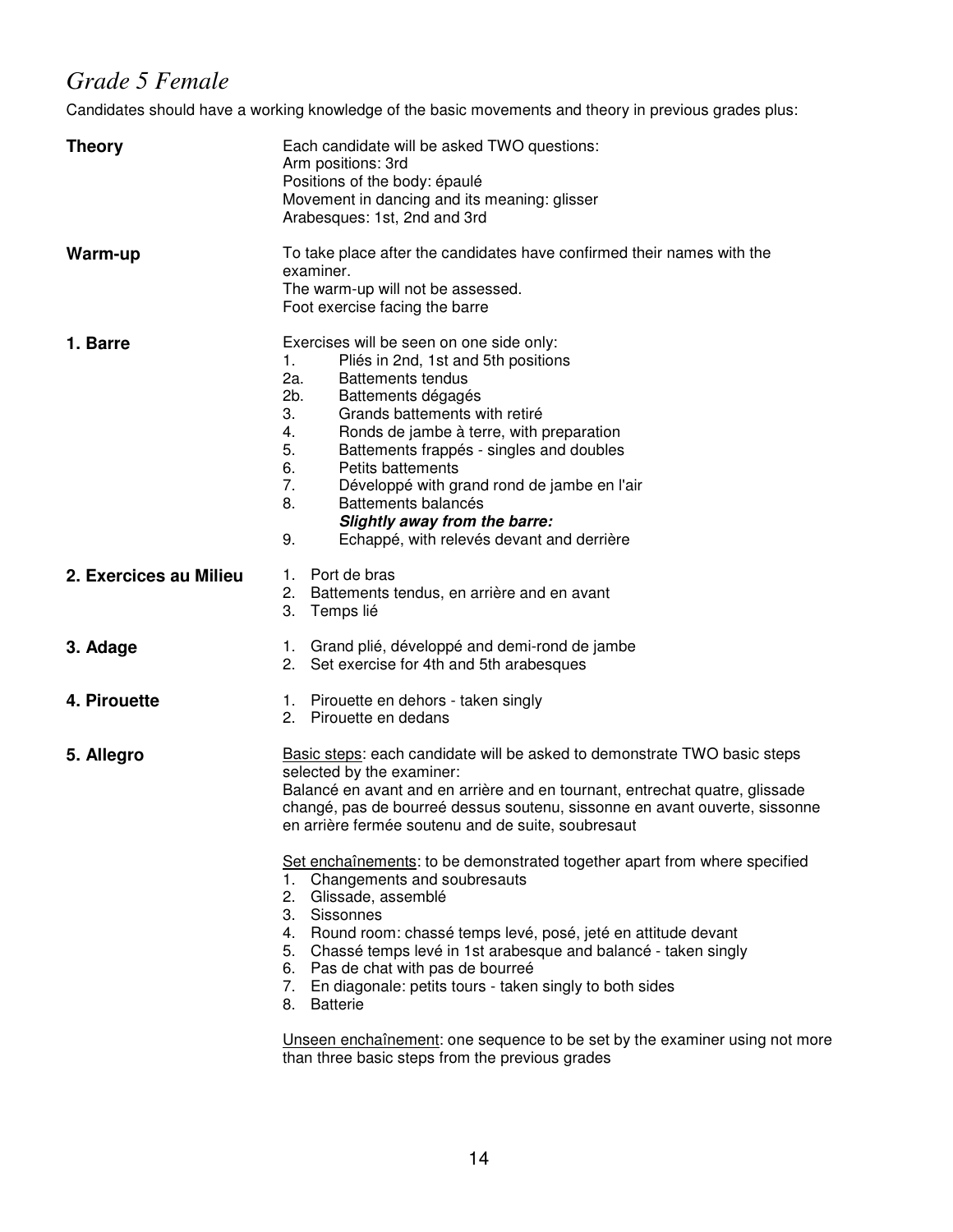**6. Dance** Teacher's choice of a classical solo, not to exceed one minute. Piano music should be used

**Révérence**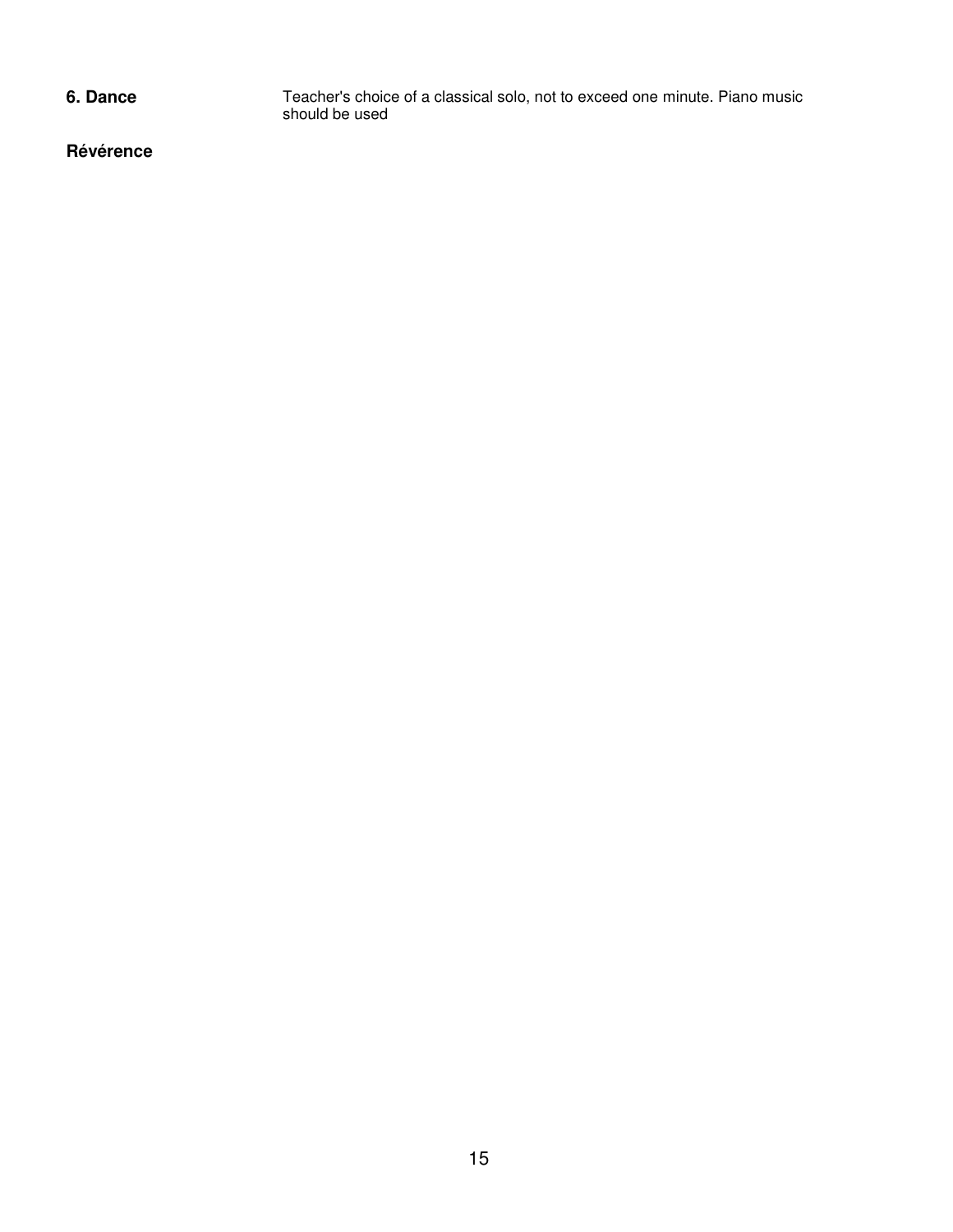## *Grade 5 Male*

Candidates should have a working knowledge of the basic movements and theory in previous grades plus:

| <b>Theory</b>          | Each candidate will be asked TWO questions:<br>Arm positions: 3rd<br>Positions of the body: épaulé<br>Movement in dancing and its meaning: glisser<br>Arabesques: 1st, 2nd and 3rd                                                                                                                                                                                                                                                                                                                |  |  |
|------------------------|---------------------------------------------------------------------------------------------------------------------------------------------------------------------------------------------------------------------------------------------------------------------------------------------------------------------------------------------------------------------------------------------------------------------------------------------------------------------------------------------------|--|--|
| Warm-up                | To take place after the candidates have confirmed their names with the examiner.<br>The warm-up will not be assessed.<br>Foot exercise facing the barre                                                                                                                                                                                                                                                                                                                                           |  |  |
| 1. Barre               | Exercises will be seen on one side only:<br>Pliés in 2nd, 1st and 5th positions<br>1.<br>2a.<br><b>Battements tendus</b><br>2b.<br>Battements dégagés<br>2.<br>Grands battements with retiré<br>3.<br>Ronds de jambe à terre, with preparation<br>4.<br>Battements frappés - singles and doubles<br>5.<br>Petits battements<br>6.<br>Développé with grand rond de jambe en l'air<br>7.<br>Battements balancés<br>Slightly away from the barre:<br>8.<br>Echappé, with relevés devant and derrière |  |  |
| 2. Exercices au Milieu | 1. Port de bras<br>2. Battements tendus, en arrière and en avant<br>3. Temps lié                                                                                                                                                                                                                                                                                                                                                                                                                  |  |  |
| 3. Adage               | 1. Grand plié, développé and demi-rond de jambe<br>2. Set exercise for 4th and 5th arabesques                                                                                                                                                                                                                                                                                                                                                                                                     |  |  |
| 4. Pirouette           | 1. Pirouette en dehors<br>2. Preparation for tour en l'air<br>3. Pirouette en dedans                                                                                                                                                                                                                                                                                                                                                                                                              |  |  |
| 5. Allegro             | Basic steps: each candidate will be asked to demonstrate TWO basic steps<br>selected by the examiner: Balancé en avant and en arrière and en tournant,<br>entrechat quatre, glissade changé, pas de bourreé dessus soutenu, sissonne en<br>avant ouverte, sissonne en arrière fermée soutenu and de suite, soubresaut                                                                                                                                                                             |  |  |
|                        | Set enchaînements: to be demonstrated together apart from where specified<br>Changements and soubresauts<br>1.<br>2. Glissade, assemblé<br>3. Sissonnes<br>4. Round room: chassé temps levé, posé, jeté en attitude devant<br>5. Chassé temps levé in 1st arabesque and balancé - taken singly<br>6. Pas de chat with pas de bourreé<br>En diagonale: petits tours - taken singly to both sides<br>7.<br><b>Batterie</b><br>8.                                                                    |  |  |
|                        | Unseen enchaînement: one sequence to be set by the examiner using not more                                                                                                                                                                                                                                                                                                                                                                                                                        |  |  |

than three basic steps from the previous grades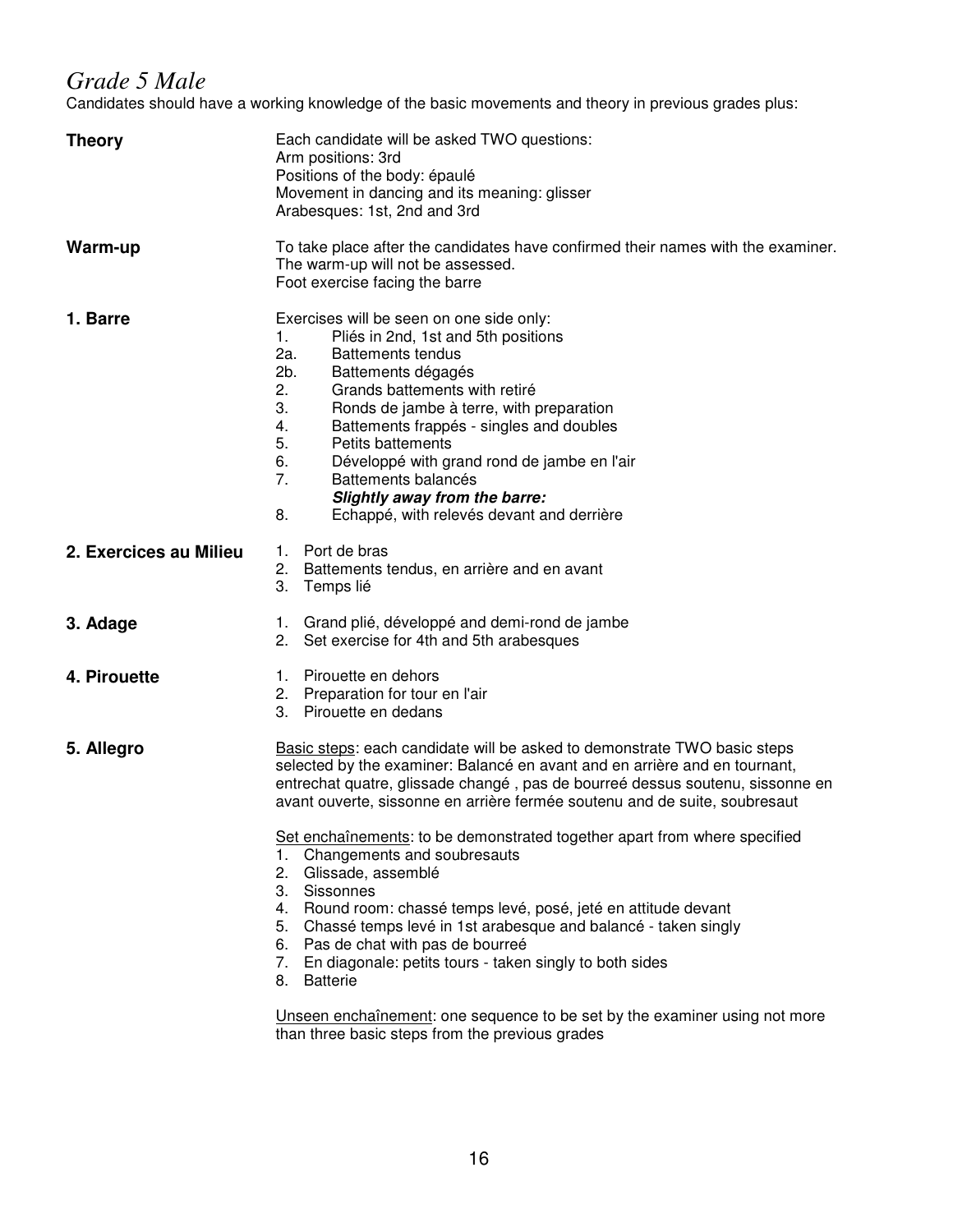**6. Dance** Teacher's choice of a classical solo, not to exceed one minute. Piano music should be used

**Bow**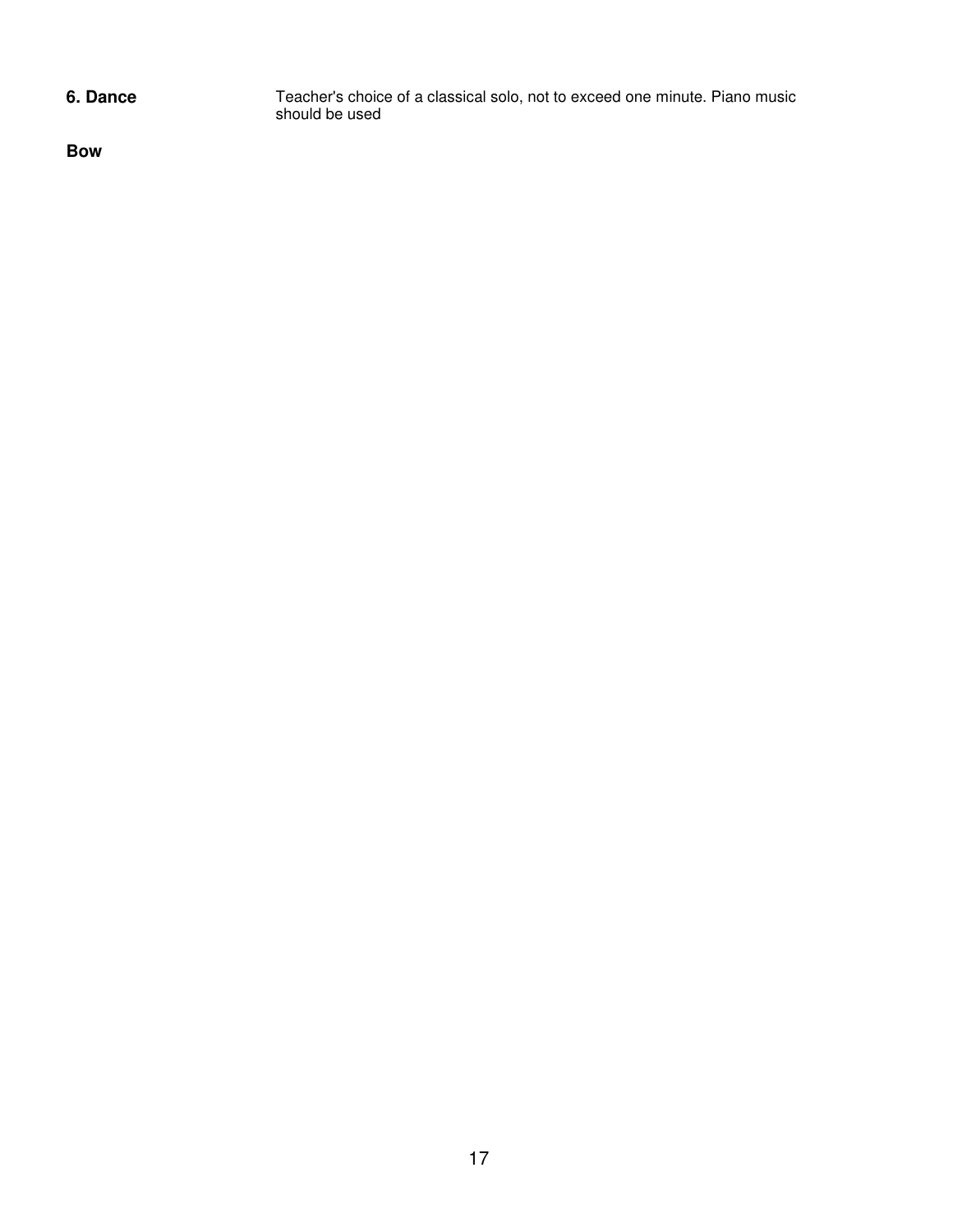# *Grade 6 Female*

Candidates should have a working knowledge of the basic movements and theory in previous grades plus:

| <b>Theory</b>          | Each candidate will be asked TWO questions:<br>Positions of the body: effacé<br>Movements in dancing and their meaning: élancer and tourner<br>Arabesques: 4th and 5th<br>Attitudes: croisé and effacé                                                                                                                                                                                                                                                                                                                                                        |  |  |
|------------------------|---------------------------------------------------------------------------------------------------------------------------------------------------------------------------------------------------------------------------------------------------------------------------------------------------------------------------------------------------------------------------------------------------------------------------------------------------------------------------------------------------------------------------------------------------------------|--|--|
| Warm-up                | To take place after the candidates have confirmed their names with the examiner.<br>The warm-up will not be assessed.<br>Foot exercise facing the barre                                                                                                                                                                                                                                                                                                                                                                                                       |  |  |
| 1. Barre               | Exercises will be seen on one side only:<br>Pliés in 2nd, 1st and 5th positions<br>1.<br>2a.<br>Battements tendus en croix with transfer of weight<br>2b.<br>Battements dégagés with piqués<br>3.<br>Grands battements en croix<br>4.<br>Ronds de jambe à terre, with preparation and ending<br>5.<br>Battements frappés - singles and doubles<br>6.<br>Petits battements with ending<br>7.<br>Fondu movements<br>8.<br>Adage - examiner's choice<br>Battements balancés<br>9.<br>Port de bras: training exercise                                             |  |  |
| 2. Exercices au Milieu | 1. Port de bras<br>2. Grands battements<br>3. Battements tendus en croix with battements dégagés<br>4. Temps lié                                                                                                                                                                                                                                                                                                                                                                                                                                              |  |  |
| 3. Adage               | 1. Deux grands rond de jambe en l'air avec arabesque<br>2. Set exercise for attitudes with pirouette en dedans                                                                                                                                                                                                                                                                                                                                                                                                                                                |  |  |
| 4. Pirouette           | 1. Pirouette en dehors from 4th position - taken singly<br>2. Pirouette en dehors with relevés                                                                                                                                                                                                                                                                                                                                                                                                                                                                |  |  |
| 5. Allegro             | Basic steps: each candidate will be asked to demonstrate TWO basic steps<br>selected by the examiner:<br>Assemblé en avant, assemblé élancé dessus, demi-contretemps, entrechat royale,<br>grand jeté en tournant and en avant, pas de bourrée devant and derrière and pas<br>de bourrée couru, posé développé, posé tour, sissonne fermée dessus (arms en<br>bas), soussus<br>Set enchaînements: to be demonstrated together apart from where specified<br>1. Echappés sautés and pas de bourrée dessous<br>2. Sissonnes - taken singly<br>3. Pas de bourrée |  |  |
|                        | 4. Soussus, posé, pas de bourrée couru, changement<br>5. En diagonale: demi-contretemps, assemblé élancé-taken singly<br>6. Grands jetés en tournant - taken singly<br>7. Posés développés<br>8. En diagonale: posé tours and petits tours - taken singly to both sides<br>9. Batterie                                                                                                                                                                                                                                                                        |  |  |
|                        | Unseen enchaînement: one sequence to be set by the examiner using not more<br>than four basic steps from the previous grades                                                                                                                                                                                                                                                                                                                                                                                                                                  |  |  |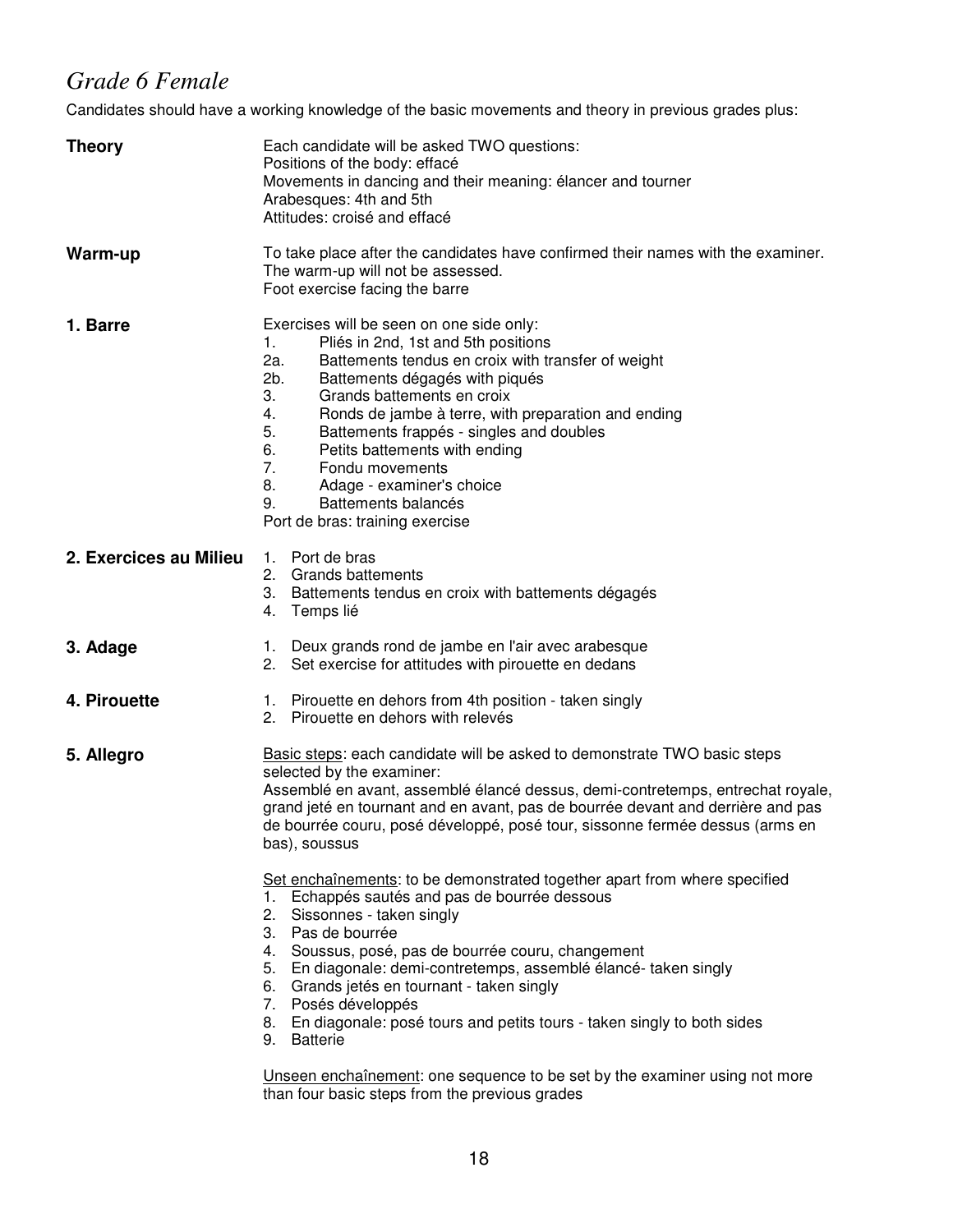**6. Dance** Teacher's choice of a classical solo, not to exceed one minute. Piano music should be used.

**Révérence**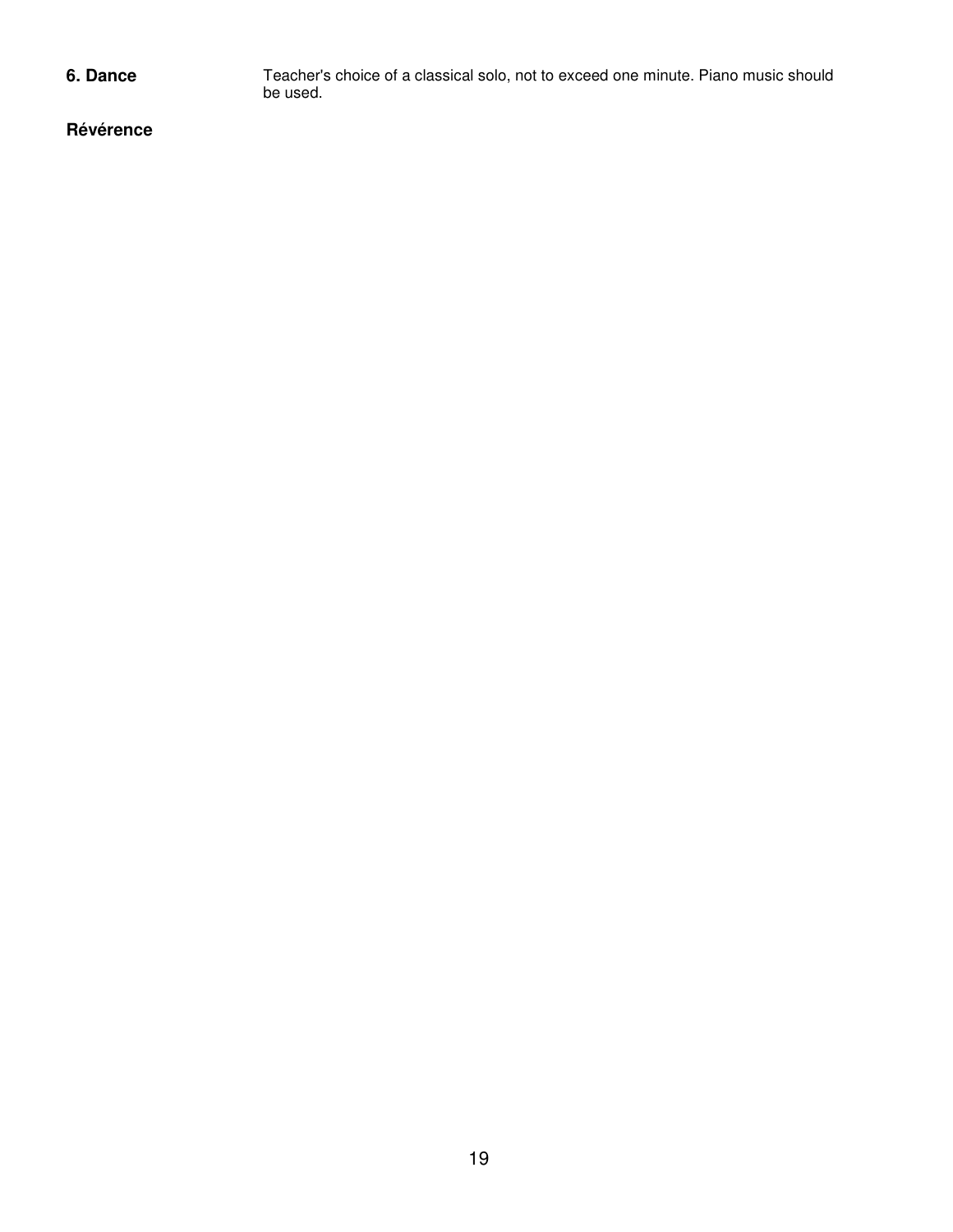## *Grade 6 Male*

Candidates should have a working knowledge of the basic movements and theory in previous grades plus:

| <b>Theory</b>          | Each candidate will be asked TWO questions:<br>Positions of the body: effacé<br>Movements in dancing and their meaning: élancer and tourner<br>Arabesques: 4th and 5th<br>Attitudes: croisé and effacé                                                                                                                                                                                                                                                                                                                                                                                                                                                                                                                                                                                                                                                     |  |  |
|------------------------|------------------------------------------------------------------------------------------------------------------------------------------------------------------------------------------------------------------------------------------------------------------------------------------------------------------------------------------------------------------------------------------------------------------------------------------------------------------------------------------------------------------------------------------------------------------------------------------------------------------------------------------------------------------------------------------------------------------------------------------------------------------------------------------------------------------------------------------------------------|--|--|
| Warm-up                | To take place after the candidates have confirmed their names with the<br>examiner. The warm-up will not be assessed.<br>Foot exercise facing the barre                                                                                                                                                                                                                                                                                                                                                                                                                                                                                                                                                                                                                                                                                                    |  |  |
| 1. Barre               | Exercises will be seen on one side only:<br>Pliés in 2nd, 1st and 5th positions<br>1.<br>2a.<br>Battements tendus en croix with transfer of weight<br>2b.<br>Battements dégagés with piqués<br>3.<br>Grands battements en croix<br>4.<br>Ronds de jambe à terre, with preparation and ending<br>5.<br>Battements frappés - singles and doubles<br>6.<br>Petits battements with ending<br>7.<br>Fondu movements<br>8.<br>Adage - examiner's choice<br>Battements balancés<br>9.<br>Port de bras: training exercise                                                                                                                                                                                                                                                                                                                                          |  |  |
| 2. Exercices au Milieu | 1. Port de bras<br>2. Grands battements<br>3. Battements tendus en croix with battements dégagés<br>4. Temps lié                                                                                                                                                                                                                                                                                                                                                                                                                                                                                                                                                                                                                                                                                                                                           |  |  |
| 3. Adage               | 1. Deux grands rond de jambe en l'air avec arabesque<br>2. Set exercise for attitudes with pirouette en dedans                                                                                                                                                                                                                                                                                                                                                                                                                                                                                                                                                                                                                                                                                                                                             |  |  |
| 4. Pirouette           | 1. Pirouette en dehors from 4th position - taken singly<br>2. Exercise for tour de l'air                                                                                                                                                                                                                                                                                                                                                                                                                                                                                                                                                                                                                                                                                                                                                                   |  |  |
| 5. Allegro             | Basic steps: each candidate will be asked to demonstrate TWO basic steps<br>selected by the examiner:<br>Assemblé en avant, assemblé élancé dessus, demi-contretemps, entrechat<br>royale, grand jeté en tournant and en avant, pas de bourrée devant and derrière,<br>posé tour, sissonne fermée dessus (arms en bas)<br>Set enchaînements: to be demonstrated together apart from where specified<br>1. Echappés sautés and changements<br>2. Sissonnes - taken singly<br>3. Pas de bourrée<br>4. Echappé battu<br>5. En diagonale: demi-contretemps, assemblé élancé - taken singly<br>6. Grands jetés en tournant - taken singly<br>7. Round the room: chassé temps levé in 1st arabeseque with jeté en avant<br>8. En diagonale: posé tours and petits tours - taken singly to both sides<br>9. Relevé 5th, entrechat royale, including tour en l'air |  |  |
|                        | Unseen enchaînement: one sequence to be set by the examiner using not more<br>than four basic steps from the previous grades                                                                                                                                                                                                                                                                                                                                                                                                                                                                                                                                                                                                                                                                                                                               |  |  |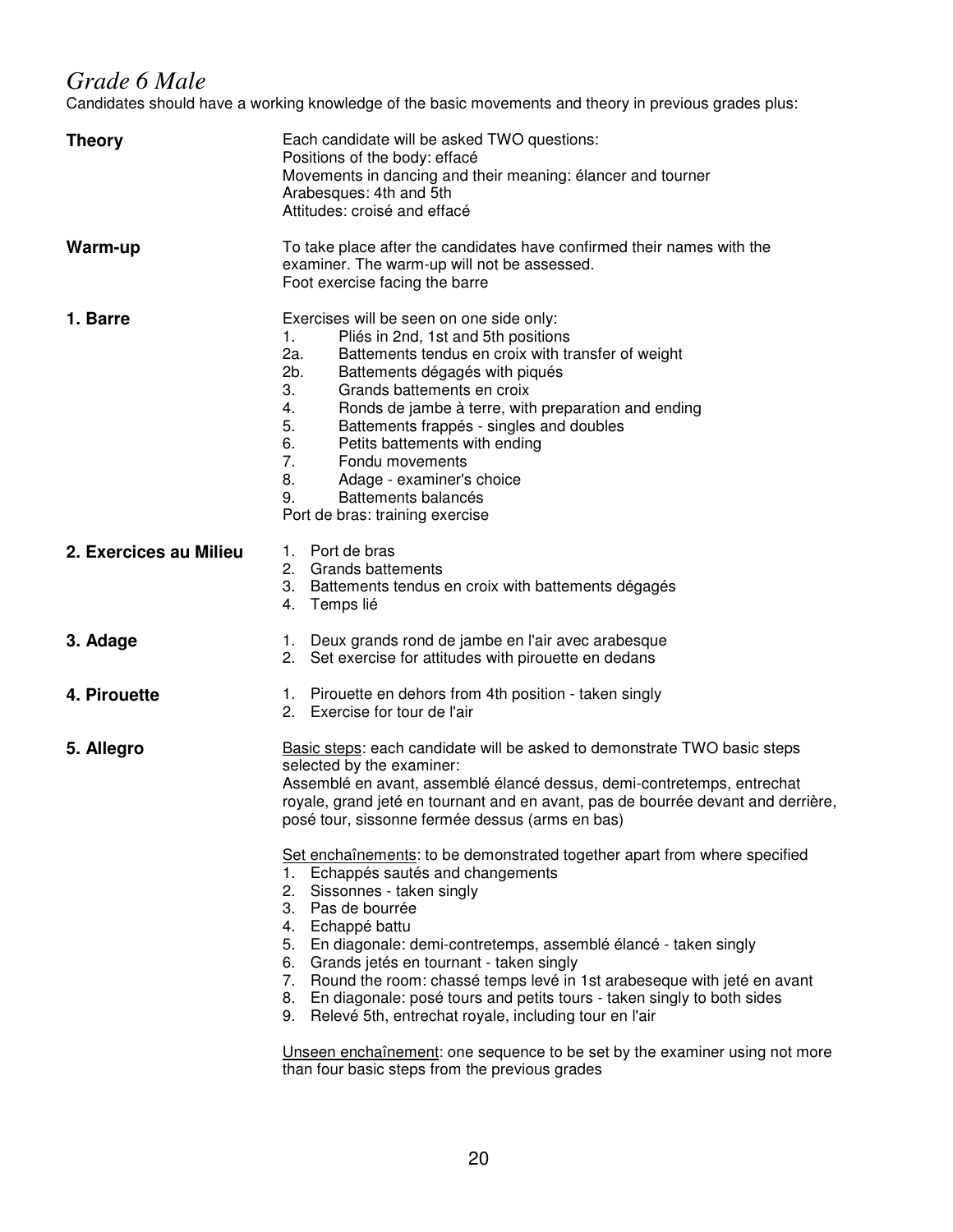**6. Dance** Teacher's choice of a classical solo, not to exceed one minute. Piano music should be used.

**Bow**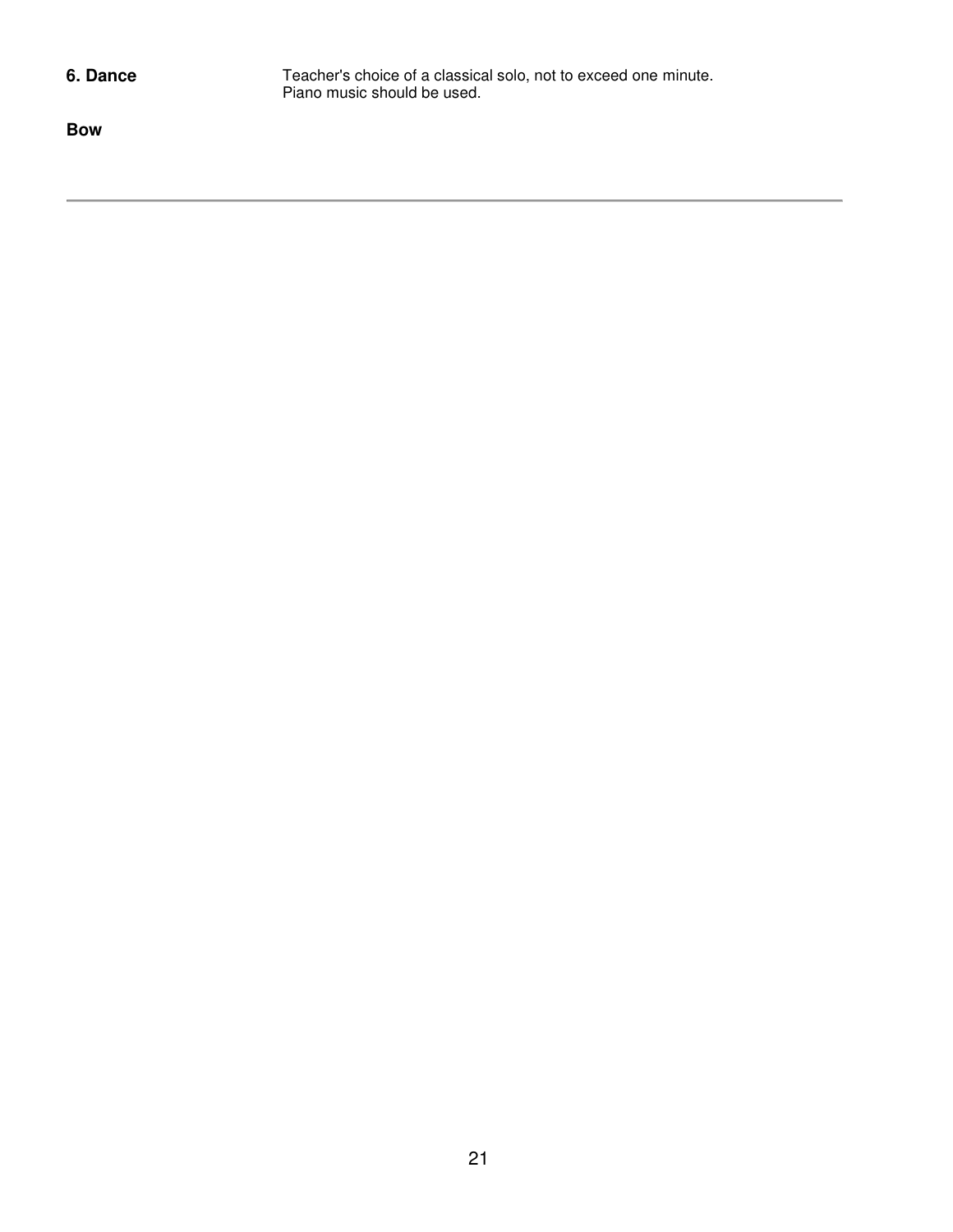# *Method of Assessment*

Graded Examinations are assessed externally by visiting examiners recruited and trained by the ISTD.

The examinations are divided into units and each unit is composed of several components which are separately assessed and aggregated to give the unit total. The titles of these components and the marks attainable for the Cecchetti Graded Examinations are given in Pages 22-24.

Candidates must gain at least 25% of the marks attainable in each unit in order to pass the examination overall. In cases where 25% of the marks attainable does not come to a round figure, eg 12½, the pass mark for the units is lowered to the nearest round figure, in this example, 12.

The unit totals are aggregated and the overall mark is given out of 100. If all units are passed, then the overall result is indicated as follows:

| <b>A</b> (Distinction)        | 80-100 marks |
|-------------------------------|--------------|
| <b>B</b> (Merit)              | 60-79 marks  |
| $C$ (Pass)                    | 40-59 marks  |
| N (Standard Not Yet Attained) | 0-39 marks   |

However, if the candidate is unsuccessful in one or more units, as explained above, the total mark given out of 100 will not correspond to the alphabetical result indicators in the chart. In this circumstance, whatever the overall numerical mark may be, the result given will be `N'.

### **Assessment Criteria**

Candidates are assessed on their ability to show:

- technical accuracy with correct placement to the best of their physical facility
- appropriate use of limbs showing an understanding of the purpose or significance of each movement or sequence of movements
- a sense of line and well co-ordinated movements
- an assured performance showing the different qualities of movement required by each section of the examination structure
- musicality and rhythmic awareness

### **Mark Scheme**

Grade 1

| Unit title: Technique                   |               |                         |
|-----------------------------------------|---------------|-------------------------|
| <b>Title of component</b>               |               | <b>Marks attainable</b> |
| Barre                                   |               | 10                      |
| Port de bras throughout the examination |               | 10                      |
| Adage and pirouette                     |               | 10                      |
| Allegro                                 |               | 10                      |
|                                         | Unit Total 40 |                         |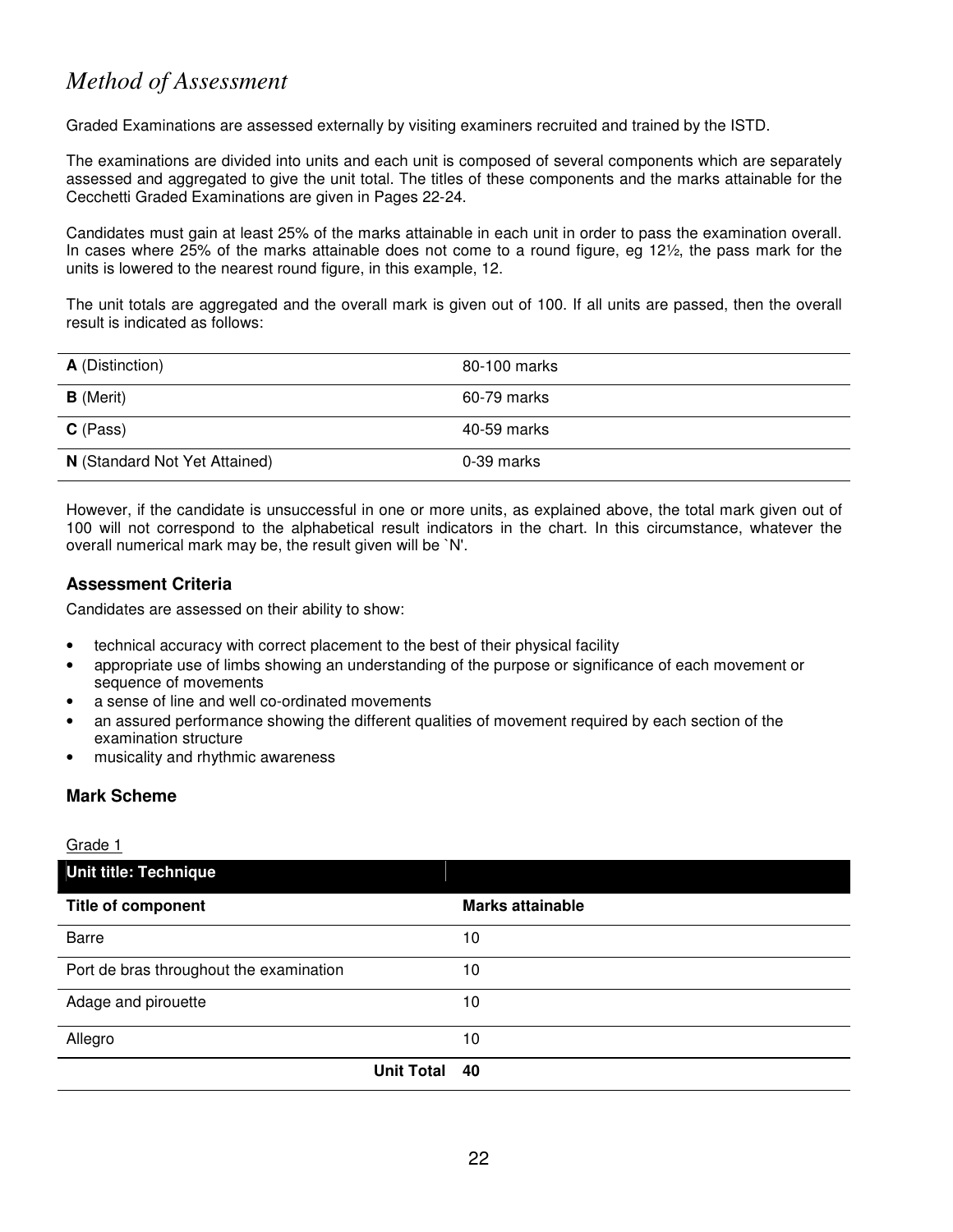| Unit title: Presentation, Musicality and Response |                         |
|---------------------------------------------------|-------------------------|
| <b>Title of component</b>                         | <b>Marks attainable</b> |
| Sense of performance                              | 10                      |
| Quality and co-ordination of movement             | 10                      |
| Rhythm, sense of timing and musicality            | 10                      |
| Syllabus knowledge and theory                     | 10                      |
| Response and enjoyment                            | 10                      |
| Dance                                             | 10                      |
| <b>Unit Total</b>                                 | 60                      |
|                                                   |                         |

**Overall Total 100** 

## Grade 2, 3 & 4

| <b>Unit title: Technique</b>            |                         |  |
|-----------------------------------------|-------------------------|--|
| <b>Title of component</b>               | <b>Marks attainable</b> |  |
| <b>Barre</b>                            | 10                      |  |
| Port de bras throughout the examination | 10                      |  |
| Adage                                   | 10                      |  |
| Pirouettes (including en diagonale)     | 10                      |  |
| Allegro                                 | 10                      |  |
|                                         | <b>Unit Total</b><br>50 |  |

| Unit title: Presentation, Musicality and Response |                         |
|---------------------------------------------------|-------------------------|
| <b>Title of component</b>                         | <b>Marks attainable</b> |
| Sense of performance                              | 10                      |
| Quality and co-ordination of movement             | 10                      |
| Rhythm, sense of timing and musicality            | 10                      |
| Response, syllabus knowledge and theory           | 10                      |
| Dance                                             | 10                      |
| <b>Unit Total</b>                                 | 50                      |
|                                                   |                         |
| <b>Overall Total</b>                              | 100                     |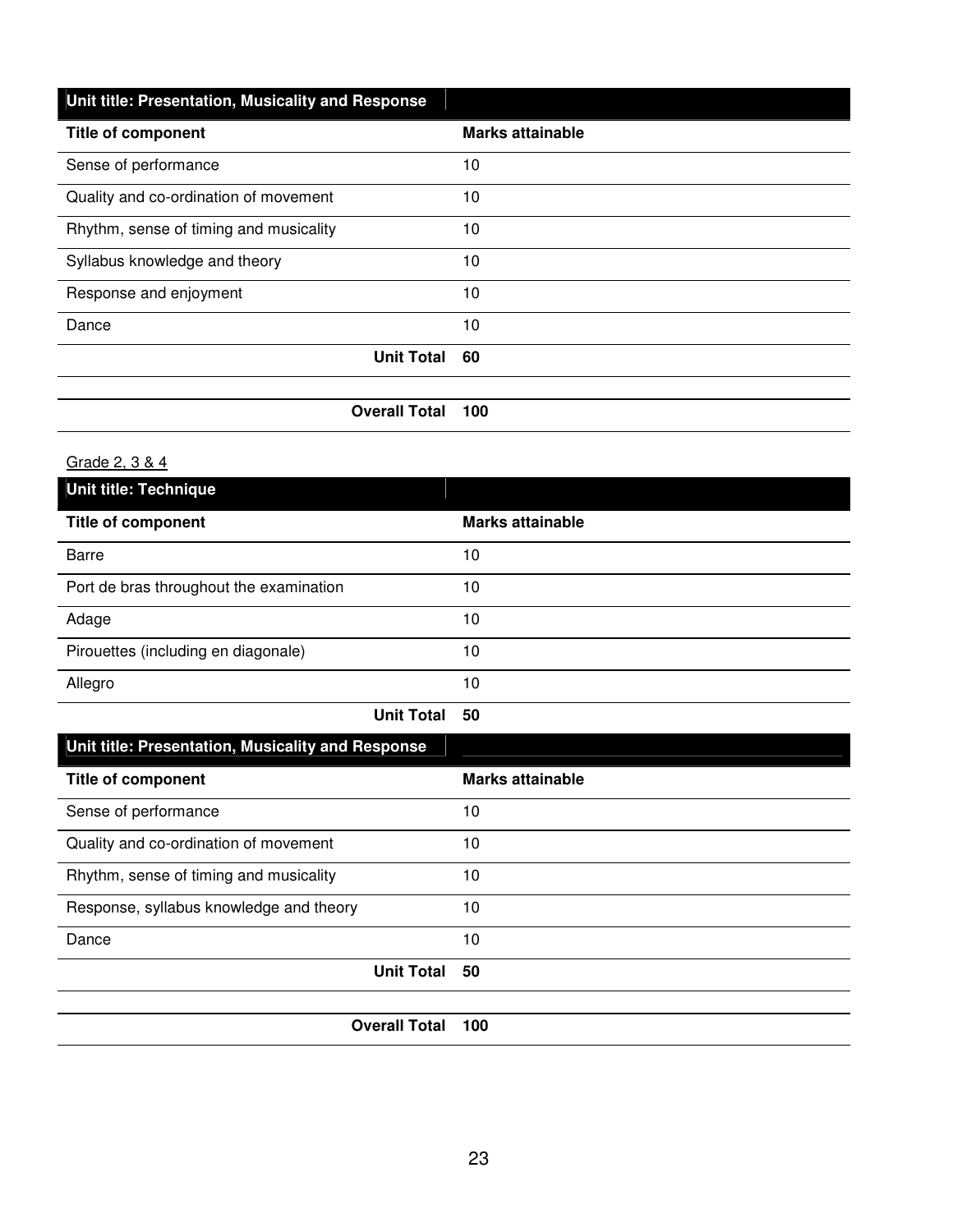## Grades 5 & 6

| Unit title: Technique                   |                         |
|-----------------------------------------|-------------------------|
| <b>Title of component</b>               | <b>Marks attainable</b> |
| Barre and centre practice               | 10                      |
| Port de bras throughout the examination | 10                      |
| Adage                                   | 10                      |
| Pirouettes (including en diagonale)     | 10                      |
| Petit allegro and petite batterie       | 10                      |
| Allegro                                 | 10                      |
| せいたい アレエストー                             | co.                     |

| <b>Unit Total</b> | 60 |
|-------------------|----|
|                   |    |

| Unit title: Presentation, Musicality and Response  |                  |
|----------------------------------------------------|------------------|
| <b>Title of component</b>                          | Marks attainable |
| Sense of performance, musicality and artistry      | 10               |
| Rhythm, quality and co-ordination of movement      | 10               |
| Response to free work, syllabus knowledge & theory | 10               |
| Dance                                              | 10               |
| <b>Unit Total</b>                                  | 40               |
|                                                    |                  |
| <b>Overall Total</b>                               | 100              |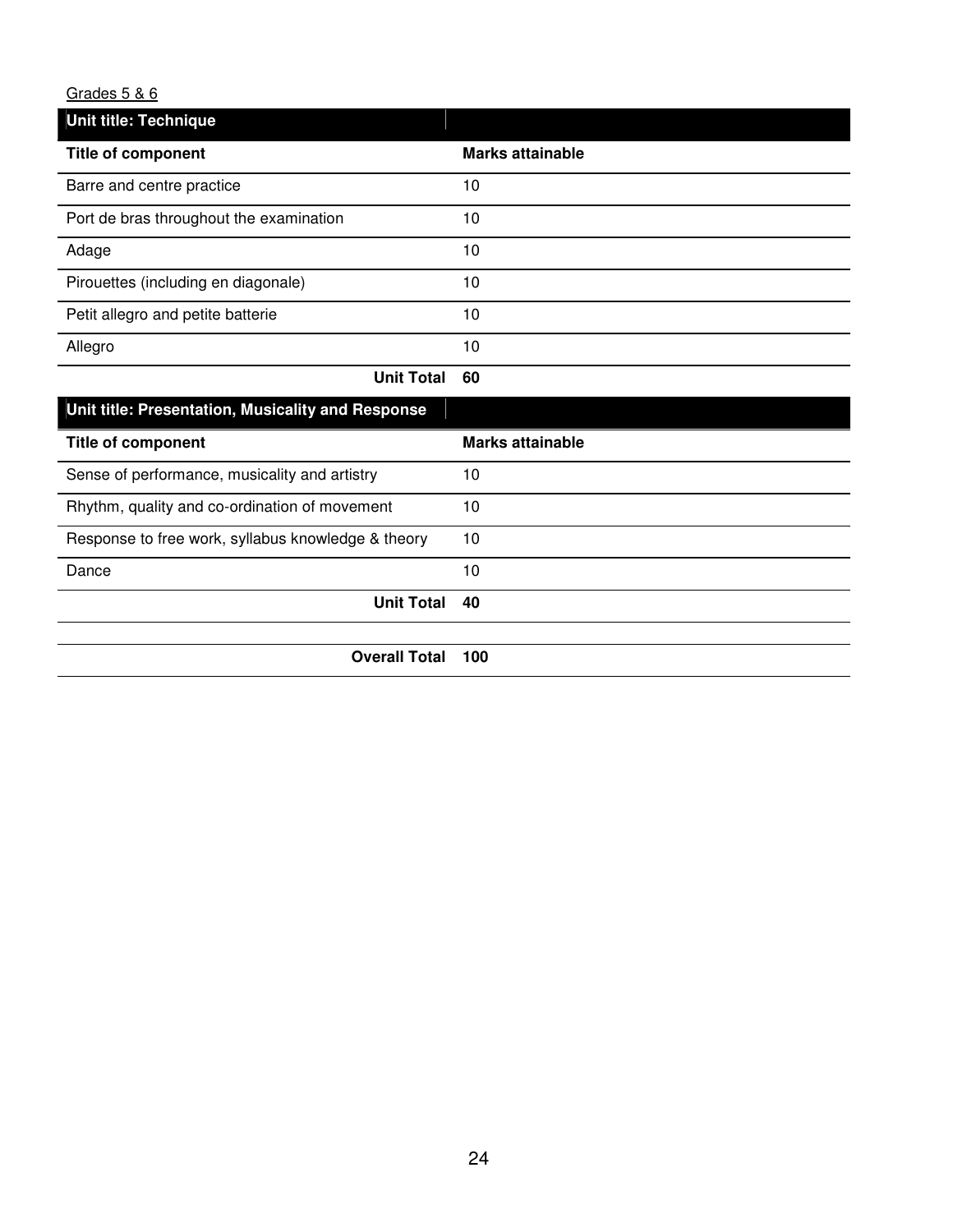## **Attainment Descriptors**

The principle of best fit is applied in deciding the appropriate classification for each candidate. It is not to be expected that a candidate in a particular category will necessarily demonstrate all of the characteristics listed in that category.

A candidate who achieves an 'A' classification (80-100 marks) is one who demonstrates the following attributes in performance:

- flair, vitality and skill
- fully appropriate style
- incisively-focussed dancing
- precision in the technique of the genre
- consistent, highly developed musicality
- confident and accurate responses to questions asked and/or tasks set

A candidate who achieves a 'B' classification (60-79 marks) is one who demonstrates the following attributes in performance:

- skill and proficiency
- largely appropriate style
- focussed dancing
- competence in the technique of the genre
- evidence of developing musicality
- relevant and appropriate responses to questions asked and/or tasks set

A candidate who achieves a 'C' classification (40-59 marks) is one who demonstrates the following attributes in performance:

- competence
- basic ability to carry out the required movements
- periodic moments of convincing focus
- basic competence in most aspects of the technique of the genre
- basic musicality
- broadly relevant and appropriate response to questions asked and/or tasks set, but some prompting may be required

A candidate who achieves an 'N' classification (00-39 marks) is one who has not yet demonstrated attributes required to gain at least a `C' classification.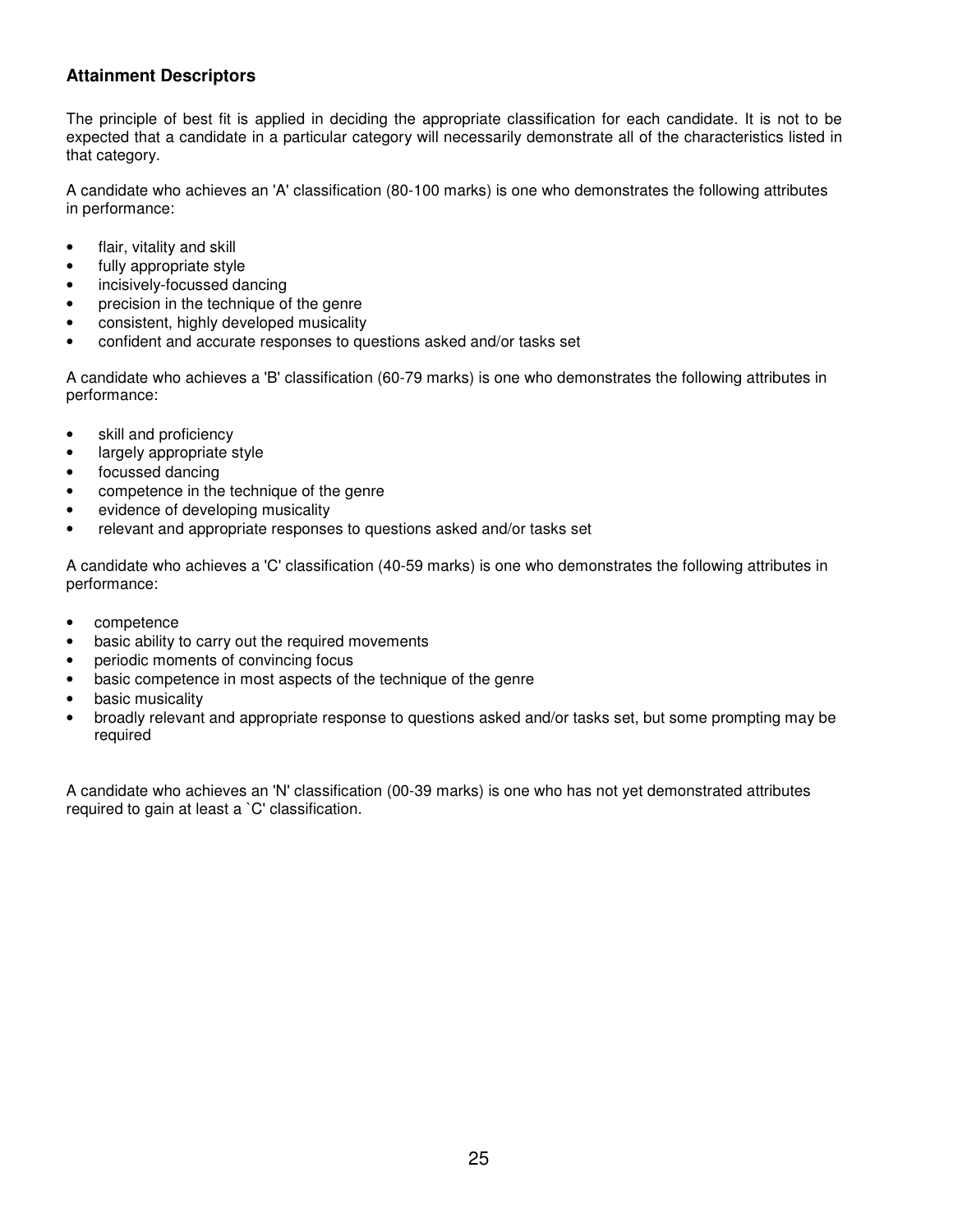# **Class Examinations**

## *Introduction*

## **Aims**

- To educate by providing a progressive awareness of the culture and technique of Cecchetti Classical Ballet through a graded programme of training and assessment
- To provide a form of physical training that is safe, working both sides of the body evenly, alongside the development of artistic and musical appreciation

### **Purpose of the Class Examination Syllabus**

To provide a structured examination system that can be followed by children who are studying Cecchetti Classical Ballet primarily as a recreational pursuit. However, this does not preclude the child who wishes to progress to vocational training in Cecchetti Classical Ballet and other theatrical dance forms

## **Objectives**

The objectives of the Cecchetti Class Examinations are set out below:

- develop understanding and maintenance of correct stance in stillness and in movement
- develop accuracy in the use of technique to the best of the individual physical facility
- develop the range of movements within the candidate's natural capabilities
- develop a sense of line through body, arms and head
- show an understanding of musical accuracy and phrasing
- develop an awareness of the use of space
- develop creativity in performing improvisations

### **Learning Outcomes**

Candidates develop the skill of Cecchetti Classical Ballet, building their technique within their own natural capabilities and developing their creativity and artistry.

## *Entry Conditions and General Information*

#### **Procedure**

Examinations up to and including Standard 6 are taken by the teacher in the form of a class in groups of four. The teacher may not give personal corrections but can offer encouragement. Examinations will be held in the teacher's own studio, or in schools visited by her.

### **Age Limits**

| Primary              | Minimum age 5 years, maximum age 9 years |
|----------------------|------------------------------------------|
| Standards 1, 2 and 3 | Maximum age 16 years                     |
| Standards 4, 5 and 6 | No maximum age limit                     |
| Senior Standard 7    | No maximum age limit                     |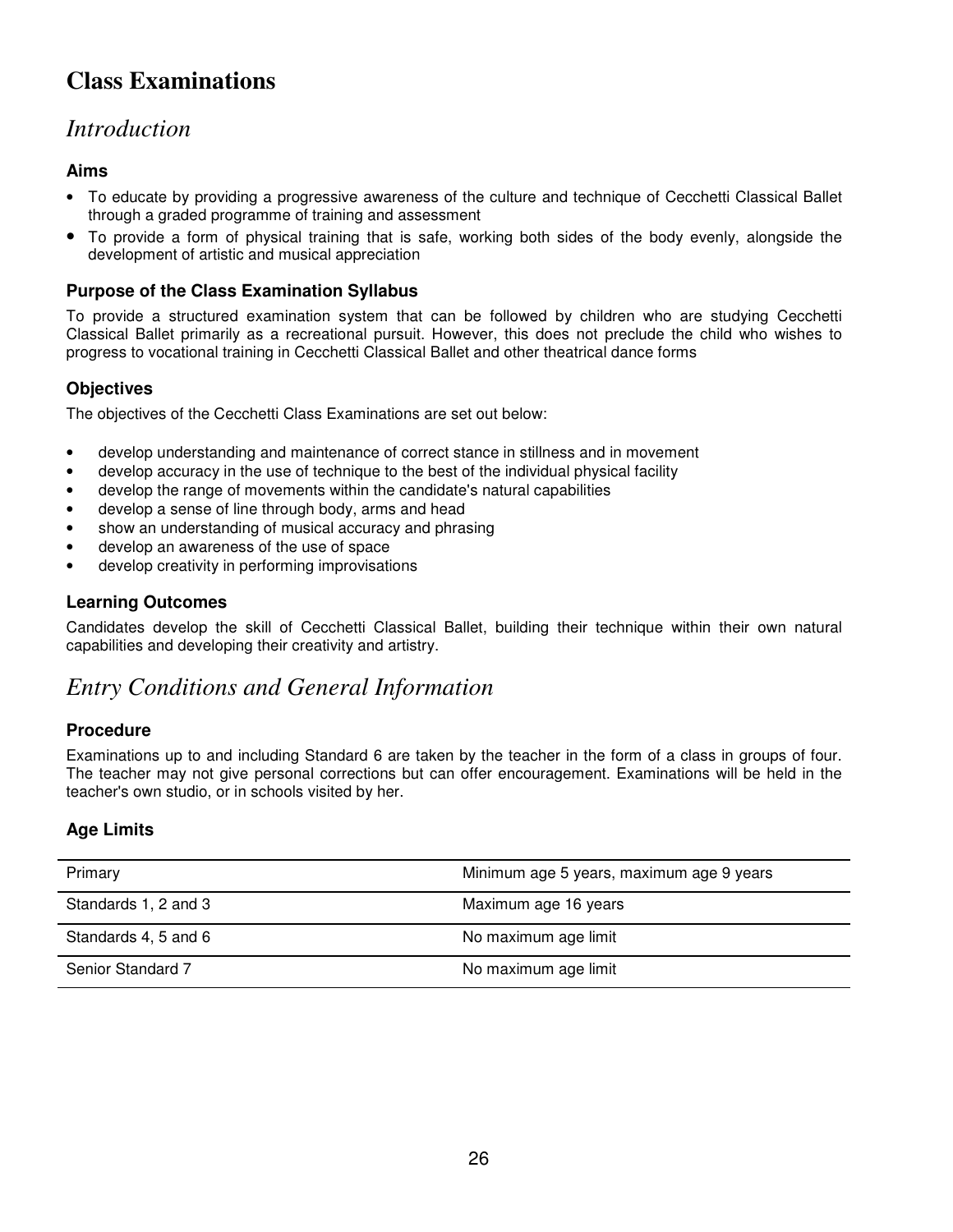#### **Time Allowances**

| Primary, Standards 1, 2 and 3 | 30 mins                                                        |
|-------------------------------|----------------------------------------------------------------|
| Standards 4, 5 and 6          | 45 mins                                                        |
| <b>Senior Standard 7</b>      | 45 mins for one candidate and 60 mins for 2 or 3<br>candidates |

#### **Use of CD's, Musical Accompaniment**

Teachers entering candidates for Class Examinations must provide their own pianist. There is no set official music. The music for the dance, which should be piano music, may be played on audio equipment.

#### **Dress Requirements**

Candidates will wear the usual dancing class uniform of their school, unblocked ballet shoes with elastics, and hair suitably and neatly dressed. No jewellery may be worn.

#### **Conditions**

Under no circumstances and at none of the levels should adults be entered in the same group as children. Details of current procedures for entering candidates plus examination fees etc. are available from the Examinations Department at the ISTD.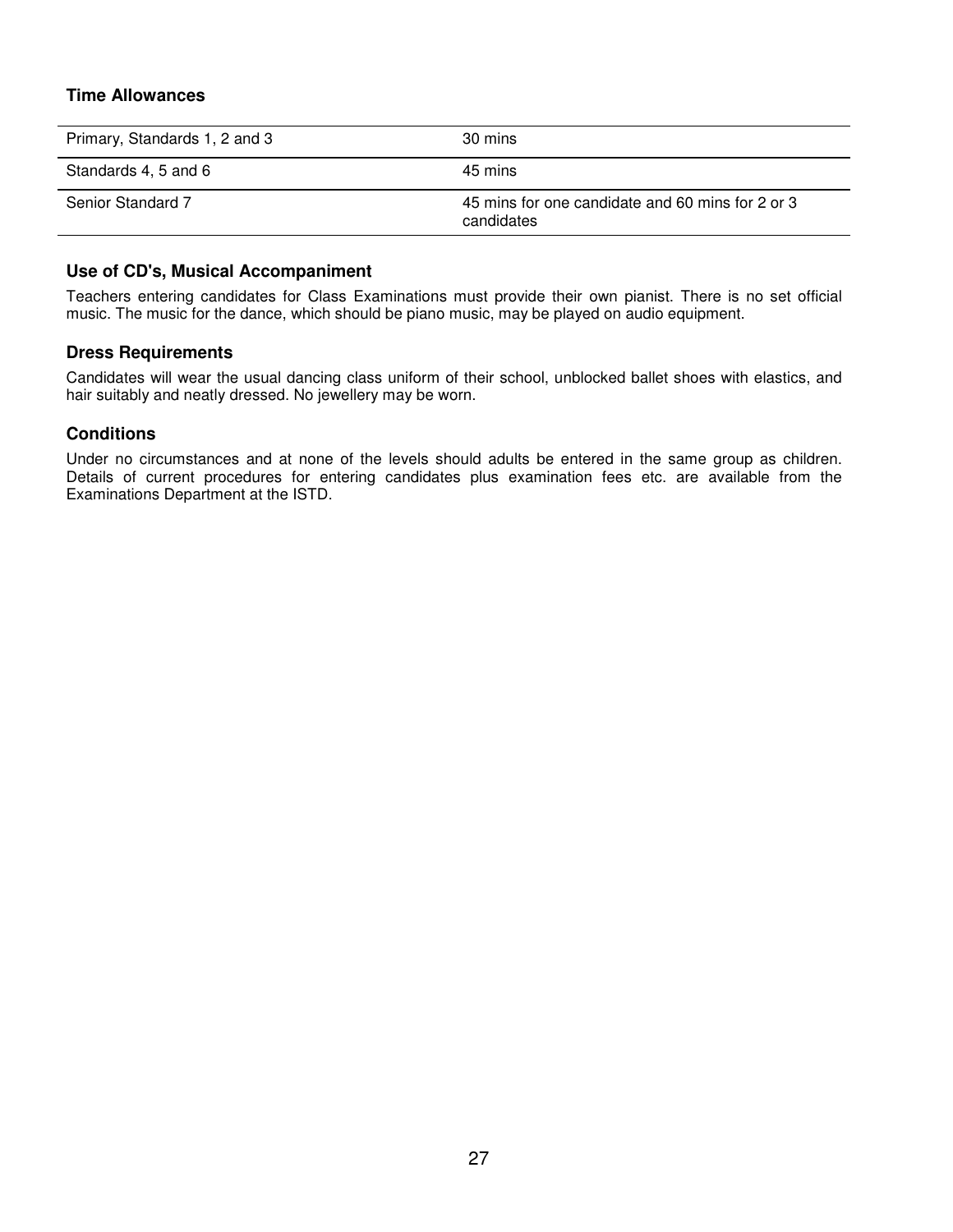# **Class Examinations Syllabus Content**

# *Class Examination – Primary*

Age limit - 5 years and under 9 years A short, full skirt should be worn Skipping to enter the room

| <b>Exercises</b>                        | Demi-pliés<br>1.<br>2. Rises<br>3. Point and close<br>4. Foot stretching<br>5. Sautés in 1st                                                                                                                                     |
|-----------------------------------------|----------------------------------------------------------------------------------------------------------------------------------------------------------------------------------------------------------------------------------|
| <b>Arm and Hand</b><br><b>Movements</b> | 1. Exercises to develop suppleness of wrists, hands and fingers. This may<br>include mime<br>2. Arm lifting<br>3. Rhythmic sways from side to side, or forward and back                                                          |
| <b>Music</b>                            | Listen to music, not previously heard, and interpret in expressive free<br>movement                                                                                                                                              |
| <b>Steps</b>                            | Marching<br>1.<br>Skipping with pointed toes<br>2.<br>Galops, sideways and "Pony canters" forwards<br>3.<br>Echappés sautés from 1st to 2nd<br>4.<br>5. Preparation for polka<br>6. Running on the toes, using imaginative ideas |
| <b>Dance</b>                            | An expressive solo, suitable to the age of the children (not exceeding 45<br>seconds). This to be performed in twos or threes                                                                                                    |
| <b>Curtsey or Bow</b>                   |                                                                                                                                                                                                                                  |

| <b>Exercises</b>     | Demi-pliés in 2nd and 1st positions<br>2. Point and close, devant and à la seconde<br>3. 'Point lift' step<br>4. Chassé à la seconde<br>5. Retirés<br>6. Walking |
|----------------------|------------------------------------------------------------------------------------------------------------------------------------------------------------------|
| <b>Arm Movements</b> | 1. For girls:- Lifting arm sideways, lowering with arm waves<br>Separate exercise for boys<br>2. Making 5th position of arms<br>3. Run and step into arabesque   |
| <b>Music</b>         | Listen to music not previously heard and interpret in expressive movement                                                                                        |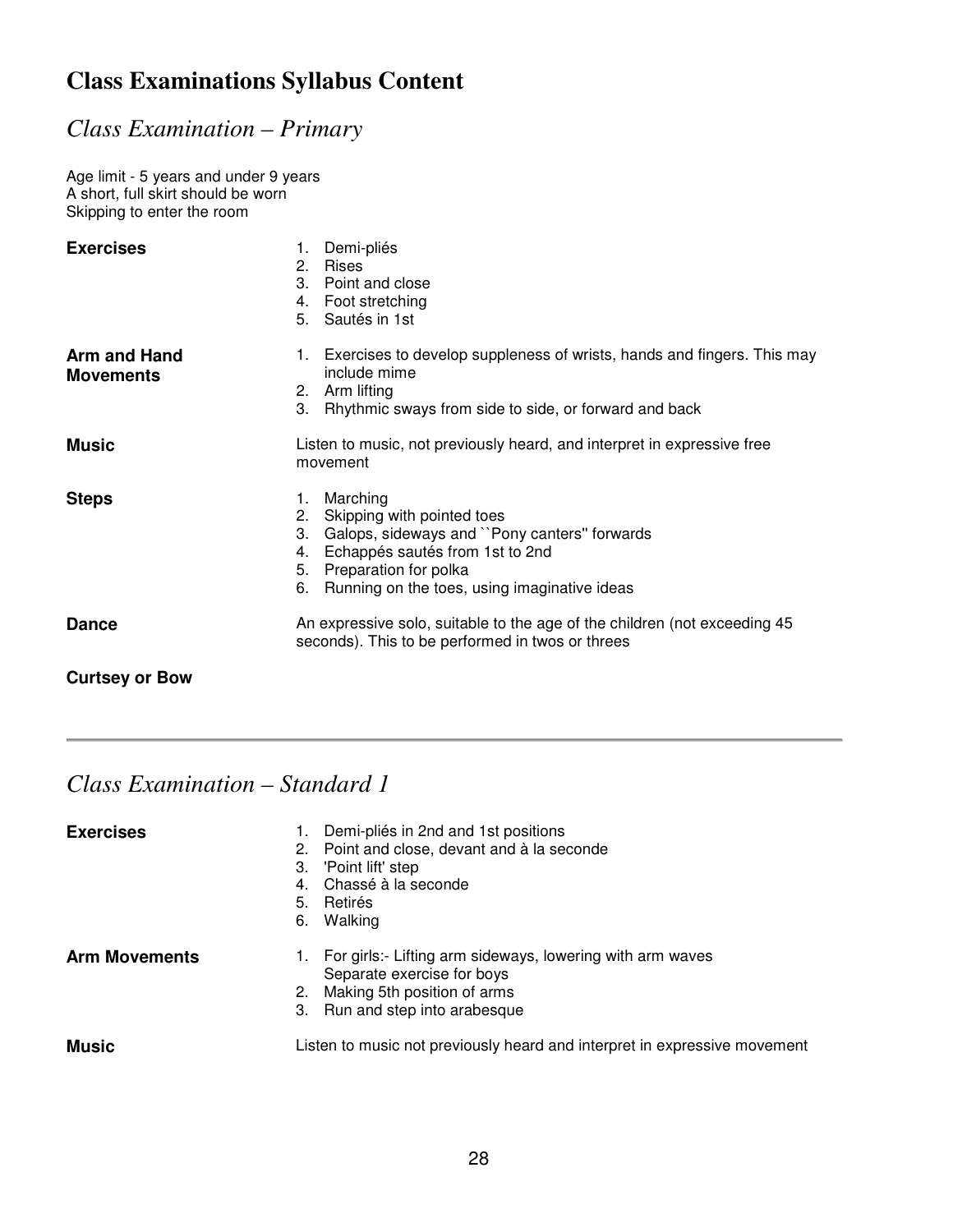| <b>Allegro</b>        | Amalgamations of sautés in 1st and échappés sautés to 2nd from 1st<br>2. Spring points and spring heels<br>3. Petits jetés, devant and derrière<br>4. Polka, taken forwards and sideways<br>5. Free use of skips and galops<br>6. Running on the toes |
|-----------------------|-------------------------------------------------------------------------------------------------------------------------------------------------------------------------------------------------------------------------------------------------------|
| <b>Dance</b>          | An expressive solo (not exceeding 45 seconds). This to be performed in twos<br>or threes                                                                                                                                                              |
| <b>Curtsey or Bow</b> |                                                                                                                                                                                                                                                       |

| <b>Exercises</b>           | At the barre or in the centre<br>Demi-pliés in 1st, 2nd and 3rd positions<br>1.<br>Battements tendus to 4th devant and à la seconde<br>2.<br>3.<br>Grands battements<br>Retirés<br>4.<br>5.<br>Adage                                                          |  |
|----------------------------|---------------------------------------------------------------------------------------------------------------------------------------------------------------------------------------------------------------------------------------------------------------|--|
| <b>Exercices au Milieu</b> | 1. Port de bras<br>Grands battements to 4th devant, with port de bras (if not taken at the<br>2.<br>barre)                                                                                                                                                    |  |
| Adage                      | Set exercise for 3rd arabesque                                                                                                                                                                                                                                |  |
| <b>Pirouette</b>           | Set exercise for use of the head                                                                                                                                                                                                                              |  |
| <b>Allegro</b>             | Preparation for sautés<br>1.<br>2. Petits jetés devant and derrière, with temps levé<br>3. Polka, sideways and forwards and/or turning<br>Galops and spring points<br>4.<br>Changements and échappés sautés from 3rd<br>5.<br>6. Free movement, run and poise |  |
| Improvisation              | Moving freely to music not previously heard, this may include mime                                                                                                                                                                                            |  |
| <b>Dance</b>               | A solo (not exceeding one minute) either balletic, demi-charactère or based on<br>national, to be danced in twos or threes                                                                                                                                    |  |
| <b>Curtsey or Bow</b>      | As in Grade 1                                                                                                                                                                                                                                                 |  |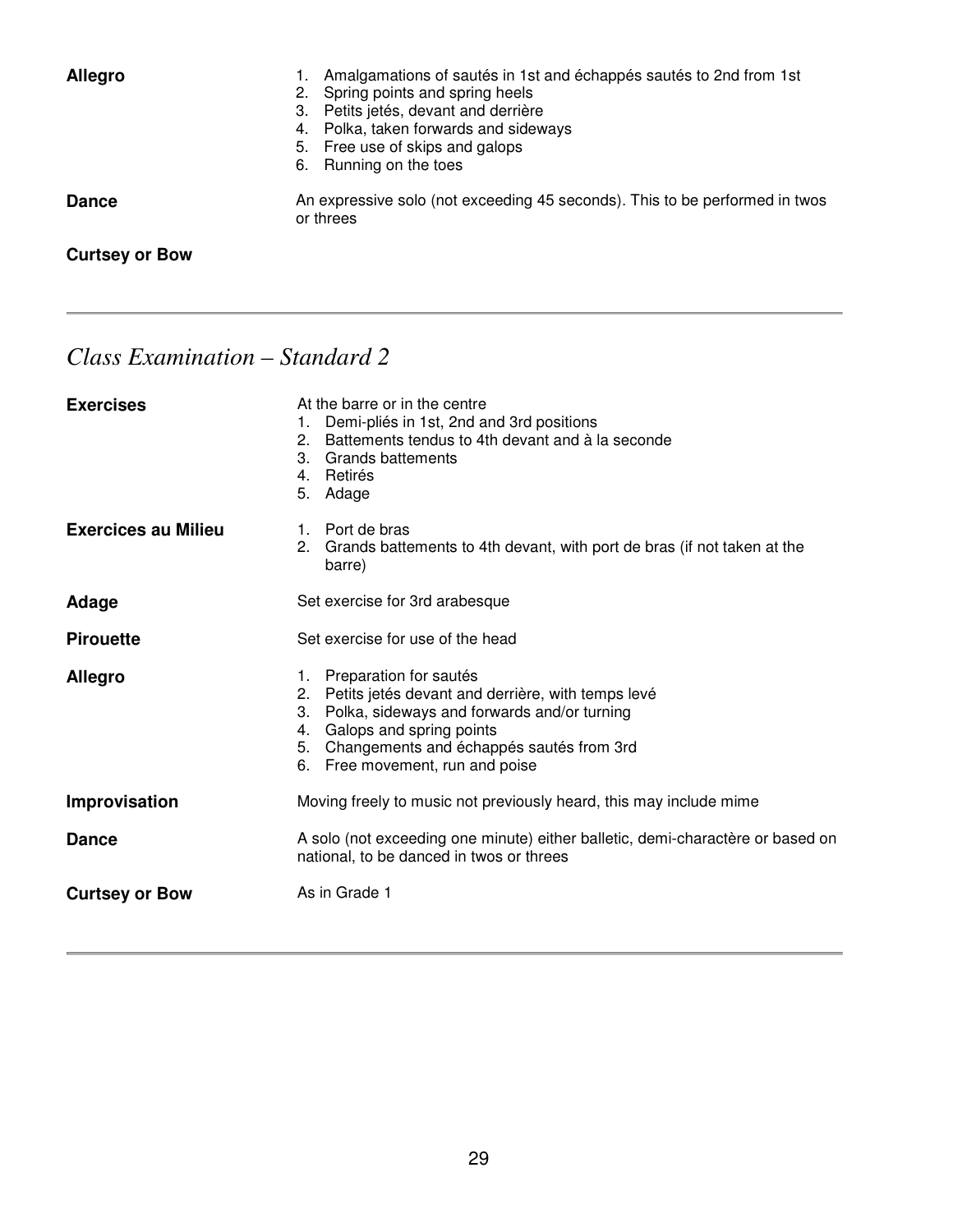| <b>Barre</b>               | 1. Demi-pliés and rises in 2nd, 1st and 5th positions<br>2. Battements tendus<br>3. Battements dégagés and piques - from 1st position<br>4. Grands battements a) 4th devant and à la seconde b) 4th derrière<br>5. Ronds de jambe exercise<br>Développé to 4th devant and à la seconde<br>6.<br>Move slightly away from the barre:<br>7. Relevés |
|----------------------------|--------------------------------------------------------------------------------------------------------------------------------------------------------------------------------------------------------------------------------------------------------------------------------------------------------------------------------------------------|
| <b>Exercices au Milieu</b> | Port de bras. 1st and 3rd port de bras, exercise as set                                                                                                                                                                                                                                                                                          |
| Adage                      | Set exercise incorporating 1st and 3rd arabesque                                                                                                                                                                                                                                                                                                 |
| <b>Pirouette</b>           | 1. Relevé with bourrée<br>2. Exercise for tour en l'air (boys)                                                                                                                                                                                                                                                                                   |
| <b>Allegro</b>             | 1. Echappé sauté, temps levé, spring 1st<br>2. Pas de chat and changements<br>3. Balletic polka<br>Jeté temps levé<br>4.<br>5. Balancés<br>Diagonal or round the room:<br>6.<br>Chassé in arabesque, or cou-de-pied, with temps levé                                                                                                             |
| Improvisation              | Moving freely to music not previously heard                                                                                                                                                                                                                                                                                                      |
| <b>Dance</b>               | A solo (not exceeding one minute) either balletic, demi-charactère or based on<br>national, to be danced in twos or threes                                                                                                                                                                                                                       |
| <b>Curtsey and Bow</b>     | As in Grade 1                                                                                                                                                                                                                                                                                                                                    |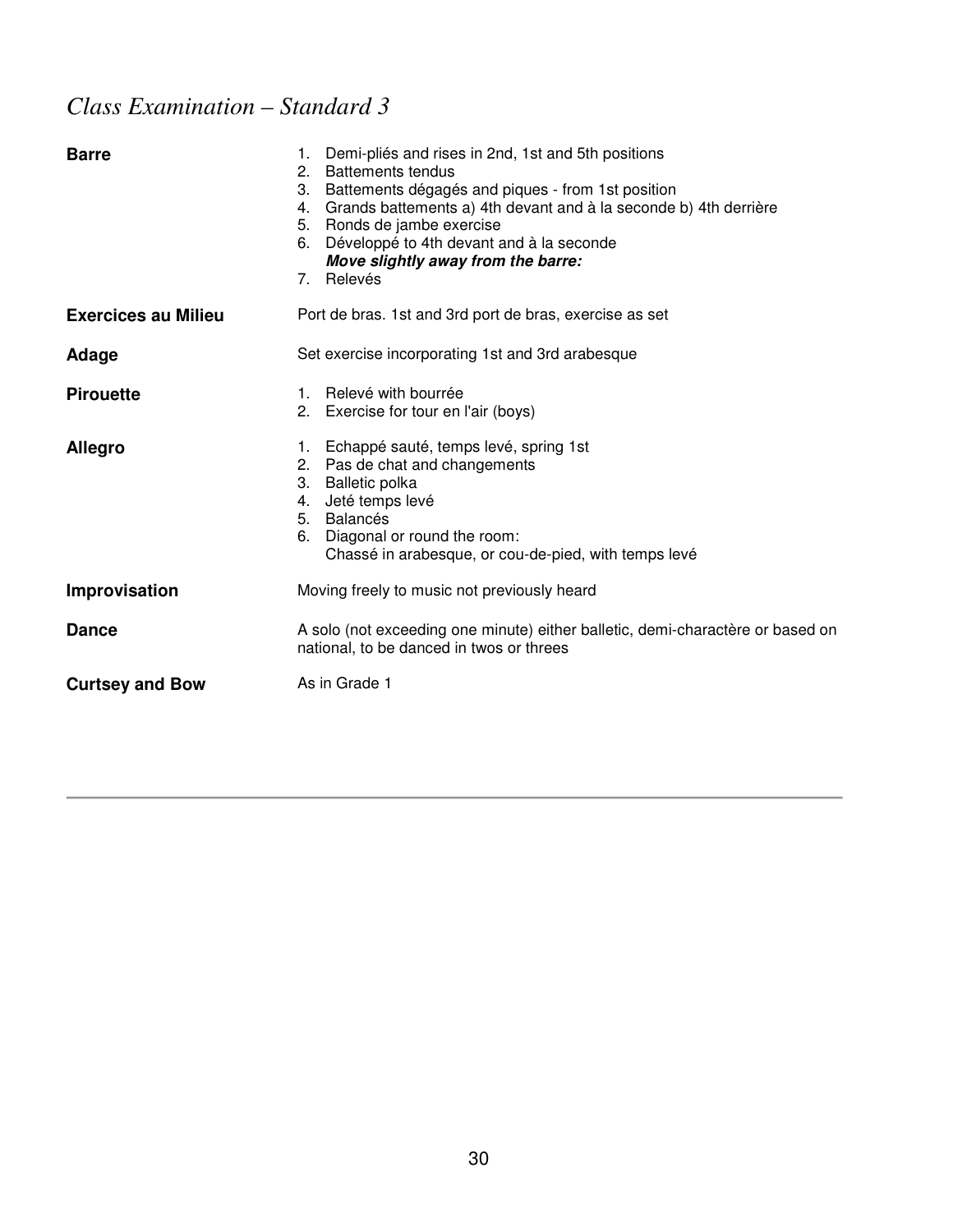# *Class Examination – Standard 4*

| <b>Barre</b>               | Demi and grand plié in 2nd and 1st; demi-pliés in 5th devant; and rise<br>1.<br>Battements tendus with demi-plié<br>2.<br>Battements dégagés closing in 1st and 5th position<br>3.<br>Grands battements with retirés<br>4.<br>Ronds de jambe à terre as set<br>5.<br>Battements frappés, introducing ankle movement<br>6.<br>Développés to 4th devant, 4th derrière, à la seconde, and pivot to face the<br>7.<br>barre<br>Relevé 5th, relevé devant, relevé passé derrière soutenu<br>8. |
|----------------------------|-------------------------------------------------------------------------------------------------------------------------------------------------------------------------------------------------------------------------------------------------------------------------------------------------------------------------------------------------------------------------------------------------------------------------------------------------------------------------------------------|
| <b>Exercices au Milieu</b> | Port de bras. Set exercise incorporating 4th port de bras                                                                                                                                                                                                                                                                                                                                                                                                                                 |
| Adage                      | Set exercise with 1st, 2nd and 3rd arabesque                                                                                                                                                                                                                                                                                                                                                                                                                                              |
| <b>Pirouette</b>           | Girls and boys: Pirouette en dehors<br>1.<br>2.<br>Boys: Preparation for tour en l'air                                                                                                                                                                                                                                                                                                                                                                                                    |
| <b>Allegro</b>             | Changements with échappés sautés<br>1.<br>2.<br>Pas de bourrée dessous<br>3.<br>Assemblés soutenu and de suite<br>Preparation for sissonnes<br>4.<br>5.<br>(a) Balancés with posés coupés - (girls)<br>(b) Balancés with chassé temps levé - (boys)<br><b>OR</b><br>6.<br>Diagonal or round the room: temps levés in attitude devant, with<br>assemblé en avant<br>7.<br>Preparation for beats                                                                                            |
| Improvisation              | Moving freely to music not previously heard                                                                                                                                                                                                                                                                                                                                                                                                                                               |
| <b>Dance</b>               | A solo (not exceeding one minute) either balletic, demi-charactère or based on<br>national, to be danced in twos or threes                                                                                                                                                                                                                                                                                                                                                                |
| Révérence or Bow           | As in Grade 4                                                                                                                                                                                                                                                                                                                                                                                                                                                                             |

| <b>Barre</b>               | 1. 2 demi-pliés and grand plié in 2nd, 1st and 5th devant, port de bras and<br>rise<br>2. Battements tendus with accent<br>3. Battements dégagés<br>4. Grands battements with retirés<br>5. Ronds de jambe à terre<br>6. Single and double battements frappes with petits battements<br>Adage<br>Move slightly away from barre |
|----------------------------|--------------------------------------------------------------------------------------------------------------------------------------------------------------------------------------------------------------------------------------------------------------------------------------------------------------------------------|
|                            | 8. Echappé relevé, soussus, with relevés passés                                                                                                                                                                                                                                                                                |
| <b>Exercices au Milieu</b> | Port de bras                                                                                                                                                                                                                                                                                                                   |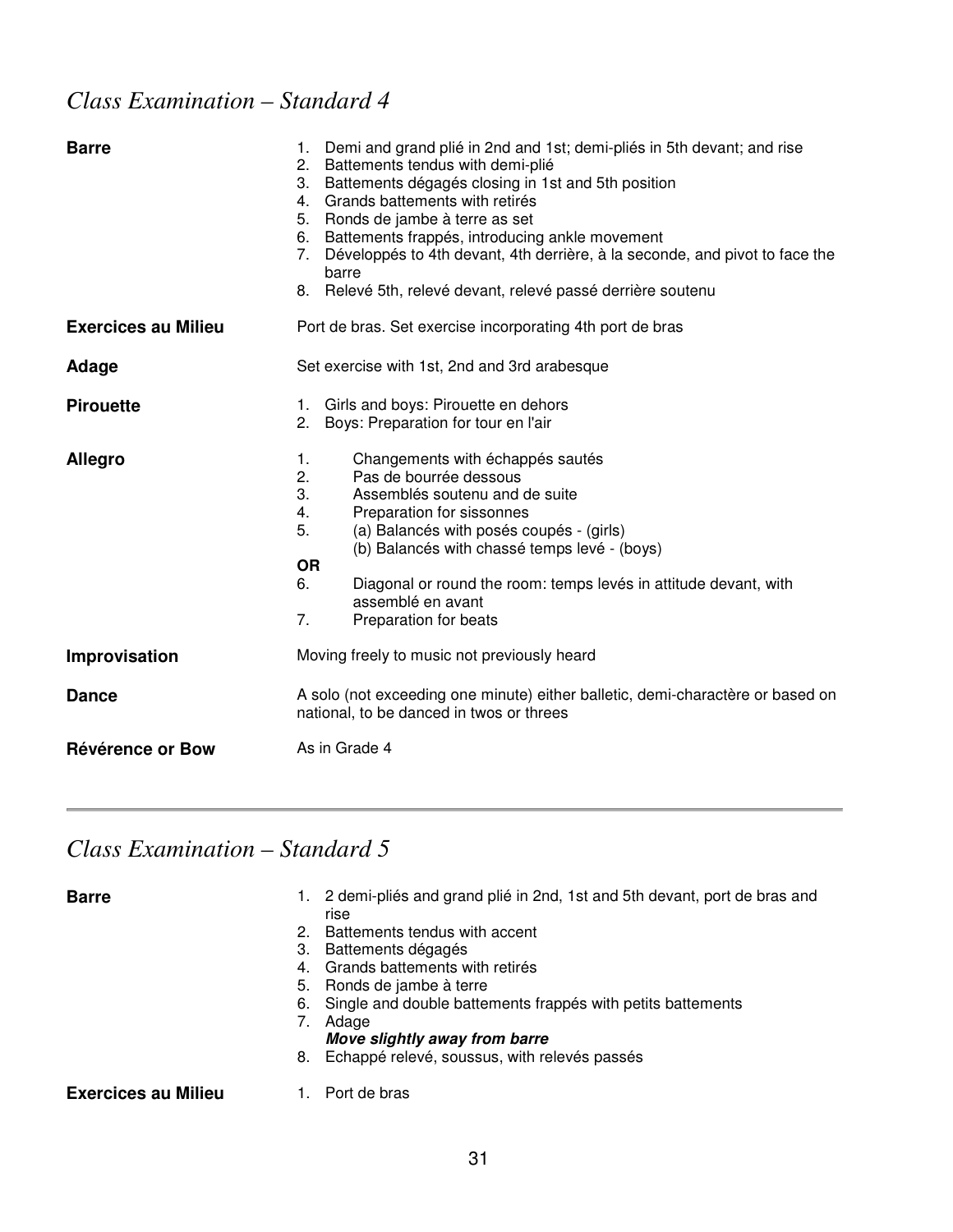| Adage            | Set exercise incorporating 4th and 5th arabesques                                                                                                                                                                                                                                                                                                                                  |  |
|------------------|------------------------------------------------------------------------------------------------------------------------------------------------------------------------------------------------------------------------------------------------------------------------------------------------------------------------------------------------------------------------------------|--|
| <b>Pirouette</b> | Girls and boys: Temps levé, chassé coupé with pirouette en dedans<br>1.<br>2. Boys: Exercise for tour en l'air with battements tendus                                                                                                                                                                                                                                              |  |
| <b>Allegro</b>   | Changements<br>1.<br>2. Glissades changés with assemblé and relevé in 5th<br>Sissonnes with temps levé chassé pas de bourrée<br>3.<br>Chassé temps levé in 2nd arabesque with posés<br>4.<br><b>OR</b><br>Diagonal or round the room: chassé temps levé, balancé turning with<br>5.<br>travelling pas de basques<br>6. Diagonal: Petits tours<br>Soubresauts and échappé with beat |  |
| Improvisation    | Moving freely to music not previously heard                                                                                                                                                                                                                                                                                                                                        |  |
| <b>Dance</b>     | A Solo (not exceeding one minute) either balletic, demi-charactère or based on<br>national, to be danced in twos or threes                                                                                                                                                                                                                                                         |  |
| Révérence or Bow | As in Grade 4                                                                                                                                                                                                                                                                                                                                                                      |  |

# *Class Examination – Senior Standard 6*

| <b>Barre</b>               | 1. Grand plié with full port de bras, and rise, in 2nd, 1st, 5th devant and<br>derrière positions<br>2. Battements tendus with demi-plié and change of weight<br>Battements dégagés with low battements balancés<br>3.<br>Grands battements, with battements balancés<br>4.<br>5. Ronds de jambe à terre<br>Battements frappés en croix on a fondu, and double battements frappés to<br>6.<br>2 <sub>nd</sub><br>7. Petits battements with accent<br>8. Développé grand rond de jambe, and dégagé en tournant<br>Move slightly away from the barre<br>9. Echappés and relevés passé with pas de bourrée couru |
|----------------------------|---------------------------------------------------------------------------------------------------------------------------------------------------------------------------------------------------------------------------------------------------------------------------------------------------------------------------------------------------------------------------------------------------------------------------------------------------------------------------------------------------------------------------------------------------------------------------------------------------------------|
| <b>Exercices au Milieu</b> | 1. Port de bras. Set exercise<br>2. Battements tendus in positions of the body                                                                                                                                                                                                                                                                                                                                                                                                                                                                                                                                |
| Adage                      | 1. Set exercise                                                                                                                                                                                                                                                                                                                                                                                                                                                                                                                                                                                               |
| <b>Pirouette</b>           | Girls: Battements tendus, demi-rond de jambe and a pirouette en dehors<br>1.<br>Boys: Omit demi-rond de jambe<br>Boys: Tour en l'air<br>2.                                                                                                                                                                                                                                                                                                                                                                                                                                                                    |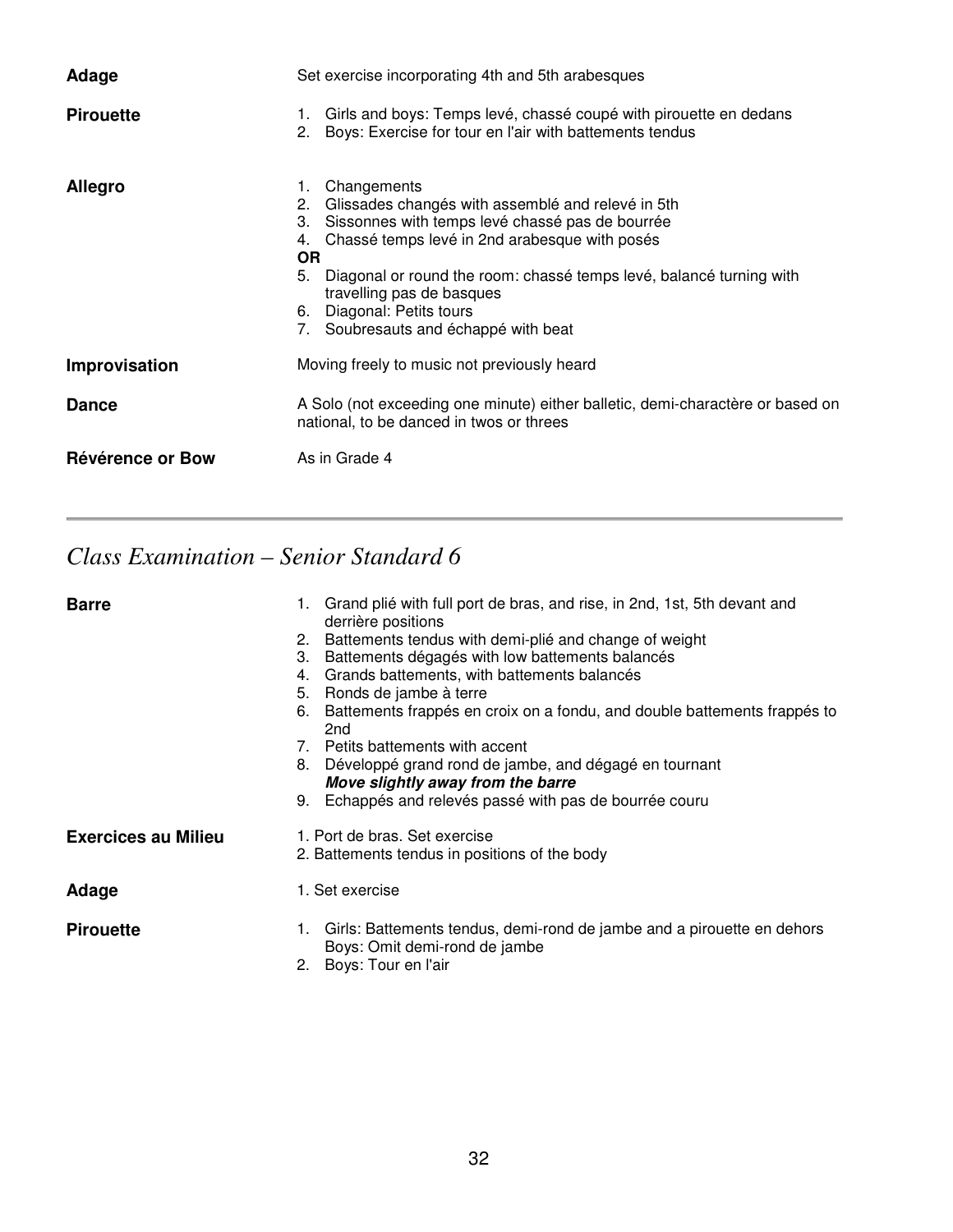| <b>Allegro</b>   | 1.<br>2.<br>3.<br>4.<br>5.<br>6а.<br>6b.<br><b>OR</b><br>7.<br>8.                          | Changements and échappés, with small and large elevation<br>Pas de bourrée en avant and en arrière<br>Temps levé, chassé, pas de bourrée with pirouette en dehors<br><b>Sissonnes</b><br>Travelling pas de basque with grand jeté en tournant<br>Diagonal: Pas de basque en tournant en dedans with galops (girls)<br>Chassé, coupé, chassé coupé en tournant (boys)<br>Diagonal: Chassé, temps levé, balancé en tournant, with posé tours<br>or petits tours<br>Echappé sauté closing with entrechat trois |
|------------------|--------------------------------------------------------------------------------------------|-------------------------------------------------------------------------------------------------------------------------------------------------------------------------------------------------------------------------------------------------------------------------------------------------------------------------------------------------------------------------------------------------------------------------------------------------------------------------------------------------------------|
| Improvisation    | Moving freely to music not previously heard                                                |                                                                                                                                                                                                                                                                                                                                                                                                                                                                                                             |
| <b>Dance</b>     | A Solo (not exceeding one minute) either balletic, demi-charactère or based on<br>national |                                                                                                                                                                                                                                                                                                                                                                                                                                                                                                             |
| Révérence or Bow | As in Grade 4                                                                              |                                                                                                                                                                                                                                                                                                                                                                                                                                                                                                             |

## *Class Examination – Senior Standard 7*

#### **Procedure**

The examination is conducted by the Examiner. Candidates are entered two at a time, but where there is an odd number, three may be entered together. A single candidate may be entered. The minimum age is 12 years.

#### **Dress**

As for Class Examinations, with the option of wearing a short chiffon skirt for the syllabus work. A character skirt and tambourine are required for the Tarantella (no character shoes).

| <b>Barre</b>               | Warm-up exercise<br>1.<br>Pliés and port de bras<br>2.<br>3.<br>Battements tendus and battements dégagés<br>Ronds de jambe à terre<br>4.<br>Battements frappés and petits battements<br>5.<br><b>Battements fondus</b><br>6.<br>7. Grands battements and battements balancés |  |
|----------------------------|------------------------------------------------------------------------------------------------------------------------------------------------------------------------------------------------------------------------------------------------------------------------------|--|
| <b>Exercices au Milieu</b> | Port de bras<br>Battements tendus and pirouettes                                                                                                                                                                                                                             |  |
| Adage                      | Adage enchaînement                                                                                                                                                                                                                                                           |  |
| <b>Pirouette</b>           | Pirouette enchaînement                                                                                                                                                                                                                                                       |  |
| <b>Allegro</b>             | Warm-up jump<br>Enchaînement 1<br>Enchaînement 2<br>Enchaînement 3<br><b>Batterie</b><br>Relevés (girls)                                                                                                                                                                     |  |
| <b>Dance</b>               | Set dance                                                                                                                                                                                                                                                                    |  |
| Révérence or Bow           |                                                                                                                                                                                                                                                                              |  |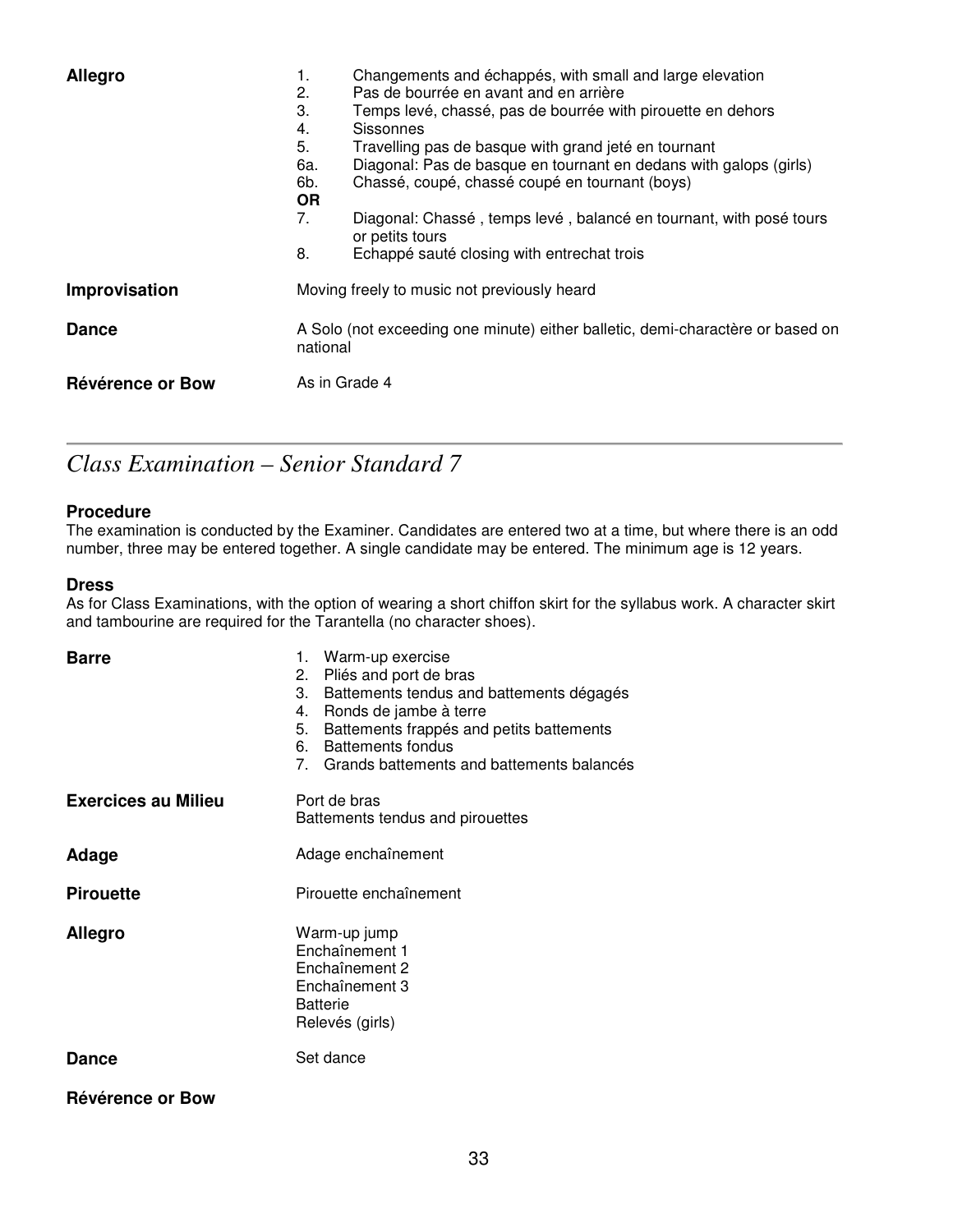## *Method of Assessment*

Class Examinations are assessed externally by visiting examiners recruited and trained by the ISTD.

The examinations are divided into components at Primary and Standard 1 levels, and these components grouped into units at higher levels. Each component is separately assessed, and their titles and marks attainable are given on the following pages.

Candidates must achieve at least 25% of the marks attainable in each unit in order to pass the examination overall. In cases where 25% of the marks attainable does not come to a round figure, eg 12½, the pass mark for the unit is lowered to the nearest round figure, in this example, 12. The unit totals are aggregated and the overall mark is given out of 100. If all the units are passed, then the overall result is indicated as follows:

| <b>A</b> (Distinction)        | 80-100 marks |
|-------------------------------|--------------|
| <b>B</b> (Merit)              | 60-79 marks  |
| $C$ (Pass)                    | 40-59 marks  |
| N (Standard Not Yet Attained) | 0-39 marks   |

However, if the candidate is unsuccessful in one or more units, as explained above, the total mark given out of 100 will not correspond to the alphabetical result indicators in the chart. In this circumstance, whatever the overall numerical mark may be, the result given will be `N'.

#### **Assessment Criteria**

- 1. A sense of performance which incorporates a suitable awareness of style, expression and enjoyment.
- 2. Use of space in relation to the other members of the group and the dance area available.
- 3. A rhythmic awareness and a suitable interpretation of the musical qualities.
- 4. An understanding of correct stance and placement with an application of classical technique.

### **Mark Scheme**

Primary and Standard 1

| Title of component                          | <b>Marks attainable</b> |
|---------------------------------------------|-------------------------|
| Poise and sense of performance              | 10                      |
| Enjoyment                                   | 10                      |
| Musicality and sense of timing              | 10                      |
| Use of technique in the exercises           | 10                      |
| Use of arms throughout                      | 10                      |
| Improvisation                               | 10                      |
| Use of technique in the allegro steps       | 10                      |
| Application, response and spatial awareness | 10                      |
| Knowledge of the syllabus                   | 10                      |
| Dance                                       | 10                      |
|                                             |                         |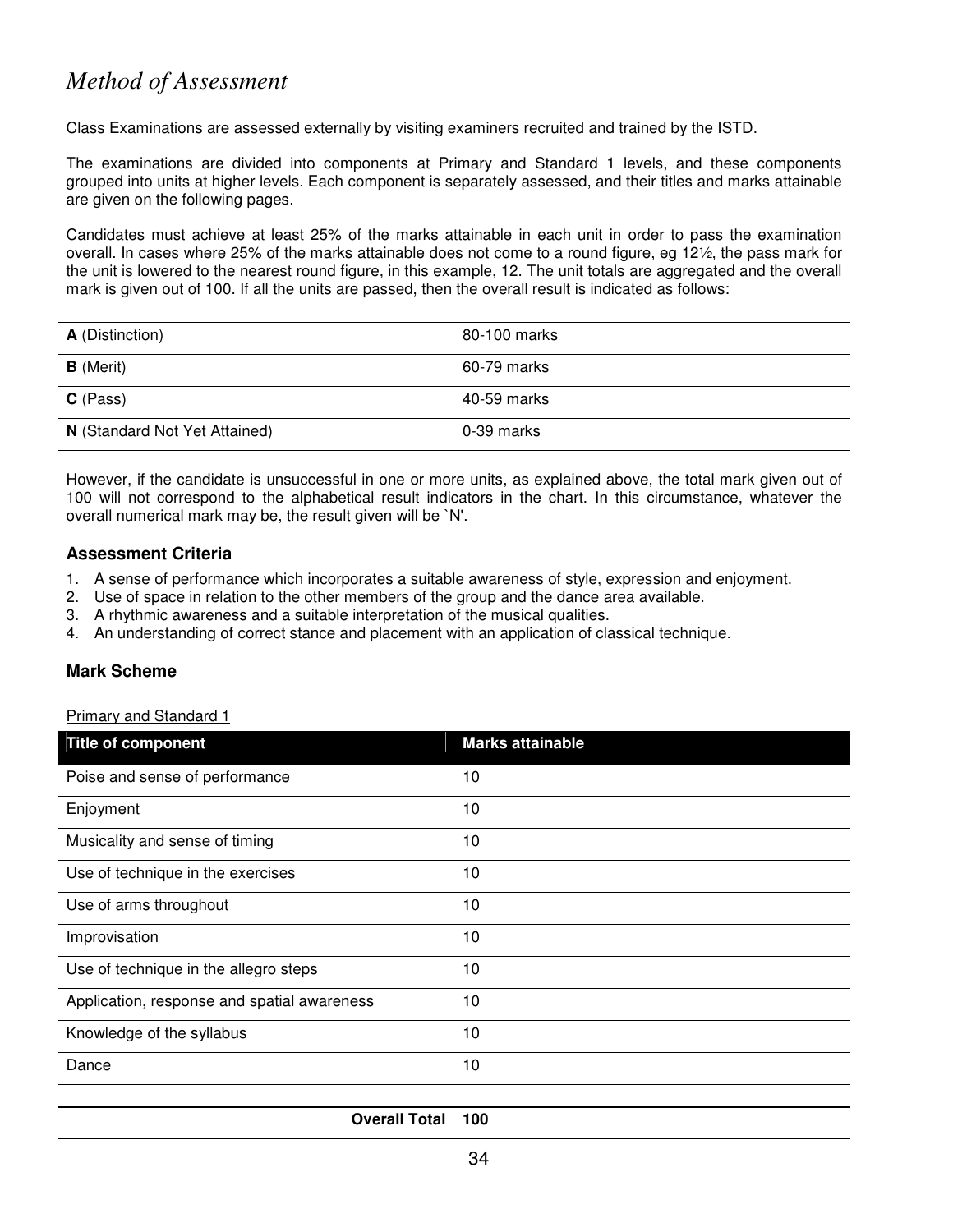#### Standards 2, 3 & 4

| Unit title: Technique     |                         |
|---------------------------|-------------------------|
| <b>Title of component</b> | <b>Marks attainable</b> |
| <b>Barre</b>              | 10                      |
| Port de bras              | 10                      |
| Adage and Pirouette(s)    | 10                      |
| Allegro                   | 10                      |

| <b>Unit title: Presentation</b>                              |                         |
|--------------------------------------------------------------|-------------------------|
| <b>Title of component</b>                                    | <b>Marks attainable</b> |
| Sense of performance and enjoyment                           | 10                      |
| Response, spatial awareness and knowledge of the<br>syllabus | 10                      |
| Quality of movement                                          | 10                      |
| Dance                                                        | 10                      |

**Unit Total 40** 

| <b>Unit title: Musicality</b> |                         |
|-------------------------------|-------------------------|
| <b>Title of component</b>     | <b>Marks attainable</b> |
| Rhythm and sense of timing    | 10                      |
| Improvisation                 | 10                      |
| Unit Total 20                 |                         |
|                               |                         |
| <b>Overall Total 100</b>      |                         |

## Standards 5 & 6

| <b>Unit title: Technique</b>                    |                         |
|-------------------------------------------------|-------------------------|
| <b>Title of component</b>                       | <b>Marks attainable</b> |
| Barre (including centre practice in Standard 6) | 10                      |
| Port de bras                                    | 10                      |
| Adage                                           | 10                      |
| Pirouettes                                      | 10                      |
| Allegro                                         | 10                      |
| <b>Unit Total</b>                               | 50                      |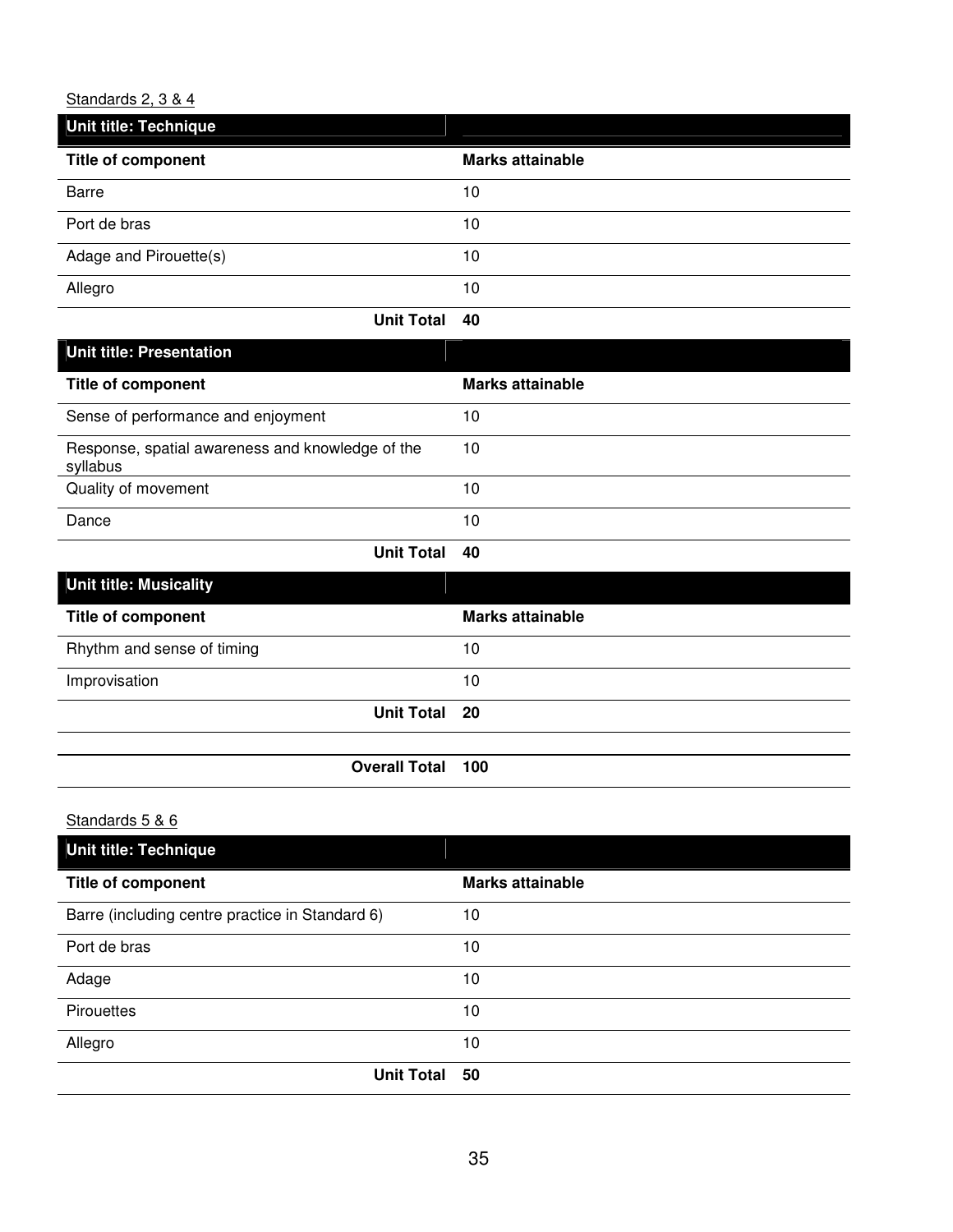| <b>Unit title: Presentation</b>                              |                  |
|--------------------------------------------------------------|------------------|
| <b>Title of component</b>                                    | Marks attainable |
| Sense of performance, quality of movement and<br>artistry    | 10               |
| Response, spatial awareness and knowledge of the<br>syllabus | 10               |
| Dance                                                        | 10               |
| <b>Unit Total</b>                                            | 30               |

| <b>Title of component</b>  |                          | <b>Marks attainable</b> |  |
|----------------------------|--------------------------|-------------------------|--|
| Rhythm and sense of timing |                          | 10                      |  |
| Improvisation              |                          | 10                      |  |
|                            | Unit Total 20            |                         |  |
|                            |                          |                         |  |
|                            | <b>Overall Total 100</b> |                         |  |

## Senior Standard 7

| <b>Unit title: Technique</b>     |                         |
|----------------------------------|-------------------------|
| <b>Title of component</b>        | <b>Marks attainable</b> |
| <b>Barre</b>                     | 10                      |
| Port de bras and centre practice | 10                      |
| Adage                            | 10                      |
| Pirouettes                       | 10                      |
| Allegro                          | 10                      |
| $H = H + T = H - T$              |                         |

**Unit Total 50** 

| Unit title: Presentation, Musicality and Response  |                         |
|----------------------------------------------------|-------------------------|
| <b>Title of component</b>                          | <b>Marks attainable</b> |
| Sense of performance and enjoyment                 | 10                      |
| Sense of style, artistry and quality of movement   | 10                      |
| Rhythm and musicality                              | 10                      |
| Response, spatial awareness and syllabus knowledge | 10                      |
| Dance                                              | 10                      |
| <b>Unit Total</b>                                  | 50                      |
|                                                    |                         |
| <b>Overall Total</b>                               | 100                     |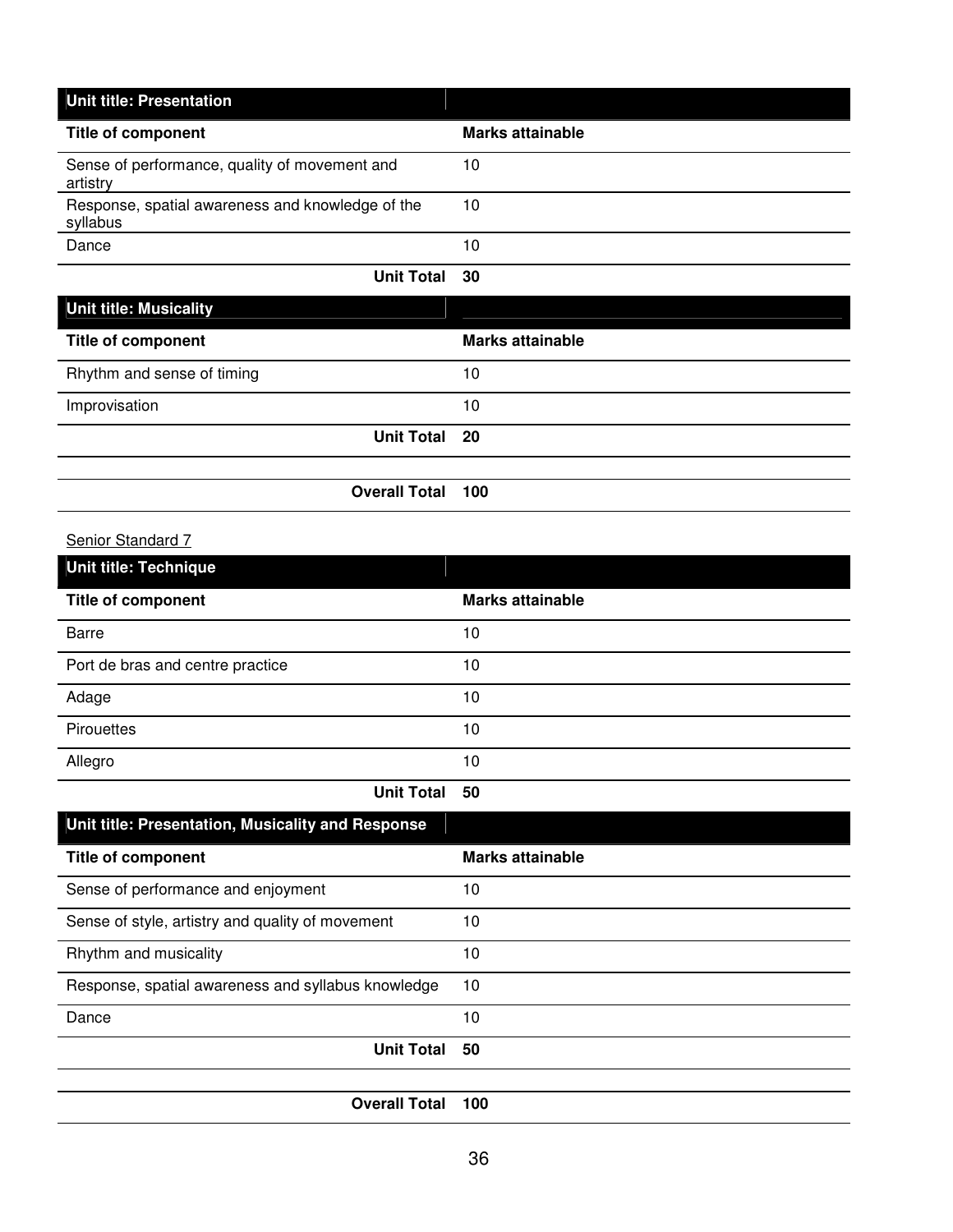### **Performance Awards**

### *Entry Conditions and General Information*

The awards are held in the teacher's own studio, or schools visited by her. They are not held in centres. There is no set music and the pianist and music will be provided by the teacher. Recorded piano music may be used for the solo dances. Candidates may be entered in groups of 2, 3 or 4; the teacher is not in the examination room. Candidates should wear the usual dancing class uniform of their school, or appropriate costume if they so desire, soft ballet shoes and the hair should be suitably and neatly dressed.

#### **Age Limits**

| <b>Bronze</b>    | Minimum age 7 years, maximum age 12 years       |
|------------------|-------------------------------------------------|
|                  | Holding Class Examination Standard 2 or Grade 2 |
| <b>Silver</b>    | Minimum age 8 years, maximum age 14 years       |
|                  | Holding Class Examination Standard 3 or Grade 3 |
| Gold             | Minimum age 9 years, maximum age 16 years       |
|                  | Holding Class Examination Standard 4 or Grade 4 |
| <b>Gold Star</b> | Minimum age 10 years                            |
|                  | Holding Class Examination Standard 5 or Grade 5 |
|                  |                                                 |

**NB** For all awards the appropriate Class Examination or Grade certificate should be brought to the examination

### *Syllabus Content*

- 1. Port de bras
- 2. One allegro enchaînement (two in Gold Star)
- 3. Improvisation to music not previously heard
- 4. Solo dance (not exceeding one minute). This may be demi-charactère or classical in Bronze and Silver awards but should be a classical solo for Gold and Gold Star

### *Method of Assessment*

| <b>A</b> (Distinction)        | 80-100 marks  |
|-------------------------------|---------------|
| <b>B</b> (Merit)              | $60-79$ marks |
| $C$ (Pass)                    | $40-59$ marks |
| N (Standard Not Yet Attained) | $0-39$ marks  |

#### **Assessment Criteria**

- 1. An assured and confident sense of performance.
- 2. Technical accuracy.
- 3. An appropriate sense of style and well co-ordinated movements.
- 4. An intuitive musicality and a highly developed sense of rhythm.
- 5. Spatial awareness.
- 6. Where applicable, involvement within the character with convincing mime and assured use of properties.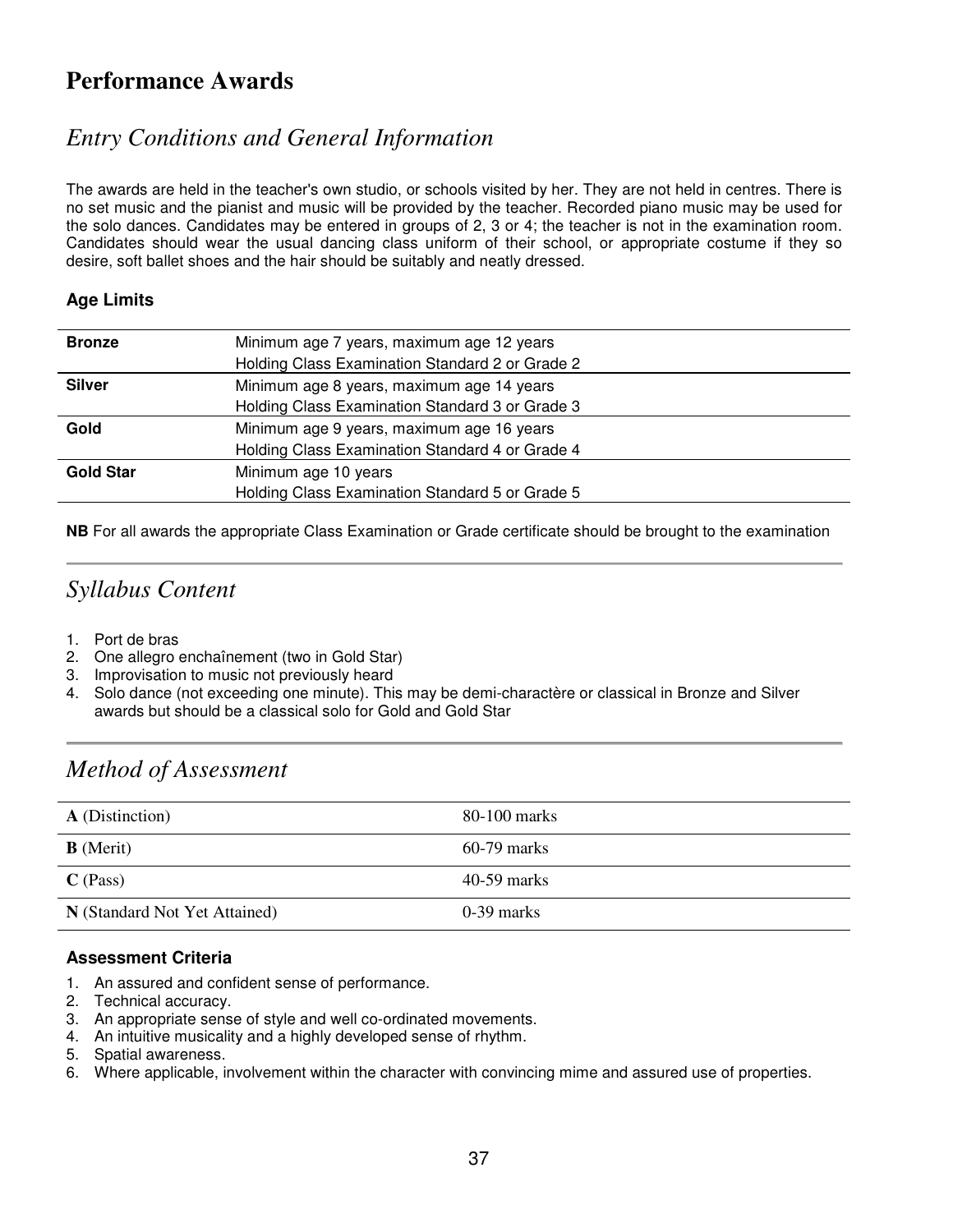#### **Mark scheme**

| Title of component                  |                          | <b>Marks attainable</b> |
|-------------------------------------|--------------------------|-------------------------|
| Port de bras                        |                          | 25                      |
| Enchaînement(s)                     |                          | 25                      |
| Improvisation, style and musicality |                          | 25                      |
| Dance                               |                          | 25                      |
|                                     | <b>Overall Total 100</b> |                         |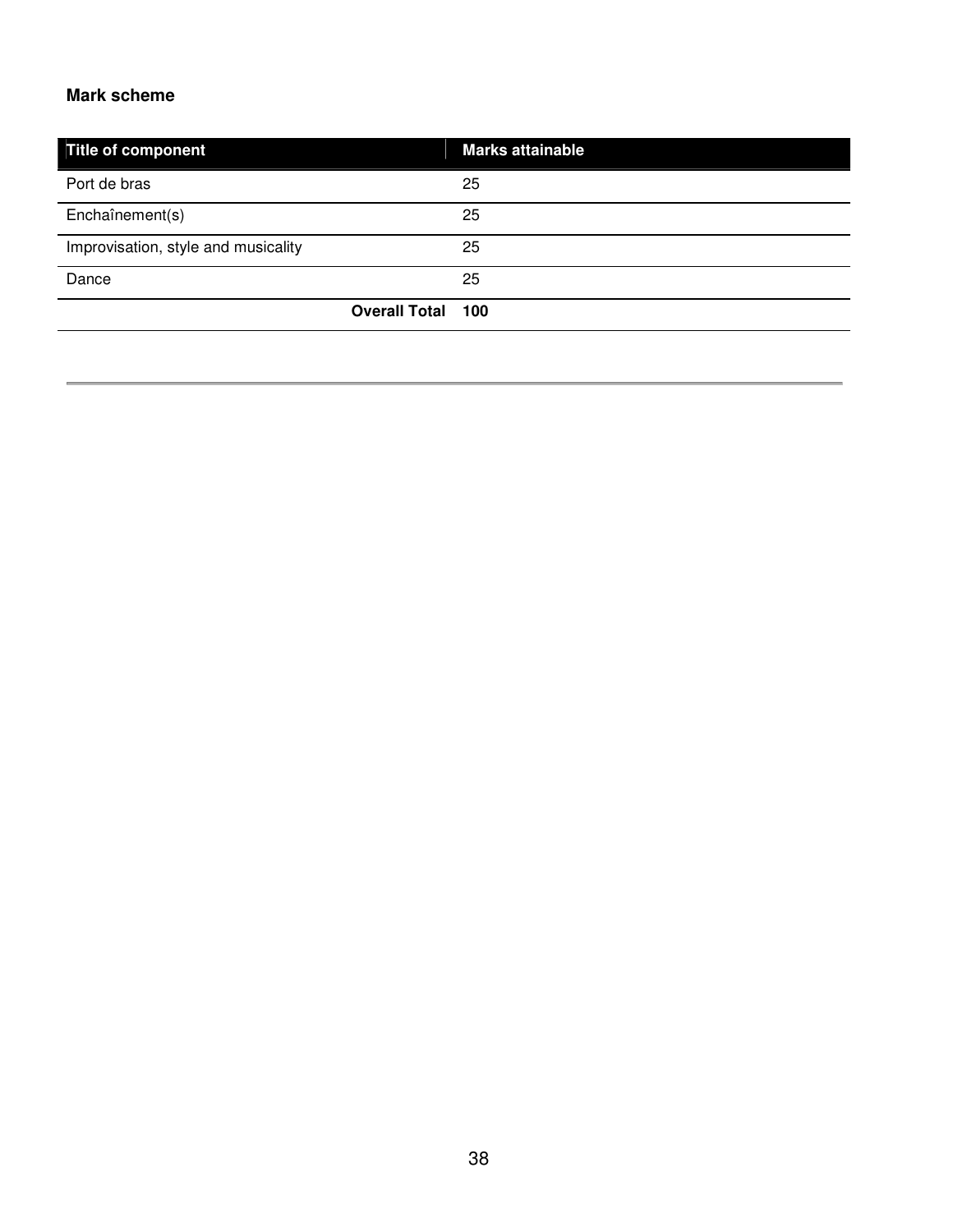# **Vocational Graded Examinations**

### *Introduction*

#### **Rationale**

The Vocational Graded Examinations in Cecchetti Ballet, from Intermediate Foundation through to Advanced 2, develop the candidate's expertise in such a way as to provide the basis for either professional employment as a dancer or further training as a dance teacher.

Throughout the study of the syllabus, candidates are following a vocational path, requiring a high level of commitment and with an increasing emphasis on safe dance practice. Successful candidates at this level should show virtuosity in performance, a high standard of technique and a sound knowledge and understanding of the Cecchetti Ballet genre, including an understanding of reference and context. Candidates undertaking a study of the Cecchetti Ballet Vocational Graded syllabus should also typically display a sense of self-awareness and be self-motivated in terms of their personal development. As distinct from the General Graded examinations, a greater degree of personal interpretation is encouraged and the candidate is expected to show the potential to communicate effectively with an audience.

Candidates will need to show the qualities of professionalism, commitment and focus, with the ability to manage a greater workload than that required for the General Graded examinations. This would typically result in a successful candidate spending significant additional time each week in lessons, in practising and in studying independently.

The Vocational Graded Examinations are offered as vocationally-related qualifications in the National Qualifications Framework. Intermediate Foundation and Intermediate are located at Level 2; Advanced 1 and Advanced 2 are located at Level 3.

Vocational Graded Examinations in Dance promote the ethos of key skills, especially the improvement of one's own learning and performance, problem solving and working with others, which are intrinsic to each dance genre at every level of study and performance. Candidates, however, are unlikely to gain evidence towards key skills qualifications through Vocational Graded Examinations in Dance.

#### **Aim**

The aim of the ISTD Vocational Graded Examinations in Cecchetti Ballet is to provide an assessment scheme, which gives the basis for the measurement of the individual candidate's progress and development, in preparing to be a professional dance performer or teacher. There are four practical examinations graded to measure appropriate stages of development from a general standard of Cecchetti Ballet education to that of professional competence and readiness.

#### **Objectives**

The syllabus objectives of the Cecchetti Vocational Graded Examinations are to:

- promote understanding and maintenance of correct stance in stillness and in movement
- develop accuracy and precision in the use of technique
- develop a full range of movements within the candidate's natural capabilities
- promote understanding and use of dance terminology within the principles of the Method
- develop a sense of co-ordinated line through body, arms and head, with appropriate use of focus
- develop and use varying qualities of movement as required by the classical ballet technique
- promote understanding and use of musical accuracy and phrasing
- promote appreciation of varying musical styles and interpret these in performance
- develop spatial awareness
- develop the ability to establish a rapport with the audience with an appropriate sense of performance and correct interpretation of style
- promote a skilled performance of a classical solo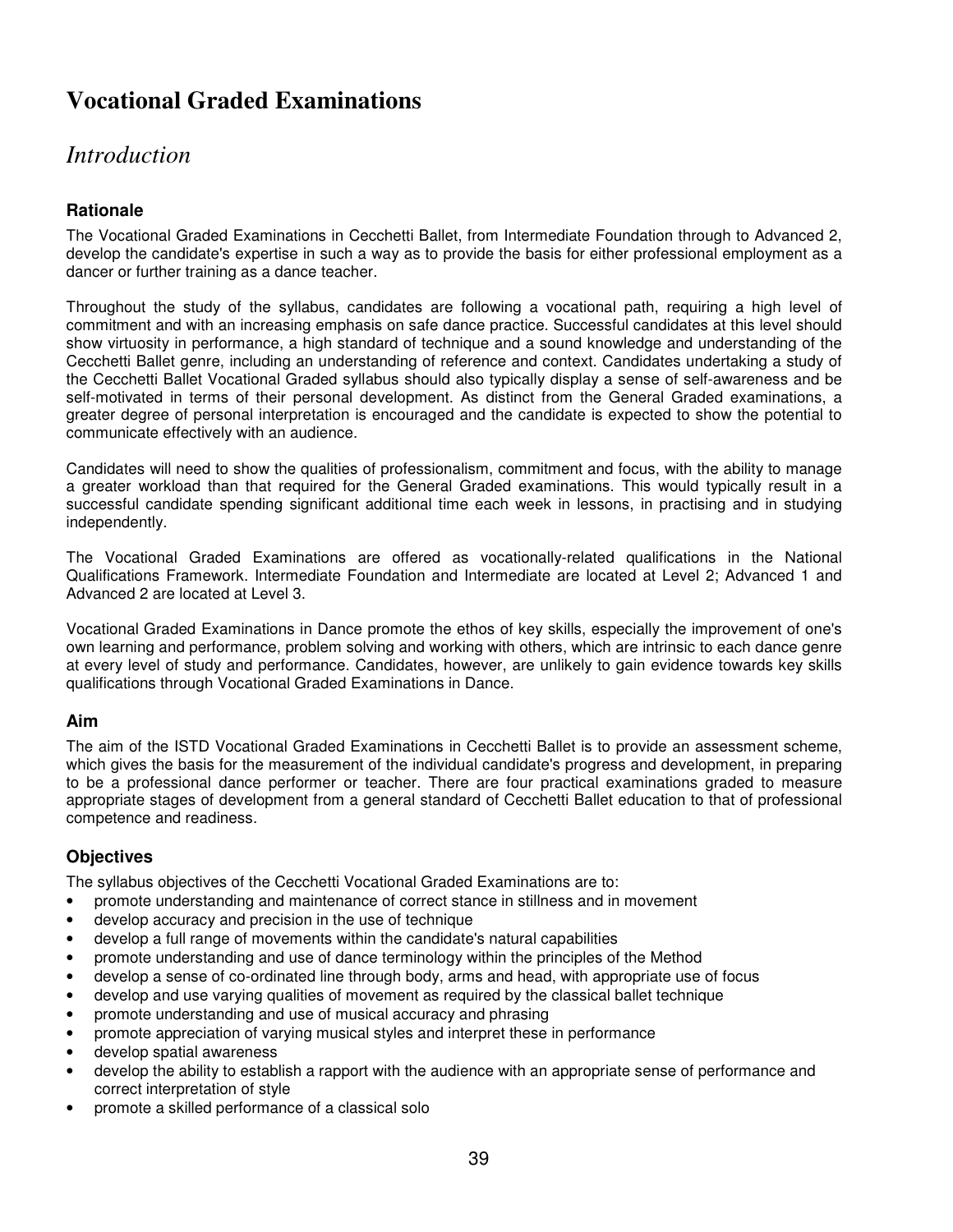#### **Learning Outcomes and Progression**

All Cecchetti Ballet graded examinations are concerned with progressive mastery in defined stages. They also develop and demonstrate competence and artistry in, and communication through, the Cecchetti Ballet technique. The Vocational Graded examinations are concerned specifically with the mastery of technique and underpinning understanding, to a level sufficient to prepare candidates for further vocational training and match current expectations in the employment sector.

### *Entry Conditions and General Information*

#### **Age Limits**

The minimum age for a candidate entering the Intermediate Foundation or Intermediate examination is 12 years.

#### **Prior Learning**

Intermediate Foundation is an optional examination, otherwise these examinations must be taken in the correct order. Exemption from the Intermediate examination may be obtained if the candidate is a student who already holds an Intermediate certificate of a QCA-approved dance awarding body and is in full-time training at a vocational school. Application for exemption must be made in writing to the Chairman of the Cecchetti Society Classical Ballet Faculty.

#### **Gender Distinctions**

Male candidates may not be examined at the same time as female candidates.

Candidates who are pregnant are not permitted to enter any of the Vocational Graded examinations.

#### **Location**

Intermediate Foundation and Intermediate examinations may be taken in the teacher's own studio or at an examination centre. Advanced examinations will only be held at the London Centre or officially appointed regional examination centres, vocational schools or colleges of further or higher education.

#### **Time Allowances/Number of Candidates**

Candidates should normally be entered in pairs. Where there is an odd number of candidates at one level, the remaining candidate should be entered alone.

| <b>Examination</b>      | 1 candidate | 2 candidates |
|-------------------------|-------------|--------------|
| Intermediate Foundation | 60 minutes  | 75 minutes   |
| Intermediate            | 75 minutes  | 75 minutes   |
| Advanced 1              | 75 minutes  | 90 minutes   |
| Advanced 2              | 90 minutes  | 105 minutes  |

#### **Use of CDs, Musical Accompaniment**

The official music for the Intermediate Foundation, Intermediate and Advanced 1 and 2 must be used for these examinations. The music for the classical solo only may be played on audio equipment and this should be operated by the pianist.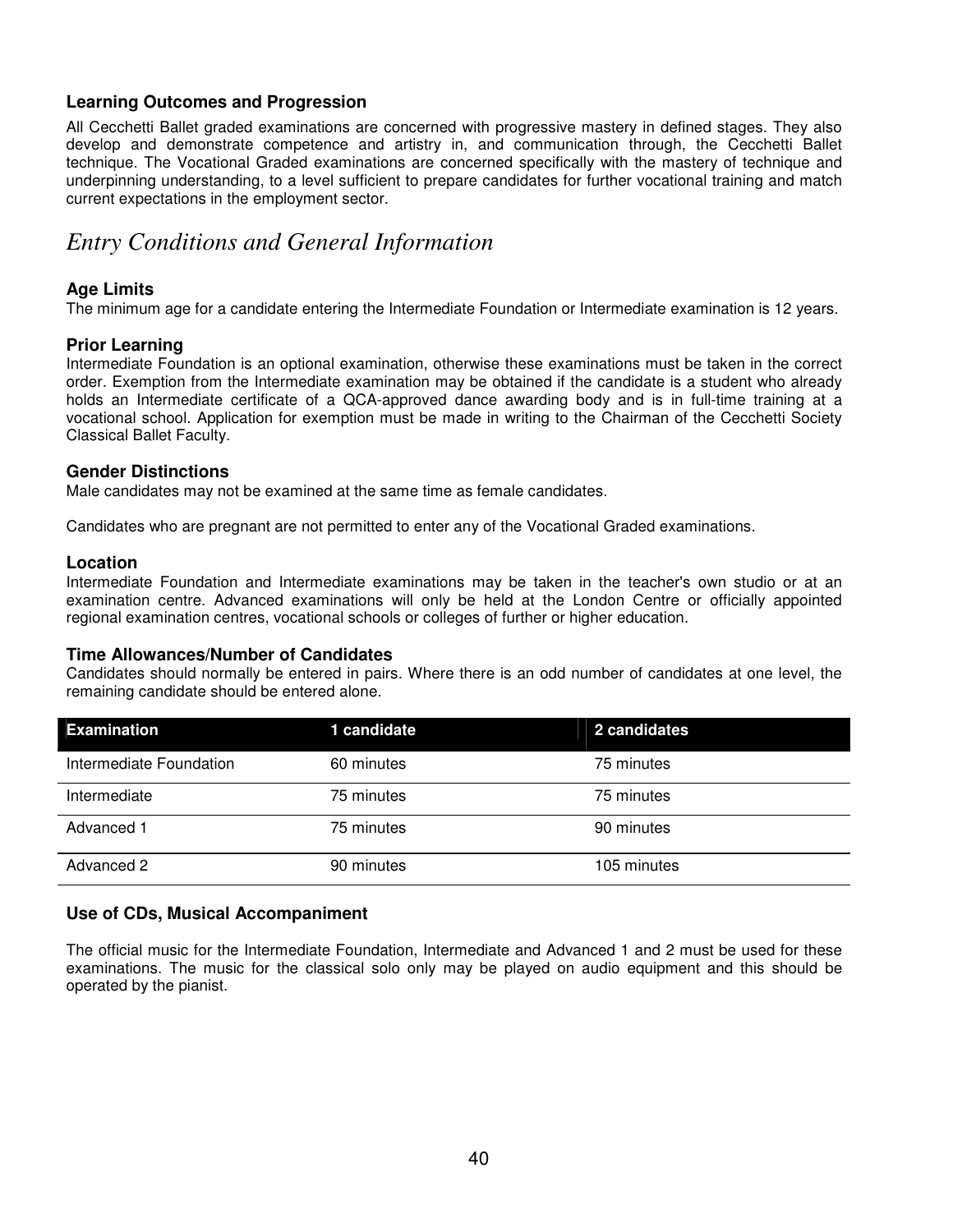#### **Dress Requirements**

- Female A sleeveless leotard (without any school colour, badge or other form of identification) and pink tights. A plain tutu skirt is optional for the solo in the Advanced 2 examination. Soft shoes, in canvas or leather with a full sole, with elastics should be worn for the Intermediate Foundation and Intermediate examinations, with blocked shoes for pointe work. For Advanced 1, candidates may wear either softened blocked pointe shoes with ribbons or soft shoes, in canvas or leather with a full sole, with elastics, and blocked shoes for pointe work. Candidates for Advanced 2 must wear softened blocked pointe shoes, with stronger blocked shoes for pointe work. Mature candidates should wear leotard and tights, and a short skirt that is easy to manipulate to show knees and thighs when demonstrating. The hair should be suitably and neatly dressed. No jewellery or watches may be worn in any examination.
- Male White vest or sleeveless or short-sleeved white leotard with dark tights, white socks to be worn over tights, black or white ballet shoes with elastics. Mature candidates may wear well fitting teaching trousers. No jewellery may be worn.

#### **Re-takes**

Candidates who are not successful may not re-take the examination until 3 months after the original examination

#### **Candidates with Special Assessment Requirements**

Information about special assessment requirements is given on Page 74. For more information about special arrangements for the Advanced 1 examination, please see Pages 61-62.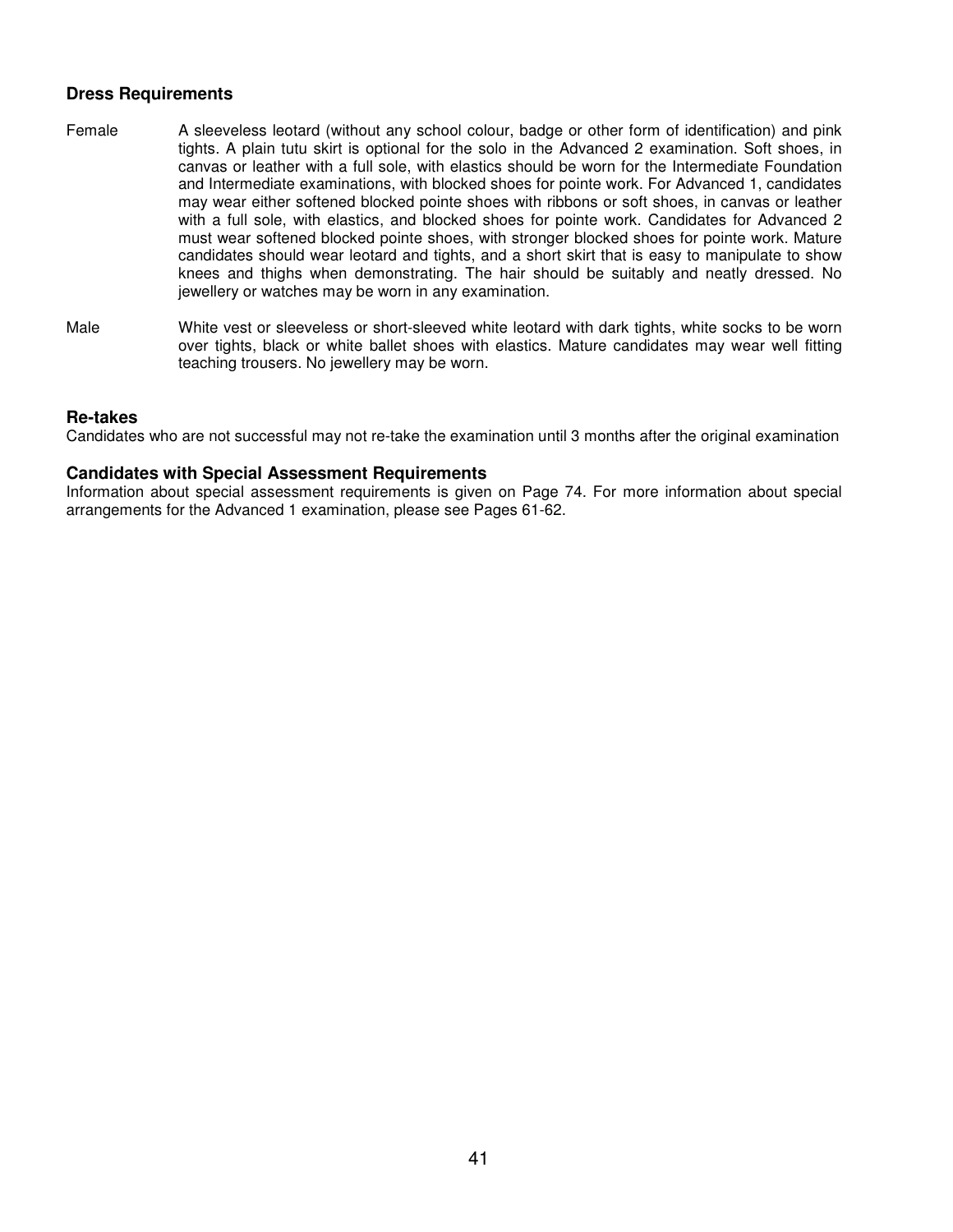### *National Qualifications Framework and Level Descriptors*

The Vocational Graded Examinations in Dance are accredited on the National Qualifications Framework (NQF) for England, Wales and Northern Ireland as shown below:

| <b>NQF Level</b> | <b>General qualifications</b> | <b>ISTD Vocational Grade</b> |
|------------------|-------------------------------|------------------------------|
| Level 3          | Advanced GNVQ and Vocational  | Advanced 2                   |
|                  | 'A' level                     | Advanced 1                   |
| Level 2          | Intermediate GNVQ             | Intermediate                 |
|                  |                               | Intermediate Foundation      |

The following QCA-approved descriptors explain what is required of candidates at each level of this framework. This should be read positively with regard to safe dance practice, with an increasing personal responsibility on the candidate. Candidates' ability to respond in an examination situation will also be noted.

#### **Level 2 (Intermediate Foundation and Intermediate)**

Candidates demonstrate consolidated technical skills and the acquisition of an increased range of movements in sequences of increased length and complexity. They should show a clear understanding of the mechanics and purposes of the required vocabulary and an ability to perform these.

Candidates show an ability to sustain an appropriate sense of style throughout more complex sequences and an increased sensitivity to varying musical qualities with technical facility. Improved spatial awareness leads to an increased assurance of presentation.

Candidates are able to demonstrate some additional elements of movement vocabulary, allied to a willingness to communicate directly with an audience. They will understand the professional context for dance. Interpretation is underpinned with reference to key aspects of the genre and candidates will use appropriate technical and artistic language in discussion.

#### **Level 3 (Advanced 1 and Advanced 2)**

Candidates will demonstrate a comprehensive knowledge and understanding of the vocabulary of a particular genre through a wide range of movements performed with well-developed and safely developed technical strength. Along with confidence, candidates will convey self-awareness, which will result in a sensitive personal interpretation of musical mood.

Candidates should demonstrate a mature awareness of audience as well as subtleties of performance combined with expression and fluidity of movement involving dynamics and use of space.

Candidates are able to demonstrate those additional elements of vocabulary and/or technique required by progression to professional work. Engaging the audience, they communicate their interpretation effectively (both solo and ensemble) with evidence of personal style and technical mastery. A well-grounded awareness of candidates' own abilities and aptitudes is related to their professional aspirations, including insight into the demands and opportunities of professional production and employment. Candidates can also apply a broad knowledge and understanding of their genre to their own work, commenting critically on others' work with reference to the broader context of dance provision.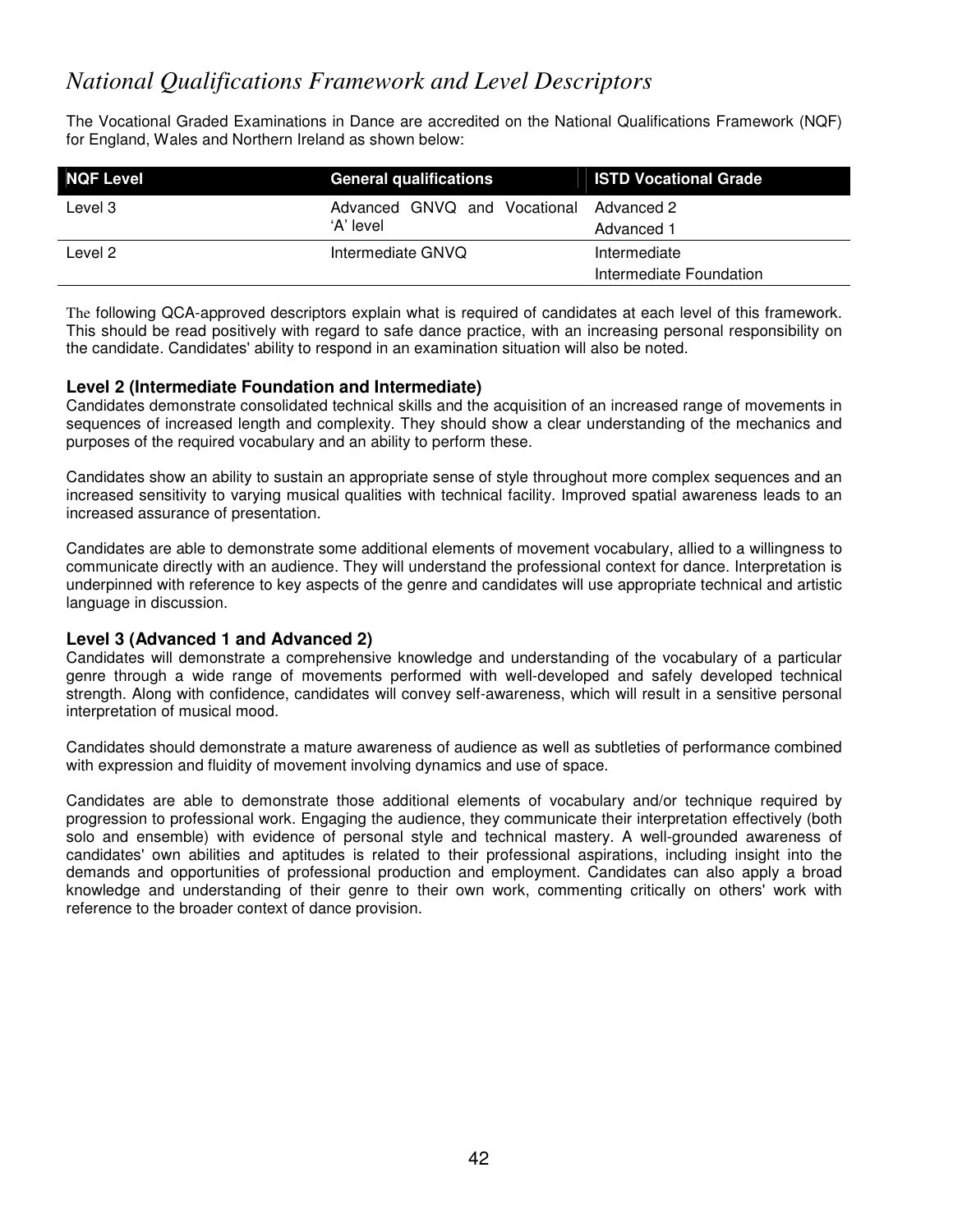# **Cecchetti Ballet Vocational Graded Examinations Syllabus Content**

*Intermediate Foundation Female* 

| <b>Theory</b>              | Each candidate will be asked two questions:<br>Five positions of the feet<br>1.<br>Five positions of the arms<br>2.<br>3.<br>Five positions of the head<br>Seven movements in dancing<br>4.<br>Eight directions of the body<br>5.<br>6. Five arabesques<br>7. Use of the eight fixed points<br>The meaning of the French technical terms<br>8.                |
|----------------------------|---------------------------------------------------------------------------------------------------------------------------------------------------------------------------------------------------------------------------------------------------------------------------------------------------------------------------------------------------------------|
| Exercices à la barre       | Pliés and port de bras<br>1.<br>2a<br>Battements tendus<br>2b<br>Battements dégagés<br>3.<br>Ronds de jambe à terre<br><b>Grands battements</b><br>4.<br>5.<br>Battements frappés<br>6.<br><b>Petits battements</b><br>Adage movements:<br>7a<br>Développés<br>Grand rond de jambe and dégagé en tournant<br>7b<br>Battements balancés<br>8.<br>9.<br>Relevés |
| <b>Exercices au Milieu</b> | 1. Port de bras<br>2.<br><b>Battements tendus</b>                                                                                                                                                                                                                                                                                                             |
| Adage                      | 1. Exercise for arabesques<br>Exercise with demi-grand rond de jambe en l'air<br>2.                                                                                                                                                                                                                                                                           |
| <b>Pirouettes</b>          | Pirouette en dehors with relevés<br>1.<br>2.<br>Pirouettes en dedans and en dehors from 4th position                                                                                                                                                                                                                                                          |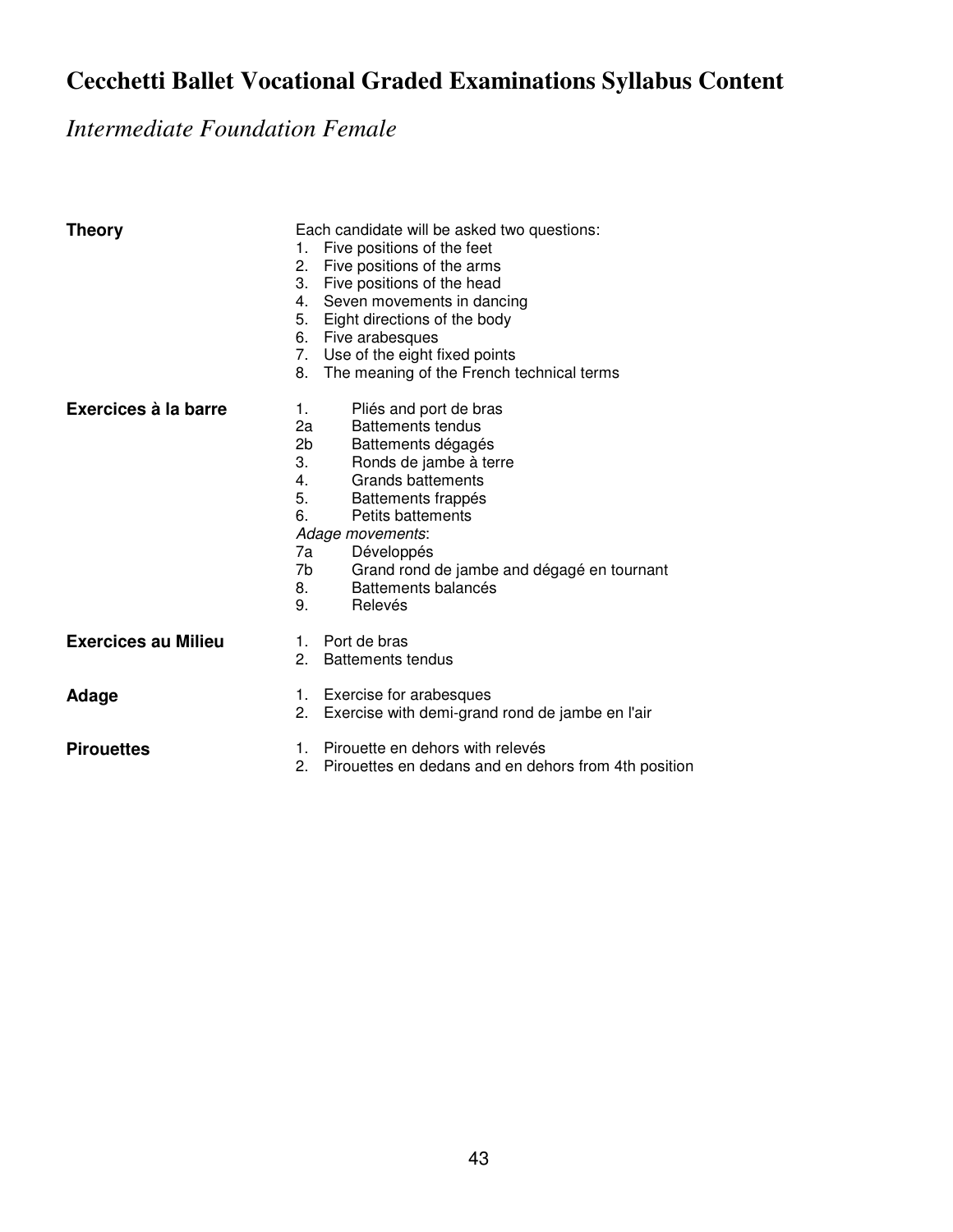| <b>Allegro</b>        | Basic steps: each candidate will be asked to demonstrate one basic step<br>selected by the examiner taken from the Grade syllabi and the following:<br>pas de bourrée devant, derrière and ouvert<br>Set enchaînements - some of which may be demonstrated singly as requested<br>by the examiner:<br>Sautés<br>1.<br>2.<br>Assemblés<br>3.<br>Pas de bourrée dessus<br>Jetés temps levés<br>4.<br>5.<br>Sissonnes<br>6.<br>Pas de bourrée ouvert |
|-----------------------|---------------------------------------------------------------------------------------------------------------------------------------------------------------------------------------------------------------------------------------------------------------------------------------------------------------------------------------------------------------------------------------------------------------------------------------------------|
|                       | 7.<br><b>Balancés</b><br>8.<br>Glissade, jeté<br>9.<br><b>Batterie</b><br>10.<br>Grands jetés en tournant - to be demonstrated on both sides<br>En diagonale - taken to one or both sides:<br>Posé tours<br>11a<br>11 <sub>b</sub><br>Petits tours                                                                                                                                                                                                |
|                       | Unseen enchaînement: one sequence to be set by the examiner using not<br>more than four basic steps from the Grade syllabi                                                                                                                                                                                                                                                                                                                        |
| <b>Classical solo</b> | Teacher's own choreography not to exceed one minute and not on pointe.<br>Piano music should be used.                                                                                                                                                                                                                                                                                                                                             |
| Temps de pointe       | Barre:<br>Exercise for flexing the feet<br>2. Demi-pliés and rises<br>3. Battements tendus and échappés relevés<br>Barre or au milieu:<br>4. Echappés and relevés                                                                                                                                                                                                                                                                                 |
| Révérence             |                                                                                                                                                                                                                                                                                                                                                                                                                                                   |

### *Intermediate Foundation – Male*

**Theory Each candidate will be asked two questions:** 

- 1. Five positions of the feet
- 2. Five positions of the arms
- 3. Five positions of the head
- 4. Seven movements in dancing
- 5. Eight directions of the body
- 6. Five arabesques
- 7. Use of the eight fixed points
- 8. The meaning of the French technical terms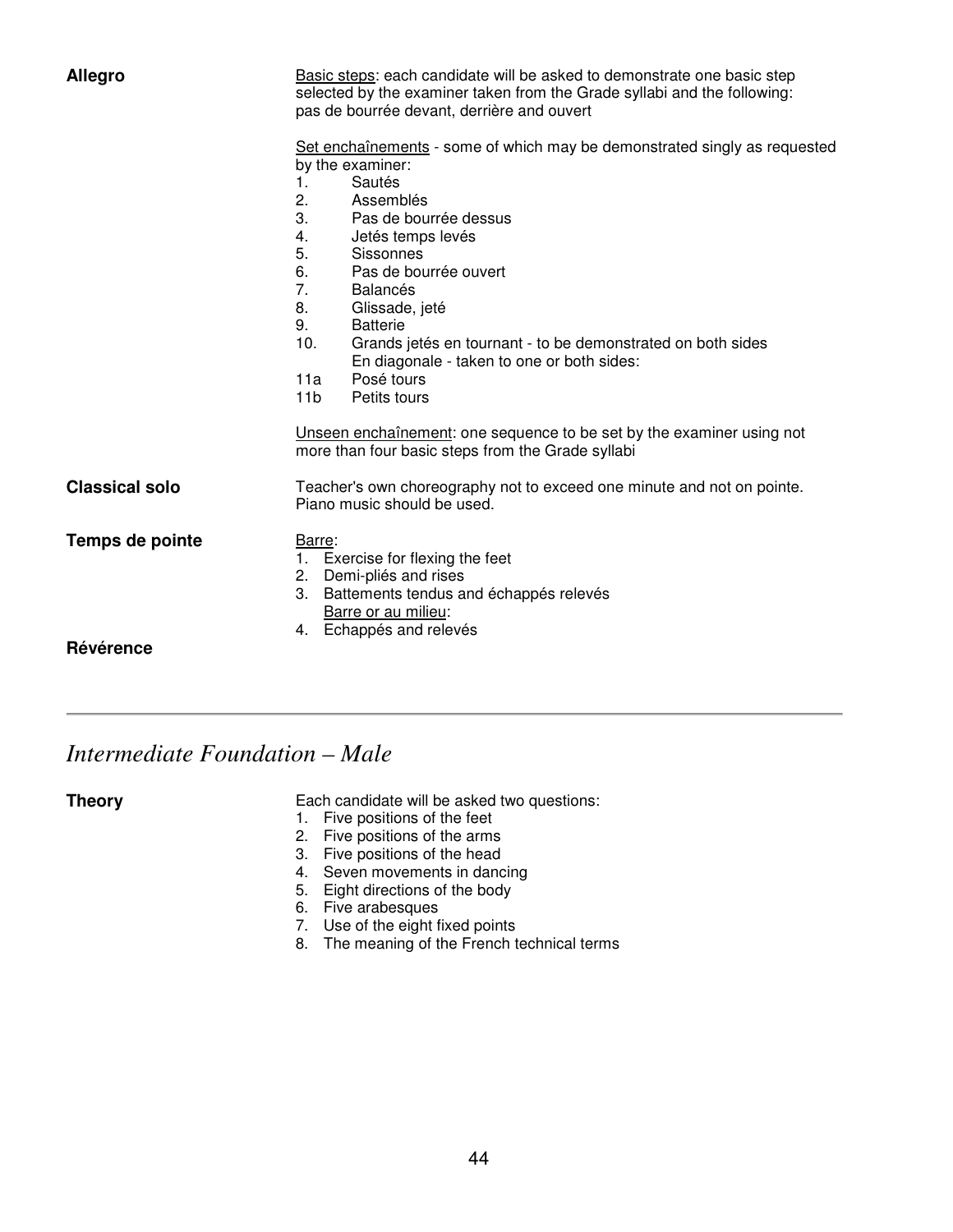| Exercices à la barre       | 1.<br>Pliés and port de bras<br><b>Battements tendus</b><br>2a<br>2 <sub>b</sub><br>Battements dégagés<br>3.<br>Ronds de jambe à terre<br>4.<br><b>Grands battements</b><br>5.<br>Battements frappés<br>6.<br>Petits battements<br>Adage movements:<br>7a<br>Développés<br>7b<br>Grand rond de jambe and dégagé en tournant<br>Battements balancés<br>8.<br>9.<br>Relevés                                                    |
|----------------------------|------------------------------------------------------------------------------------------------------------------------------------------------------------------------------------------------------------------------------------------------------------------------------------------------------------------------------------------------------------------------------------------------------------------------------|
| <b>Exercices au Milieu</b> | 1. Port de bras<br>2. Battements tendus                                                                                                                                                                                                                                                                                                                                                                                      |
| Adage                      | 1. Exercise for arabesques<br>2. Exercise with demi-grand rond de jambe en l'air                                                                                                                                                                                                                                                                                                                                             |
| <b>Pirouettes</b>          | 1. Pirouettes en dedans and en dehors from 4th position<br>2. Tour en l'air                                                                                                                                                                                                                                                                                                                                                  |
| Allegro                    | Basic steps: each candidate will be asked to demonstrate one basic step by<br>the examiner taken from the Grade syllabi and the following:<br>pas de bourrée devant, derrière and ouvert                                                                                                                                                                                                                                     |
|                            | Set enchaînements - some of which may be demonstrated singly as requested<br>by the examiner:<br>1. Sautés<br>2. Assemblés<br>3. Pas de bourrée dessus<br>4. Jetés temps levés<br>5. Sissonnes<br>6. Pas de bourrée ouvert<br>7. Balancés<br>8. Glissade, jeté<br><b>Batterie</b><br>9.<br>10. Grands jetés en tournant - to be demonstrated on both sides<br>En diagonale - taken to one or both sides:<br>11. Petits tours |
|                            | Unseen enchaînement: one sequence to be set by the examiner using not<br>more than four basic steps from the Grade syllabi                                                                                                                                                                                                                                                                                                   |
| <b>Male virtuosity</b>     | Assemblés<br>1.<br>2. Grands changements<br>3. En diagonale: temps levés chassés en avant - taken singly<br>4. Echappés battus, beating in only<br>5. Autour de la salle: coupés chassés - taken singly                                                                                                                                                                                                                      |
| <b>Classical solo</b>      | Teacher's own choreography not to exceed one minute. Piano music should be<br>used.                                                                                                                                                                                                                                                                                                                                          |
| <b>Bow</b>                 |                                                                                                                                                                                                                                                                                                                                                                                                                              |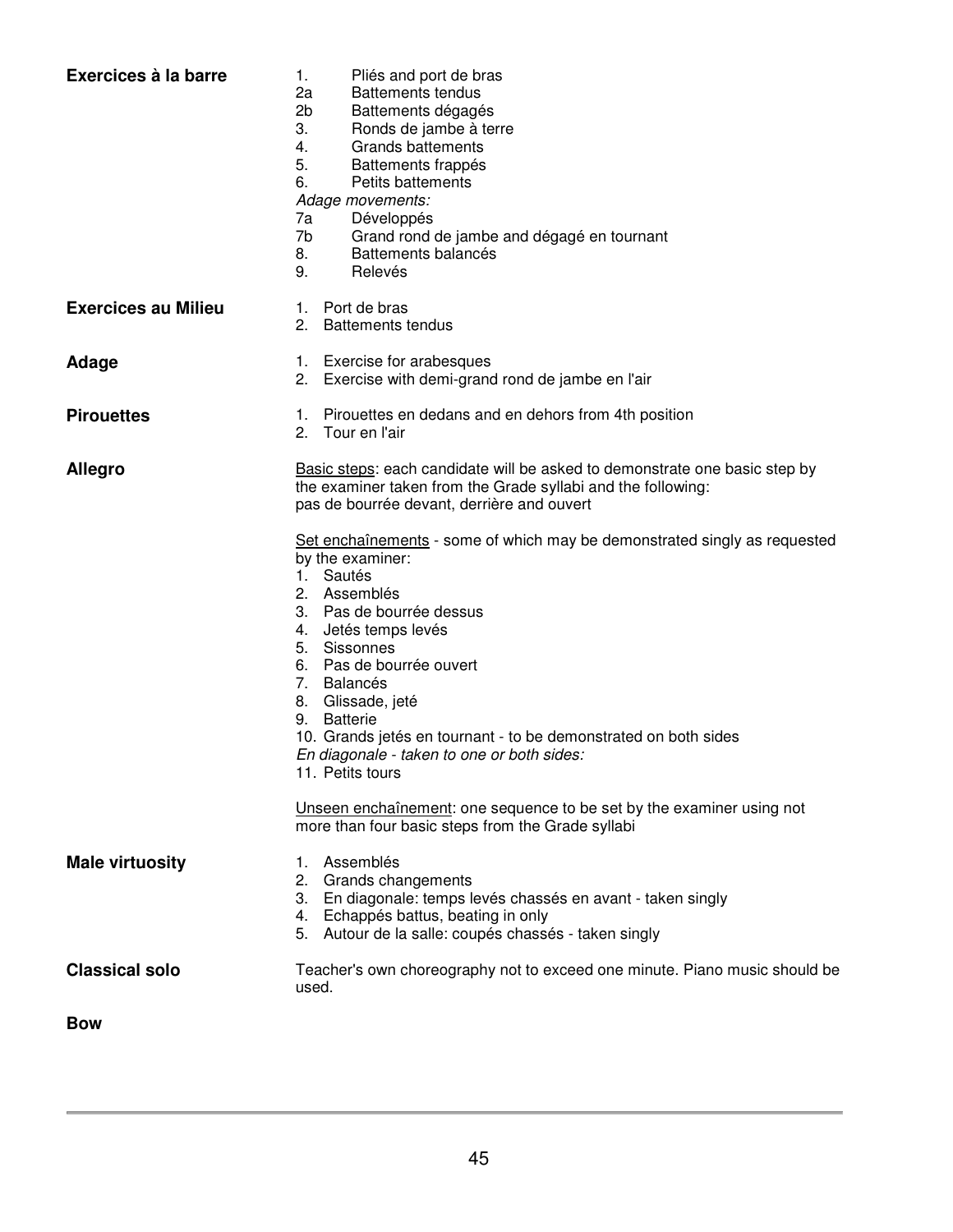# *Intermediate – Female*

| <b>Theory</b>              | Each candidate will be asked two questions:<br>Five positions of the feet<br>1.<br>2.<br>Five positions of the arms<br>3.<br>Five positions of the head<br>4.<br>Seven movements in dancing<br>5.<br>Correct movements of the foot<br>6. Theory of port de bras<br>7. Use of the eight fixed points<br>8.<br>Five arabesques<br>Eight directions of the body<br>9.<br>10. The meaning of the French technical terms                                                                                                                                                                                                                                      |
|----------------------------|----------------------------------------------------------------------------------------------------------------------------------------------------------------------------------------------------------------------------------------------------------------------------------------------------------------------------------------------------------------------------------------------------------------------------------------------------------------------------------------------------------------------------------------------------------------------------------------------------------------------------------------------------------|
| Exercices à la barre       | Pliés and port de bras<br>1.<br>2a<br><b>Battements tendus</b><br>2 <sub>b</sub><br>Battements dégagés<br>3.<br>Retirés<br>4.<br>Ronds de jambe à terre<br>5.<br>Grands battements<br>6.<br>Fondu movements<br>7a<br>Battements frappés<br>7b<br>Fouettés à terre<br>8.<br>Petits battements<br>9.<br>Ronds de jambe en l'air<br>Adage movements - two adages will be selected by the examiner:<br>10a<br>Développés<br>10 <sub>b</sub><br>Grand fouetté<br>10 <sub>c</sub><br>Grand rond de jambe and développé en tournant<br>11.<br>Preparation for fouettés rond de jambe en tournant<br>12.<br>Battements balancés<br>13.<br>Preparation for sautés |
| <b>Exercices au Milieu</b> | 1.<br>First set of port de bras<br>2.<br>Eight directions of the body<br>3a<br><b>Grands battements</b><br>3b<br><b>Battements tendus</b><br>Зc<br>Battements dégagés<br>4.<br>Temps liés                                                                                                                                                                                                                                                                                                                                                                                                                                                                |
| Adage                      | 1. Exercise for arabesques<br>2. Demi-grand rond de jambe<br>3. Adage enchaînement<br>Separate components may be requested by the examiner<br>3a Exercise for dégagé en tournant à terre<br>3b Exercise for fouetté en l'air<br>3c Exercise for développé en tournant en dehors                                                                                                                                                                                                                                                                                                                                                                          |
| <b>Pirouettes</b>          | Pirouettes may be demonstrated singly – examiner's choice<br>Grande préparation pour pirouettes en dehors<br>1.<br>Pirouettes en dehors from 4th<br>2.<br>Pirouettes en dedans from a lunge (without a fouetté)<br>3.<br>Pirouettes en dedans from 4th (with a fouetté)<br>4.                                                                                                                                                                                                                                                                                                                                                                            |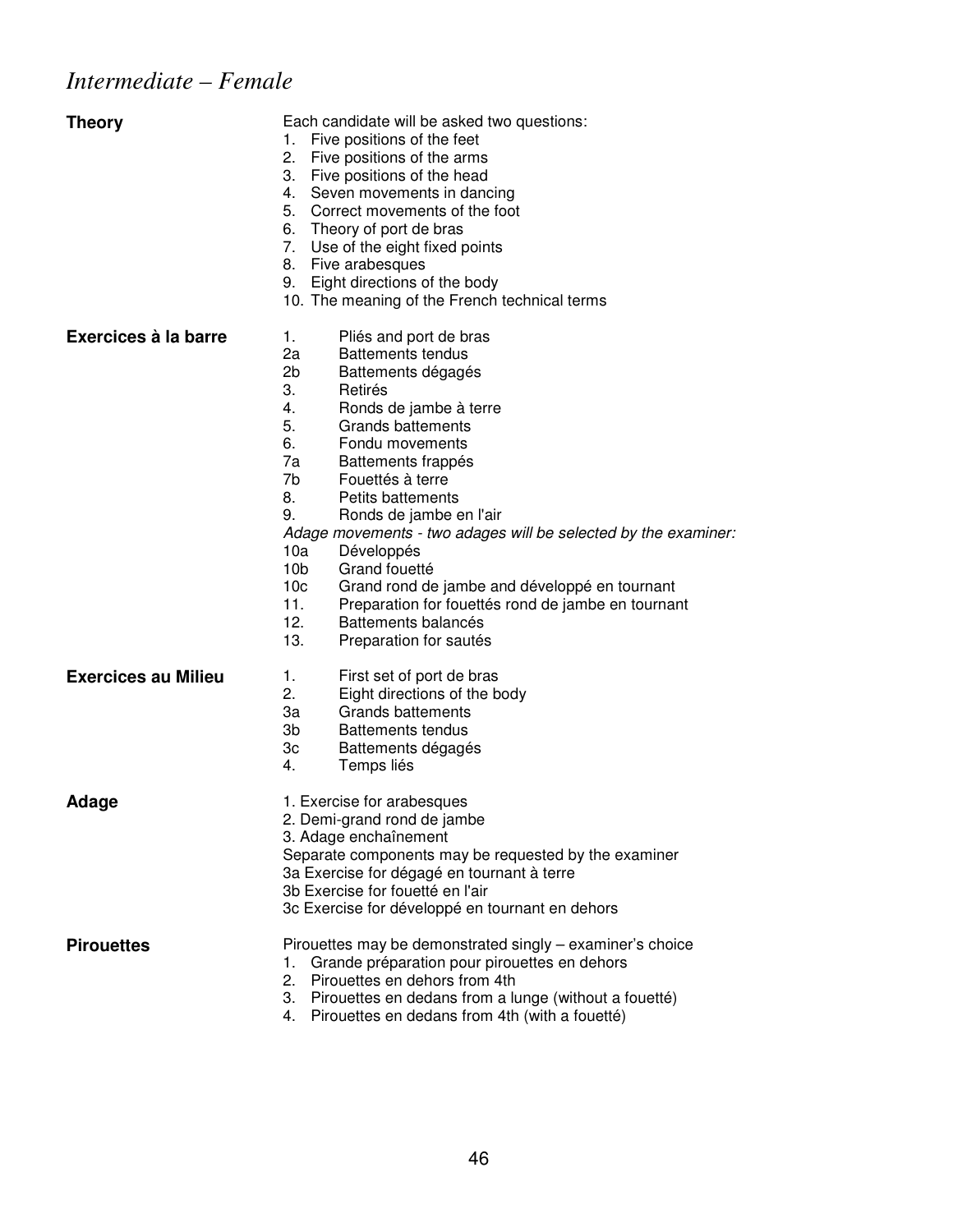Allegro **Basic steps:** each candidate will be asked to demonstrate two as selected by the examiner, either shown singly or in a series, soutenu or de suite. These steps will not be contained in unseen enchaînements assemblés devant and derrière, en arrière; assemblé coupé ballonné simple, écarté ballonné simple en avant in effacé brisé (dessus) échappé battu (beating out and in) entrechat trois devant and derrière glissades en avant et en arrière grand jeté en avant pas de bourrée en avant, en arrière, en tournant en dehors and en dedans pas de bourrée ouvert to 2nd position sissonnes dessous, dessus and en arrière ouverte

> Set enchaînements:- some of which may be demonstrated singly as requested by the examiner:

#### **Petit and Medium Allegro**

- 1. Assemblé, temps levé, assemblé coupé soutenu; en avant and/or en arrière examiner's choice
- 2. Jeté temps levé twice, coupé dessous, assemblé dessous, two changements; may be taken in reverse - examiner's choice
- 3. Pas de bourrée en tournant, en dehors and en dedans
- 4. Sissonne en avant fermée, sissonne en avant ouverte, pas de bourrée en avant, changement etc; may be taken in reverse - examiner's choice
- 5. Glissade changé, assemblé dessus, temps levé chassé pas de bourrée dessous
- 6. Pas de bourrée ouvert and close twice, pas de bourrée ouvert and close with entrechat trois, three petits jetés derrière etc
- 7. Entrechat quatre, entrechat royale, repeat; entrechat trois, assemblé coupé, repeat; may be taken in reverse - examiner's choice
- 8. Brisé dessus soutenu, repeat; pas de bourrée dessus, changement soutenu

#### **Grand Allegro – demonstrated singly**

A series of grands changements

- 9. Demi-contretemps, assemblé élancé, two soubresauts etc
- 10. Pas de bourrée, grand jeté en tournant, 2 steps, posé in 2nd arabesque
- 11. Temps levé chassé, pas de bourrée dessous to 4th and cabriole devant, step, pas de bourrée dessous

Tours en diagonale - taken to one or both sides:

12a Posé tours

12b Petits pas de basque en tournant

12c Petits tours

Unseen enchaînement: minimum of one sequence to be set by the examiner using not more than four basic steps from the Graded syllabi

**Classical solo** Teacher's own choreography not to exceed one minute and not on pointe. Piano music should be used.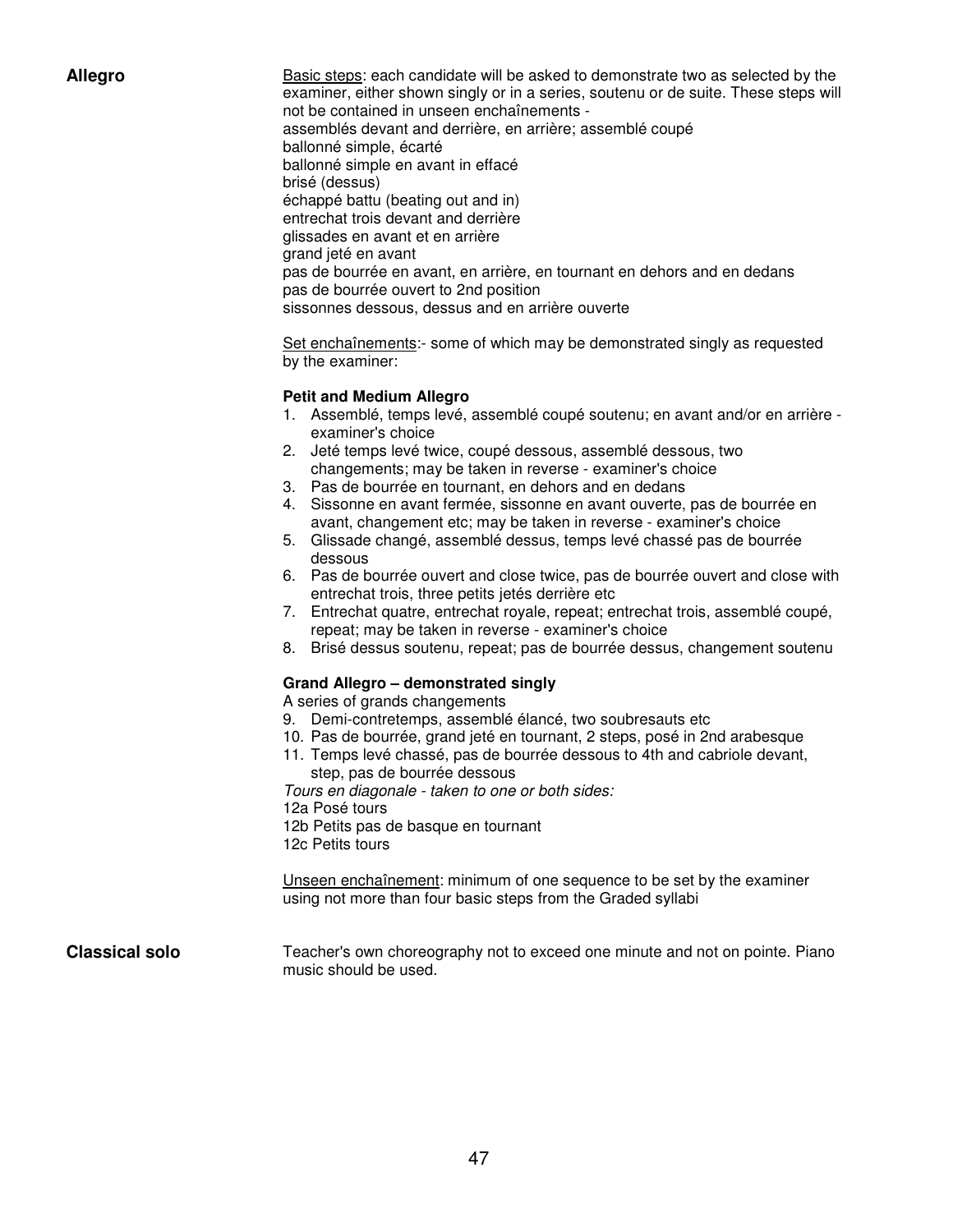**Temps de pointe Barre:** 

- 1. Stepping up to pointes
- 2. Demi-pliés and rises in 1st and 2nd
- 3. Tendus and relevés, with ¼ turns
- 4. Relevé devant, derrière, 5th, and passé
- 5. Echappés taken to 2nd and to 4th
- Au milieu:

6. Temps liés

- 7. Echappé changé, relevé 5th, relevé devant, relevé derrière
- 8. Pas de bourrée piqués to be taken at the barre or in the centre
- 9. Pas de bourrée couru
- 10. Posés coupés and emboîtés

**Révérence** 

*Intermediate – Male* 

| <b>Theory</b>              | Each candidate will be asked two questions:<br>Five positions of the feet<br>1.<br>2.<br>Five positions of the arms<br>3.<br>Five positions of the head<br>4.<br>Seven movements in dancing<br>5.<br>Correct movements of the foot<br>Theory of port de bras<br>6.<br>7.<br>Use of the eight fixed points<br>Five arabesques<br>8.<br>Eight directions of the body<br>9.<br>10. The meaning of the French technical terms                                                                                                                                                              |
|----------------------------|----------------------------------------------------------------------------------------------------------------------------------------------------------------------------------------------------------------------------------------------------------------------------------------------------------------------------------------------------------------------------------------------------------------------------------------------------------------------------------------------------------------------------------------------------------------------------------------|
| Exercices à la barre       | Pliés and port de bras<br>1.<br>2a<br><b>Battements tendus</b><br>2b<br>Battements dégagés<br>3.<br>Retirés<br>4.<br>Ronds de jambe à terre<br>5.<br><b>Grands battements</b><br>6.<br>Fondu movements<br>7a<br>Battements frappés<br>7b<br>Fouettés à terre<br>8.<br>Petits battements<br>9.<br>Ronds de jambe en l'air<br>Adage movements - two adages will be selected by the examiner:<br>10a<br>Développés<br>10 <sub>b</sub><br>Grand fouetté<br>10 <sub>c</sub><br>Grand rond de jambe and développé en tournant<br>11.<br>Battements balancés<br>12.<br>Preparation for sautés |
| <b>Exercices au Milieu</b> | First set of port de bras<br>1.<br>2.<br>Eight directions of the body<br>За<br>Grands battements<br>3b<br><b>Battements tendus</b><br>3c<br>Battements dégagés<br>4.<br>Temps liés                                                                                                                                                                                                                                                                                                                                                                                                     |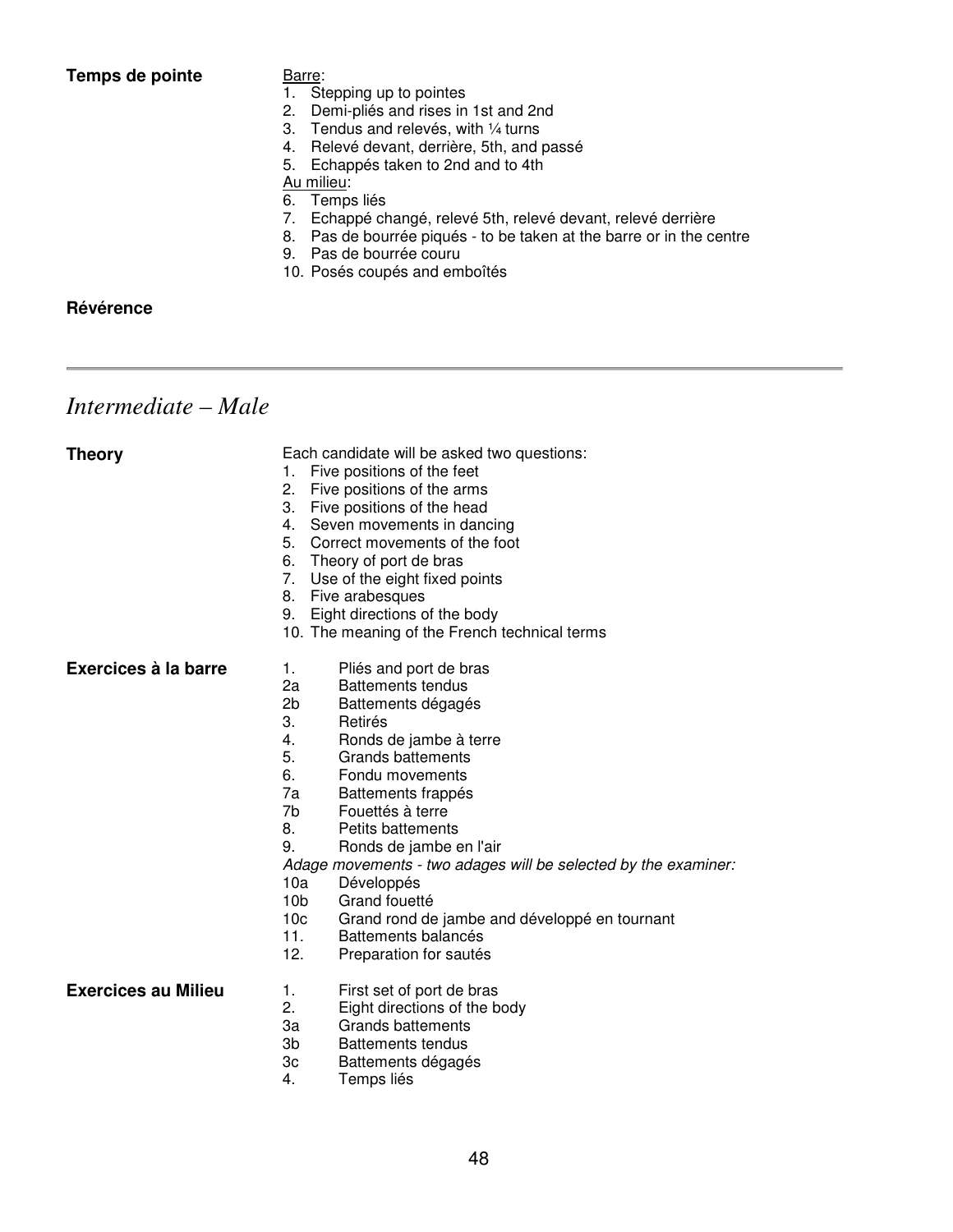| Adage             | 1. Exercise for arabesques<br>2. Demi-grand rond de jambe<br>3. Adage enchaînement<br>Separate components may be requested by the examiner<br>3a Exercise for dégagés en tournant a terre<br>3b Exercise for fouetté en l'air<br>3c Exercise for développé en tournant en dehors                                                                                                                                                                                                                                                                                                                                                                                                                                                                                                                                                                                                                                                                                                                                                                                                                                                                                                                                                                                                                                                                                                                                                                                                                                                                                                                                                                                                                                                                                                                                                                                                                                                                                                                                                                                                                                                      |
|-------------------|---------------------------------------------------------------------------------------------------------------------------------------------------------------------------------------------------------------------------------------------------------------------------------------------------------------------------------------------------------------------------------------------------------------------------------------------------------------------------------------------------------------------------------------------------------------------------------------------------------------------------------------------------------------------------------------------------------------------------------------------------------------------------------------------------------------------------------------------------------------------------------------------------------------------------------------------------------------------------------------------------------------------------------------------------------------------------------------------------------------------------------------------------------------------------------------------------------------------------------------------------------------------------------------------------------------------------------------------------------------------------------------------------------------------------------------------------------------------------------------------------------------------------------------------------------------------------------------------------------------------------------------------------------------------------------------------------------------------------------------------------------------------------------------------------------------------------------------------------------------------------------------------------------------------------------------------------------------------------------------------------------------------------------------------------------------------------------------------------------------------------------------|
| <b>Pirouettes</b> | Pirouettes may be demonstrated singly – examiner's choice<br>1. Grande preparation pour pirouettes en dehors<br>2. Pirouettes en dehors from 4th<br>3. Pirouettes en dedans from a lunge (without a fouetté)<br>4. Pirouettes en dedans from 4th (with a fouetté)                                                                                                                                                                                                                                                                                                                                                                                                                                                                                                                                                                                                                                                                                                                                                                                                                                                                                                                                                                                                                                                                                                                                                                                                                                                                                                                                                                                                                                                                                                                                                                                                                                                                                                                                                                                                                                                                     |
| <b>Allegro</b>    | Basic steps: each candidate will be asked to demonstrate two as selected by the<br>examiner, either shown singly or in a series, soutenu or de suite. These steps will<br>not be contained in unseen enchaînements -<br>assemblés devant and derrière, en arrière; assemblé coupé<br>ballonné simple in écarté<br>ballonné simple en avant in effacé<br>brisé (dessus)<br>échappé battu (beating out and in)<br>entrechat trois devant and derrière<br>glissades en avant and en arrière<br>grand jeté en avant<br>pas de bourrée en avant, en arrière, en tournant en dehors and en dedans<br>pas de bourrée ouvert to 2nd position<br>sissonnes dessous, dessus and en arrière ouverte<br>Set enchaînements: - some of which may be demonstrated singly as requested<br>by the examiner:<br><b>Petit and Medium Allegro</b><br>1. Assemblé, temps levé, assemblé coupé soutenu; en avant and/or en arrière -<br>examiner's choice<br>2. Jeté temps levé twice, coupé dessous, assemblé dessous, two<br>changements; may be taken in reverse - examiner's choice<br>3. Pas de bourrée en tournant, en dehors and en dedans<br>Sissonne en avant fermée, sissonne en avant ouverte, pas de bourrée en<br>avant, changement etc; may be taken in reverse - examiner's choice<br>5. Glissade changé, assemblé dessus, temps levé chassé pas de bourrée<br>dessous<br>6. Pas de bourrée ouvert and close twice, pas de bourrée ouvert and close with<br>entrechat trois, three petits jetés derrière - etc<br>7. Entrechat quatre, entrechat royale, repeat; entrechat trois, assemblé coupé,<br>repeat; may be taken in reverse - examiner's choice<br>8. Brisé dessus soutenu, repeat; pas de bourrée dessus, changement soutenu<br><b>Grand Allegro - demonstrated singly</b><br>A series of grands changements<br>9. Demi-contretemps, assemblé élancé, two soubresauts etc<br>10. Pas de bourrée, grand jeté en tournant, 2 steps, posé in 2nd arabesque<br>11. Temps levé chassé, pas de bourrée dessous to 4th and cabriole devant,<br>step, pas de bourrée dessous<br>12. Tours en diagonale: petits tours - taken to both sides |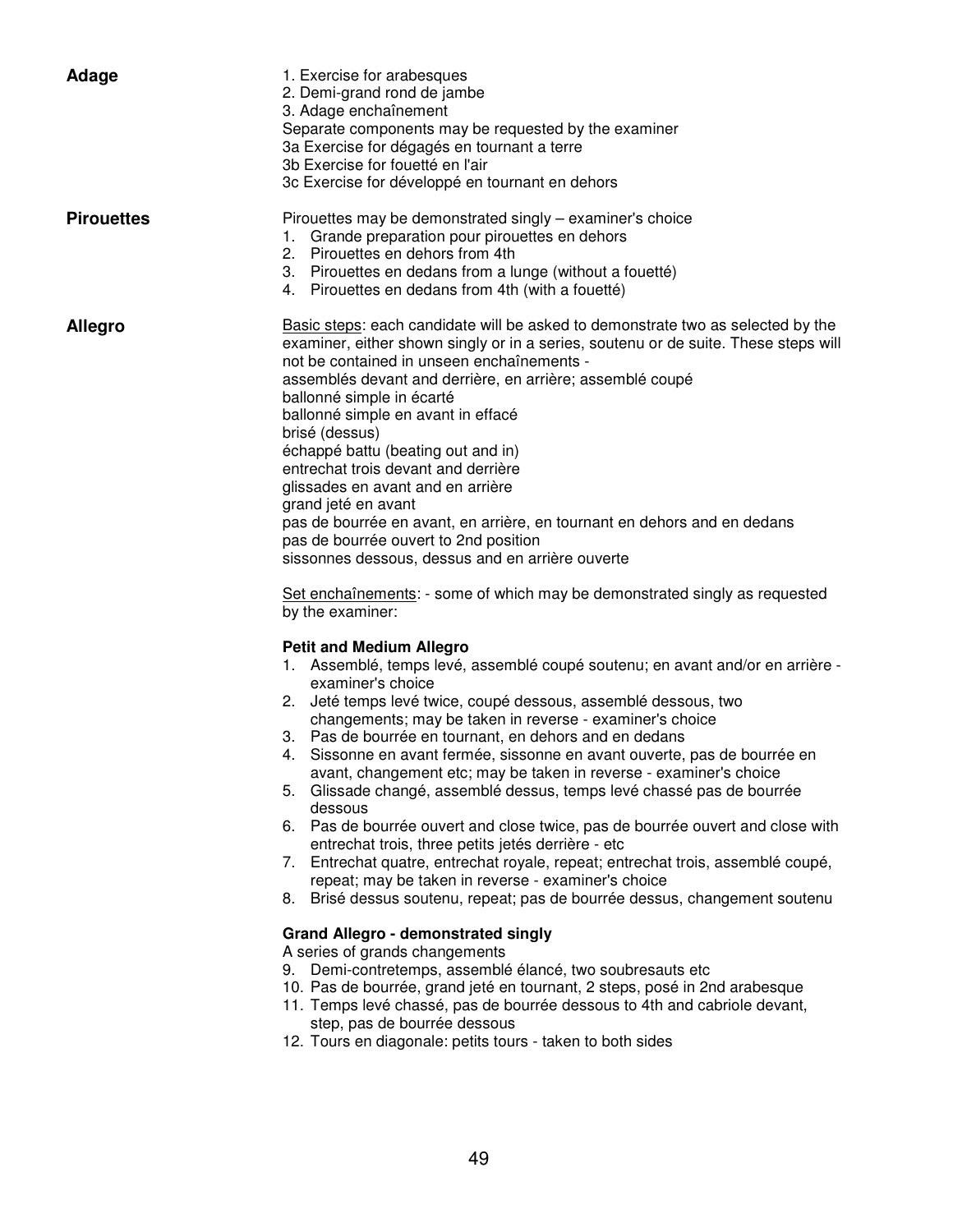| <b>Male virtuosity</b> | 1. Assemblés dessus soutenus and de suite<br>2. Changements with changement en tournant<br>Glissade derrière, jeté dessus etc<br>3.<br>Echappés battus changés<br>4.<br>5. Relevé in 5th and changement en tournant<br>6. En diagonale: Temps levés, chassés to 4th devant, with changement en<br>tournant etc - demonstrated singly<br>Candidate's choice of number 2 or number 5<br>Unseen enchaînement: minimum of one sequence to be set by the examiner<br>using not more than four basic steps from the Graded syllabi |
|------------------------|------------------------------------------------------------------------------------------------------------------------------------------------------------------------------------------------------------------------------------------------------------------------------------------------------------------------------------------------------------------------------------------------------------------------------------------------------------------------------------------------------------------------------|
| <b>Classical solo</b>  | Teacher's own choreography not to exceed one minute. Piano music should be<br>used.                                                                                                                                                                                                                                                                                                                                                                                                                                          |
| <b>Bow</b>             |                                                                                                                                                                                                                                                                                                                                                                                                                                                                                                                              |

# *Advanced 1 – Female*

| <b>Theory</b>        | As in the Intermediate syllabus                                                                                                                                                                                                                                                                                                                                                                                                                                                                                                                                                                                                                                                                                                                                                                                                                                                                                                                                                                                                                                                                                                                                                                                             |  |
|----------------------|-----------------------------------------------------------------------------------------------------------------------------------------------------------------------------------------------------------------------------------------------------------------------------------------------------------------------------------------------------------------------------------------------------------------------------------------------------------------------------------------------------------------------------------------------------------------------------------------------------------------------------------------------------------------------------------------------------------------------------------------------------------------------------------------------------------------------------------------------------------------------------------------------------------------------------------------------------------------------------------------------------------------------------------------------------------------------------------------------------------------------------------------------------------------------------------------------------------------------------|--|
| Exercices à la barre | The examiner will select either traditional or additional exercises, at least one to<br>be traditional<br>Pliés - traditional exercise<br>1a.<br>1b.<br>Additional exercise for pliés<br>2a.<br>Battements tendus and battements dégagés - traditional exercise<br>2b.<br>Additional exercise for battements tendus<br>2c.<br>Additional exercise for battements dégagés<br>3.<br>Battements jetés at 45°<br>Ronds de jambe à terre - traditional exercise<br>4a<br>4b<br>Additional exercise for ronds de jambe à terre<br>5.<br>Battements fondus<br>6a<br>Battements frappés - traditional exercise<br>6b<br>Additional exercise for battements frappés<br>7.<br>Battements fouettés à terre<br>8a<br>Petits battements - traditional exercise<br>8b<br>Additional exercise for petits battements<br>Ronds de jambe en l'air - traditional exercise<br>9a<br>9b<br>Additional exercise for ronds de jambe en l'air<br>Adage: the examiner will select one adage:<br>10a<br>Adage study<br>10 <sub>b</sub><br>Jetés of adage<br>11.<br>Grands battements en croix<br>Grands battements with battements balancés - traditional exercise<br>12a<br>12b<br>Additional exercise for grands battements and battements balancés |  |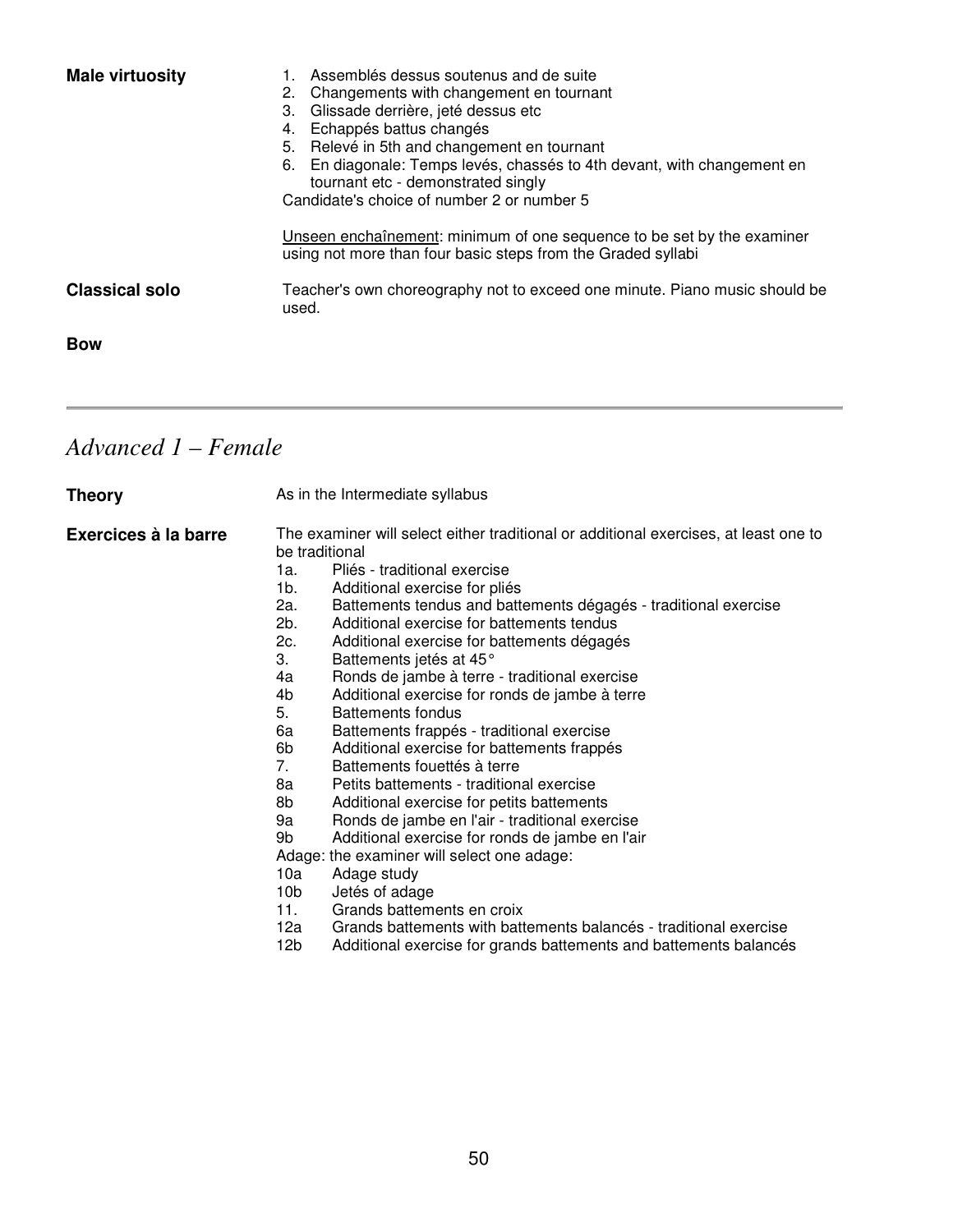| <b>Exercices au Milieu</b> | The examiner will see port de bras and two centre practice exercises. A short free<br>centre practice may also be set by the examiner<br>1.<br>1st and 2nd set of port de bras.<br>2a<br>Grands battements to the 4th devant, à la 2nde, 4th derrière<br>2 <sub>b</sub><br>Grands battements in the 8 directions of the body<br>3.<br>Battements tendus and battements dégagés, with ending<br>Ronds de jambe à terre with ending<br>4.<br>5.<br>Battements frappés and petits battements, with change of foot and first<br>ending<br>6.<br>Simple free centre practice based on movements from the Intermediate<br>centre practice. This may include changes of direction and a pirouette |
|----------------------------|--------------------------------------------------------------------------------------------------------------------------------------------------------------------------------------------------------------------------------------------------------------------------------------------------------------------------------------------------------------------------------------------------------------------------------------------------------------------------------------------------------------------------------------------------------------------------------------------------------------------------------------------------------------------------------------------|
| Adage                      | The movements contained in the Intermediate syllabus with the addition of:<br>slow lift of the leg; dégagés en tournant en l'air; arabesque penchée; promenade<br>en dedans in arabesque and in attitude effacée; promenade en dehors in 2nd<br>position; jeté movement of adage in any basic position of the body<br>Set adages - three adages will be selected, one of which may be demonstrated<br>singly as requested by the examiner<br>Cing relevés<br>1.<br>Grand rond de jambe en dehors et en dedans<br>2.<br>3.<br>Study for promenades en arabesque and à la 2nde<br>Pas de Chaconne<br>4.<br>5.<br>Temps de Courante Cecchetti                                                 |
| <b>Pirouettes</b>          | Four will be selected, and may be demonstrated singly as requested by the<br>examiner<br>Grande préparation pour pirouette en dedans<br>1.<br>2. Pirouettes en dedans en attitude or en arabesque<br>3. Pirouettes en dehors with extension en l'air<br>4. Pirouettes en diagonale                                                                                                                                                                                                                                                                                                                                                                                                         |

5. Fouettés rond de jambe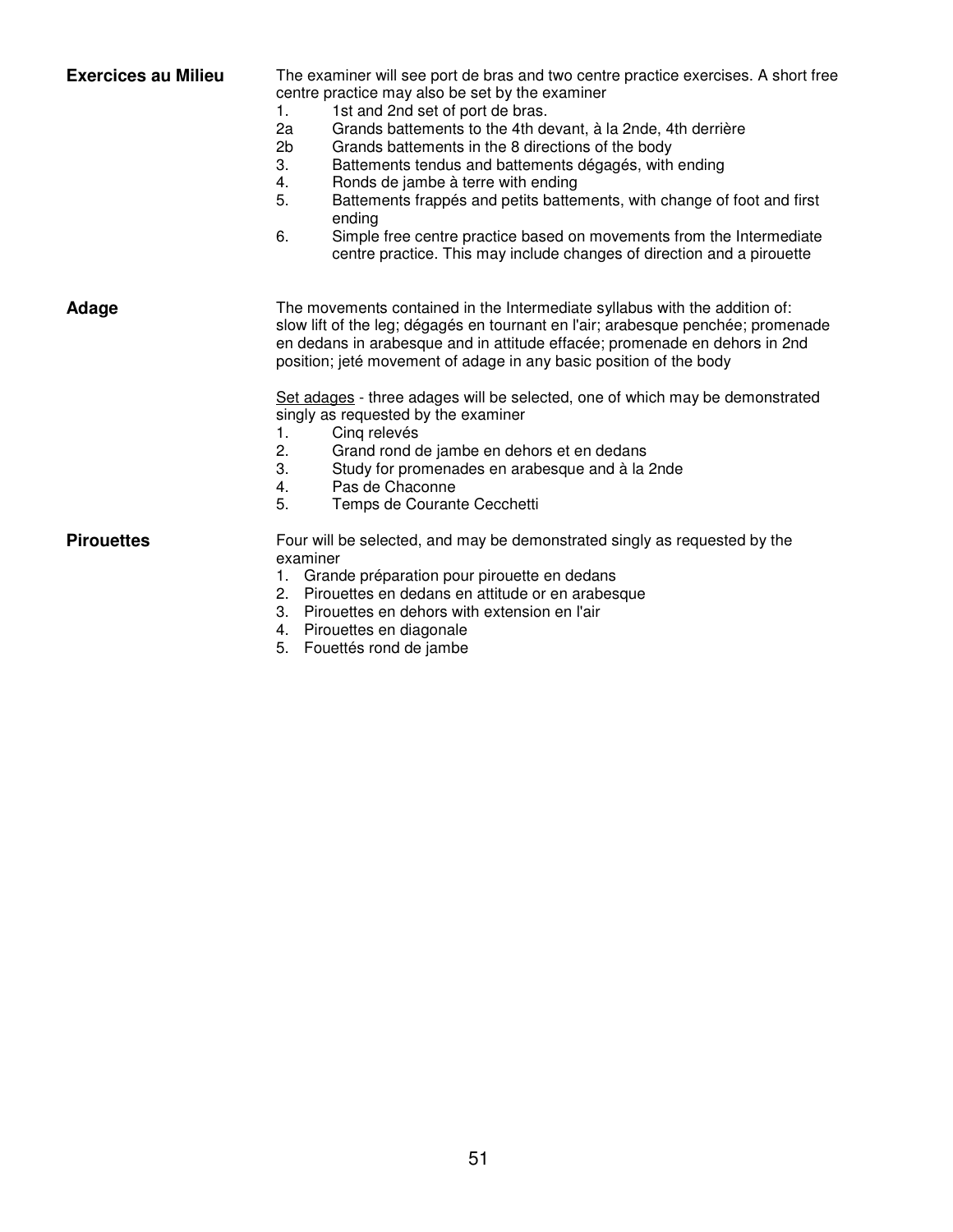Allegro **Basic steps:** each candidate will be asked to demonstrate two basic steps selected by the examiner taken from the Intermediate syllabus and the following: entrechat cinq; coupé fouetté raccourci; brisé dessous; cabriole derrière; jeté battu à la 2nde; grand jeté à la 2nde; sissonne battue dessus, dessous, en avant and en arrière; pas de basque en avant and en arrière; temps de cuisse dessus and dessous

> Set enchaînements - some of which may be demonstrated singly as requested by the examiner. Candidates may be asked to show any of the movements contained in the enchaînements as a single movement or in a series:

#### **Petit and Medium Allegro**

The examiner will select a minimum of five enchaînements

- 1. Assemblés soutenus and de suite
- 2. Jetés battements
- 3. Ballonné à trois temps
- 4. Jeté, double rond de jambe sauté
- 5. Sissonne enchaînement
- 6. Pas de bourrée enchaînement
- 7. Entrechat quatre, royale etc
- 8. Deux brisés soutenus, deux brisés de suite etc; may be taken in reverse examiner's choice

#### **Grand Allegro** - demonstrated singly

The examiner will select a minimum of four enchaînements

- 9. Assemblé, temps levé, assemblé, grand temps levé
- 10. Glissade, assemblé , temps levé in arabesque etc
- 11. Chassé, temps levé, pas de bourrée, grand jeté en tournant
- 12. Glissade derrière, cabriole devant etc
- 13a Temps levé chassé, fouetté relevé **or**
- 13b Temps levé chassé, fouetté sauté

Autour de la salle:

- 14a Temps levé chassé, pas de bourrée dessous, deux pas de chat Autour de la salle: assessed with pirouettes
- 14b Chassé, temps levé in arabesque, balancé en tournant etc

Unseen enchaînement: minimum of one sequence to be set by the examiner using not more than four basic steps from previous syllabi.

**Classical solo** Teacher's own choreography not to exceed one minute. The solo may be danced on pointe, when it will be requested after the pointe work. Piano music should be used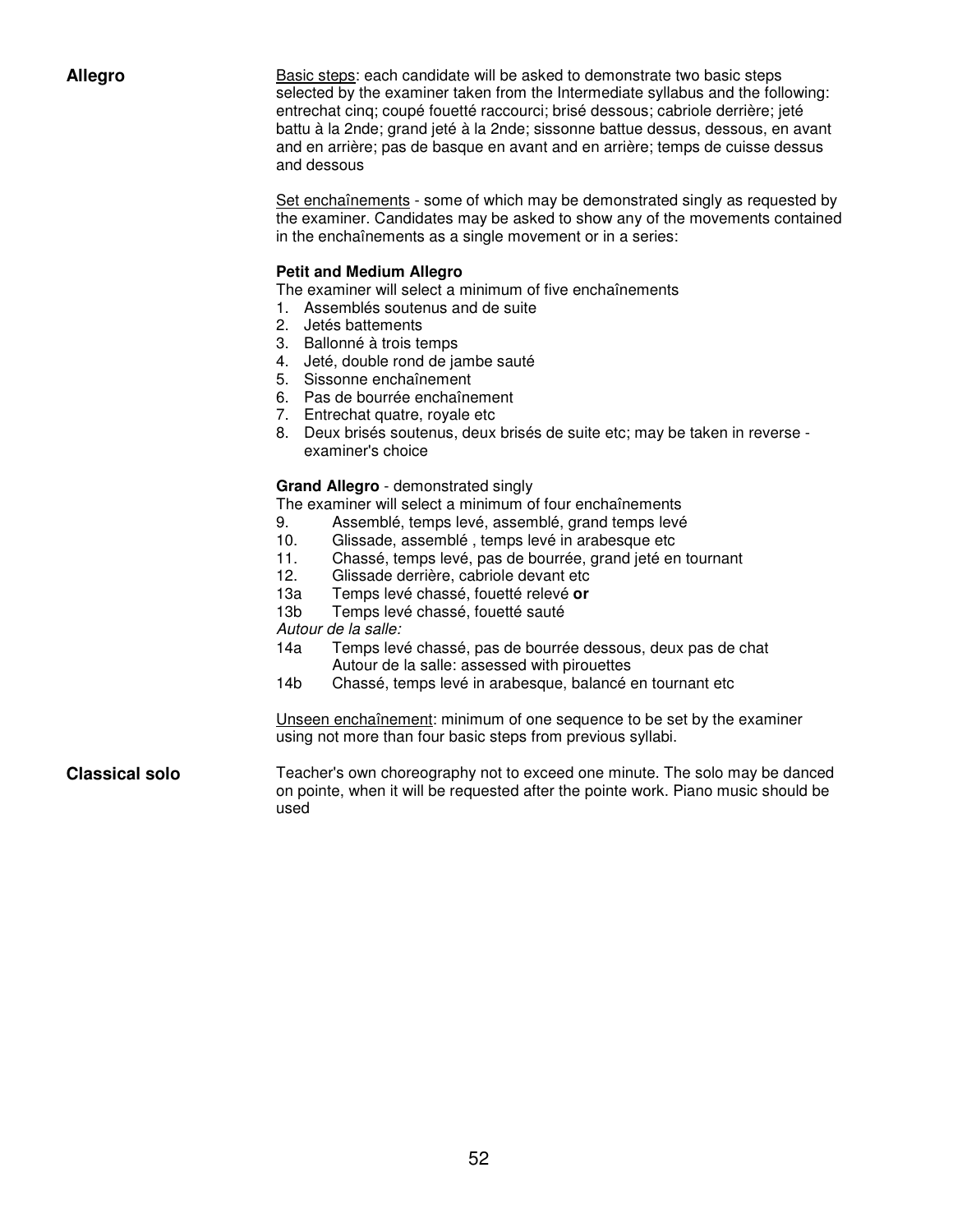| Temps de pointe  | Those contained in the Intermediate syllabus with the addition of the following:<br>relevés from one foot extending the other from cou-de-pied to open positions;<br>soutenu turns en dehors and en dedans; petits tours; coupé fouetté raccourci;<br>posés tours; petits pas de basque en tournant; posés développés<br>Set enchaînements - candidates may be asked to show any of the movements<br>contained in these enchaînements in a series or singly                            |
|------------------|----------------------------------------------------------------------------------------------------------------------------------------------------------------------------------------------------------------------------------------------------------------------------------------------------------------------------------------------------------------------------------------------------------------------------------------------------------------------------------------|
|                  | Barre - the examiner will request a minimum of four exercises<br>1. Rises in 1st and 2nd positions<br>2. Echappés and relevés<br>3. Relevés passés<br>4. Pas de bourrée piqués and coupés fouettés raccourcis<br>5. Relevés to open positions, facing and/or sideways to barre<br>6. Posé relevé in arabesque                                                                                                                                                                          |
|                  | Au Milieu - the examiner will request a minimum of five exercises, some of which<br>may be demonstrated singly as requested by the examiner<br>1. Echappé changé, relevé derrière, échappé sans changer, relevé derrière etc<br>2. Echappé, soussus, relevé devant, un tour en dehors<br>3. Relevés and pirouettes en dehors<br>4. Posé in 1st arabesque, relevé in 1st arabesque<br>Balancés and pirouette en dedans<br>5.<br>6. Enchaînement with posés coupés and relevés in effacé |
|                  | Tours en diagonale: one of which will be taken to both sides<br>Posé tours en dedans<br>7a<br>7b<br>Petits pas de basque en tournant en dedans<br>7c<br>Petits tours<br>8.<br>Pas de bourrée couru                                                                                                                                                                                                                                                                                     |
| <b>Révérence</b> |                                                                                                                                                                                                                                                                                                                                                                                                                                                                                        |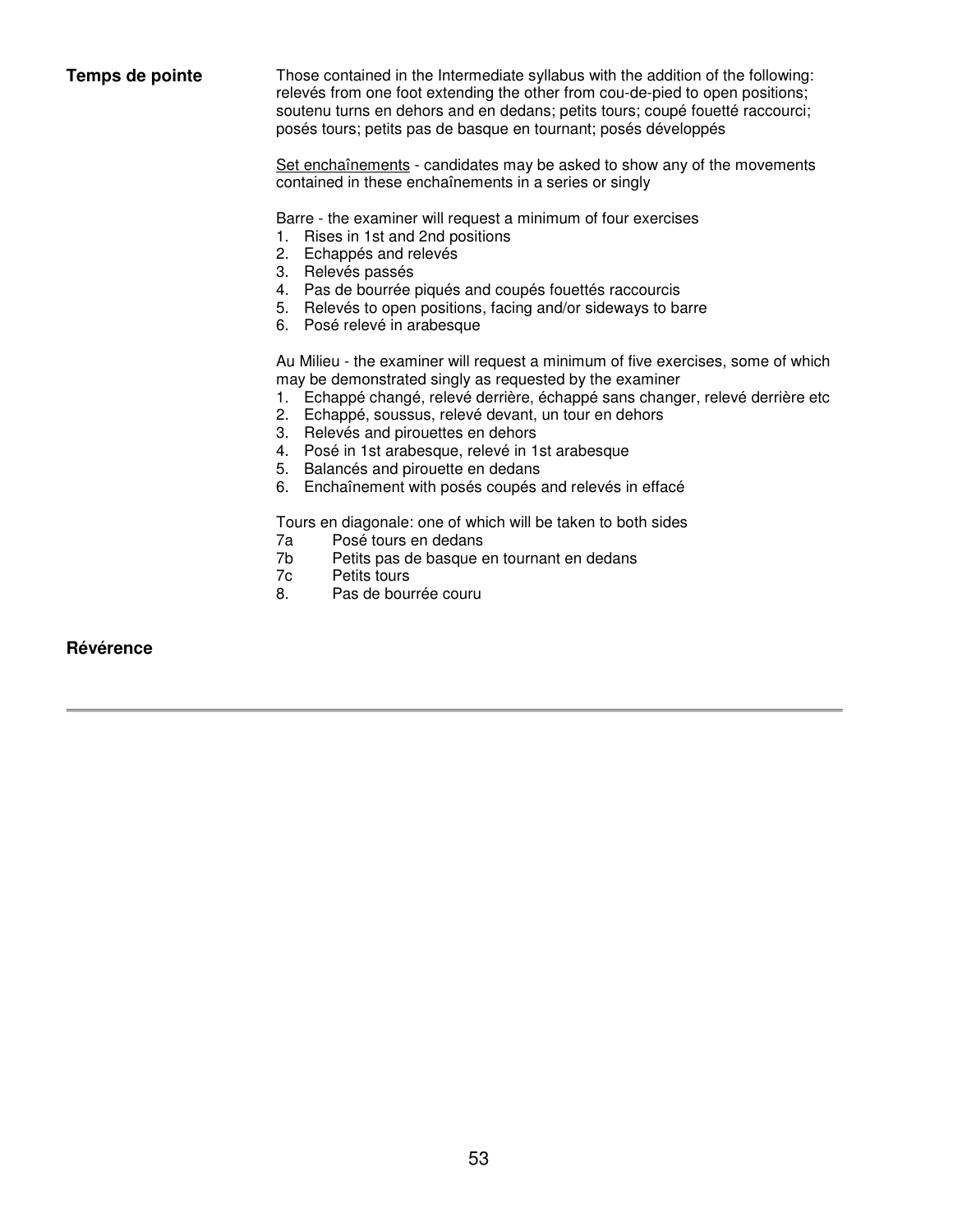# *Advanced 1 – Male*

| <b>Theory</b>              | As in the Intermediate syllabus                                                                                                                                                                                                                                                                                                                                                                                                                                                                                                                                                                                                                                                                                                                                                                                                                                                                                                                                                                                                                                                                                                                                                          |
|----------------------------|------------------------------------------------------------------------------------------------------------------------------------------------------------------------------------------------------------------------------------------------------------------------------------------------------------------------------------------------------------------------------------------------------------------------------------------------------------------------------------------------------------------------------------------------------------------------------------------------------------------------------------------------------------------------------------------------------------------------------------------------------------------------------------------------------------------------------------------------------------------------------------------------------------------------------------------------------------------------------------------------------------------------------------------------------------------------------------------------------------------------------------------------------------------------------------------|
| Exercices à la barre       | The examiner will select either traditional or additional exercises, at least one to<br>be traditional<br>Pliés - traditional exercise<br>1a.<br>$1b$ .<br>Additional exercise for pliés<br>2a.<br>Battements tendus and battements dégagés - traditional exercise<br>2b.<br>Additional exercise for battements tendus<br>2c<br>Additional exercise for battements dégagés<br>3.<br>Battements jetés at 45°<br>4a<br>Ronds de jambe à terre - traditional exercise<br>4b<br>Additional exercise for ronds de jambe à terre<br>5.<br><b>Battements fondus</b><br>Battements frappés - traditional exercise<br>6а<br>6b<br>Additional exercise for battements frappés<br>7.<br>Battements fouettés à terre<br>8a<br>Petits battements - traditional exercise<br>8b<br>Additional exercise for petits battements<br>9a<br>Additional exercise for ronds de jambe en l'air<br>Adage: the examiner will select one adage:<br>10a<br>Adage study<br>10 <sub>b</sub><br>Jetés of adage<br>11.<br>Grands battements en croix<br>12a<br>Grands battements with battements balancés - traditional exercise<br>12 <sub>b</sub><br>Additional exercise for grands battements and battements balancés |
| <b>Exercices au Milieu</b> | The examiner will see port de bras and two centre practice exercises. A short free<br>centre practice may also be set by the examiner<br>1.<br>1st and 2nd set of port de bras.<br>2a<br>Grands battements to the 4th devant, à la 2nde, 4th derrière<br>2b<br>Grands battements in the 8 directions of the body<br>3.<br>Battements tendus and battements dégagés, with ending<br>4.<br>Ronds de jambe à terre, with tour en l'air ending<br>5.<br>Battements frappés and petits battements, with change of foot and first<br>ending<br>6.<br>Simple free centre practice based on movements from the Intermediate<br>centre practice. This may include changes of direction and a pirouette                                                                                                                                                                                                                                                                                                                                                                                                                                                                                            |
| Adage                      | The movements contained in the Intermediate syllabus with the addition of:<br>slow lift of the leg; dégagés en tournant en l'air; arabesque penchée; promenade<br>en dedans in arabesque and in attitude effacée; promenade en dehors in 2nd<br>position; jeté movement of adage in any basic position of the body<br>Set adages - three adages will be selected, one of which may be demonstrated<br>singly as requested by the examiner<br>1. Trois relevés<br>2.<br>Grand rond de jambe en dehors et en dedans<br>3. Study for promenades en arabesque and à la 2nde<br>4. Deux grands ronds de jambe avec arabesque<br>Coupé et fouetté<br>5.<br>Temps lié sauté<br>6.                                                                                                                                                                                                                                                                                                                                                                                                                                                                                                               |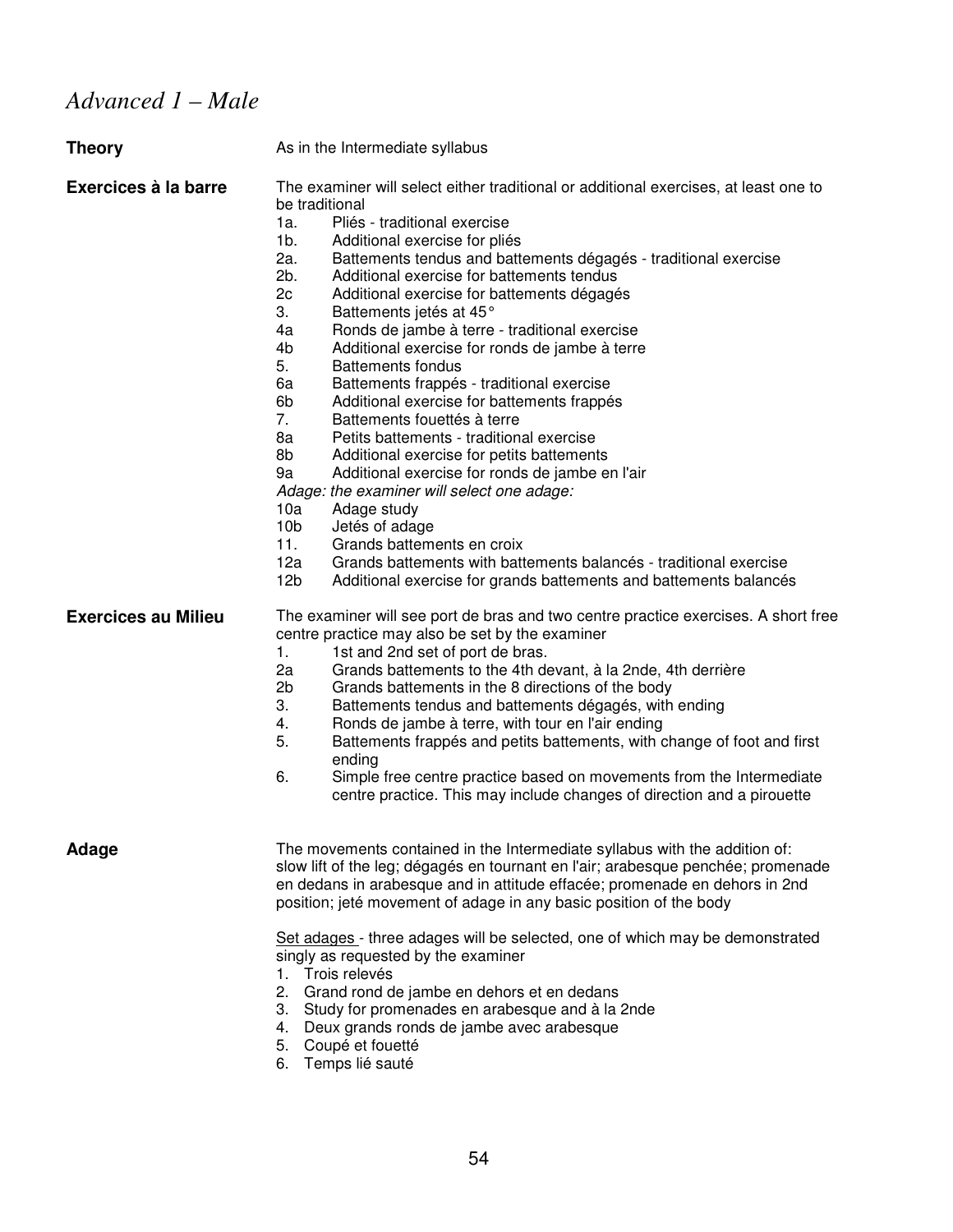**Pirouettes** A minimum of five will be selected and may be demonstrated singly as requested by the examiner

- 1. Basic pirouettes en dedans from a lunge
- 2. Basic pirouettes en dehors from 4th, 2nd or 5th
- 3. Grande preparation pour pirouettes en dedans
- 4. Pirouettes en dedans en attitude or en arabesque
- 5. Pirouettes en dehors with extension en l'air
- 6. Pirouettes en diagonale
- 7. Tours relevés à la 2nde and at the knee

Allegro **Basic steps:** each candidate will be asked to demonstrate two basic steps selected by the examiner taken from the Intermediate syllabus and the following: grands jetés en attitude and à la 2nde; entrechat cinq; entrechat six; entrechat six de côté; double tour en l'air; sissonne battue dessus, dessous, en avant and en arrière; pas de basque en avant and en arrière

> Set enchaînements - some of which may be demonstrated singly as requested by the examiner. Candidates may be asked to show any of the movements contained in the enchaînements as a single movement or in a series:

#### **Petit and Medium Allegro**

The examiner will select a minimum of four enchaînements

- 1. Assemblé Cecchetti
- 2. Jetés battements
- 3. Jeté, double rond de jambe sauté
- 4. Glissade, jeté battu à la 2nde etc
- 5. Entrechat quatre, royale etc
- 6. Deux brisés soutenus, deux brisés de suite etc; may be taken in reverse examiner's choice

#### **Grand Allegro**

The examiner will select a minimum of five enchaînements

- 7. Assemblé, temps levé, assemblé, grand temps levé
- 8. Glissade derrière, cabriole devant etc.<br>9. Deux échappés sautés, quatre chapqu
- 9. Deux échappés sautés, quatre changements etc<br>10a. Temps levé chassé, fouetté relevé or
- 10a. Temps levé chassé, fouetté relevé **or**
- 10b. Temps levé chassé, fouetté sauté
- 11. Sissonne enchaînement
- 12. Sissonnes retombées and entrechat six
- 13. Grands jetés en avant and en tournant

#### **Virtuosity** – demonstrated singly

- 14. Double tour en l'air
- 15. Jeté, fouetté, fouetté sauté en tournant, temps levé
- 16. Autour de la salle: coupé chassés and coupé jeté en tournant
- 17. En diagonale: douze jetés en tournant and petits tours taken to both sides

Unseen enchaînement: minimum of one sequence to be set by the examiner using not more than four basic steps from previous syllabi

**Classical solo** Teacher's own choreography not to exceed one minute. Piano music should be used

**Bow**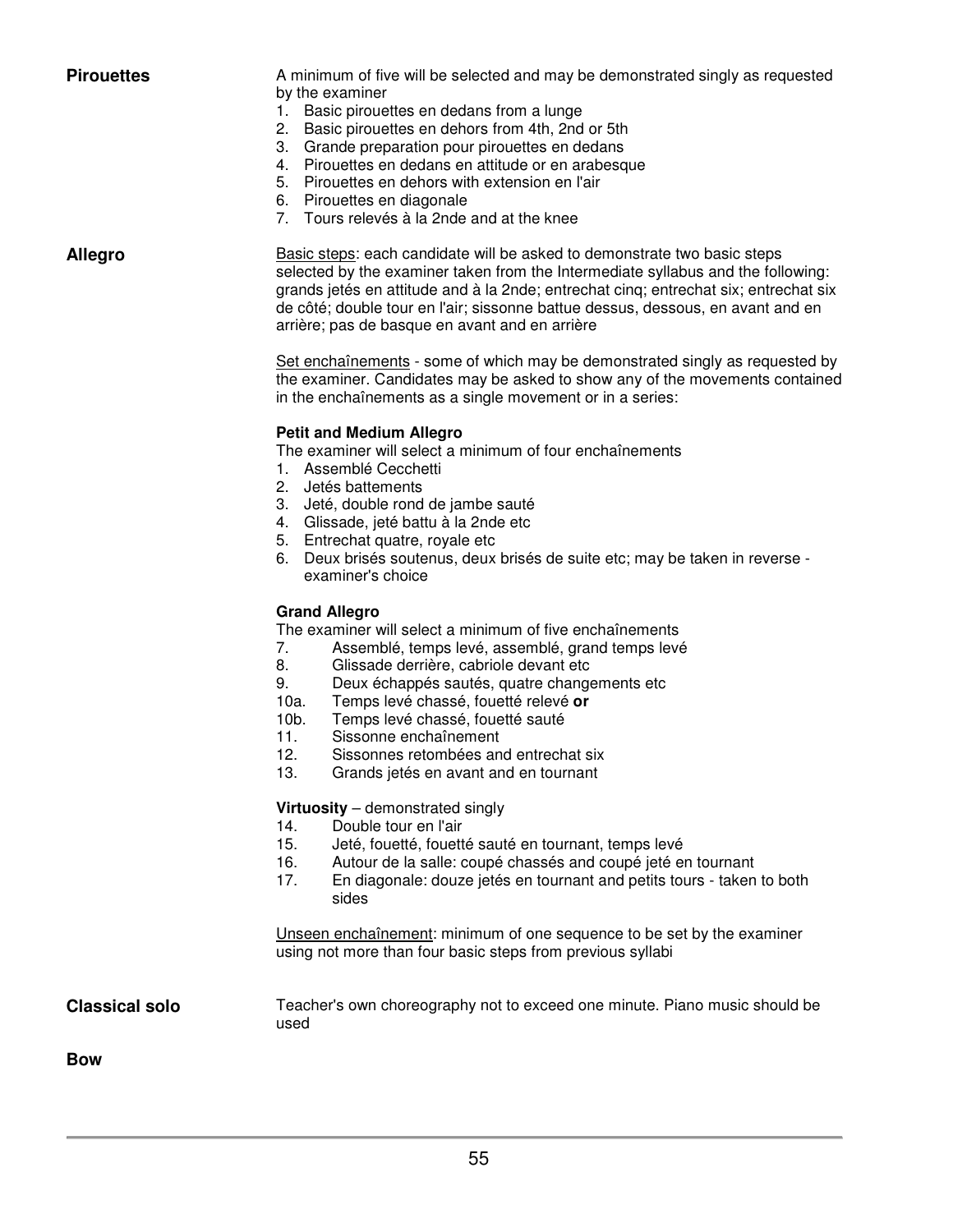| <b>Theory</b>              | Candidates must be conversant with the work of the Intermediate and Advanced 1<br>syllabi, and know the English equivalent of all the French terms employed                                                                                                                                                                                                                                                                                                                                                                                                                                                                                                                                                                                                                                                                                                                                                                                                                                                                                                                                                                                                                      |  |
|----------------------------|----------------------------------------------------------------------------------------------------------------------------------------------------------------------------------------------------------------------------------------------------------------------------------------------------------------------------------------------------------------------------------------------------------------------------------------------------------------------------------------------------------------------------------------------------------------------------------------------------------------------------------------------------------------------------------------------------------------------------------------------------------------------------------------------------------------------------------------------------------------------------------------------------------------------------------------------------------------------------------------------------------------------------------------------------------------------------------------------------------------------------------------------------------------------------------|--|
| Exercices à la barre       | The examiner will select either traditional or additional exercises, at least one to<br>be traditional<br>1a.<br>Pliés - traditional exercise<br>1b.<br>Additional exercise for pliés<br>2a.<br>Battements tendus, relevés and dégagés - traditional exercise<br>2b.<br>Additional exercise for battements tendus and relevés<br>3.<br>Battements dégagés and battements jetés<br>4a<br>Ronds de jambe à terre and ronds de jambe jetés - traditional exercise<br>4b.<br>Additional exercise for ronds de jambe à terre and ronds de jambe jeté<br>5.<br><b>Battements fondus</b><br>6a<br>Battements frappés - traditional exercise<br>6b<br>Additional exercise for battements frappés and fouettés à terre en<br>tournant<br>7.<br>Petits battements and petits battements battus – traditional exercise<br>8a.<br>Ronds de jambe en l'air - traditional exercise<br>8b.<br>Additional exercise for ronds de jambe en l'air précipités<br>Examiner's choice of adage:<br>Unset adage<br>9a.<br>9b.<br>Adage study<br>Grands battements and battements balancés - traditional exercise<br>10a.<br>$10b$ .<br>Additional exercise for grands battements and battements balancés |  |
| <b>Exercices au Milieu</b> | The examiner will see port de bras and a minimum of two centre practice<br>exercises<br>1st set of port de bras with grands battements<br>1.<br>2a.<br>Grands battements to the 4th devant, à la 2nde, 4th derrière<br>2b.<br>Grands battements in the 8 directions of the body<br>3.<br>Battements tendus and battements dégagés, with ending<br>4a.<br>Ronds de jambe à terre, with ending<br>4b.<br>Battements fondus and ronds de jambe en l'air<br>Battements frappés and petits battements, with change of foot and 2nd<br>5.<br>ending                                                                                                                                                                                                                                                                                                                                                                                                                                                                                                                                                                                                                                    |  |
| Adage                      | The movements contained in the Intermediate and Advanced 1 syllabi with the<br>addition of:<br>promenade en dedans in 2nd, en dehors in arabesque and in attitude<br>Set adages - the examiner will select two adages and the candidate will choose<br>the third, one of which may be demonstrated singly as requested by the examiner.<br>In addition no.6 may be seen at the examiner's discretion<br>Fouetté et Ballotté or Grand Fouetté (candidate's choice)<br>1.<br>2.<br>Première et seconde arabesques<br>Troisième et quatrième arabesques<br>3.<br>Grand rond de jambe en l'air en tournant avec les jetés<br>4.<br>Glissade, jeté, fouetté<br>5.<br>Demi-contretemps, coupé, rond de jambe, pas de bourrée renversé<br>6.                                                                                                                                                                                                                                                                                                                                                                                                                                            |  |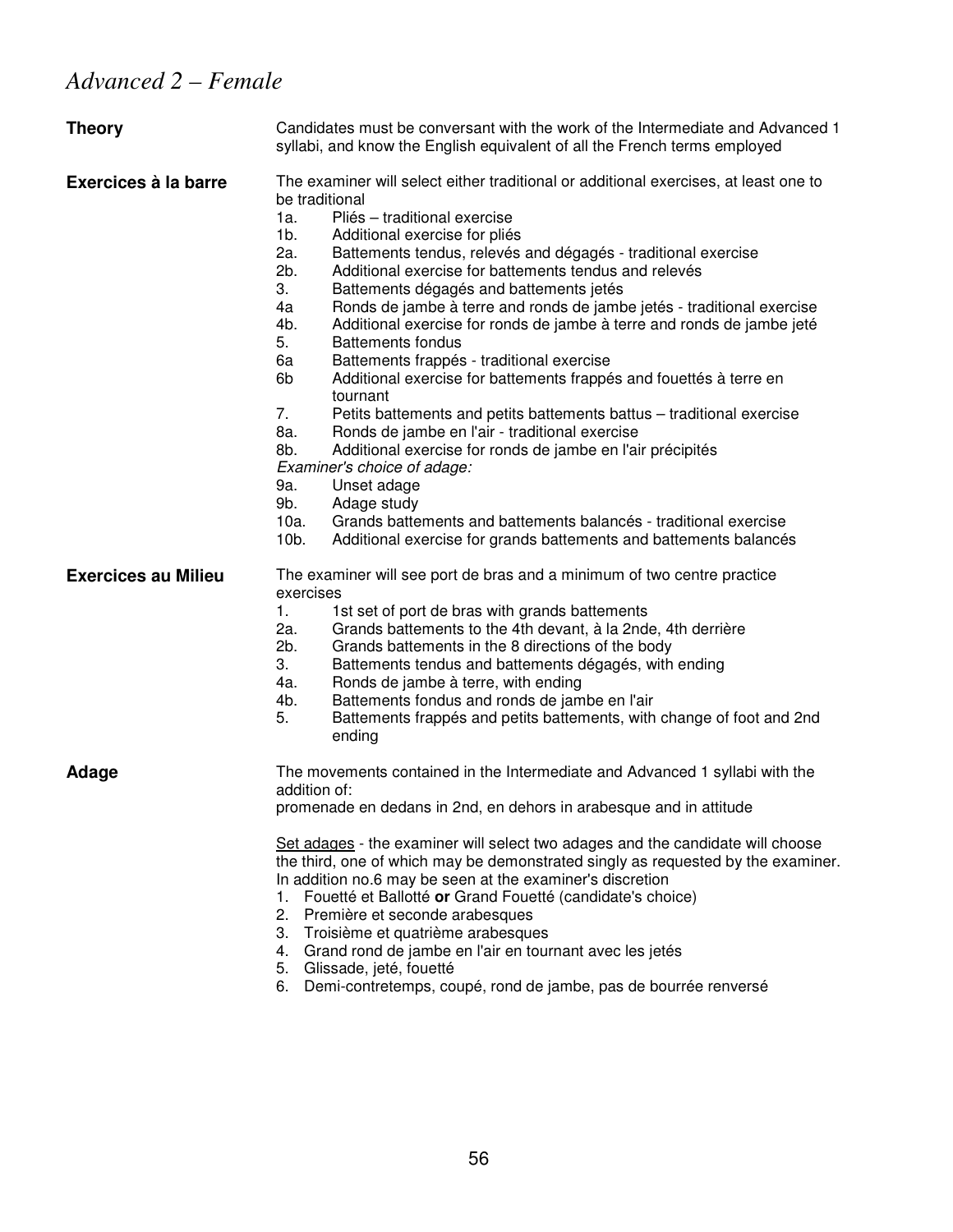**Pirouettes** Those contained in the Intermediate and Advanced 1 syllabi with the addition of the following. The examiner will select a minimum of four pirouette exercises, some of which may be demonstrated singly as requested

- 1. Grande préparation pour pirouettes en dedans
- 2. Liaison de pirouettes en dehors
- 3. Grande préparation, quatre tours relevés à la 2nde
- 4. Pirouettes en dehors à la 2nde, followed by 1, 2 and 3 tours en attitude
- 5. Trois tours en dehors, 1st arabesque croisée, dégagé en tournant etc
- 6. Travelling pirouette

**Allegro** The movements contained in the Intermediate and Advanced 1 syllabi with the addition of: assemblé battu; entrechat quatre vôlé; gargouillade en dehors and en dedans;

pas de bourrée fouetté sauté en tournant; brisé vôlé

The examiner will select one basic step

Set enchaînements - some of which may be demonstrated singly as requested by the examiner. Candidates may be asked to show any of the movements contained in the enchaînements as a single movement or in a series:

#### **Petit and Medium Allegro**

The examiner will select a minimum of six enchaînements

- 1. Pas de bourrée couru, dégagés , petits battements, dégagés etc
- 2. Pas de bourrée, dégagé, fouetté, jeté, pas de chat
- 3. Jeté, rond de jambe sauté, deux jetés, rond de jambe sauté
- 4. Rond de jambe relevé en dedans, en dehors, pas de bourrée, pas de chat etc
- 5. Gargouillade, coupé etc followed by fouettés ronds de jambe en tournant
- 6. Deux temps de cuisse, pas de bourrée, entrechat quatre
- 7. Brisé, temps de cuisse, pas de bourrée, entrechat six; may be taken in reverse - examiner's choice
- 8. Brisé, pas de bourrée, brisé, pas de bourrée, trois brisés, pas de bourrée
- 9. Brisé, pas de bourrée, pas de bourrée, tombé en arabesque, pas de bourrée
- 10. Pas de bourrée couru into 2nd, entrechat trois (Diamond step)

#### **Grand Allegro**

The examiner will select a minimum of five enchaînements

- 11. Temps levé, chassé, coupé, fouetté, posé, assemblé, entrechat trois
- 12. Glissade, assemblé , pas de bourrée, assemblé en tournant
- 13. Glissade, assemblé , jeté en avant, pas de bourrée en tournant renversé
- 14. Deux jetés en attitude, assemblé , jeté en attitude, posé, assemblé etc
- 15. Pas de bourrée couru, jeté in 2nd arabesque etc
- 16. Glissade, cabriole devant, glissade, cabriole derrière etc
- 17. Fouetté sauté à six temps: number 1
- 18. Deux grands jetés en tournant, posé, cabriole devant, relevé
- 19. Ballotté en avant, ballotté en arrière etc
- 20. Tour en diagonale: jeté, jeté, assemblé , temps levé en tournant

Unseen enchaînement: minimum of one sequence to be set by the examiner using steps from previous syllabi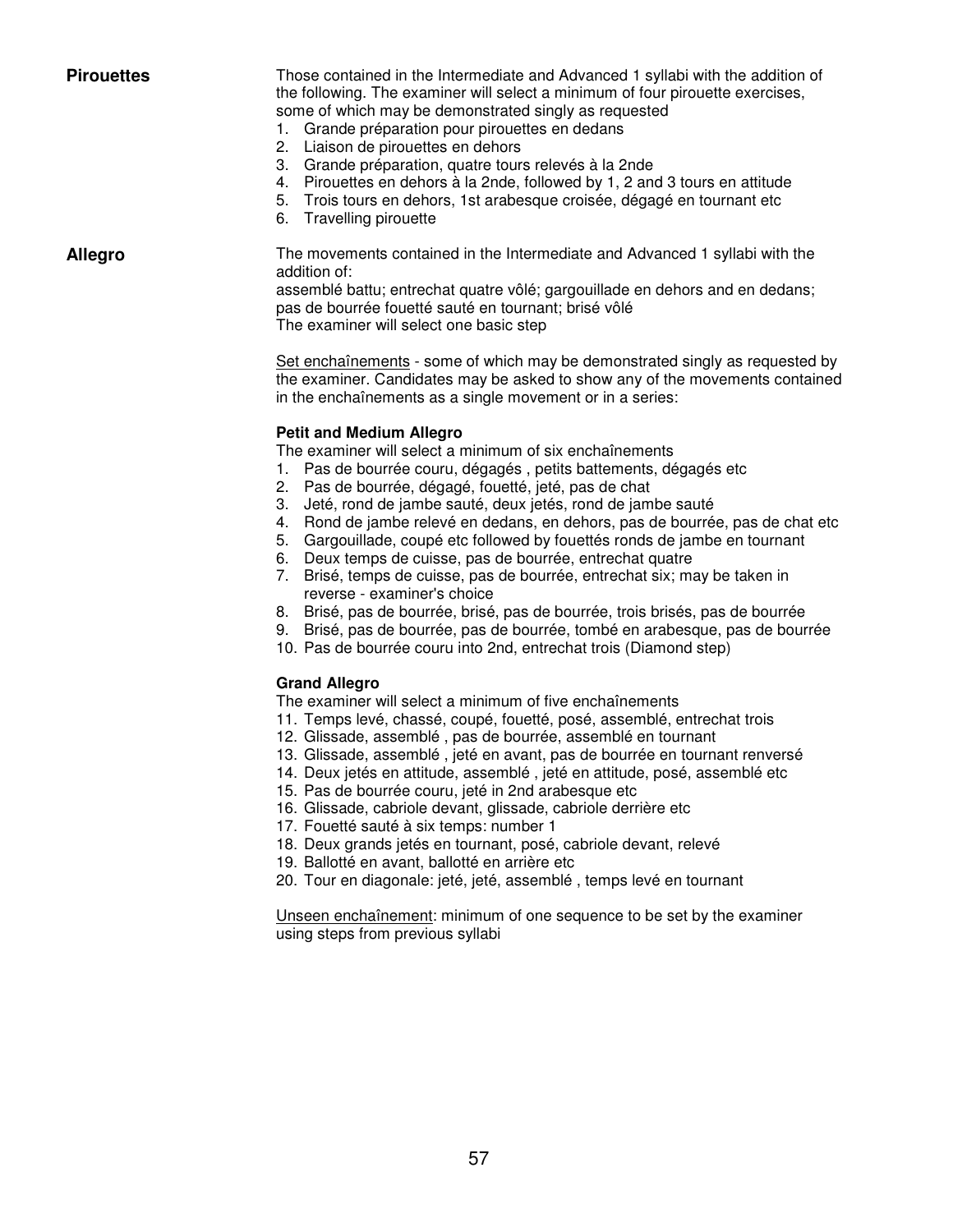| Temps de pointe       | Steps and exercises contained in the Intermediate and Advanced 1 syllabi, some<br>of which may be used as a warm-up exercise, either in a series or as single<br>movements. In addition, the examiner will select a minimum of five of the<br>following:<br>1. Glissades sur les pointes<br>2. Temps de Courante<br>Trois relevés passé en arrière, relevé passé en avant, relevé passé en arrière<br>3.<br>Relevé devant, relevé tour en dehors etc<br>4.<br>5.<br>Entrechat quatre, entrechat royale etc<br>En diagonale: $1\frac{1}{2}$ tours en dedans and $\frac{1}{2}$ tour en dehors<br>6а<br>En diagonale: posé tours en dehors<br>6b<br>Series of relevés in 1st arabesque<br>7.<br>8.<br>Fouettés rond de jambe en tournant<br>9.<br>Pas de bourrée en dedans, relevé devant, deux tours en dehors etc<br>Autour de la salle:<br>Quatre jetés en tournant, deux tours en attitude<br>10a<br>Posé tours en dedans and petits tours<br>10b l<br>11.<br>Emboîtés relevés élancés |
|-----------------------|-----------------------------------------------------------------------------------------------------------------------------------------------------------------------------------------------------------------------------------------------------------------------------------------------------------------------------------------------------------------------------------------------------------------------------------------------------------------------------------------------------------------------------------------------------------------------------------------------------------------------------------------------------------------------------------------------------------------------------------------------------------------------------------------------------------------------------------------------------------------------------------------------------------------------------------------------------------------------------------------|
| <b>Classical Solo</b> | Candidates will be required to perform a short repertoire solo (which may be<br>danced to orchestral music) or a dance of their own choice to piano music. The<br>solo will be danced on pointe                                                                                                                                                                                                                                                                                                                                                                                                                                                                                                                                                                                                                                                                                                                                                                                         |
| Révérence             |                                                                                                                                                                                                                                                                                                                                                                                                                                                                                                                                                                                                                                                                                                                                                                                                                                                                                                                                                                                         |

# *Advanced 2 – Male*

| <b>Theory</b>        | Candidates must be conversant with the work of the Intermediate and Advanced 1<br>syllabi, and know the English equivalent of all the French terms employed                                                                                                                                                                                                                                                                                                                                                                                                                                                                                                                                                                                                                                                                                                                                                                                                                                                                                                                                                                                                               |  |
|----------------------|---------------------------------------------------------------------------------------------------------------------------------------------------------------------------------------------------------------------------------------------------------------------------------------------------------------------------------------------------------------------------------------------------------------------------------------------------------------------------------------------------------------------------------------------------------------------------------------------------------------------------------------------------------------------------------------------------------------------------------------------------------------------------------------------------------------------------------------------------------------------------------------------------------------------------------------------------------------------------------------------------------------------------------------------------------------------------------------------------------------------------------------------------------------------------|--|
| Exercices à la barre | The examiner will select either traditional or additional exercises, at least one to<br>be traditional<br>Pliés - traditional exercise<br>1a<br>1b.<br>Additional exercise for pliés<br>2a.<br>Battements tendus, relevés and dégagés - traditional exercise<br>2b.<br>Additional exercise for battements tendus and relevés<br>3.<br>Battements dégagés and battements jetés<br>Ronds de jambe à terre and ronds de jambe jetés traditional exercise<br>4a.<br>Additional exercise for ronds de jambe à terre and ronds de jambe jeté<br>4b.<br>5.<br>Battements fondus<br>Battements frappés - traditional exercise<br>6a.<br>6b.<br>Additional exercise for battements frappés and fouettés à terre en<br>tournant<br>7.<br>Petits battements and petits battements battus - traditional exercise<br>Ronds de jambe en l'air - traditional exercise<br>8a.<br>8b.<br>Additional exercise for ronds de jambe en l'air précipités<br>Examiner's choice of adage:<br>Unset adage<br>9a.<br>9b.<br>Adage study<br>Grands battements and battements balancés - traditional exercise<br>10a.<br>$10b$ .<br>Additional exercise for grands battements and battements balancés |  |
|                      |                                                                                                                                                                                                                                                                                                                                                                                                                                                                                                                                                                                                                                                                                                                                                                                                                                                                                                                                                                                                                                                                                                                                                                           |  |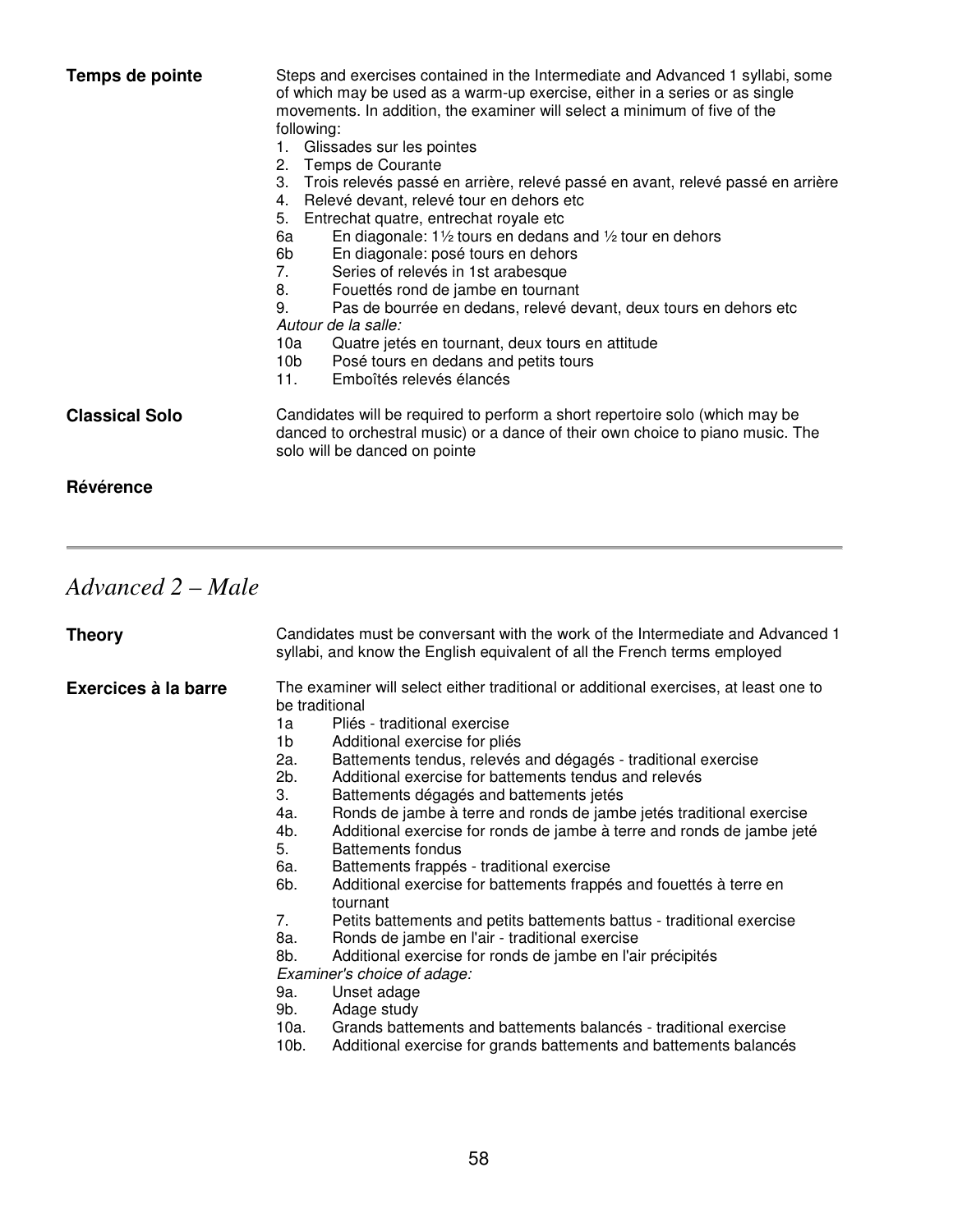| <b>Exercices au Milieu</b> | The examiner will see port de bras and a minimum of two centre practice<br>exercises<br>1st set of port de bras with grands battements<br>1.<br>2a.<br>Grands battements to the 4th devant, à la 2nde, 4th derrière<br>2b.<br>Grands battements in the 8 directions of the body<br>3.<br>Battements tendus and battements dégagés, with ending<br>4a.<br>Ronds de jambe à terre, with tour en l'air ending<br>4b.<br>Battements fondus and ronds de jambe en l'air<br>Battements frappés and petits battements, with change of foot and 2nd<br>5.<br>ending                      |
|----------------------------|----------------------------------------------------------------------------------------------------------------------------------------------------------------------------------------------------------------------------------------------------------------------------------------------------------------------------------------------------------------------------------------------------------------------------------------------------------------------------------------------------------------------------------------------------------------------------------|
| Adage                      | The movements contained in the Intermediate and Advanced 1 syllabi with the<br>addition of:<br>promenade en dedans in 2nd, en dehors in arabesque and in attitude<br>Set adages – the examiner will select two adages and the candidate will choose<br>the third, one of which may be demonstrated singly as requested by the examiner<br>Fouetté et Ballotté or Grand Fouetté (candidate's choice)<br>1.<br>2.<br>Première et seconde arabesques<br>3.<br>Grand rond de jambe en l'air en tournant avec les jetés<br>Glissade, jeté, fouetté<br>4.<br>5.<br>Développé Cecchetti |
| <b>Pirouettes</b>          | Those contained in the Intermediate and Advanced 1 syllabi with the addition of<br>the following: The examiner will select a minimum of five pirouette exercises,<br>some of which may be demonstrated singly as requested<br>Quatre pirouettes en dedans<br>1a.<br>$1b$ .<br>Pirouettes en dedans en attitude and en arabesque<br>2.<br>Liaison de pirouettes<br>3.<br>Grande préparation, quatre tours relevés à la 2nde<br>Grande pirouette pour Cavalier<br>4.                                                                                                               |

- 5. Men's Temps de Courante
- 6. Temps lié sauté en tournant
- 7. Travelling pirouette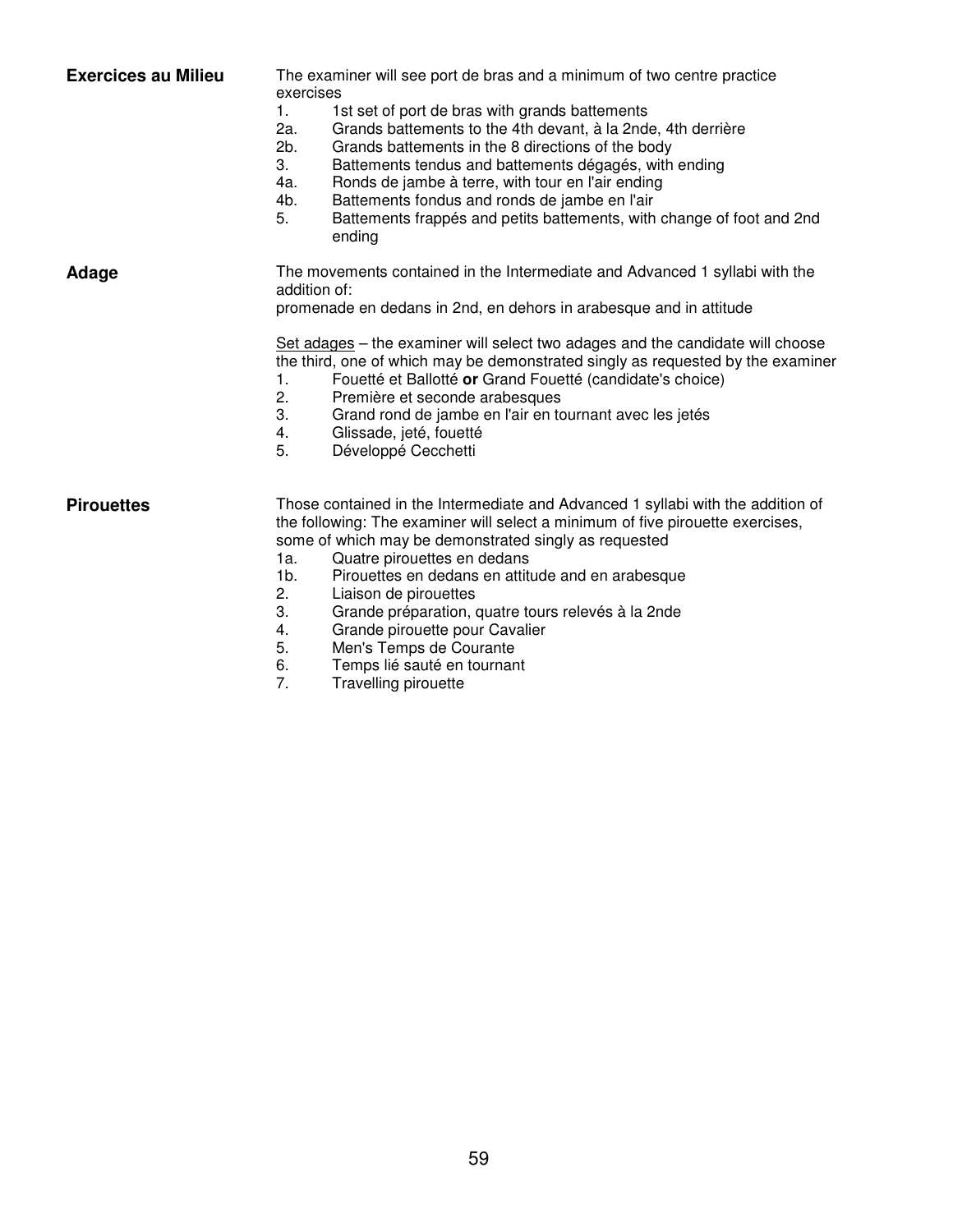**Allegro** The movements contained in the Intermediate and Advanced 1 syllabi with the addition of:

> assemblé battu; pas de bourrée fouetté sauté en tournant; brisé vôlé; temps de poisson

The examiner will select one basic step

**Set enchaînements** – some of which may be demonstrated singly as requested by the examiner. Candidates may be asked to show any of the movements contained in the enchaînements as a single movement or in a series:

#### **Petit and Medium Allegro**

The examiner will select a minimum of three enchaînements

- 1. Jeté battement, rond de jambe sauté, relevé battement, rond de jambe sauté; may be taken in reverse – examiner's choice
- 2. Jeté, rond de jambe sauté
- 3. Deux temps de cuisse, pas de bourrée, entrechat quatre
- 4. Brisé, temps de cuisse, pas de bourrée, entrechat six; may be taken in reverse - examiner's choice
- 5. Brisé, pas de bourrée, brisé, pas de bourrée, trois brisés, pas de bourrée
- 6. Pas de bourrée couru into 2nd, entrechat trois (Diamond step)

#### **Grand Allegro**

The examiner will select a minimum of six allegro enchaînements

- 7. Temps levé, chassé, coupé, fouetté, posé, assemblé, entrechat trois
- 8. Glissade, assemblé, pas de bourrée, assemblé en tournant
- 9. Glissade, assemblé, jeté en avant, pas de bourrée en tournant renversé
- 10. Jeté, rond de jambe sauté, assemblé, rond de jambe sauté; may be taken in reverse - examiner's choice
- 11. Double rond de jambe sauté, posé en avant
- 12. Deux jetés en attitude, assemblé, jeté en attitude, posé assemblé etc
- 13. Glissade derrière, jeté to arabesque croisée, dégagé en tournant, entrechat six
- 14. Glissade, cabriole devant, glissade, cabriole derrière etc
- 15. Fouetté sauté à quatre temps

#### **Virtuosity** – demonstrated singly

- 16a Demi-contretemps, entrechat six de côté
- 16b Autour de la salle: pas de bourrée, entrechat six en tournant
- 17. Brisé, cabriole fermée, entrechat quatre, entrechat trois
- 18. Fouetté sauté à six temps en arrière: number 2<br>19. En diagonale: temps levés chassé en arrière. w
- En diagonale: temps levés chassé en arrière, with double tour en l'air
- 20. Autour de la salle: pas de bourrée en tournant, jeté, coupé jeté en tournant

21. Autour de la salle: pas de bourrée, temps levé en tournant, jeté Either number 20 or number 21 will be requested

Unseen enchaînement: minimum of two sequences to be set by the examiner using steps from previous syllabi

**Classical Solo** Candidates will be required to perform a short repertoire solo (which may be danced to orchestral music) or a dance of their own choice to piano music

**Bow**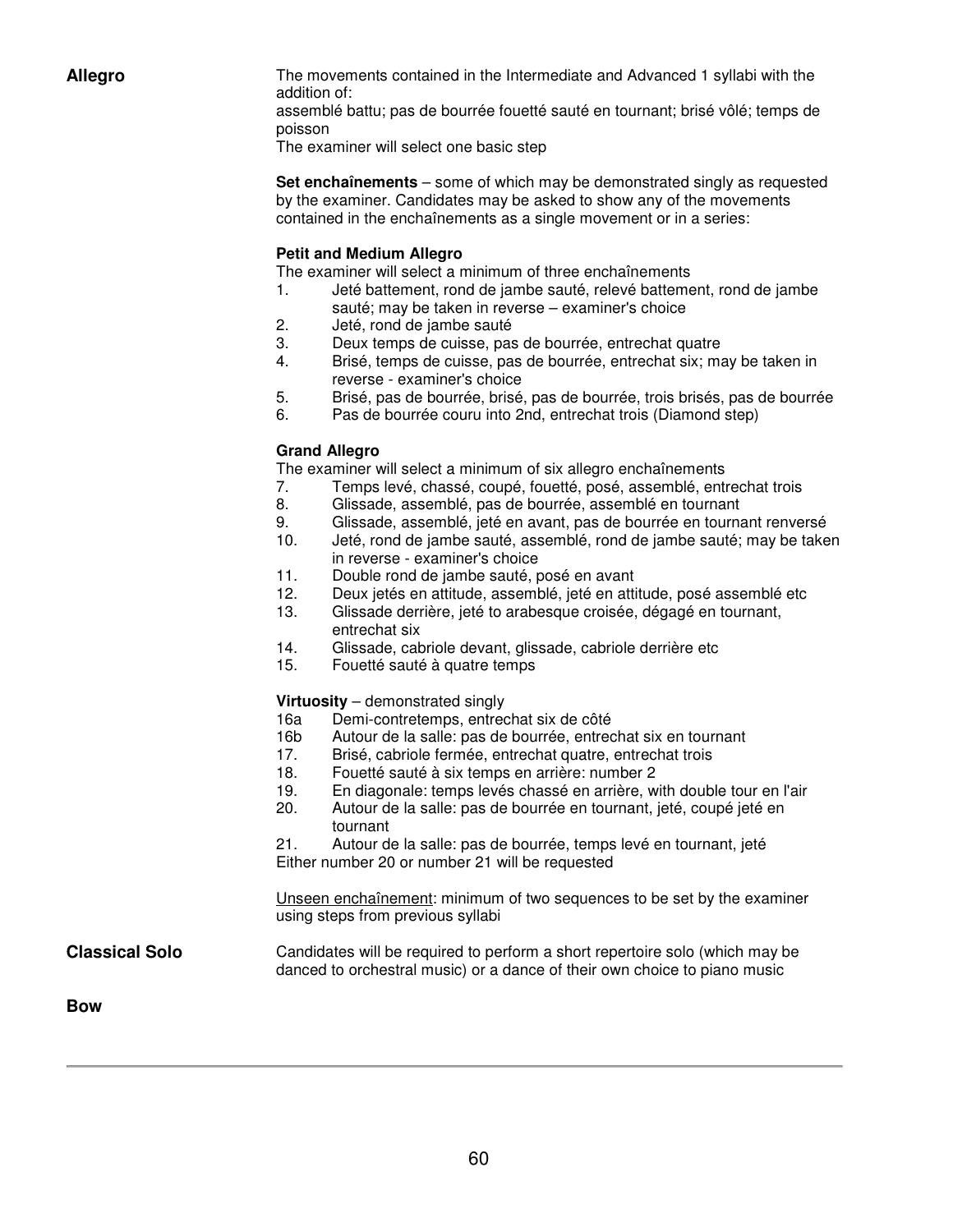### **Special Arrangements – Advanced 1 and 2 Levels**

The Vocational Graded Examinations are designed for those who are intending to pursue a career in dance, either as a performer or as a teacher. It is, therefore, very unlikely that a potential performer will require special arrangements. However, a potential teacher must be able to demonstrate all movements precisely, in order to teach them effectively.

As the Advanced 1 examination is the performance entry requirement for the Teaching Examinations, it is likely that some potential Certificate in Dance Education candidates will apply for special arrangements for Advanced 1. This is because they are:

- Those candidates who are possibly already teaching and who do not have the stamina or muscular strength that is normally required at this level, and it would be deemed to be unsafe to require them to perform using the same degree of strength and stamina as a younger dancer.
- Candidates who do not have sufficient physical facility to perform the movements at speed to the required standard, but who can nevertheless demonstrate them at a slower pace.
- Candidates who, through their physical make up, would be causing injury to themselves, eg. very stiff feet.

The same criteria apply to candidates at Advanced 2 level.

Such candidates must apply to the Customer Services and Quality Assurance Department, using the Application for Special Arrangements form, at least three weeks prior to the examination entry, giving detailed reasons for the request. This will be processed by the Faculty in the normal way, thus giving the Faculty opportunity to refuse special conditions, recommend additional examination time, or give further detailed guidance. In principle, the examination must not be weighted to give an advantage to either the candidate with special arrangements or the able bodied candidate. The demands on both must be equal.

Special conditions will be generally granted for certain specific sections of the examination, and candidates should indicate which of the sections might be affected. Candidates should attempt all movements and throughout, must dance to the best of their own physical ability. In the interests of safety and to facilitate accuracy of movement, some candidates may indicate their own tempo and may take extra pauses for breath as necessary. If required, questions may be asked, and these will be phrased in such a way as to clarify the knowledge of the mechanics of the movement. Questioning is not permitted for every section of the examination and would normally be used in a maximum of two sections.

The following sets out guidelines on the format of examinations where special arrangements might be applied.

Stance, placement and the line of limbs must be accurate even though the candidate may have physical difficulties. Therefore, the Barre, Centre Practice and Adage sections will be examined in the normal manner, although they may be supplemented by questioning. The same applies to Port de Bras, as placement, balanced and co-ordinated use of arms demonstrated with quality and style is important.

During the Pirouette section, candidates at Advanced 1 level should attempt most of the required double pirouettes in order to demonstrate an understanding of the necessary mechanics and quality of the turns. However, pirouettes extending to an open position may be performed with singles. The action of fouettés rond de jambe may be demonstrated at the barre, but the exercise should be attempted in the centre. Candidates at Advanced 2 level should attempt all exercises, as requested, to the best of their physical ability.

The Allegro sections will be examined normally. In addition, individual movements may be seen taken at a slower tempo, or supported by the barre, and questions may be asked concerning technical details and/or the intended quality of movement. Candidates may also be required to `mark' the movements of the lower limbs while performing the corresponding movements in the upper body with the required quality and style, while also clarifying use of direction, travel and floor space.

The Pointe work section is possibly where the majority of candidates will require special arrangements. The study of pointe work is, however, integral at this level of classical ballet training.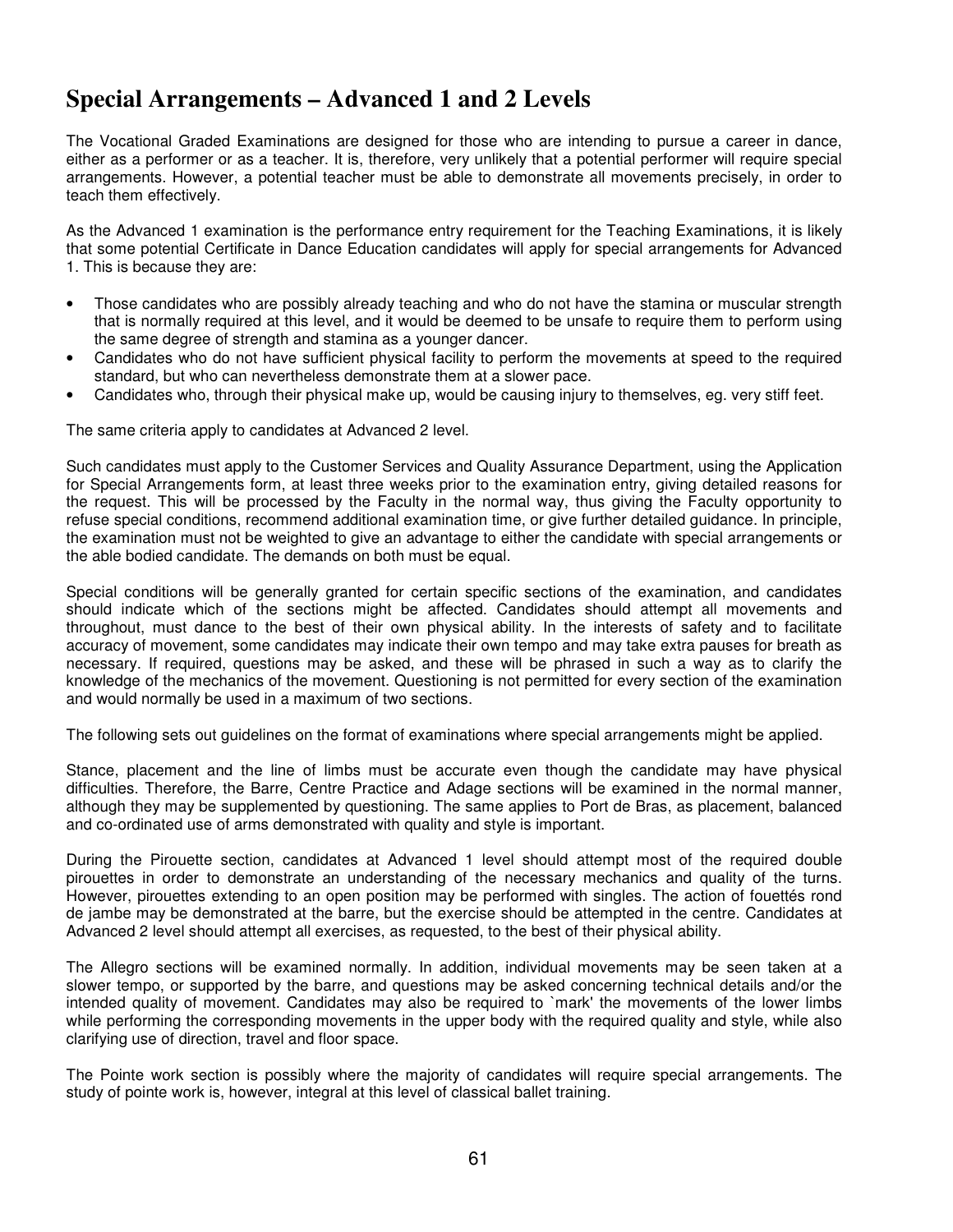Candidates should be prepared to attempt at least some of the exercises on pointe, supported by the barre where necessary, to the best of their physical facility and be prepared to answer questions concerning the technical aspects of pointe work. Those candidates who require consideration in this area may, however, demonstrate this section on demi-pointe, but should be prepared to show the action of the foot on pointe in a non-weight bearing manner.

### *Format for Advanced 1 (Female) Examination*

| <b>Barre</b>               | The examiner will select either traditional or additional exercises, at least one to<br>be traditional. The examiner will select one of the set adages                                        |  |
|----------------------------|-----------------------------------------------------------------------------------------------------------------------------------------------------------------------------------------------|--|
| <b>Exercises au Milieu</b> | The examiner will see port de bras and two of the centre practice exercises. A<br>short free centre practice may also be set by the examiner                                                  |  |
| Adage                      | Three of the set adages will be selected by the examiner                                                                                                                                      |  |
| <b>Pirouettes</b>          | Four pirouette exercises will be selected by the examiner                                                                                                                                     |  |
|                            |                                                                                                                                                                                               |  |
| Allegro                    | <b>Petit and Medium Allegro</b><br>The examiner will select a minimum of five of the enchaînements<br><b>Grand Allegro</b><br>The examiner will select a minimum of four of the enchaînements |  |
| <b>Classical Solo</b>      |                                                                                                                                                                                               |  |

# *Format for Advanced 2 (Female) Examination*

| <b>Barre</b>               | The examiner will select either traditional or additional exercises, at least one to<br>be traditional. The examiner will select one of the set adages                                       |
|----------------------------|----------------------------------------------------------------------------------------------------------------------------------------------------------------------------------------------|
| <b>Exercises au Milieu</b> | The examiner will see port de bras and a minimum of two of the centre practice<br>exercises                                                                                                  |
| Adage                      | The examiner will select two of the set adages and the candidate will choose the<br>third. In addition, no 6 may be seen at the examiner's discretion                                        |
| <b>Pirouettes</b>          | The examiner will select a minimum of four pirouette exercises                                                                                                                               |
|                            |                                                                                                                                                                                              |
| <b>Allegro</b>             | <b>Petit and Medium Allegro</b><br>The examiner will select a minimum of six of the enchaînements<br><b>Grand Allegro</b><br>The examiner will select a minimum of five of the enchaînements |
| <b>Temps de Pointe</b>     | Some of the movements from the Intermediate and Advanced 1 syllabi may be<br>used as a warm-up exercise, then the examiner will select a minimum of five of<br>the set exercises             |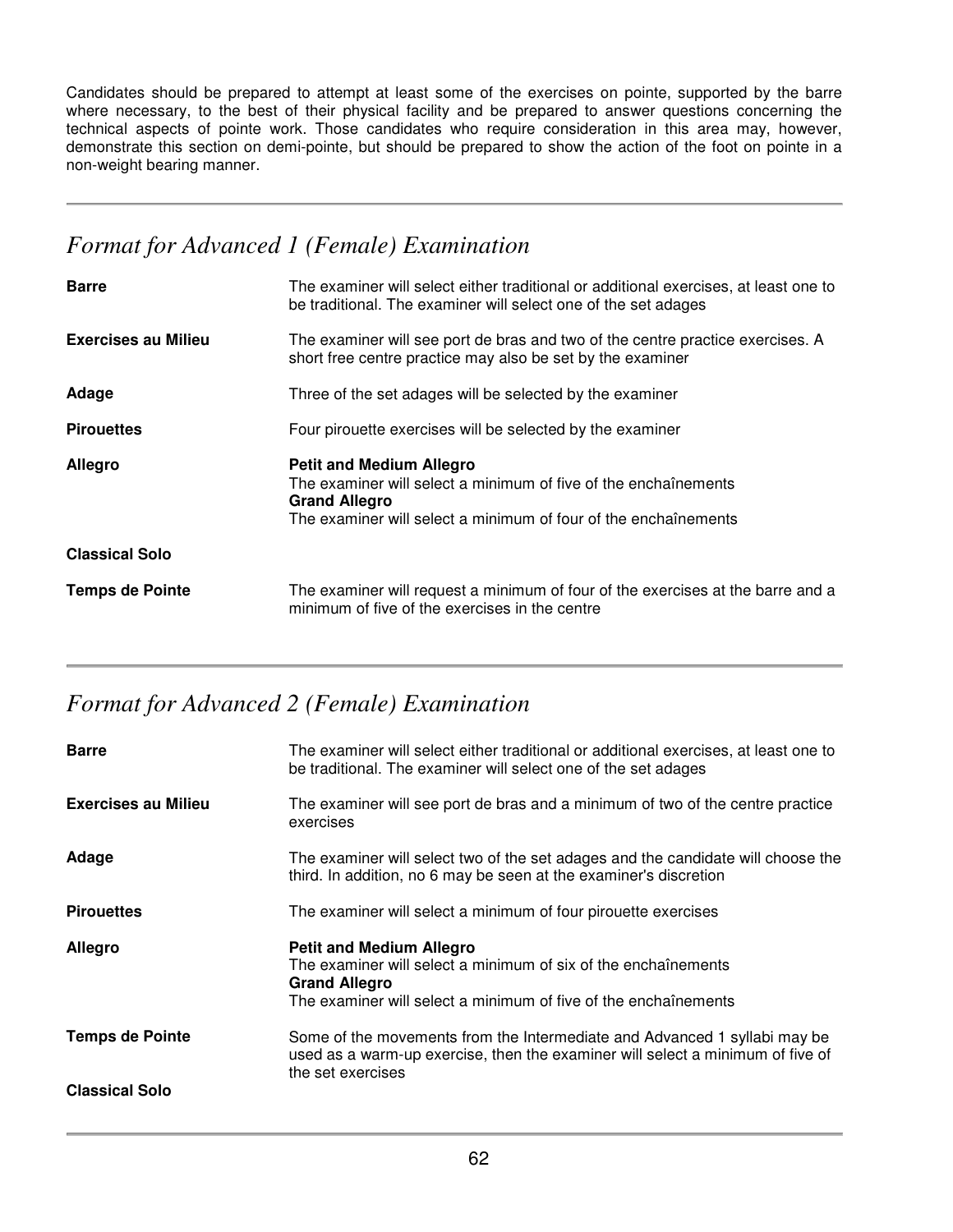## *Method of Assessment*

Vocational Graded Examinations are assessed externally by visiting examiners recruited and trained by the ISTD. Assessment is carried out by means of a practical demonstration of the knowledge, understanding and skills required.

The examination is divided into units and each unit is composed of several components, which are separately assessed and aggregated to give the unit total out of 100.

Candidates will, however, be unsuccessful if:

1. 20% of the marks attainable or below are given for any one component

2. 40% of the marks attainable or below are given for any three components

This reflects the need to ensure competence across a wide range of components.

Results are indicated using the following attainment bands:

| <b>A</b> (Distinction)        | 80-100    |
|-------------------------------|-----------|
| <b>B</b> (Merit)              | 65-79     |
| $C$ (Pass)                    | 50-64     |
| N (Standard Not Yet Attained) | $00 - 49$ |

Full attainment descriptors are given on Page 65.

#### **Assessment Criteria**

Candidates are assessed on their ability to demonstrate:

- Technical accuracy with a controlled use of correct anatomical alignment and placement to the best of the physical facility, and showing an understanding of the purpose of each exercise
- A sense of line with projection of focus
- The ability to co-ordinate fluently
- An assured performance showing the differing qualities of movement required by each section of the examination structure
- An intuitive musicality and highly developed sense of rhythm leading to clarity of timing and a sensitive response to music and phrasing

#### **Mark Scheme**

Intermediate Foundation

| Unit title: Technique               |                         |
|-------------------------------------|-------------------------|
| <b>Title of component</b>           | <b>Marks attainable</b> |
| Barre and centre practice           | 10                      |
| Port de bras                        | 10                      |
| Adage                               | 10                      |
| Pirouettes (including en diagonale) | 10                      |
| Allegro                             | 10                      |
| Pointe work/male virtuosity         | 10                      |
| <b>Unit Total</b>                   | 60                      |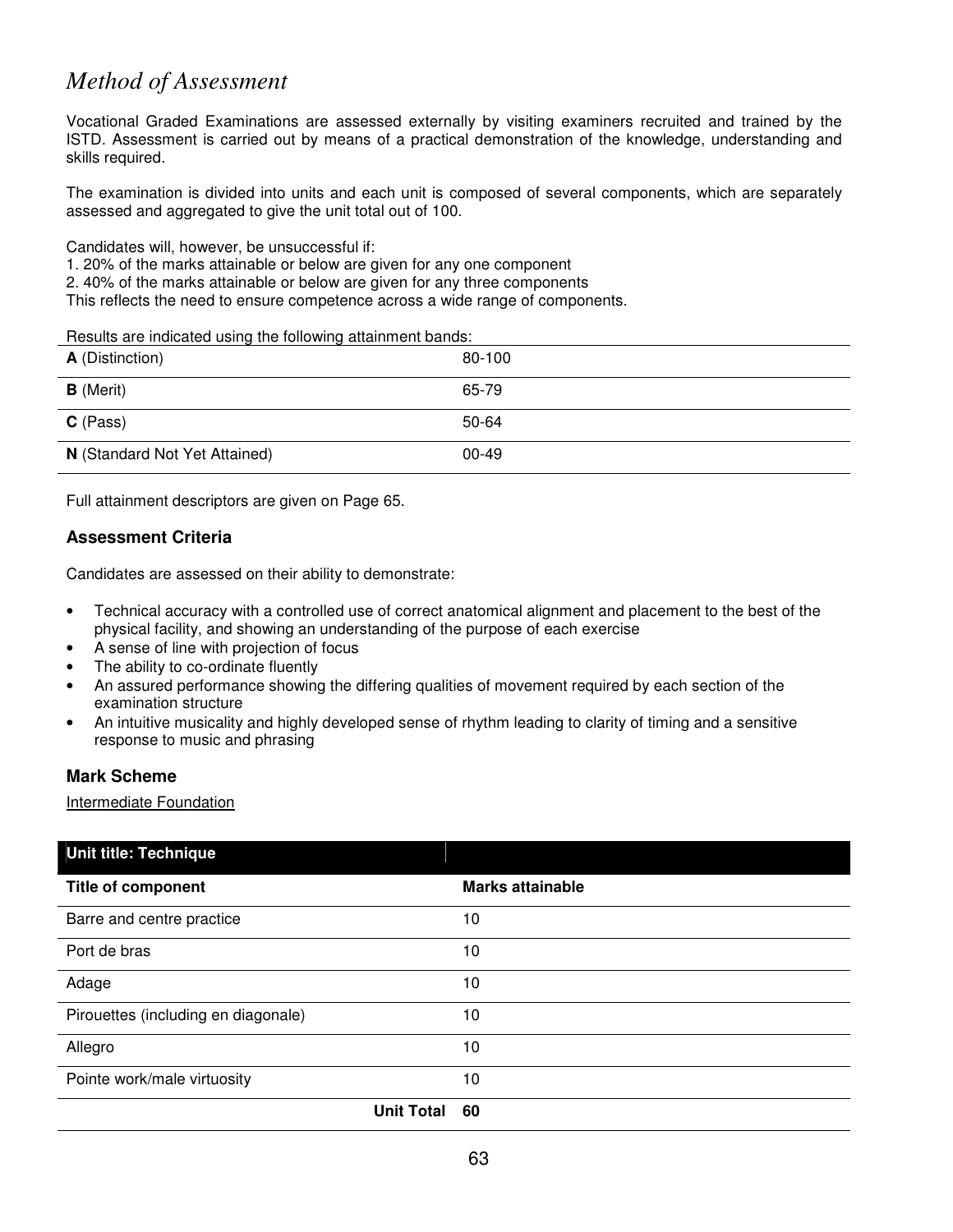| Unit title: Presentation, Musicality and Response    |                  |
|------------------------------------------------------|------------------|
| <b>Title of component</b>                            | Marks attainable |
| Sense of performance and enjoyment                   | 10               |
| Rhythm, musicality and co-ordination                 | 10               |
| Approach to free work, syllabus knowledge and theory | 10               |
| Variation                                            | 10               |
| <b>Unit Total</b>                                    | 40               |
|                                                      |                  |
| <b>Overall Total</b>                                 | 100              |

Intermediate, Advanced 1 and Advanced 2

| Unit title: Technique               |                         |
|-------------------------------------|-------------------------|
| <b>Title of component</b>           | <b>Marks attainable</b> |
| Barre and centre practice           | 10                      |
| Port de bras                        | 10                      |
| Adage                               | 10                      |
| Pirouettes (including en diagonale) | 10                      |
| Petit and medium allegro            | 10                      |
| Grand allegro                       | 10                      |
| Pointe work/male virtuosity         | 10                      |
| <b>Unit Total</b>                   | 70                      |

| Unit title: Presentation, Musicality and Response    |                  |
|------------------------------------------------------|------------------|
| <b>Title of component</b>                            | Marks attainable |
| Artistry, musicality and co-ordination               | 10               |
| Approach to free work, syllabus knowledge and theory | 10               |
| Variation                                            | 10               |
| Unit Total 30                                        |                  |
|                                                      |                  |
| <b>Overall Total</b>                                 | 100              |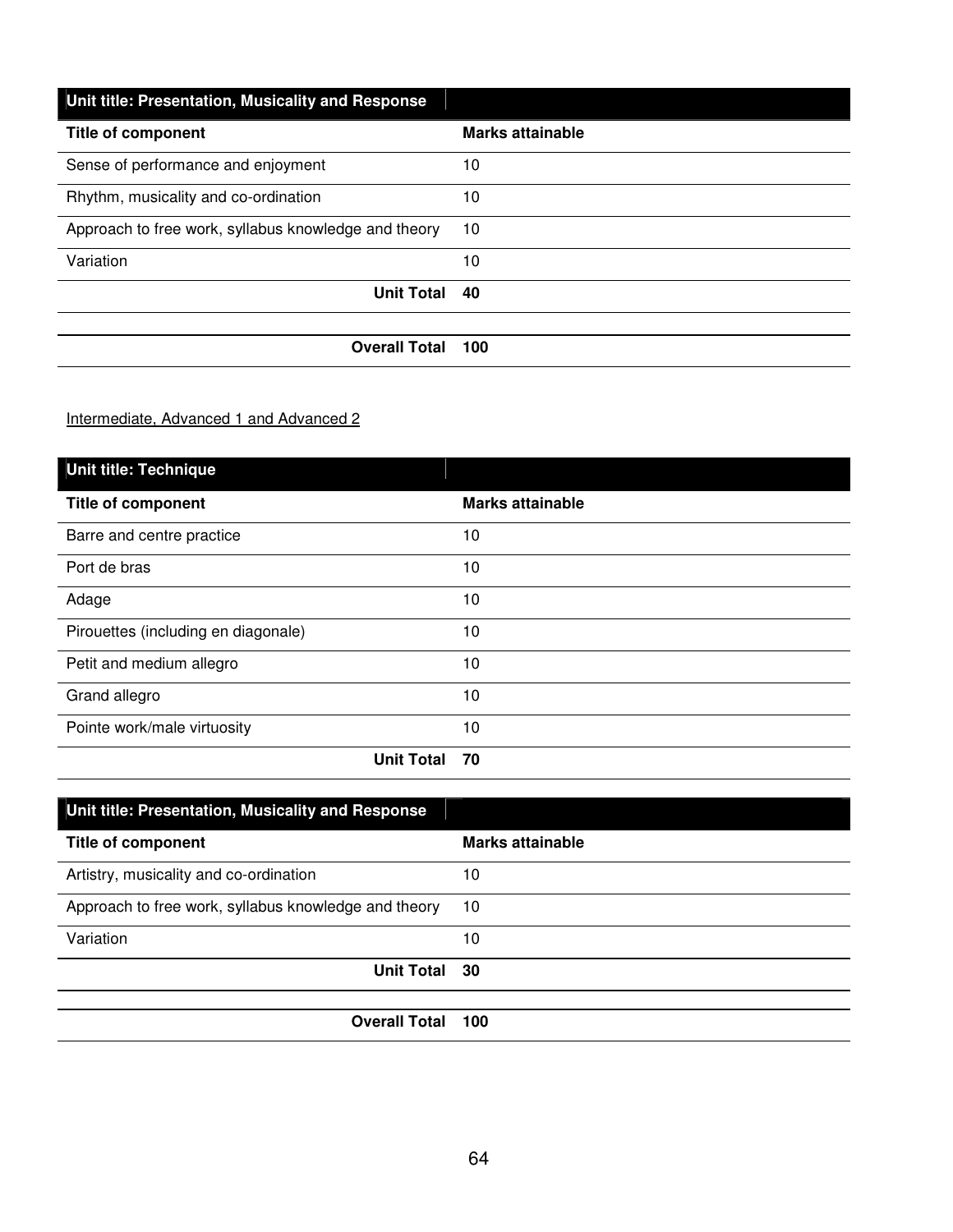#### **Attainment Descriptors**

The principle of best fit is applied in deciding the appropriate classification for each candidate. It is not to be expected that a candidate in a particular category will necessarily demonstrate all of the characteristics listed in that category.

A candidate who achieves an `A' classification (80-100 marks) is one who demonstrates the following attributes in performance:

- flair, vitality and skill
- fully appropriate style
- incisively-focussed dancing
- precision in the technique of the genre
- consistent, highly developed musicality
- confident and accurate responses to questions asked and/or tasks set

A candidate who achieves a `B' classification (65-79 marks) is one who demonstrates the following attributes in performance:

- skill and proficiency
- largely appropriate style
- focussed dancing
- competence in the technique of the genre
- evidence of developing musicality
- relevant and appropriate responses to questions asked and/or tasks set

A candidate who achieves a `C' classification (50-64 marks) is one who demonstrates the following attributes in performance:

- competence
- basic ability to carry out the required movements
- periodic moments of convincing focus
- basic competence in most aspects of the technique of the genre
- basic musicality
- broadly relevant and appropriate response to questions asked and/or asks set, but some prompting may be required

A candidate who achieves an `N' classification (00-49 marks) is one who has not yet demonstrated the attributes required to gain at least a `C' classification.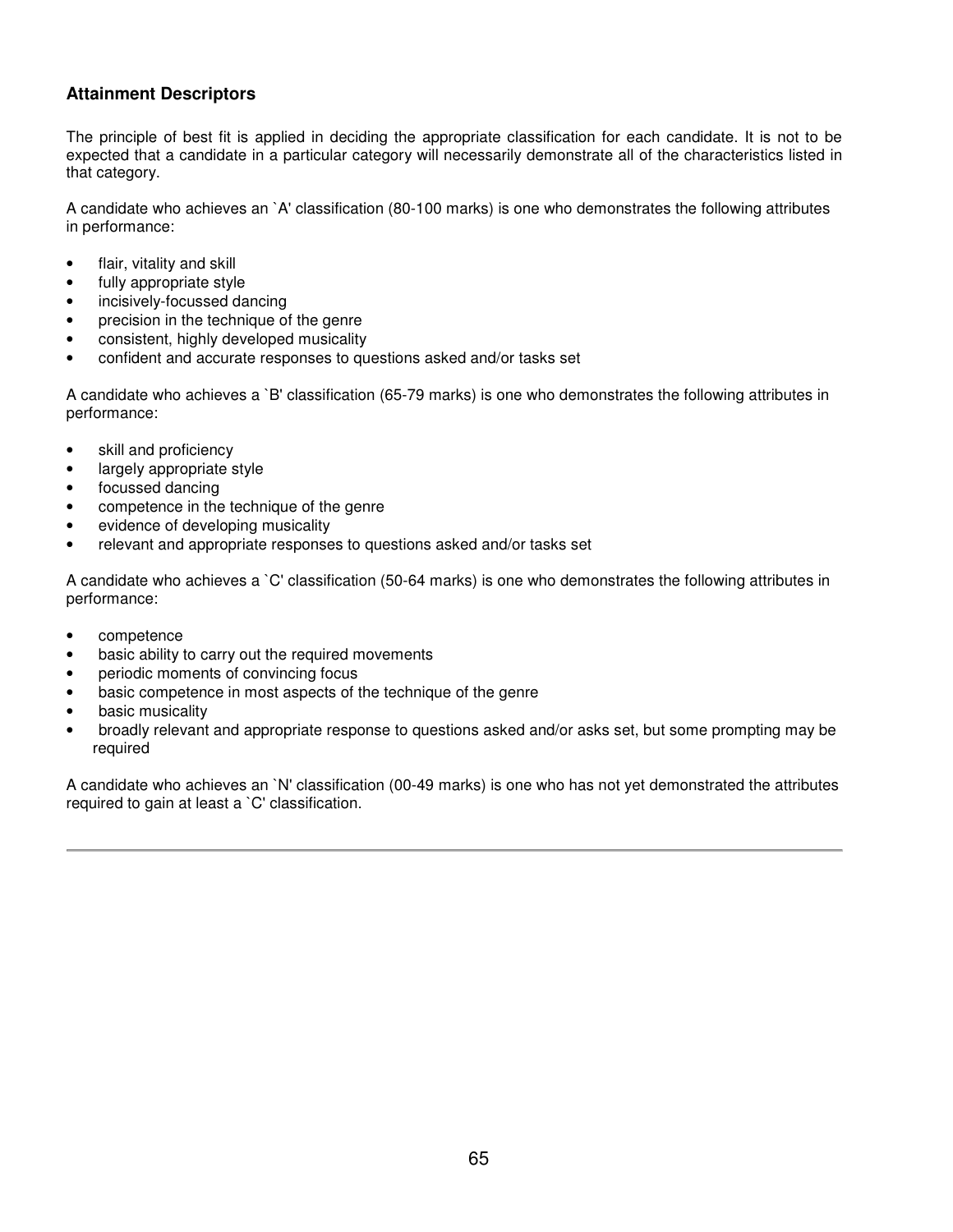# **Enrico Cecchetti Diploma**

Candidates should have a full and complete knowledge of the entire Cecchetti Method as contained in the Manual and the two Allegro books.

This examination may be taken by candidates who have not entered any other major Cecchetti examinations but conveys no teaching status in the Imperial Society.

Candidates entering this examination as dancers must take the examination in its entirety; those entering as mature candidates may, if they wish, enter Parts A and B separately.

| 1. Barre                               | Set by the examiners on the lines of the traditional barre. |
|----------------------------------------|-------------------------------------------------------------|
| 2. Port de bras and centre<br>practice | Traditional centre practice.                                |

#### **3. Adage**

Music Page/No.

| 42/15    | 1 A | Rond de jambe développé                                     |
|----------|-----|-------------------------------------------------------------|
| 46       | 2A  | Développé Fouetté Cecchetti                                 |
| 40 or 35 | 3B  | Pas de Chaconne Cecchetti                                   |
| 47       | 4B  | Tours en dedans de pirouette renversés, développé à la 2nde |
| 36       | 5B  | Pas de la Mascotte et Pirouette de la Mascotte              |
| 48 or 49 | 6B  | Pas de l'Alliance                                           |
| 37/8     | 7A  | Glissade Cecchetti                                          |
| 24/2     | 8A  | Glissade arabesque et pas de bourrée renversé               |
| 37/9     | 9Β  | Glissade de Mami                                            |
| 32/1     | 10A | Huit or Six relevés                                         |

#### **4. Centre Pirouettes**

| Music Page/No.          |    |                                                                                                                                                                                                               |
|-------------------------|----|---------------------------------------------------------------------------------------------------------------------------------------------------------------------------------------------------------------|
| 24/2                    | 1А | Deux tours de pirouettes sur le cou-de-pied, jeté, assemblé, entrechat quatre                                                                                                                                 |
| 25/3                    | 2A | Pirouette en dehors sur le cou-de-pied, finishing with échappé (1-4 turns)                                                                                                                                    |
| 25/3                    | ЗA | Pirouettes en dehors à la 2nde et sur le cou-de-pied, 1-4 turns                                                                                                                                               |
| 25/3                    | 4B | Pirouette en dehors à la 2nde, (1-4 turns)                                                                                                                                                                    |
| 25/3                    | 5B | Pirouette en dehors ending sur le cou-de-pied, 1-4 turns                                                                                                                                                      |
| 25/3                    | 6В | Pirouette en dehors à la 2nde, followed by 1, 2 and 3 tours en arabesque                                                                                                                                      |
| 25/3                    | 7A | Deux tours en dehors, rond de jambe to attitude croisée, un tour en dedans,<br>un tour renversé                                                                                                               |
| 8/4 or 28/7<br>or 66/22 | 8A | Pas de bourrée en dedans, tour en dehors à la 2nde, pas de bourrée en<br>dehors, tour en dedans à la 2nde, pas de bourrée en dedans, relevé devant,<br>deux tours en dehors, pas de bourrée renversé (pointe) |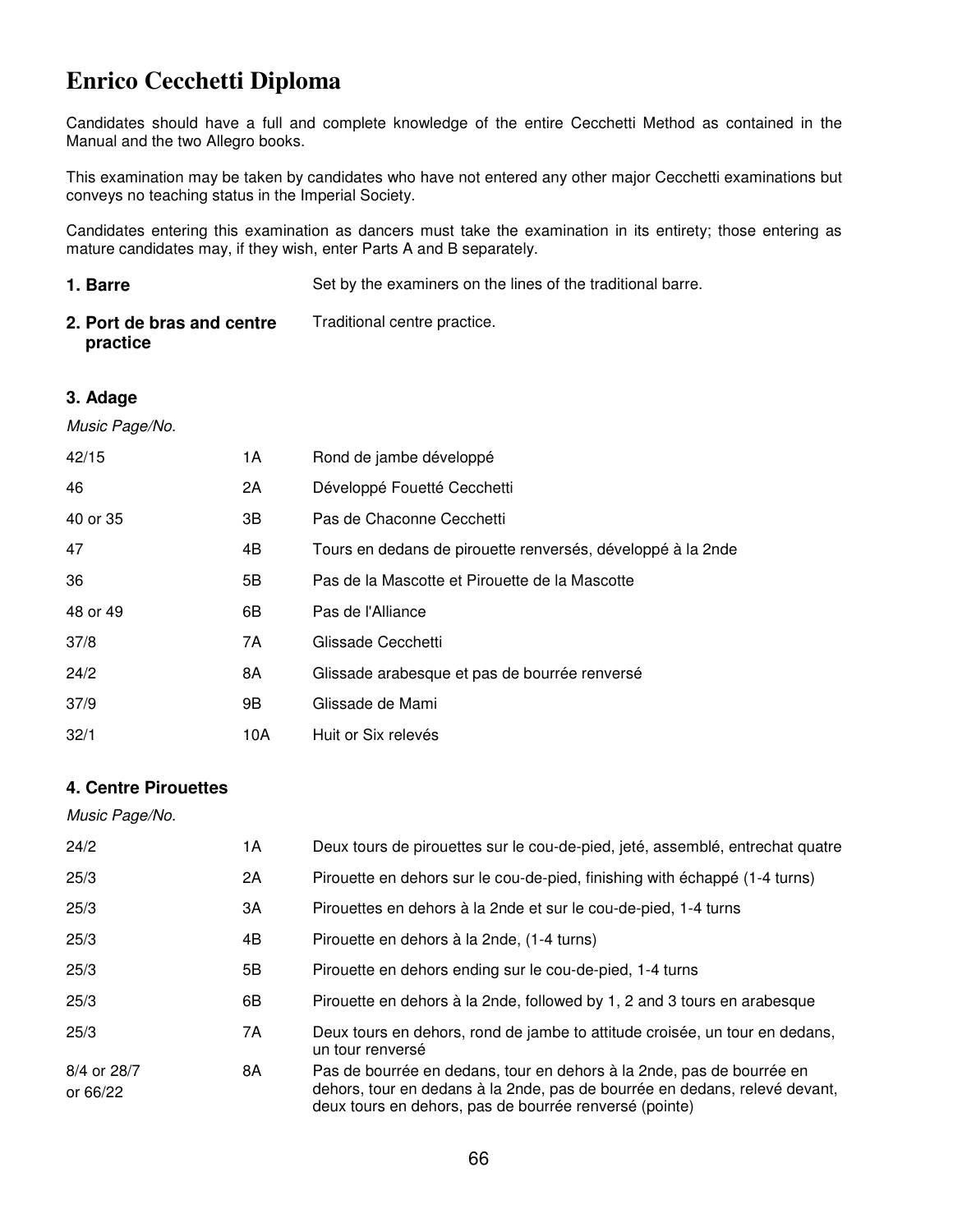| -31   | 9Β  | Coupé, fouetté sauté, posé, un tour en dedans, un tour renversé, jeté,<br>chassé                                  |
|-------|-----|-------------------------------------------------------------------------------------------------------------------|
| 26    | 10B | Deux tours en dehors finishing à la 2nde, deux tours relevés à la 2nde.<br>Repeat three times with échappé ending |
| 30/11 | 11A | Développés en tournant en dehors sur les pointes (pointe)                                                         |
| 28/7  | 12B | Series of coupé, rond de jambe, pas de bourrée renversé (pointe)                                                  |
| 26    | 13A | Series of tours en dehors relevés, in attitude, and at the knee (pointe)                                          |

### **5. Allegro**

Music Page/No.

#### **Monday**

| 53/5 | 1В | Développé croisée avec relevé, glissade, entrechat six de côté (pointe)                                                                                              |
|------|----|----------------------------------------------------------------------------------------------------------------------------------------------------------------------|
| 53/4 | 2Α | a. Demi-contretemps, entrechat six de côté (en diagonale, 4 times)<br>b. Pas de bourrée, entrechat six en tournant (autour de la salle, 6<br>times) and petits tours |

**Tuesday** 

| 58/11             | 1A | Pas de bourrée, dégagés, petits battements, dégagé, fouetté, jeté, chassé,<br>pas de chat                                                                                                                                              |
|-------------------|----|----------------------------------------------------------------------------------------------------------------------------------------------------------------------------------------------------------------------------------------|
| 58/12             | 2A | Relevé, petits battements, posé, petits battements, pas de                                                                                                                                                                             |
|                   |    | bourrée, pas de bourrée with allongé (pointe)                                                                                                                                                                                          |
| 60                | 3B | Jeté battement, rond de jambe sauté, relevé battement,                                                                                                                                                                                 |
|                   |    | rond de jambe sauté, en avant et en arrière (pointe)                                                                                                                                                                                   |
| 27                | 4B | Pas de bourrée, posé, fouetté to arabesque, tombé, pas de<br>chat (pointe)                                                                                                                                                             |
| 57                | 5A | Douze ballonnés piqués, tombé, pas de bourrée, huit embôités, deux                                                                                                                                                                     |
|                   |    | gargouillades en dehors, échappé, double pirouette en dehors (pointe)                                                                                                                                                                  |
| 59                | 6B | Jeté, petits battements, deux ballonnés, en avant et en arrière (pointe)                                                                                                                                                               |
| Wednesday         |    |                                                                                                                                                                                                                                        |
| 60                | 1A | Jeté, rond de jambe sauté - repeat. Jeté trois ronds de jambe sautés taken<br>en tournant (en avant et en arrière)                                                                                                                     |
| 58/11             | 2B | Temps levé développé, temps levé fouetté, jeté, gargouillade vôlée, deux<br>jetés (executed 31/2 times and turn). Repeat three times to other side (finish<br>with petits tours) (pointe)                                              |
| 63                | 3A | Deux gargouillades en dehors (slow), deux gargouillades en dehors (quick),<br>une gargouillade en dedans, une gargouillade en dehors                                                                                                   |
| 63                | 4B | Gargouillade en dehors, gargouillade en dedans, en diagonale                                                                                                                                                                           |
| 57                | 5A | Coupé dessus en tournant, sept ronds de jambe en tournant en dehors, jeté,<br>sept ronds de jambe en tournant en dedans, jeté, sept ronds de jambe en<br>tournant en dehors, petits tours                                              |
| 66                | 6A | Demi-contretemps, rond de jambe relevé, jeté devant allongé into<br>arabesque, relevé développé croisée devant, tombé, relevé dégagé en<br>tournant, jeté rond de jambe (joué), relevé en attitude, pas de bourrée<br>dessous (pointe) |
| 62/17 or<br>58/11 | 7B | Rond de jambe relevé retombé (twice), rond de jambe relevé, jeté, pas de<br>bourrée en dehors (travelled), gargouillade en dehors (pointe)                                                                                             |
| 58/11 or<br>28/8  | 8B | Full contretemps, assemblé dessus, double rond de jambe sauté, relevé en<br>attitude. Executed three times ending with pas de bourrée dessous, full<br>contretemps, glissade, assemblé dessus, relevé in 5th (pointe)                  |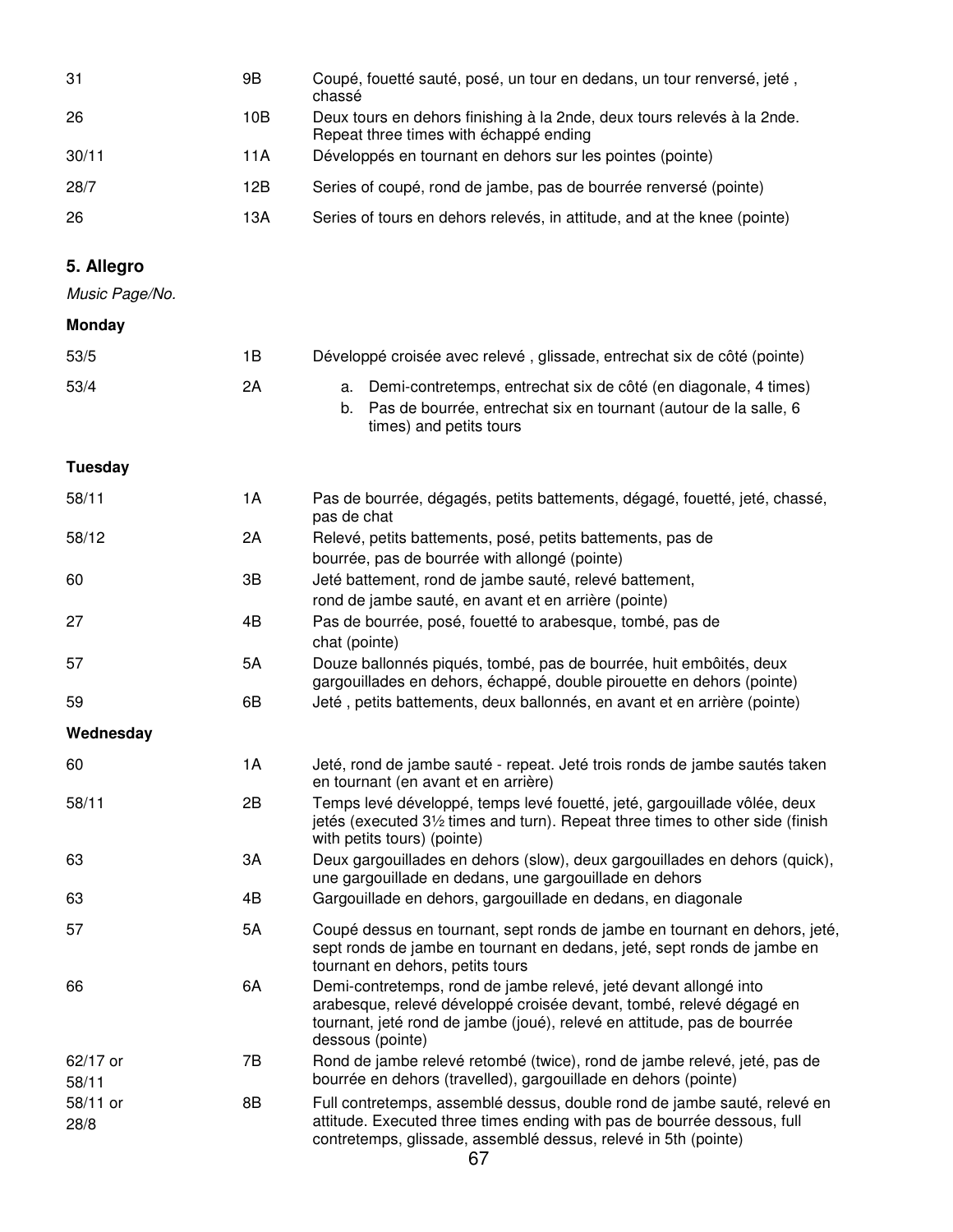#### **Thursday**

| 67/24             | 1A | Glissade derrière, jeté to arabesque croisée, assemblé coupé derrière, jeté<br>to attitude (en tournant), deux jetés en attitude, assemblé coupé derrière,<br>entrechat six                                                                                                                                                          |
|-------------------|----|--------------------------------------------------------------------------------------------------------------------------------------------------------------------------------------------------------------------------------------------------------------------------------------------------------------------------------------|
| 66/23 or<br>67    | 2B | Glissade derrière, jeté to arabesque croisée, dégagés en tournant, entrechat<br>six                                                                                                                                                                                                                                                  |
| 64/20             | 3A | Pas de bourrée couru, jeté en attitude executed 4 times ending with deux<br>petits jetés. Pas de bourrée couru, tour à la 2nde sauté, pas de bourrée<br>couru en tournant, chassé, relevé in 3rd arabesque, pas de bourrée couru<br>en arrière, grand jeté en tournant, deux tours en dedans, finishing in 5th<br>arabesque (pointe) |
| 55                | 4B | Pas de bourrée couru, grand jeté en tournant, pas de bourrée couru, fouetté<br>sauté en tournant into 1st arabesque                                                                                                                                                                                                                  |
| 65                | 5B | Jeté, relevé, posé, coupé, 5 times with ending (pointe)                                                                                                                                                                                                                                                                              |
| <b>Friday</b>     |    |                                                                                                                                                                                                                                                                                                                                      |
| 70/28 or<br>66/23 | 1B | Brisé vôlé en avant, brisé vôlé en arrière, grand pas de basque, entrechat<br>trois                                                                                                                                                                                                                                                  |
| 68                | 2A | Jeté battu, fouetté battu, coupé, jeté battu (en avant et en arrière)                                                                                                                                                                                                                                                                |
| 68                | 3B | Pas de basque battu, pas de basque battu en tournant, entrechat quatre,<br>entrechat six                                                                                                                                                                                                                                             |
| 74                | 4B | Posé, cabriole devant, 3 times, pas de bourrée dessus into 4th arabesque<br>allongée. Repeat all 3 times with ending                                                                                                                                                                                                                 |
| 68                | 5A | Entrechat quatre, entrechat quatre vôlé, repeat, trois entrechat quatre,<br>entrechat six                                                                                                                                                                                                                                            |
| 70/28             | 6A | Brisé dessus, cabriole devant fermée, entrechat quatre, entrechat trois, brisé<br>vôlé en avant, cabriole fouetté, jeté battu, cabriole derrière fermée                                                                                                                                                                              |
| <b>Saturday</b>   |    |                                                                                                                                                                                                                                                                                                                                      |
| 73/32             | 1A | Fouetté sauté à six temps, No. 2 en avant et en arrière                                                                                                                                                                                                                                                                              |
| 71/30             | 2B | Coupé sauté, ballonné, jeté en tournant, posé, jeté, posé, jeté                                                                                                                                                                                                                                                                      |
| 66/23             | 3B | Temps levé, chassé en arrière (twice), temps levé posé (twice), jeté élancé<br>to attitude, pas de bourrée renversé, assemblé coupé derrière, entrechat six                                                                                                                                                                          |
| 75/35             | 4A | Temps levé, chassé croisé, temps levé in arabesque croisée, coupé<br>dessous, ballonné, grand jeté en tournant, posé                                                                                                                                                                                                                 |
| 6. En Diagonale   |    |                                                                                                                                                                                                                                                                                                                                      |
| Music Page/No.    |    |                                                                                                                                                                                                                                                                                                                                      |
| 77/3              | 1B | Posé, petits battements en tournant, jeté en arabesque (pointe)                                                                                                                                                                                                                                                                      |
| 76/1              | 2A | Chassé, quatre temps levés in 4th arabesque (en tournant), deux tours en<br>dedans (pointe), coupé                                                                                                                                                                                                                                   |
| 76/1              | 3A | Pas de bourrée en dedans, jeté, fouetté en tournant en dedans, développé<br>into arabesque (either relevé or with temps levé) (pointe)                                                                                                                                                                                               |
| 77/3              | 4B | Quatre jetés en tournant, deux fouettés rond de jambe en dehors, deux jetés<br>en tournant, fouetté rond de jambe (twice); quatre jetés en tournant, six                                                                                                                                                                             |

fouettés rond de jambe en dehors (the 6th a double turn) (pointe)

76/1 5A Deux jetés en tournant, assemblé, temps levé en tournant, fouetté en tournant en dehors and en dedans (pointe)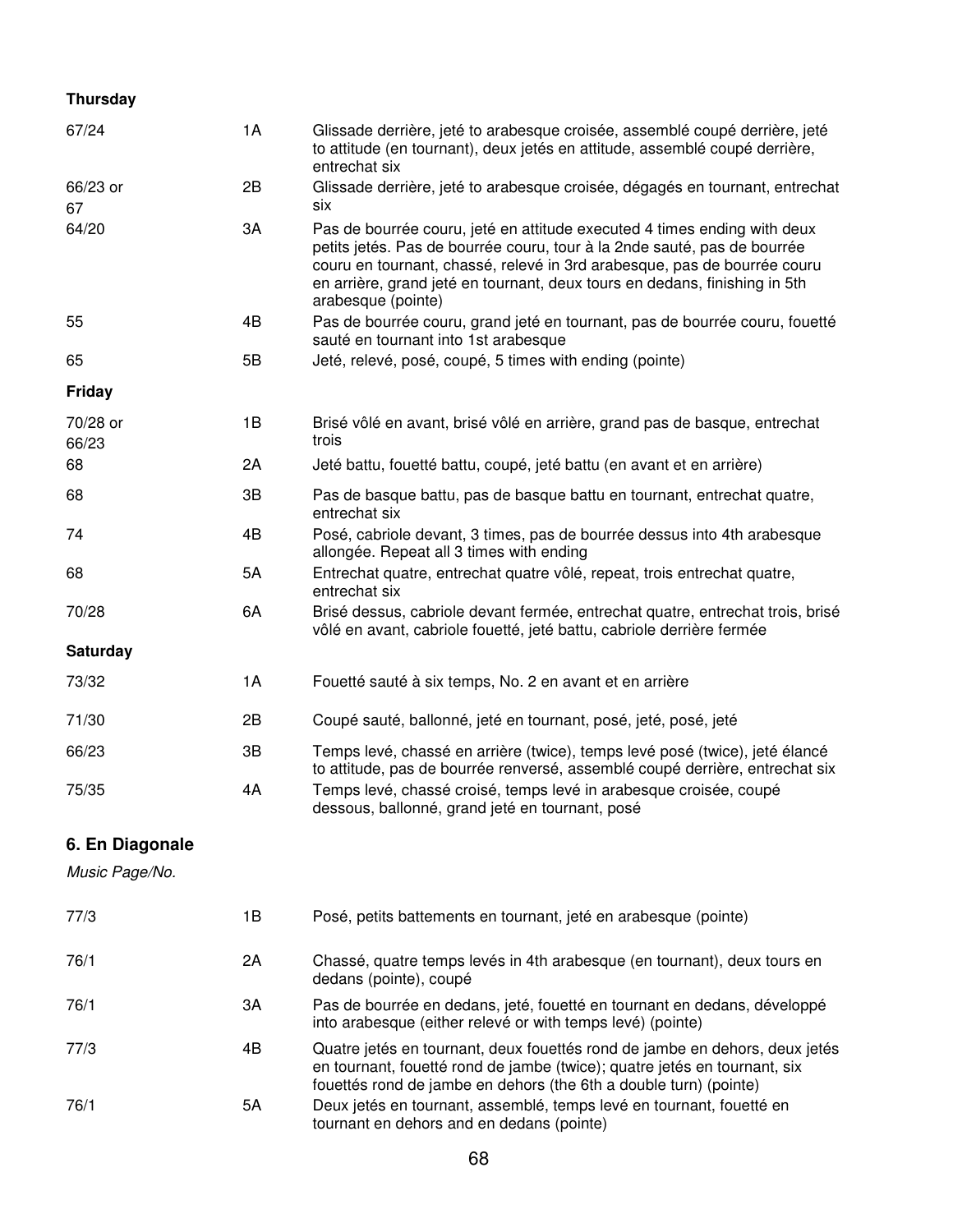| 76/2  | 6A  | Petit pas de basque en tournant, fouetté rond de jambe en dehors (pointe)                                                                                                              |
|-------|-----|----------------------------------------------------------------------------------------------------------------------------------------------------------------------------------------|
| 78    | 7В  | Relevé élancé en attitude, relevé en tournant, relevé devant, relevé double<br>pirouette en dehors (pointe)                                                                            |
| 76/2  | 8A  | Coupé, fouetté, coupé, fouetté en tournant, coupé, pas de basque, tour en<br>attitude renversé (pointe)                                                                                |
| 60    | 9A  | Changements sur les pointes renversés (pointe)                                                                                                                                         |
| 77/3  | 10B | Grand pas de basque sauté, pas de bourrée couru en tournant (pointe)                                                                                                                   |
| 76/1  | 11B | Pas de bourrée en tournant, fouetté sauté, développé en tournant, jeté, deux<br>tours en dedans, tombé into arabesque croisée, relevé, développé en<br>tournant, jeté (pointe)         |
| 72    | 12B | Relevé élancé into 1st arabesque, retiré en tournant (pointe)                                                                                                                          |
| 77/3  | 13B | Series of embôités en tournant en dehors                                                                                                                                               |
| 76/1  | 14A | Pas de bourrée en tournant, coupé, trois temps levé in 2nd arabesque en<br>tournant, développé en tournant, tombé, jeté en attitude, pas de bourrée en<br>tournant (renversé) (pointe) |
| 75/35 | 15A | Temps levé chassé (twice), deux tours en dehors with arm movement and<br>renversé                                                                                                      |

#### **7. Autour de la Salle**

| 1А | Quatre jetés en tournant, trois petits tours (pointe)                            |
|----|----------------------------------------------------------------------------------|
| 2B | Pas de bourrée en tournant, jeté élancé en arabesque, coupé, jeté en<br>tournant |
| ЗB | Chassé, coupé, pas de basque sauté, pas de bourrée en tournant                   |
| 4B | Posé, développé en tournant renversé, pas de bourrée (pointe)                    |
| 5A | Pas de bourrée, temps levé en tournant, jeté in 4th arabesque                    |
| 6A | Pas de bourrée en tournant en dedans, jeté élancé in 4th arabesque               |
|    |                                                                                  |

### **8. Supplementary Pointe Steps**

| Music Page/No. |    |                                                                                                                    |
|----------------|----|--------------------------------------------------------------------------------------------------------------------|
| 78 or 79/2     | 1А | Echappé, relevé to 4th devant croisée, trois jetés piqués, assemblé devant                                         |
| 78             | 2B | Deux embôités relevés, relevé élancé into 1st arabesque croisée, retiré en<br>tournant, double pirouette en dehors |
| 7              | 3A | Grands battements à la 2nde (2 slow, 3 quick)                                                                      |
| 79/2           | 4A | Trois relevés en écartée, double rond de jambe en dehors, fouetté et fondu                                         |
| 28/8           | 5B | Jeté à la 2nde, relevé à 2nde (3 times), plié, relevé à la 2nde                                                    |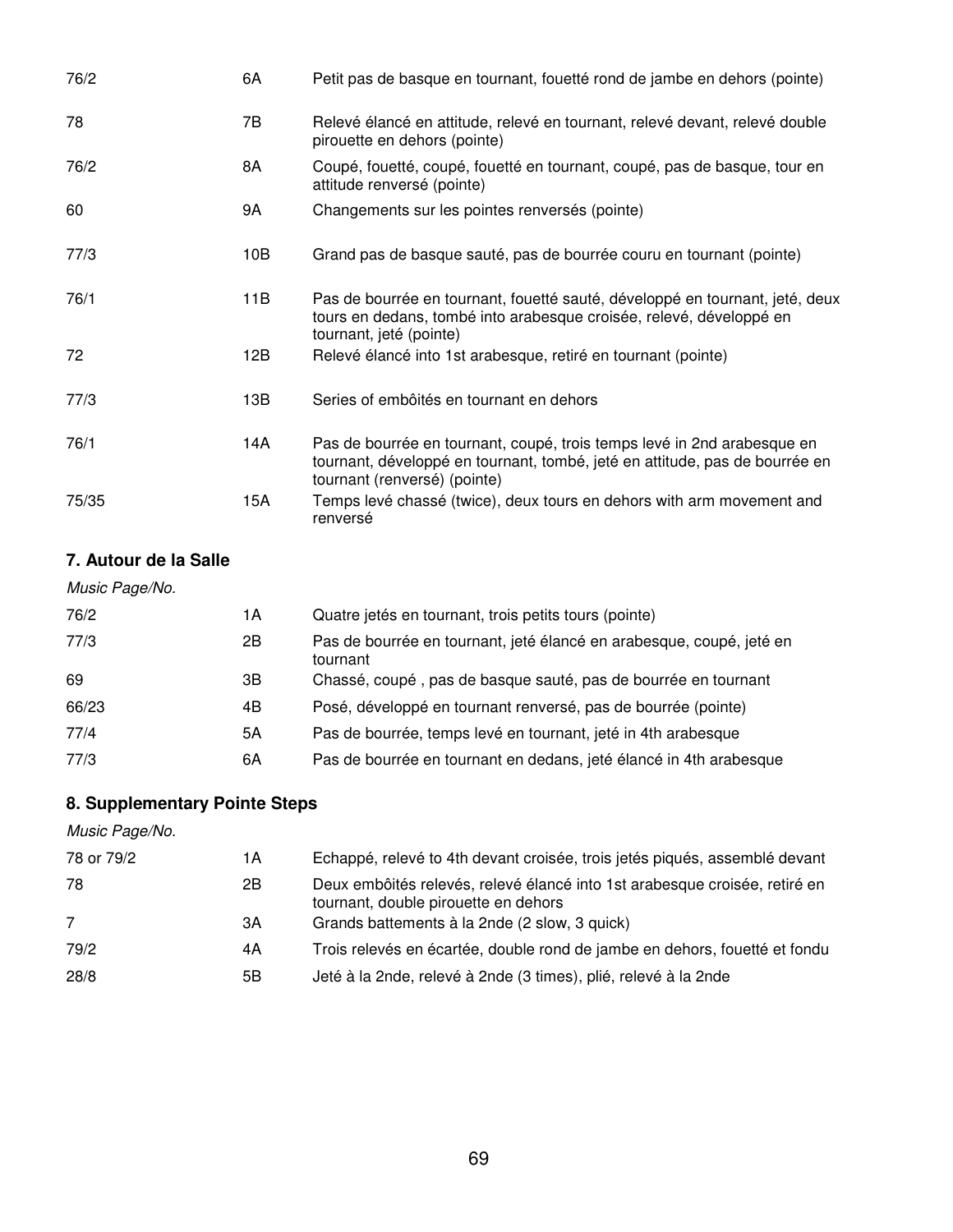### **9. Steps for Men**

| Music Page/No. |    |                                                                                                                                                                    |
|----------------|----|--------------------------------------------------------------------------------------------------------------------------------------------------------------------|
| 67/24          | 1А | Assemblé coupé derrière, jeté croisé, assemblé coupé derrière, temps de<br>poisson                                                                                 |
| 67/24          | 2Β | Double tour en l'air (foot at the knee), chassé en arabesque and repeat.<br>Glissade, cabriole devant, temps levé, pas de bourrée                                  |
| 62/16          | 3В | Series of coupés jetés en tournant round the room                                                                                                                  |
| 24/2           | 4B | Grande préparation pour pirouette and double pirouette en dehors,<br>développé à la 2nde, relevé petits battements, développé à la 2nde, pas<br>de bourrée dessous |

# *Method of Assessment*

| Unit title: Technique and syllabus knowledge |                         |
|----------------------------------------------|-------------------------|
| <b>Title of component</b>                    | <b>Marks attainable</b> |
| <b>Barre</b>                                 | 10                      |
| Port de bras and centre practice             | 10                      |
| Adage                                        | 40                      |
| Centre pirouettes                            | 20                      |
| Allegro                                      | 40                      |
| Tours en diagonale                           | 10                      |
| Autour de la salle                           | 10                      |
| Supplementary pointe/steps for men           | 10                      |
| <b>Unit Total</b>                            | 150                     |

| Unit title: Presentation and response                                      |                         |
|----------------------------------------------------------------------------|-------------------------|
| <b>Title of component</b>                                                  | <b>Marks attainable</b> |
| Artistry, musicality and in-depth understanding of the<br>Cecchetti Method | 50                      |
| Unit Total 50                                                              |                         |
|                                                                            |                         |
| <b>Overall Total 200</b>                                                   |                         |
|                                                                            |                         |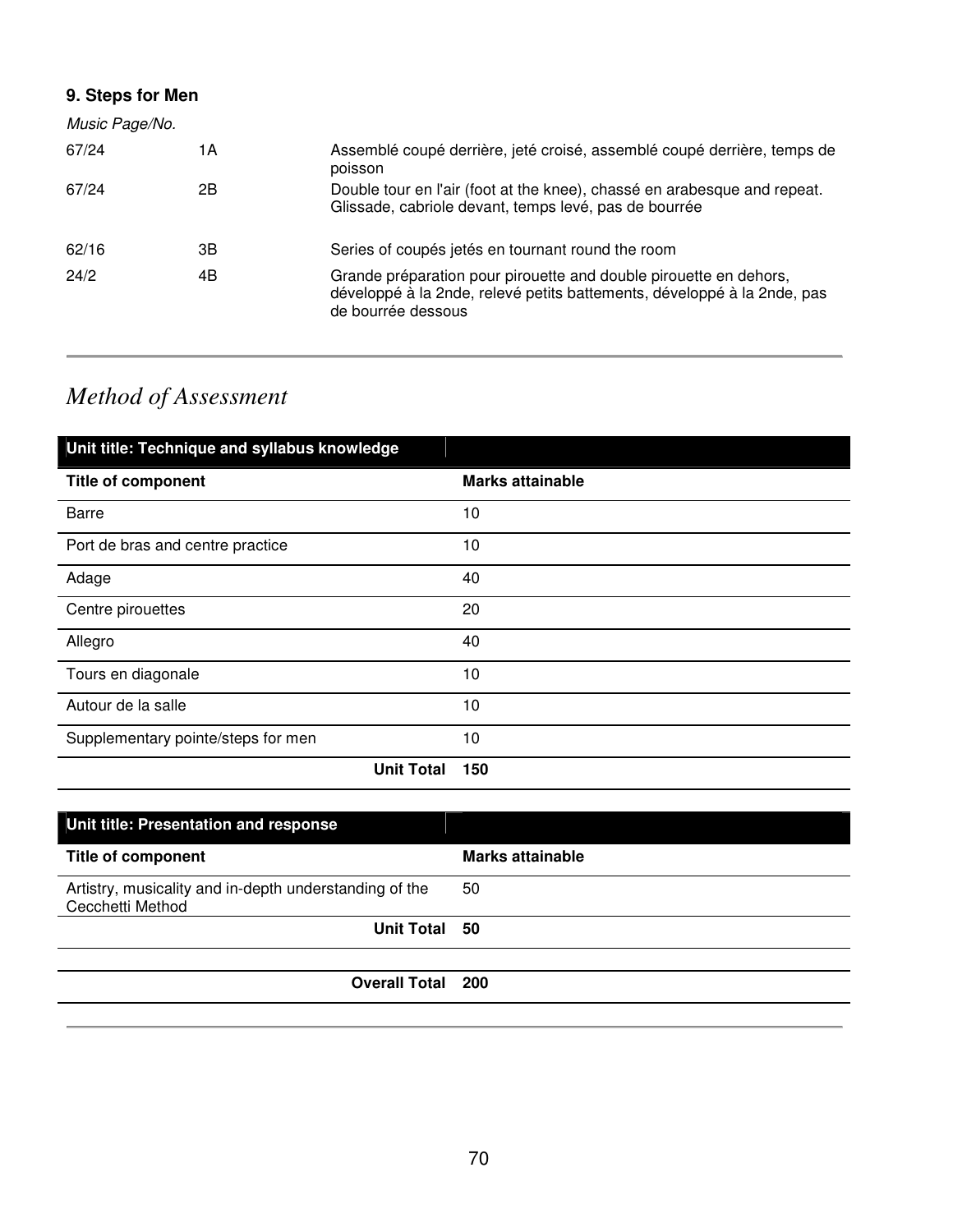# **Professional Examinations**

## *UK and Europe*

A separate Syllabus Outline is available from ISTD Headquarters for the:

Foundation in Dance Instruction Certificate in Dance Education

The syllabus for Licentiate and Fellowship is given on the following pages.

### *International (outside Europe)*

Teachers and candidates who require the syllabus for the Associate and Associate Diploma outside of Europe should contact the International Department at the ISTD.

## **Licentiate**

- 1. Duration of examination: 2 hours 15 minutes
- 2. Candidates will be examined singly by one examiner at the London centre.
- 3. Candidates must:
	- 3.1. have reached the age of 23
	- 3.2. hold the Associate Diploma or Certificate in Dance Education in Cecchetti Ballet
	- 3.3. have passed the Advanced 1 examination
	- 3.4. have completed five years of teaching the Cecchetti method in a responsible position

#### **4. Mark scheme**

| <b>Title of component</b>                                                           | <b>Marks attainable</b> |
|-------------------------------------------------------------------------------------|-------------------------|
| Class content and balance                                                           | 20                      |
| Suitability of exercises and enchaînements                                          | 20                      |
| Manner and clarity of instruction                                                   | 20                      |
| Observation and methods of technical instruction                                    | 20                      |
| Observation and methods of artistic and musical<br>development                      | 20                      |
| Rapport with students and pianist, and use of voice                                 | 20                      |
| Syllabus knowledge                                                                  | 20                      |
| Analysis of movement                                                                | 20                      |
| Methods of teaching and awareness of adaptation to<br>differing physique and gender | 20                      |
| Arrangement of classical enchaînement                                               | 20                      |

These marks are aggregated and the overall mark is given out of 200 as follows: **Awarded 130 + Not Awarded 0-129**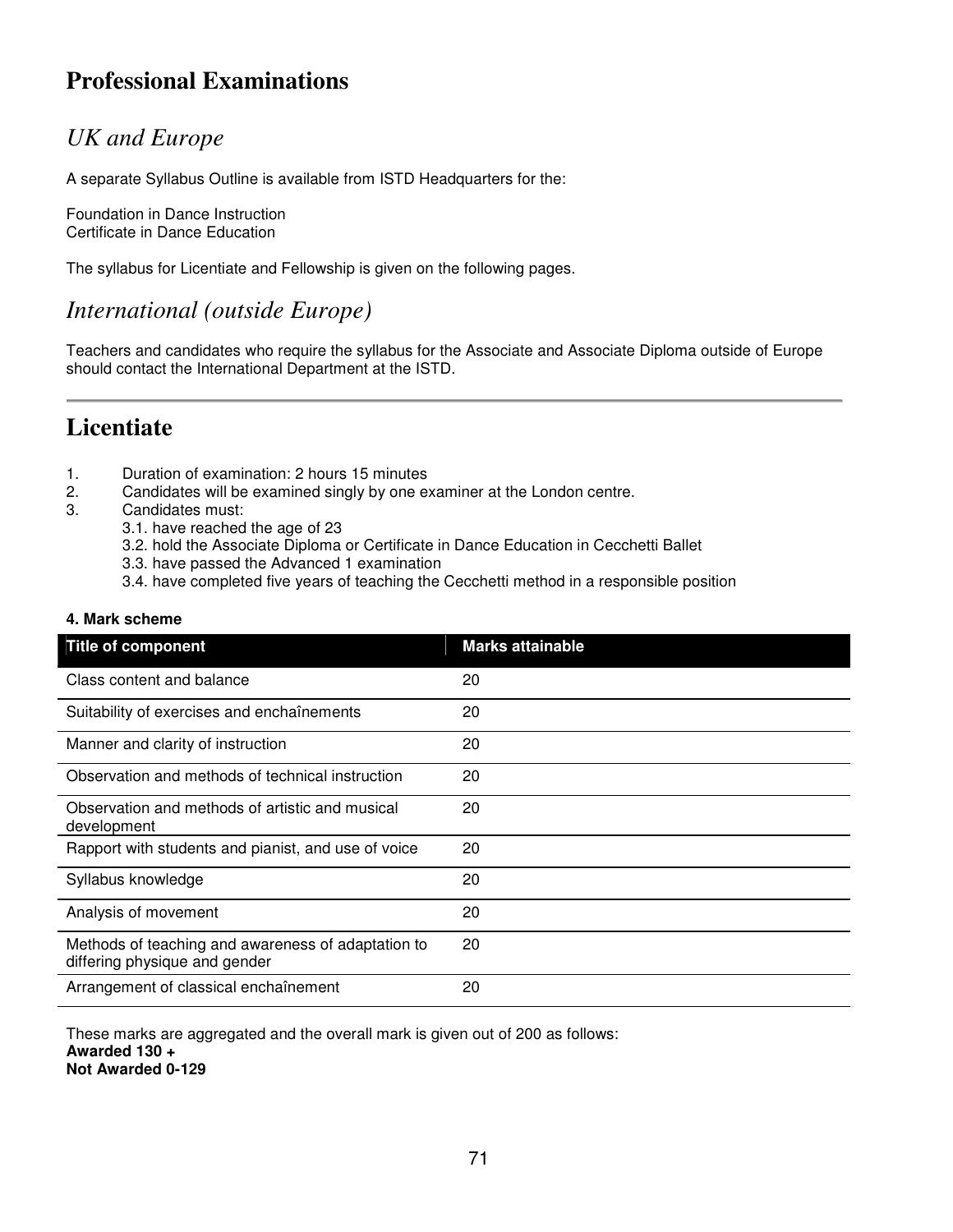5. The examination will take place at a centre and candidates will:

5.1 be given the choice of teaching a class of pupils, provided by the ISTD, either of children at Grade 6 level or of students at Advanced 1 level. This class, which should last 1 hour and 15 minutes, should consist of approximately equal parts of the syllabus work and the candidate's own arrangements based on the Cecchetti principles.

5.2 be examined on:

- the principles of teaching (arising in part from the class).
- the use of the syllabus to develop technique up to Grade 6 or Advanced 1 standard.
- their knowledge of all the boys' and girls' work up to and including the Advanced 1 syllabus in demonstration and theoretical explanation.

5.3 arrange a classical enchaînement at Advanced 1 level of not more than 30 seconds duration to music provided (a choice will be given).

6. Dress:

| Females | Plain leotard and pink tights with a skirt short enough to show the knees and thighs         |
|---------|----------------------------------------------------------------------------------------------|
|         | when demonstrating. Ballet shoes or suitable teaching shoes.                                 |
| Males   | Leotard or T-shirt with tights or suitable teaching trousers (not track suits). Ballet shoes |
|         | or suitable teaching shoes.                                                                  |

7. Unsuccessful candidates may not retake the examination until 3 months have elapsed from the date of the original examination.

### **Fellowship**

The Fellowship is the highest qualification awarded by the ISTD. Candidates will therefore be expected to show a secure depth of technical knowledge and artistry, and also a very high standard of teaching.

- 1. Duration of examination: 2 hours 30 minutes.
- 2. Candidates will be examined singly before two examiners at the London centre.
- 3. Candidates must:
	- 3.1. have reached the age of 28
	- 3.2. hold Licentiate status in the Cecchetti Society Faculty and have passed the Advanced 2 examination
	- 3.3. have completed eight years of teaching the Cecchetti method in a responsible position.

#### **5. Mark scheme**

| <b>Title of component</b>                                      | <b>Marks attainable</b> |
|----------------------------------------------------------------|-------------------------|
| Syllabus knowledge                                             | 20                      |
| Understanding of the Cecchetti principles                      | 20                      |
| Manner and clarity of instruction                              | 20                      |
| Observation and methods of technical instructionn              | 30                      |
| Observation and methods of artistic and musical<br>development | 30                      |
| Rapport with students and pianist, and use of voice            | 20                      |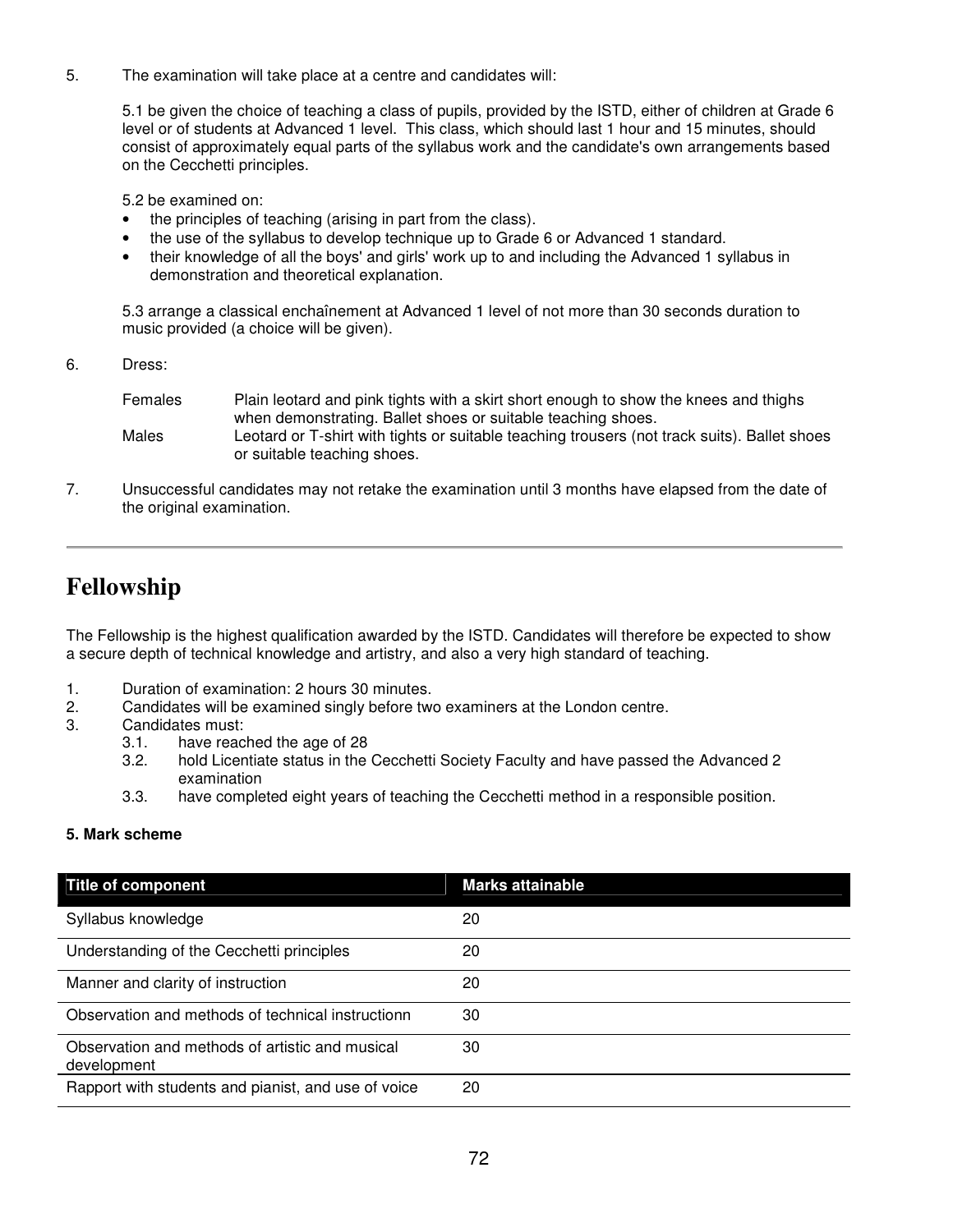| Analysis of movement                                                                | 20 |
|-------------------------------------------------------------------------------------|----|
| Methods of teaching and awareness of adaptation to<br>differing physique and gender | 20 |
| Dances and clarity of notes                                                         | 20 |

These marks are aggregated and the overall mark is given out of 200 as follows: **Awarded 130 +** 

## **Not Awarded 0-129**

- 5. When applying to take the Fellowship examination candidates must include the following:
	- 5.1 One copy of typed notes and the sheet music of one of the dances to be shown in the examination. [see note 7.3].
- 6. The candidate should have:
	- 6.1. a thorough knowledge of all the Vocational Graded examinations syllabi through to Advanced 2.
	- 6.2. studied a selection of their own choice from the Enrico Cecchetti Diploma syllabus. This should consist of two adages, two centre pirouettes, two diagonal turns, and one allegro for each day of the week.

**NOTE:** A list of Cecchetti Diploma work chosen should be handed to the examiners before the start of the examination.

- 6.3. arranged dances at Grade 2 (demi-charactère), Intermediate and Advanced 2 levels.
- 7. The examination will begin with a brief discussion between the examiners and the candidate on her/his experience of teaching and her/his understanding of the Cecchetti principles. The candidate will then be asked to:
	- 7.1. teach work chosen by the examiners from the Advanced 2 syllabus, and from the candidate's own choice of Diploma work, to up to four students provided by the ISTD. The class should have a short ``warm-up'' barre of 15 mins. The class should last about 1 hour and 15 mins.
	- 7.2. explain the way in which they would adapt the syllabus work to individual requirements.
	- 7.3. show dances arranged at Grade 2 (demi-charactère), Intermediate and Advanced 2 levels either danced by a pupil or themselves.
- 8. Dress:
	- Females Plain leotard and pink tights with a skirt short enough to show the knees and thighs when demonstrating. Ballet shoes or suitable teaching shoes.
	- Males Leotard or T-shirt with tights or suitable teaching trousers (not track suits). Ballet shoes or suitable teaching shoes.
- 9. Unsuccessful candidates may not retake the examination until 3 months have elapsed from the date of the original examination.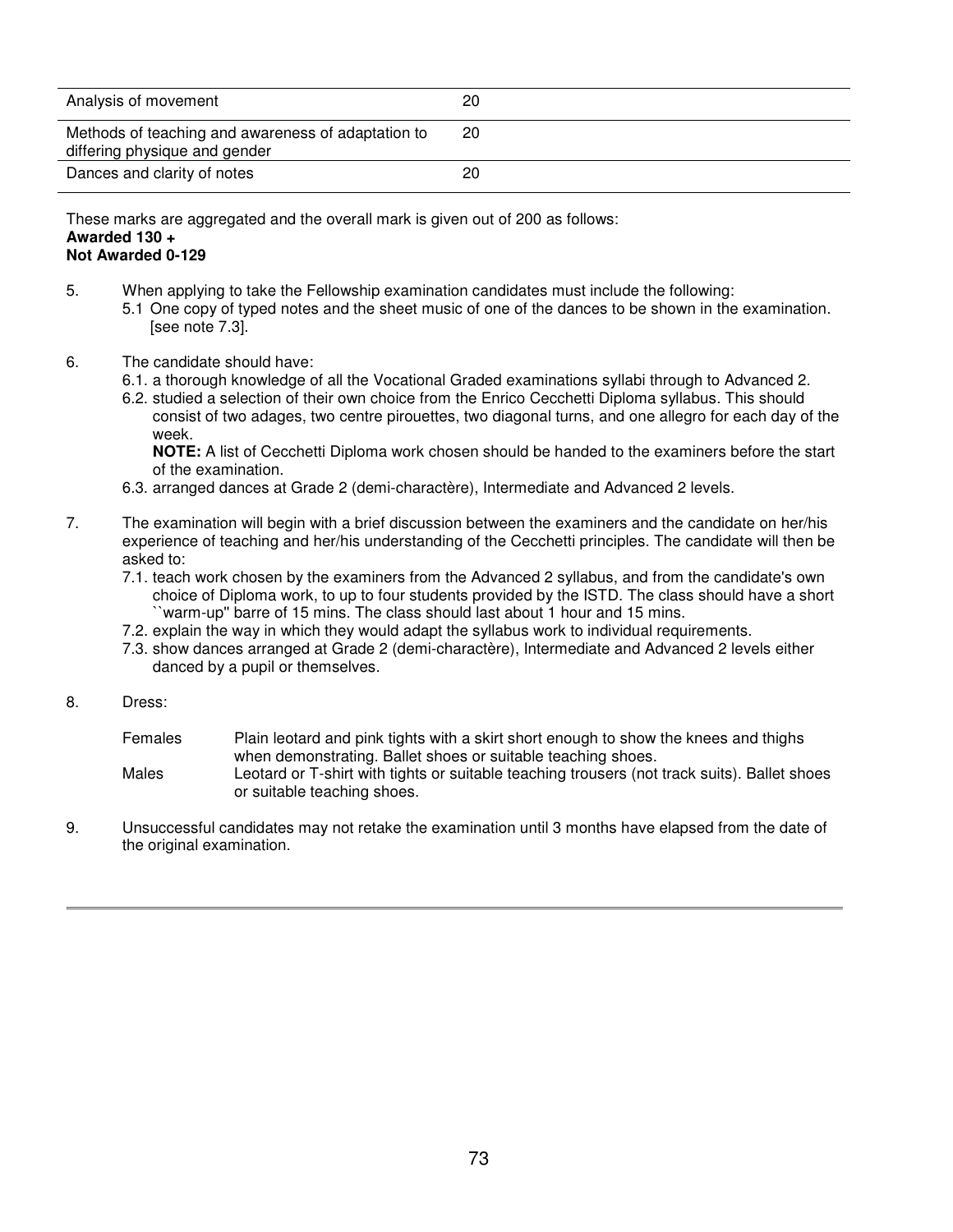## **Candidates Who May Require Special Adjustments to the Assessment**

The ISTD is committed to promoting an environment where all individuals are encouraged to achieve their full potential and develop their skills, encouraging its teachers to maintain an open approach towards the different talents and abilities offered by all their students. It is, therefore, required of all ISTD teaching members that they do not discriminate, either directly or indirectly, on the grounds of colour, race, nationality, ethnic origin, gender, mental or physical disability, marital status or sexuality, and pupils with disabilities should not be treated less or more favourably than able-bodied pupils simply because of their disability.

Disability takes the form of mental or physical impairments or both, and may be long or short term. The ISTD recognises that some students with a mental or physical impairment may need special adjustments to assessment conditions to allow them to demonstrate their knowledge in dance. The procedure should be used in all cases, every time the candidate enters for an examination, as the conditions, and necessary adjustments, may change.

If a teacher wishes to enter such a pupil for an examination, the ISTD would like to make it clear that although pupils with mental or physical impairments may require extra time in an examination, or special aids (e.g. special headphones if the child is deaf) in order to perform to the best of their ability, the quality of the performance in an examination is to be equal to that of an able-bodied candidate. The candidate cannot be marked on different criteria because of the restriction the impairment may cause them. This is mandatory in order to achieve a true and fair dance award.

If such a candidate is to be submitted for an examination, the teacher must apply to the Customer Services and Quality Assurance department for an 'Application for Special Arrangements' form, or download it from the Customer Service section of the ISTD website, www.istd.org. This should be completed and returned, with a doctor's letter if relevant, to the Customer Services and Quality Assurance department, a minimum of two weeks prior to the examination entries being sent in to the Examinations Department. This form will be submitted to the Faculty, who will make a final decision on the requirements within 7 days, giving a reasoned written response for any rejection, and the teacher will be informed of the decision.

This procedure applies to all ISTD examinations, in the UK and internationally, and should be used in all cases where the candidate has a short or long term impairment, even if alterations to assessment conditions are not requested by the teacher. The ISTD will consider if, in their opinion, any changes should nevertheless be made, in the interests of the health and safety of the candidate, and also will inform the examiner of the candidate's situation in all cases.